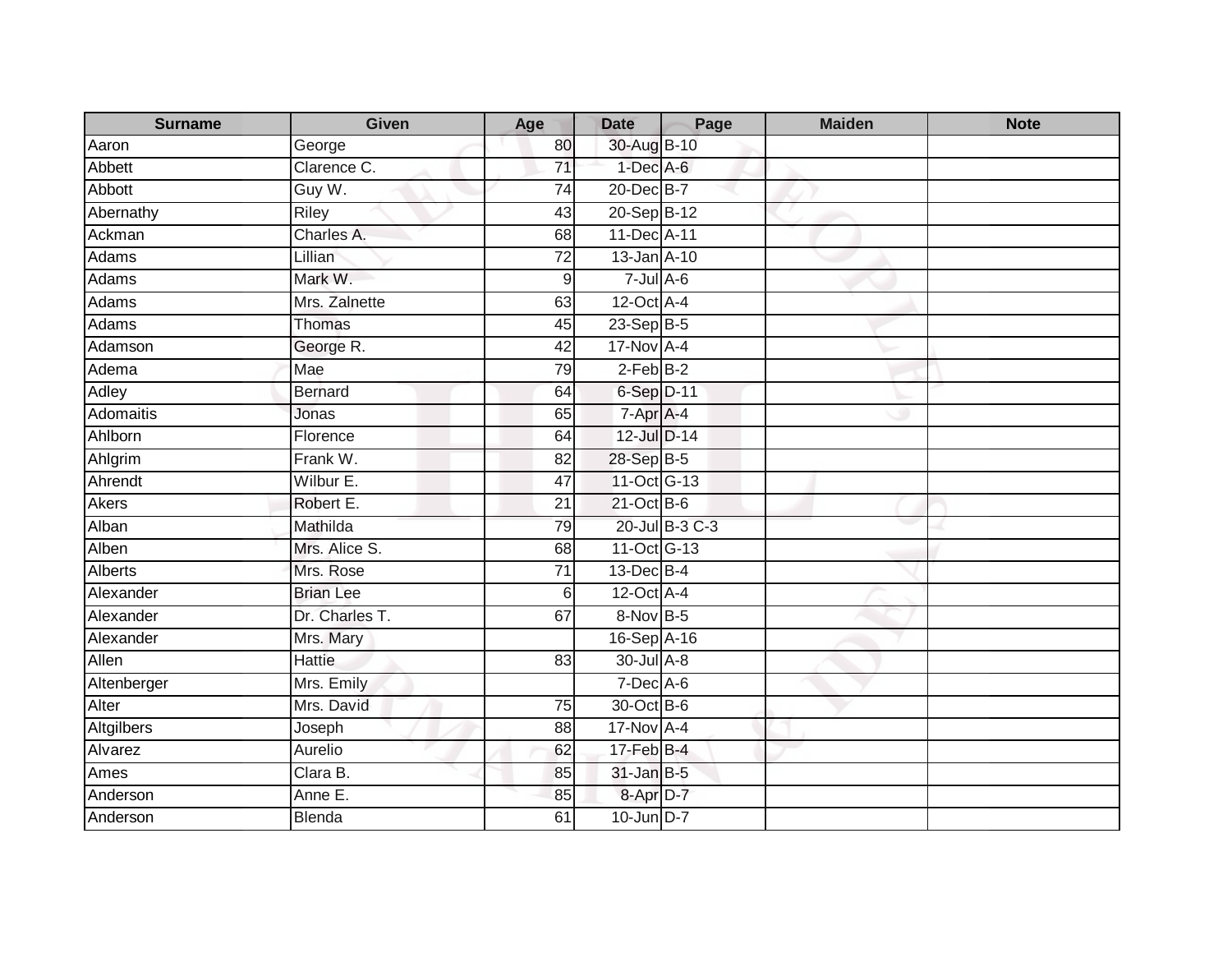| Anderson  | Duane D.           | 43              | 23-Jul A-6        |      |                                     |
|-----------|--------------------|-----------------|-------------------|------|-------------------------------------|
| Anderson  | Ellen K.           | 76              | 6-Jul A-4         |      |                                     |
| Anderson  | Raymond J.         | 67              | $9$ -Aug $C$ -8   |      |                                     |
| Andreas   | Mrs. Emma          | 83              | $9-$ Sep $B-4$    |      |                                     |
| Andres    | Peter              | 67              | 27-Jul B-5 C-3    |      |                                     |
| Andrews   | Albert F.          | 61              | 4-Mar A-4         |      |                                     |
| Angers    | <b>Thomas</b>      | 74              | $15$ -Nov $ C$ -6 |      |                                     |
| Anich     | Joseph             | 76              | 15-Jul A-12       |      |                                     |
| Ankrum    | Maud E.            | 84              | $12$ -Feb $E-2$   |      |                                     |
| Anthony   | John               | 57              | $2-Sep$ $A-8$     |      |                                     |
| Antkowiak | <b>Martin</b>      | 76              | $19$ -Jun $A-8$   |      |                                     |
| Antosz    | William (Kubisz)   | 42              | $31$ -Aug $A$ -4  |      |                                     |
| Arens     | John               | 70              | 31-Dec A-9        |      |                                     |
| Argadine  | Otto DeVou         | 73              | $4$ -Jun $A$ -6   |      |                                     |
| Arges     | Peter              | $3 \frac{1}{2}$ | 23-Feb C-2        |      | Picture included                    |
| Armstrong | Charles L.         | 62              | 21-Jul B-3 C-4    |      |                                     |
| Armstrong | Kenneth            | 48              | 19-Apr B-5        |      |                                     |
| Armstrong | Richard            | 52              | $1$ -Oct $A$ -4   |      |                                     |
| Arnold    | Mrs. Eva J.        | 72              | 21-Sep A-5        |      |                                     |
| Aron      | Jacob              | 92              | 31-Aug A-4        |      |                                     |
| Ashby     | Linnie H.          | $\overline{87}$ | $23$ -Jan $A-8$   |      |                                     |
| Ashmead   | John E., Sr.       | $\overline{72}$ | 15-May B-3, A-7   |      | Gives title of Sr. on A-7           |
| Askari    | Mary Winifred      | 29              | $16$ -Jan $A-7$   | Hand |                                     |
| Augustyn  | <b>John</b>        | 54              | 16-Jul C-7, D-6   |      |                                     |
| Augustyn  | Walter A.          | $\overline{42}$ | 3-Mar A-9         |      |                                     |
| Auksel    | Johnna             | infant          | 10-Mar A-11, C-6  |      | Gives first name as Johna<br>on C-6 |
| Auksel    | Jolene             | infant          | 10-Mar A-11       |      |                                     |
| Austgen   | Herbert G.         | 73              | 8-Apr D-7         |      |                                     |
| Austgen   | Mrs. Catherine     | 96              | 30-Nov B-3        |      |                                     |
| Austin    | Phillip L.         | 21              | 12-Oct A-4        |      |                                     |
| Austin    | <b>Robert Dale</b> | 33              | 16-Oct A-4        |      |                                     |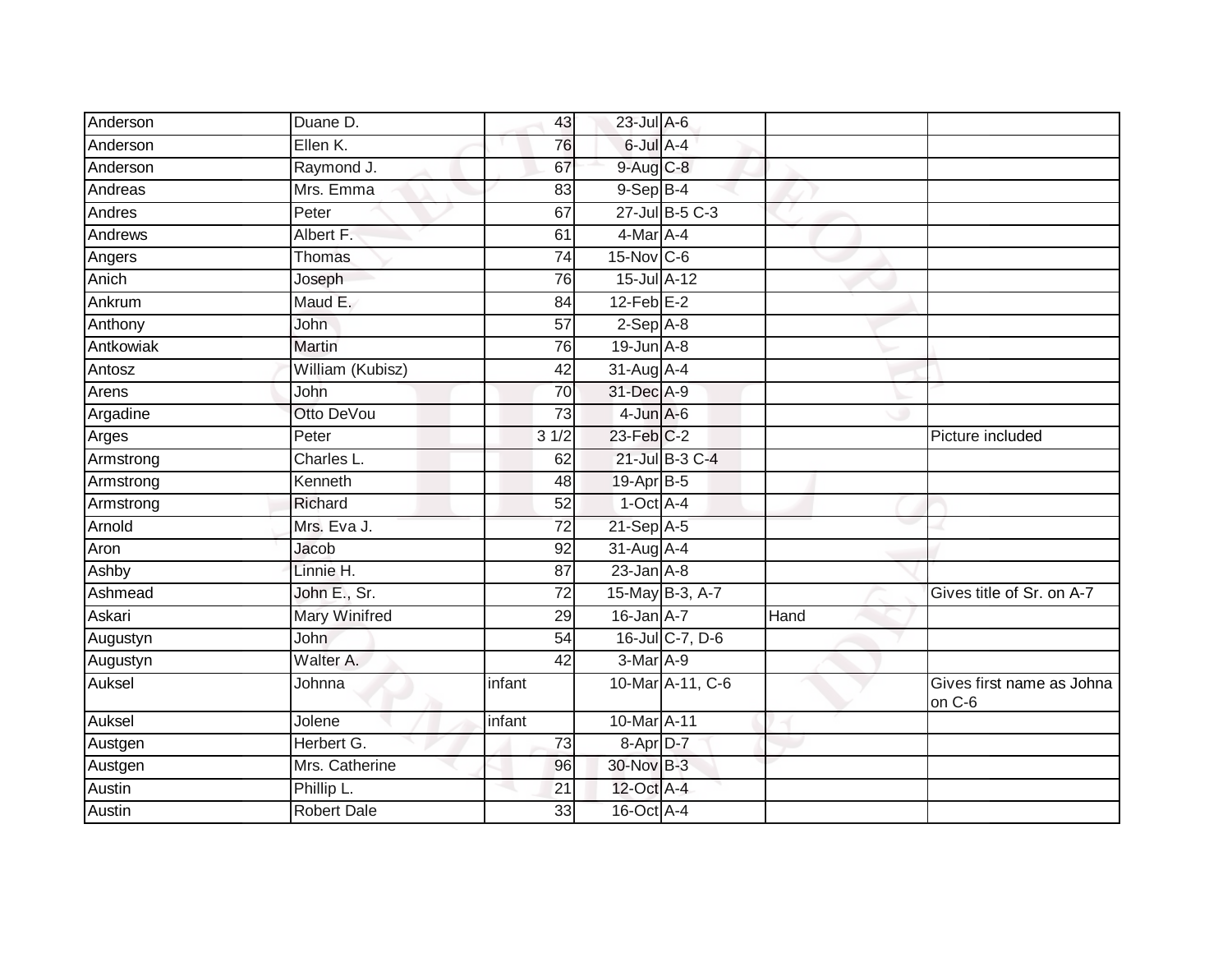| Axtell         | George T.          | 65              | 20-May C-2       |                |              |                                 |
|----------------|--------------------|-----------------|------------------|----------------|--------------|---------------------------------|
| <b>Babbitt</b> | Charolett S.       | 75              | $12$ -Jan $D-9$  |                |              |                                 |
| Babcock        | Linn               | $\overline{22}$ | 11-Oct G-13      |                |              |                                 |
| Babetz         | John H.            | 43              | 3-Mar A-9        |                |              |                                 |
| <b>Babiak</b>  | Philip W.          | $\overline{51}$ | $17 -$ Jul A-6   |                |              |                                 |
| Baccelli       | Dino               | 84              | $20 - Apr$ B-3   |                |              |                                 |
| <b>Bach</b>    | Carl R.            | 57              | $31$ -Jan $B-5$  |                |              |                                 |
| Bachi          | William            | 67              | $17$ -Feb $B$ -4 |                |              |                                 |
| Bachmann       | Henry F., Sr.      | 78              | $14$ -Jul A-5    |                |              |                                 |
| Backe          | Catherine          | 42              | 28-Aug B-3       |                |              |                                 |
| Baden          | James E.           | 79              | 6-Jan A-7        |                |              |                                 |
| Badovinac      | Eli                | 22              | 27-Dec B-6       |                |              |                                 |
| <b>Bafia</b>   | Richard            | 19              | 29-Jul C-2       |                |              |                                 |
| Bainbridge     | George (Barney)    | 71              | 11-Aug A-8       |                |              |                                 |
| Bainbridge     | Henry              | $\overline{87}$ | $10$ -Jan $A-8$  |                |              | Picture included Jan.12 D-<br>9 |
| Baine          | Charles            | 68              | 17-Mar A-6       |                |              |                                 |
| Bakeman        | Henry              | 69              | 20-May C-2       |                |              |                                 |
| <b>Baker</b>   | Carolyn J.         | 43              |                  | 5-Feb C-2, D-4 | <b>Tylek</b> | Gives maiden name on D-         |
| <b>Bakker</b>  | Harm               | 67              | $24$ -Jul $B-3$  |                |              |                                 |
| <b>Bakos</b>   | Joseph             | 68              | 28-Oct B-11      |                |              |                                 |
| Balas          | John               | 67              | 13-May D-6       |                |              |                                 |
| Balazs         | Andrew             | 56              | $14$ -Aug A-8    |                |              |                                 |
| Balazs         | Mrs. Helen         |                 | 30-Aug B-10      |                |              |                                 |
| Balczewski     | Sally              | 82              | $2-Feb$ B-2      |                |              |                                 |
| <b>Balder</b>  | <b>Harry</b>       | 53              | 26-Mar B-5       |                |              |                                 |
| Baldwin        | Milton J.          | 68              | 14-Dec A-6       |                |              |                                 |
| Baldwin        | Mrs. Kathleen Lois | 55              | 28-Dec A-5       |                |              |                                 |
| Baliga         | John               | 48              | 23-Apr B-6       |                |              |                                 |
| Ball           | James E.           | 50              | $2$ -Jul $A-4$   |                |              |                                 |
| Ball           | Ruben J.           | $\overline{72}$ | $1-SepB-3$       |                |              |                                 |
| Ballard        | Mrs. Esther O.     | 70              | 15-Oct A-12      |                |              |                                 |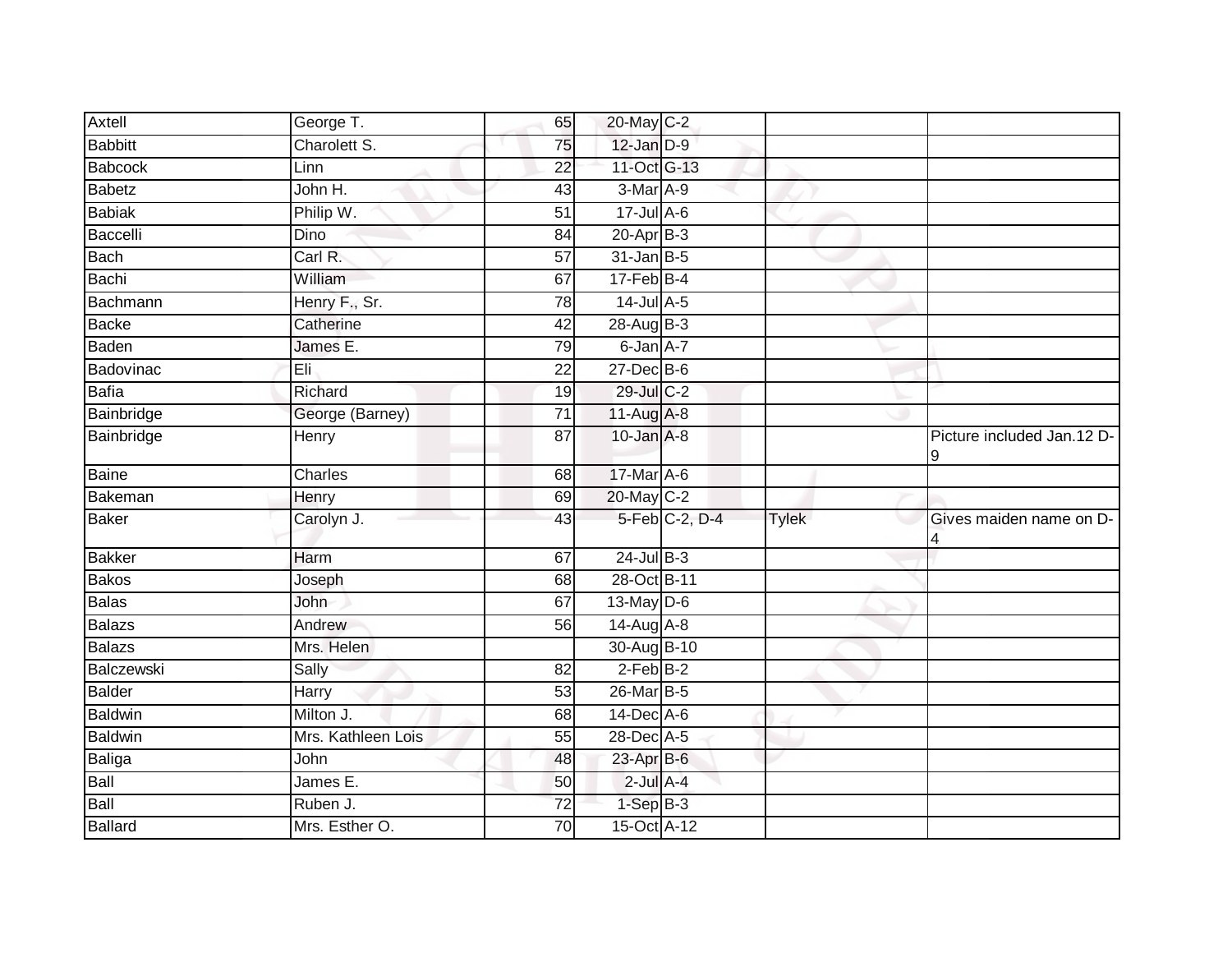| Ballog           | Louis                      | 49              | 14-Jul A-5                 |             |                                        |
|------------------|----------------------------|-----------------|----------------------------|-------------|----------------------------------------|
| Balog            | <b>Christopher Stevens</b> | infant          | $2$ -Feb $B-2$             |             |                                        |
| <b>Baltrus</b>   | Mrs. Mary A.               | $\overline{51}$ | 19-Nov A-4                 |             |                                        |
| Baluh            | Paul                       | 50              | $4$ -Jun $A$ -6            |             |                                        |
| <b>Banks</b>     | Leonard Lee                | $\overline{31}$ | $12$ -Oct $A$ -4           |             |                                        |
| <b>Bapst</b>     | Oliver J.                  | $\overline{70}$ | 30-Oct B-6                 |             |                                        |
| Baran            | Theodore                   | 79              | $7$ -Dec $A$ -6            |             |                                        |
| Baranowski       | Mrs. Agnes                 | 60              | 14-Oct B-5                 |             |                                        |
| Baranowski       | Theresa                    | 34              | 4-May A-12                 |             |                                        |
| Barbalich        | <b>Dominick</b>            | 92              | 30-Nov B-3                 |             |                                        |
| Barbarich        | Michael                    | 68              | $19$ -Feb $A$ -8           |             |                                        |
| <b>Barche</b>    | <b>Frank Edward</b>        | 56              | $19$ -Jun $A-8$            |             |                                        |
| Barkow           | Mrs. Josephine             | 79              | 23-Nov A-4                 |             |                                        |
| Barlog           | Constantine F.             | 48              | 23-Jul A-6                 |             |                                        |
| <b>Barnard</b>   | Harry E.                   | 62              | $6$ -Feb $\overline{A}$ -8 |             |                                        |
| Barney           | <b>Daniel Scott</b>        | 2 months        | $17 - Jan$ $A-8$           |             |                                        |
| Barney           | Frances Elizabeth          | 66              | $24$ -Jun $B-3$            |             |                                        |
| Barney           | Irvin                      | 78              | 19-Mar A-8                 |             |                                        |
| Barr             | Mrs. Esther                | 61              | $9$ -Aug $C$ -8            |             |                                        |
| <b>Barrett</b>   | Anna                       | 79              | $27$ -Feb $A-9$            |             |                                        |
| Barrett          | Bessie S.                  | 77              | 27-Feb A-9                 |             |                                        |
| Barron           | Brig. Gen. William A., Jr. | 71              | 30-Sep A-14                |             |                                        |
| Barry            | Mrs. Laveta Grace          | 47              | 30-Dec B-8                 |             |                                        |
| Bartasus         | <b>Kazimeras Charles</b>   | 80              | 13-Oct A-12                |             |                                        |
| <b>Barth</b>     | Dr. Henry S.               | 85              | $5$ -Nov B-5               |             |                                        |
| Bartlett         | Glenn W.                   | 62              | $7$ -Oct B-6               |             |                                        |
| Bartlett         | Harriet M.                 | 83              | 18-May A-6                 |             |                                        |
| Barton           | Christopher                |                 | 3-Jun                      | $\mathbf 1$ | Picture of incident<br>included        |
| <b>Bartustis</b> | Michael J.                 | 52              | 22-Nov B-8                 |             |                                        |
| Baska            | <b>Marie</b>               | 77              | 18-May A-6                 |             | Gives first name as Mary<br>May 19 A-6 |
| Bastasich        | Julia                      | 74              | $9$ -Feb $E-2$             |             |                                        |
|                  |                            |                 |                            |             |                                        |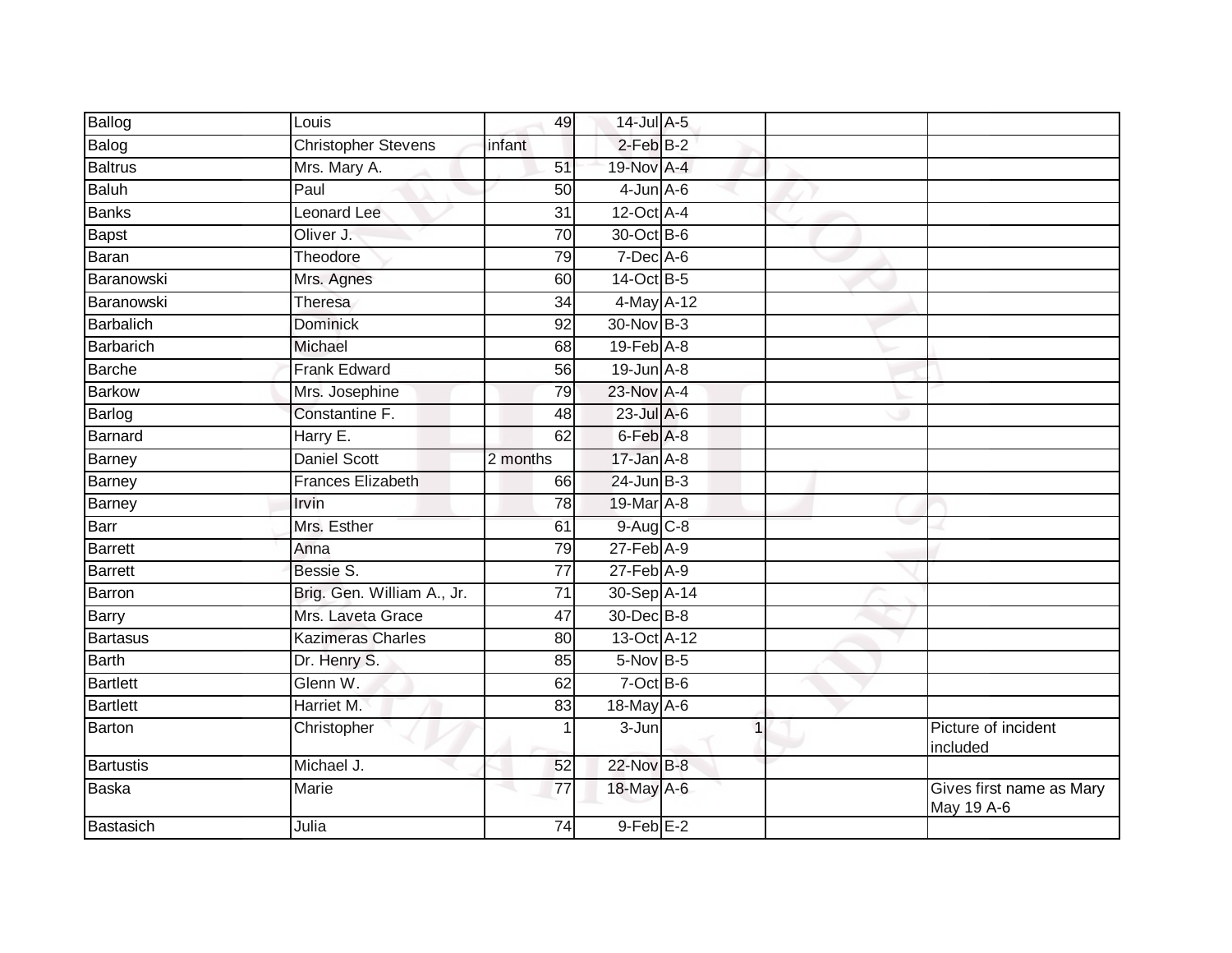| Bates           | Jack                             | 56              | $15$ -Jun $B - 5$    |        |                              |
|-----------------|----------------------------------|-----------------|----------------------|--------|------------------------------|
| Bates           | Lenos                            | 72              | 11-Sep A-8           |        |                              |
| Baugh           | Claude M.                        | 68              | 11-Dec A-11          |        |                              |
| Baum            | Peter                            | 81              | $9$ -Feb $E-2$       |        |                              |
| Bauske          | Marie K.                         | 75              | $22$ -Apr $B-9$      |        |                              |
| Bayer           | Maurine                          | 57              | 22-May B-5           | Murphy |                              |
| Baylander       | Arthur O.                        | 72              | 2-Oct A-11           |        |                              |
| Bayne           | Harold E.                        | 64              | $24-AprB-6$          |        |                              |
| Beanblossom     | Elizabeth (Louise)               | 85              | 9-Apr A-4            |        |                              |
| Beard           | Dorothy K.                       | 86              | 27-Mar B-5           |        |                              |
| Beatty          | Sarah E.                         | 78              | $20$ -Jan $A-9$      |        |                              |
| Beaver          | Henry                            | 91              | 10-Dec B-3           |        |                              |
| Beaver          | Laura                            | 88              | $9$ -Feb $E-2$       | Orcutt |                              |
| Becker          | Emma                             | 72              | 6-Mar B-5            |        |                              |
| Becker          | Ina                              | 86              | 6-Mar <sub>B-5</sub> | Smith  |                              |
| Beckler         | Henry E.                         | 63              | 20-Mar C-7           |        |                              |
| Beckmann        | Robert H.                        | 54              | 14-Dec A-6           |        |                              |
| <b>Beckwith</b> | Clifford F.                      | 54              | 29-Jul C-2           |        |                              |
| <b>Beckwith</b> | George S.                        | 59              | 8-Nov B-5            |        |                              |
| Bednarz         | Frank                            | 49              | $23$ -Dec $B-4$      |        |                              |
| Beesley         | Mary                             | 46              | $12$ -Feb $E-2$      |        |                              |
| Beilby          | Homer O.                         | $\overline{73}$ | 5-Nov B-5            |        |                              |
| Beilby          | Mrs. Eathel Pearl                | 82              | 17-Dec B-4           |        |                              |
| Beiriger        | LeRoy G.                         | 62              | 29-Sep A-8           |        |                              |
| Beizen          | Joseph                           | 53              | 26-Apr C-5           |        |                              |
| Belinsky        | $\overline{\text{Joe S}}$ ., Jr. | 44              | $1-MayB-3$           |        | Gives title of Jr. May 3 B-8 |
| Bell            | Della F.                         | 54              | 29-Jan A-11          |        |                              |
| Bell            | Mrs. Aleysious O.                | $\overline{57}$ | 30-Aug B-10          |        |                              |
| Bell            | Mrs. Anna M.                     | 81              | 16-Dec B-4           |        |                              |
| Bell            | Oscar L.                         | 71              | $17 - Jan A - 8$     |        |                              |
| Bell            | Robert M.                        | 55              | $7 -$ Jul $A - 6$    |        |                              |
|                 |                                  |                 |                      |        |                              |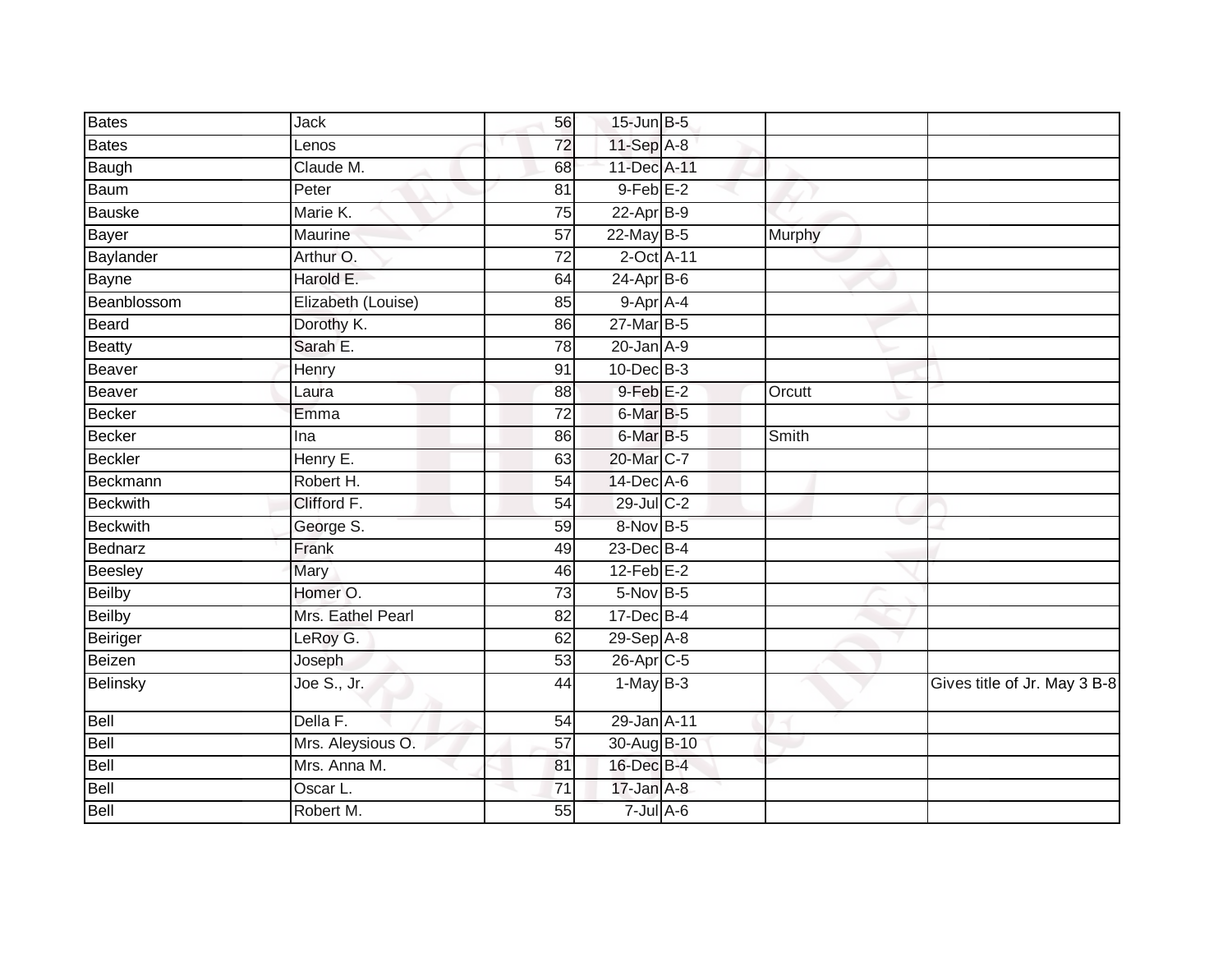| <b>Bellile</b>  | Dell L., Sr.    | 51              | $26$ -Feb $B-2$   |                    |                                   |
|-----------------|-----------------|-----------------|-------------------|--------------------|-----------------------------------|
| Bellovich       | John            | 75              | 23-Mar A-4        |                    |                                   |
| Belovich        | Julia           | 69              | $11$ -Feb $A$ -4  |                    |                                   |
| <b>Belshaw</b>  | Clayton H.      | $\overline{73}$ | $5 - Jan$ $B - 4$ |                    |                                   |
| <b>Belshaw</b>  | Edward E. (Red) | 56              | $23$ -Jan $A-8$   |                    | Picture included Jan.24 A-<br>8   |
| Belshaw         | Laura Jane      | 43              | 28-Jul A-4        |                    |                                   |
| Bement          | John Raymond    | 3 days          | 28-May A-6        |                    |                                   |
| <b>Bemish</b>   | Mrs. Helen      | 58              | $24-Sep$ A-8      |                    |                                   |
| <b>Benes</b>    | Mrs. Anna       | 60              | 30-Oct B-6        |                    |                                   |
| <b>Bennett</b>  | George          | 71              | $4$ -Oct B-6      |                    |                                   |
| <b>Bennett</b>  | <b>Max</b>      | $\overline{71}$ | 18-May            |                    |                                   |
| Benson          | Andrew S.       | 66              |                   | 21-Jun C-1, D-7    | Gives name as S. Andrew<br>on D-7 |
| Berdis          | Frank           | $\overline{73}$ | 17-Dec B-4        |                    |                                   |
| <b>Berdis</b>   | Mrs. Helen L.   | 53              | 11-Oct G-13       |                    |                                   |
| <b>Bereolos</b> | Mrs. Helen G.   | 76              | $3-Nov$ A-4       |                    | Picture included.                 |
| <b>Bereolos</b> | Sandra Hope     | 18              |                   | 27-Jul A-1 B-5 C-3 |                                   |
| Berg            | Erich           | $\overline{72}$ | $6$ -Feb $B-1$    |                    |                                   |
| Berg            | Frederick       | $\overline{74}$ | $17-Sep$ A-4      |                    |                                   |
| Berg            | Mabel E.        | $\overline{72}$ |                   | 22-Jul A-10 D-5    |                                   |
| Berg            | Robert E.       | 41              | 16-Mar A-5        |                    |                                   |
| Berkowicz       | Louis           | 78              | $21$ -Oct B-6     |                    |                                   |
| Berlich         | Fred            | 86              | 15-Apr B-5        |                    |                                   |
| Bernabei        | Frank           | 73              | 14-Oct B-5        |                    |                                   |
| Bernicky        | Joseph P.       | 71              | 17-May F-2        |                    |                                   |
| Berry           | Abraham         | 65              | 7-Dec             | 1                  | Picture of incident<br>included.  |
| Berry           | Cranford        | $\overline{34}$ | 7-Dec             | $\mathbf 1$        | Picture of incident<br>included.  |
| Berwanger       | Glenna          |                 | 18-Feb B-3        |                    |                                   |
| <b>Bethke</b>   | August C.       | 78              | $1-AprB-3$        |                    |                                   |
| Betz            | Deborah         | 8               | $23$ -Jun $A-8$   |                    |                                   |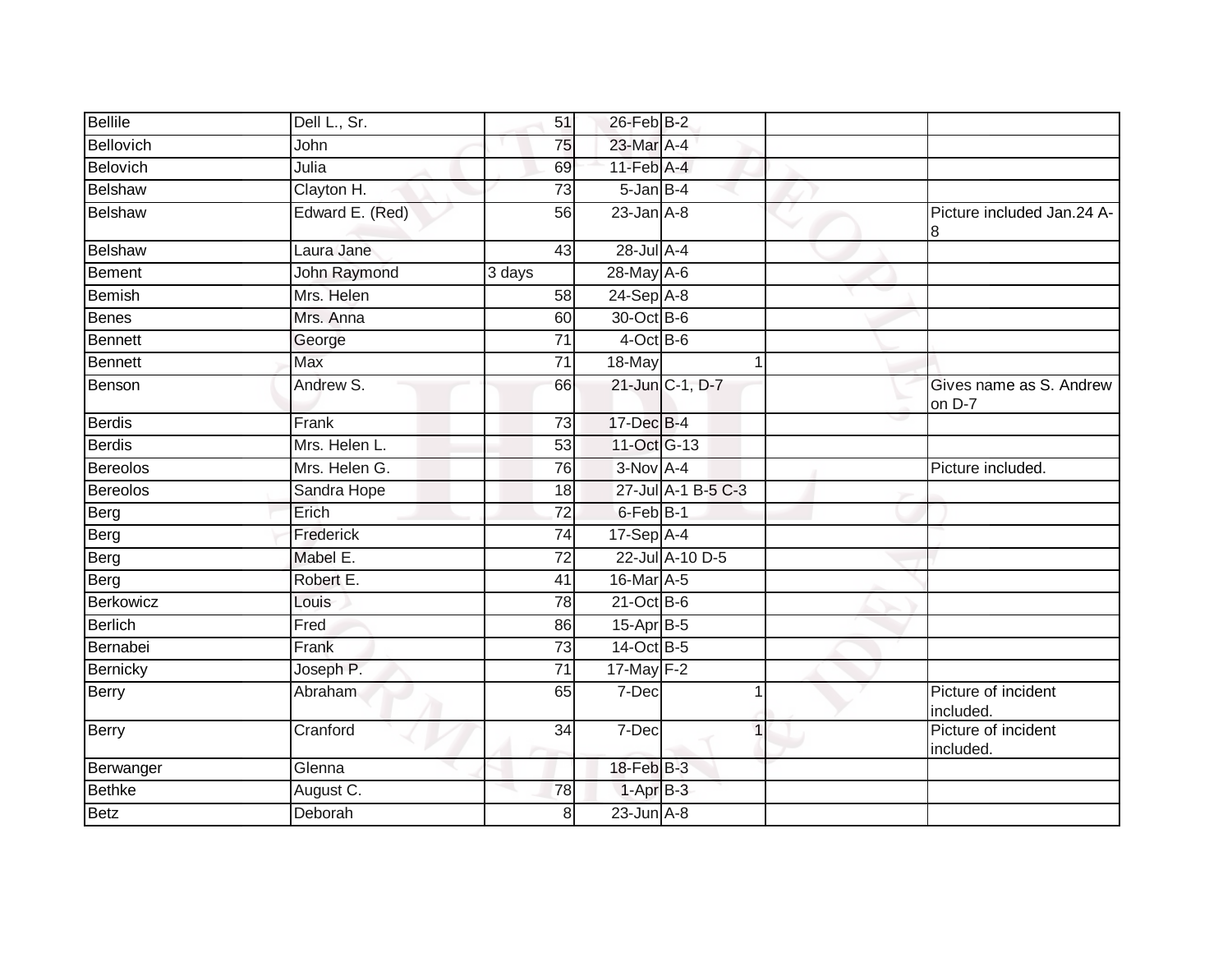| <b>Betz</b>     | Vincent             | $\overline{7}$  | $23$ -Jun $A-8$       |                 |         |                                    |
|-----------------|---------------------|-----------------|-----------------------|-----------------|---------|------------------------------------|
| Beuzekom        | Mrs. Anne           | 91              | 16-Dec B-4            |                 |         |                                    |
| <b>Beville</b>  | Mrs. Susan          | 75              | 18-Dec B-6            |                 |         |                                    |
| <b>Bibzak</b>   | Mrs. Antoinette     | 58              | $1-SepB-3$            |                 |         |                                    |
| <b>Bieda</b>    | Anna                | $\overline{73}$ | 24-May A-10           |                 |         |                                    |
| <b>Bieker</b>   | Arthur J., Dr.      | 57              | $29$ -Jun $A-4$       |                 |         |                                    |
| Biel            | John                | $\overline{73}$ | $12$ -Aug D-2         |                 |         |                                    |
| Biel            | Mrs. Julia          |                 | 30-Oct B-6            |                 |         |                                    |
| Bielasko        | Mary                | 78              | 16-Mar C-6            |                 |         | Also spelled Rielasko see<br>$A-5$ |
| <b>Biesen</b>   | Mrs. Rose           | 69              | 3-Dec B-4             |                 |         |                                    |
| <b>Bilo</b>     | Max, Sr.            | 67              | $12$ -Jan $D-9$       |                 |         |                                    |
| Bingham         | Dr. Leroy W.        | 65              | 21-Sep A-5            |                 |         |                                    |
| <b>Birket</b>   | Sadie               | 86              | 22-Mar B-3            |                 |         |                                    |
| <b>Bishop</b>   | Clover C.           | 68              | 6-May B-8             |                 |         |                                    |
| <b>Bishop</b>   | John J.             | 48              |                       | 22-Jul A-10 D-5 |         |                                    |
| <b>Bitner</b>   | Clarence W.         | 64              | 22-Nov B-8            |                 |         |                                    |
| <b>Bittner</b>  | Michael S., Sr.     | 73              | 15-Apr B-5            |                 |         | Picture included                   |
| <b>Bittner</b>  | Mrs. Marie          | 55              | 14-Aug A-8            |                 |         |                                    |
| <b>Bitzer</b>   | Christen            | $\overline{97}$ | $4$ -Dec $B-3$        |                 |         |                                    |
| Bixenman        | Dean                | 13              | 19-Aug 1, B-10        |                 |         |                                    |
| <b>Black</b>    | Cora M.             | $\overline{72}$ | 26-Apr <sub>E-2</sub> |                 |         |                                    |
| <b>Blair</b>    | Robert, Sr.         | 59              | 11-May A-7            |                 |         |                                    |
| <b>Blasko</b>   | Joseph              | 67              | 26-Aug B-5            |                 |         |                                    |
| <b>Blastick</b> | Anthony John        | $\overline{2}$  |                       | 15-Apr B-5, D-7 |         | Gives age as 2 1/2 on D-7          |
| <b>Blincoe</b>  | William A.          | 57              | 6-May B-8             |                 |         |                                    |
| <b>Block</b>    | Estle               |                 | $1$ -Jul $B$ -5       |                 | Russell |                                    |
| <b>Block</b>    | Mrs. Eleanore Marie | 61              | $1-Oct$ A-4           |                 |         |                                    |
| <b>Blom</b>     | Arie                | 57              | 29-Oct A-4            |                 |         |                                    |
| <b>Bloom</b>    | Johan A.            | 75              | $10$ -Jan $A-8$       |                 |         |                                    |
| <b>Bloskey</b>  | Michael             | 64              | 17-Nov A-4            |                 |         |                                    |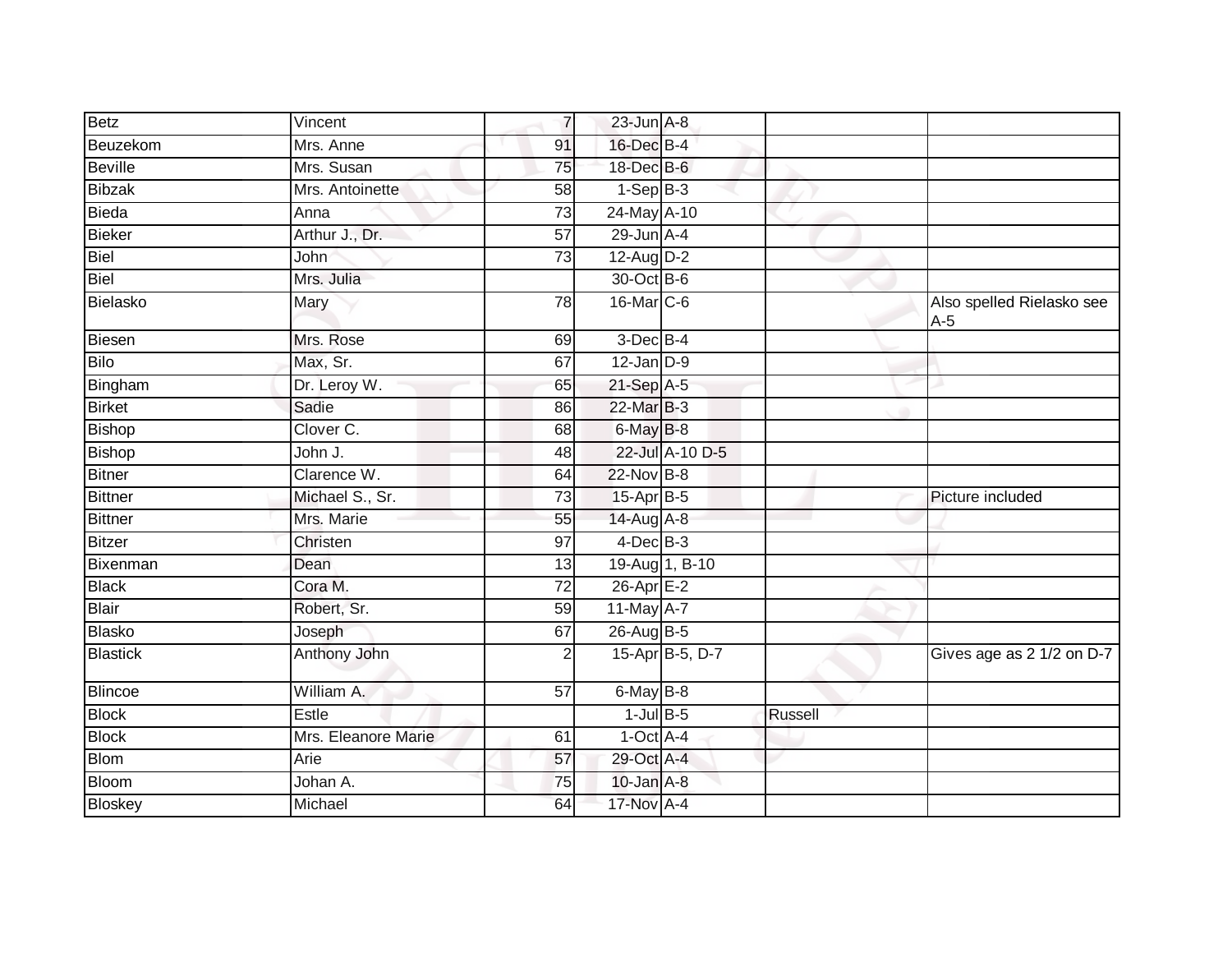| <b>Blue</b>    | Anita Marie         | 1 $1/2$ month   | 30-Apr B-3        |                 |       |                              |
|----------------|---------------------|-----------------|-------------------|-----------------|-------|------------------------------|
| <b>Blue</b>    | <b>Paul Edward</b>  | 4               | $21$ -Aug $B-3$   |                 |       |                              |
| <b>Blum</b>    | William G.          | $\overline{78}$ | 23-Dec B-4        |                 |       |                              |
| <b>Bobalik</b> | Peter               |                 | 6-Jul A-4         |                 |       |                              |
| <b>Bober</b>   | Stanley G.          | 85              | 8-Nov B-5         |                 | v     |                              |
| <b>Bobos</b>   | John J.             | 75              | $21 - Aug$ $B-3$  |                 |       |                              |
| <b>Bock</b>    | Emil P.             | 49              | 16-Jul C-7        |                 |       |                              |
| <b>Bock</b>    | Mrs. Susanna M.     | $\overline{88}$ | $2-Nov$ B-7       |                 |       |                              |
| Bodenhorn      | Mrs. Ignota         | 55              | 25-Nov A-5        |                 |       |                              |
| <b>Bodor</b>   | Charles A.          | 81              | $14$ -Jun B-6     |                 |       |                              |
| Boer           | Henry               | 59              | $3$ -Jan $B-3$    |                 |       |                              |
| <b>Boerst</b>  | Irma Bertha         | 58              |                   | 11-Feb A-4, C-4 | Graun | Gives maiden name on C-<br>4 |
| <b>Boetel</b>  | Hugo C. (Happy)     | $\overline{72}$ | 25-Oct C-10       |                 |       |                              |
| Bogenschneider | Mrs. Edith          | 75              | 6-Nov B-8         |                 |       |                              |
| Bohling        | Agnes               | 81              | 12-Mar B-5        |                 |       |                              |
| <b>Bohling</b> | Andrew              | 85              | $11$ -Nov D-6     |                 |       |                              |
| <b>Bohney</b>  | Lt. Col. Richard G. | 46              | 21-Dec A-8        |                 |       |                              |
| <b>Bokowy</b>  | John                | $\overline{77}$ | 8-Dec A-8         |                 |       |                              |
| <b>Bolda</b>   | August              | 67              | $21-Apr$ B-3      |                 |       |                              |
| <b>Bolden</b>  | Oliver              | 60              | 29-Mar B-6        |                 |       |                              |
| Boldenow       | George A.           | 59              | $31$ -Jan B-5     |                 |       |                              |
| Bollinger      | Mrs. Dorothy        | 79              | $21 - Aug$ $B-3$  |                 |       |                              |
| <b>Bolt</b>    | Fred J.             | 66              | 26-Mar B-5        |                 |       |                              |
| <b>Boness</b>  | Carl                | 80              | $27$ -Feb $A-9$   |                 |       |                              |
| <b>Bonin</b>   | Joseph              | $\overline{77}$ | $19$ -Jun $A - 8$ |                 |       |                              |
| Bonnema        | Mrs. Betty J.       | 34              | $4-Nov$ B-5       |                 |       |                              |
| Bonner         | Ruth A.             | 41              |                   | 21-May B-6, D-6 |       | Gives middle initial on D-6  |
| Boomer         | <b>Blanche</b>      | 74              | 1-Mar A-10        |                 |       |                              |
| Bopp           | Grace M.            |                 | 8-Mar B-6         |                 |       |                              |
| <b>Bopp</b>    | John                | $\overline{55}$ | 15-Apr B-5        |                 |       |                              |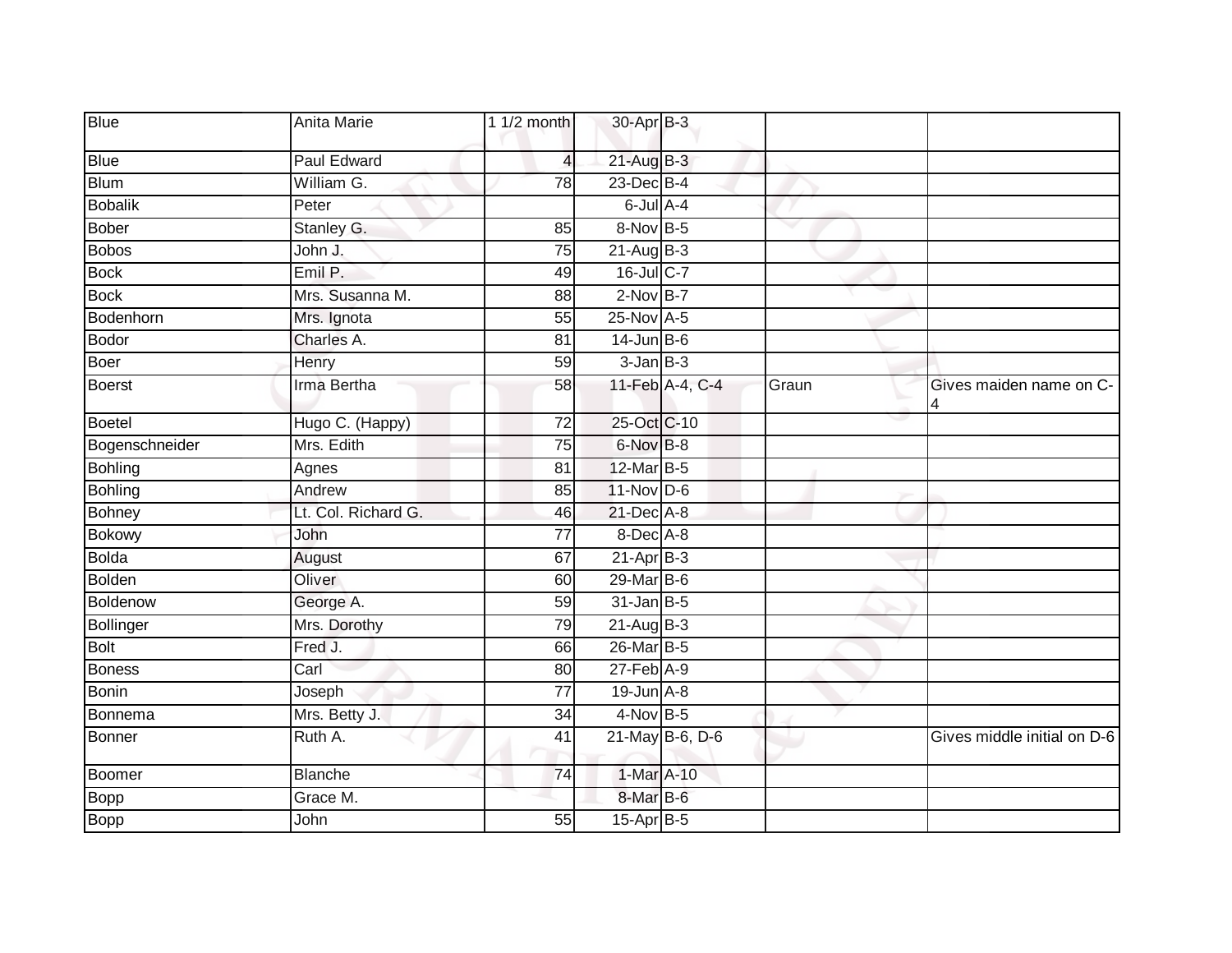| Borem           | Glada             | 71              | 11-Mar D-6        |             |  |
|-----------------|-------------------|-----------------|-------------------|-------------|--|
| Borman          | Charles           | 64              | $3-Nov$ A-4       |             |  |
|                 |                   |                 |                   |             |  |
| <b>Bortoko</b>  | John              | 56              | 14-Dec A-6        |             |  |
| Boryla          | Vincent           | 85              | $24$ -Feb $A$ -4  |             |  |
| Boscon          | Eli               | $\overline{73}$ | $4-Feb$ A-6       |             |  |
| <b>Bossard</b>  | Rudolph           | 82              | $21$ -Dec $A-8$   |             |  |
| <b>Boston</b>   | Margaret          | 85              | $10$ -Jul $A-8$   |             |  |
| <b>Boswell</b>  | James             |                 | $23$ -Feb $C-2$   |             |  |
| <b>Boswell</b>  | James Edgar       | 85              | $18$ -Feb $ B-3 $ |             |  |
| <b>Boswell</b>  | Nell B.           | 63              | $23$ -Feb $C-2$   |             |  |
| <b>Botma</b>    | Jennie            | 54              | $2$ -Feb $B-2$    |             |  |
| <b>Bounds</b>   | Charles A.        | $\overline{75}$ | $21-Sep$ A-5      |             |  |
| <b>Bowdish</b>  | Daniel            | 3               | 14-Sep            | $\mathbf 1$ |  |
| <b>Bowdish</b>  | Kenneth           | 6               | 14-Sep            | 1           |  |
| <b>Bowdish</b>  | Loretta           | 4               | 14-Sep            | $\mathbf 1$ |  |
| <b>Bowdish</b>  | Lucretia          | 5               | 14-Sep            | 1           |  |
| <b>Bowen</b>    | Lester V.         | $\overline{58}$ | 29-May A-5        |             |  |
| <b>Bowen</b>    | Mary              | 85              | $20$ -Jan $A-9$   |             |  |
| <b>Bowen</b>    | Raymond H.        | 47              | 12-Jul D-14       |             |  |
| <b>Bowers</b>   | John P.           | 26              | 5-Oct A-4         |             |  |
| <b>Bowers</b>   | Mrs. Margaret N.  | 77              | 8-Oct B-9         |             |  |
| <b>Bowker</b>   | Lillian           | 52              | $13$ -Jul $B-3$   |             |  |
| Bowman          | <b>Frank Gene</b> | 25              | 19-Mar D-6        |             |  |
| Bowman          | Walter            | 76              | $8-Sep$ $B-5$     |             |  |
| Boydston        | Becky M.          | 11              | 20-Sep B-12       |             |  |
| Boyer           | Thomas John       | 79              | 29-Nov C-6        |             |  |
| <b>Boyle</b>    | George            | 74              | 8-Mar B-6         |             |  |
| <b>Bozak</b>    | Steve Sr.         | 84              | 6-Sep D-11        |             |  |
| <b>Bozek</b>    | Lawerence         | 71              | 11-Mar D-6        |             |  |
| <b>Bradbury</b> | Earl J.           | 75              | $7$ -Jul A-6      |             |  |
| <b>Braddy</b>   | Mabel             | 58              | 10-Jun D-7        |             |  |
| <b>Bradley</b>  | Donald R.         | 56              | $27 -$ Jul B-5    |             |  |
|                 |                   |                 |                   |             |  |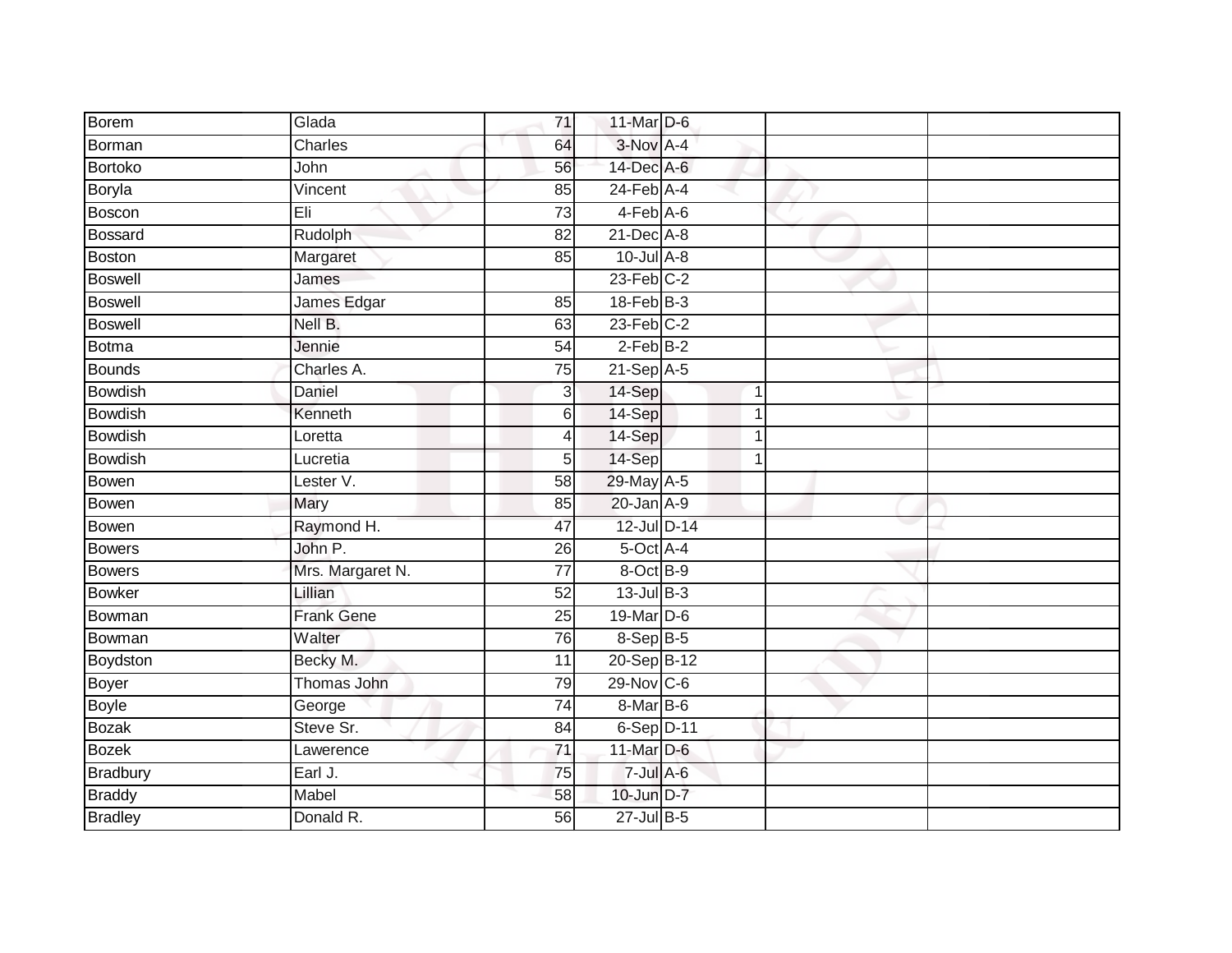| <b>Bradley</b>    | Robert        | 27              | 11-Sep                  | $\mathbf 1$ |                                     |
|-------------------|---------------|-----------------|-------------------------|-------------|-------------------------------------|
| <b>Bradmiller</b> | Carrie        | 86              | 17-Feb B-4              |             |                                     |
| <b>Braman</b>     | William T.    | 66              | 16-Dec B-4              |             |                                     |
| <b>Bramer</b>     | William G.    | 83              | $21$ -Feb $B-9$         |             |                                     |
| Brandenburg       | Lester E.     | 44              | $12$ -Feb $E-2$         |             |                                     |
| Brannon           | Thomas W.     | 63              | $16$ -Feb $C-4$         |             |                                     |
| <b>Braun</b>      | Richard A.    | 42              | 18-Oct C-2              |             |                                     |
| <b>Brausch</b>    | Francis J.    | 44              | 13-Jan A-10             |             |                                     |
| Brennan           | Catherine     | 70              | $18$ -May A-6           |             |                                     |
| <b>Brennan</b>    | Mrs. B. Agnes | 86              | $7$ -Oct $B$ -6         |             |                                     |
| Bresnahan         | Paul J.       | 67              | $13-Sep$ C-4            |             |                                     |
| <b>Bret</b>       | Robert L.     | 23              | $17-Au\overline{g}$ A-4 |             |                                     |
| <b>Brewer</b>     | Custer        | 86              | 22-Apr B-9              |             |                                     |
| <b>Breyfogle</b>  | Sarah B.      | 59              | 26-Mar B-5              |             |                                     |
| <b>Brilmyer</b>   | Dorothy R.    | 60              | 26-Apr C-5              |             |                                     |
| <b>Brindley</b>   | Paul G.       | 47              | 5-Jan                   | 1           | Gives middle initial Jan.6<br>$A-7$ |
| Brizzi            | Mrs. Mary     | $\overline{71}$ | 27-Nov B-5              |             |                                     |
| <b>Brock</b>      | Oscar         | 68              | 14-Sep A-4              |             |                                     |
| <b>Brock</b>      | Percival S.   | 63              | 11-Oct G-13             |             |                                     |
| <b>Brocke</b>     | Edward C.     | 59              | 27-Sep B-11             |             |                                     |
| <b>Brockman</b>   | William       | 80              | 6-Jan A-7               |             |                                     |
| <b>Brody</b>      | <b>Millie</b> | 80              | 24-Mar A-6              |             |                                     |
| Broear            | George        | 58              | $3-MayB-8$              |             |                                     |
| <b>Brookes</b>    | Charles K.    | 76              | $4$ -Oct B-6            |             |                                     |
| <b>Brown</b>      | <b>Bessie</b> | $\overline{73}$ | $19$ -Jun $A - 8$       |             |                                     |
| <b>Brown</b>      | David Lee     | $\overline{27}$ | $1-Dec$ A-6             |             |                                     |
| <b>Brown</b>      | Emma          | 78              | 17-Mar A-6              |             |                                     |
| <b>Brown</b>      | Harvey Lee    | 34              | 10-May C-7              |             |                                     |
|                   |               |                 |                         |             |                                     |
| <b>Brown</b>      | Harvey R.     | 65              | 5-Aug D-5               |             |                                     |
| <b>Brown</b>      | Ida           | 75              | 30-Apr B-3              |             |                                     |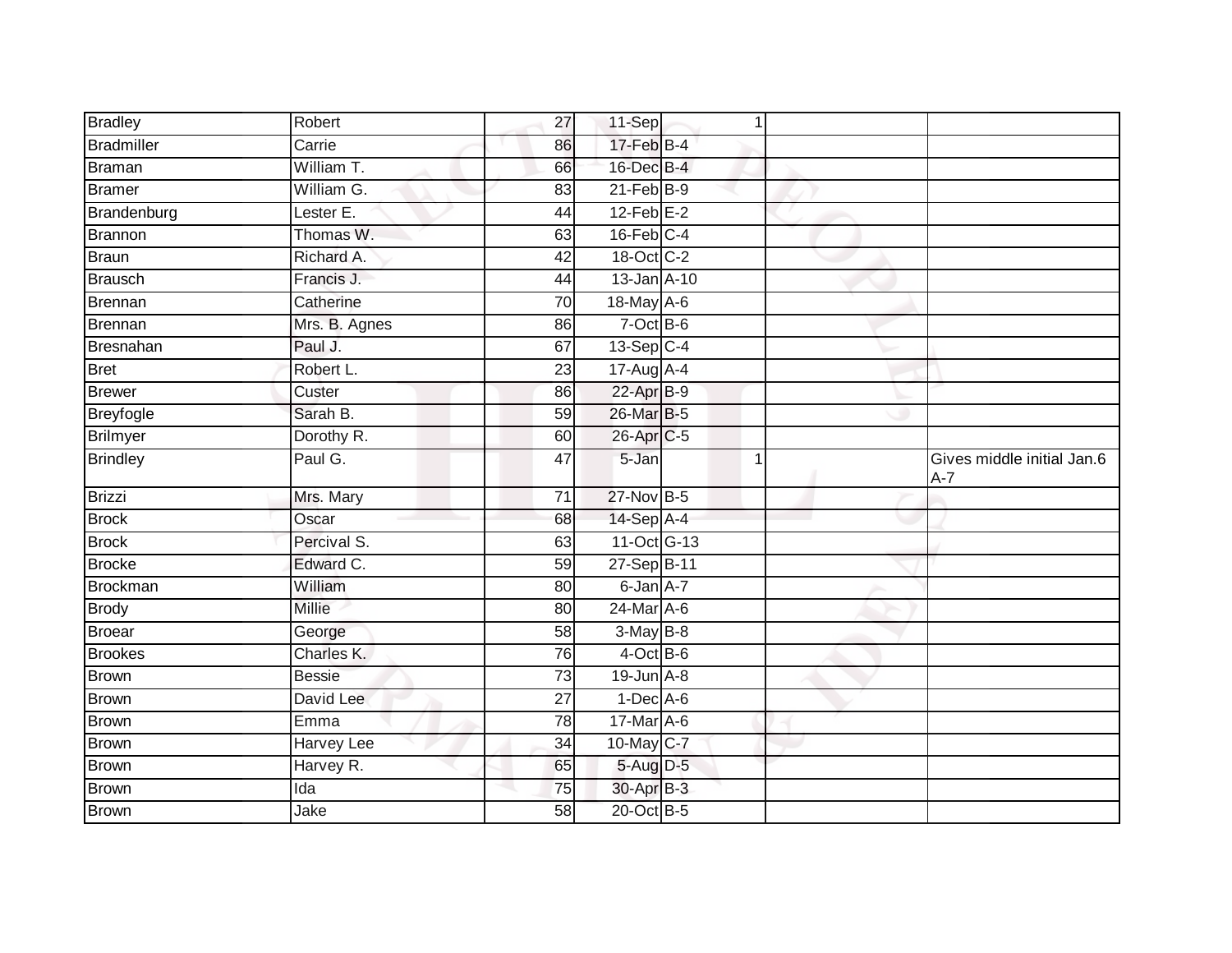| <b>Brown</b>      | John G.                 | 77              | 8-Jan B-4              |                 |                                                                  |
|-------------------|-------------------------|-----------------|------------------------|-----------------|------------------------------------------------------------------|
| <b>Brown</b>      | Kerney F.               | 69              | $2$ -Feb $B-2$         |                 |                                                                  |
| <b>Brown</b>      | Mendol C.               | 56              | 20-Sep B-12            |                 |                                                                  |
| <b>Brown</b>      | Mrs. Beulah             | 60              | $11-Sep$ A-8           |                 |                                                                  |
| <b>Brown</b>      | Mrs. Louise D.          | 51              | $13-NovA-8$            |                 |                                                                  |
| <b>Brown</b>      | Mrs. Mabel M.           | 68              | 25-Sep B-5             |                 |                                                                  |
| <b>Brown</b>      | Nacio Herb              | 68              | 30-Sep A-14            |                 |                                                                  |
| <b>Brown</b>      | Peter                   | 68              | $27 - Dec$ B-6         |                 |                                                                  |
| <b>Brown</b>      | Rodger                  | 15              | 14-Sep                 |                 |                                                                  |
| Brown             | Walter                  | 39              | 12-Mar B-5             |                 |                                                                  |
| <b>Brown</b>      | Willard                 | 50              | 29-Jan A-11            |                 |                                                                  |
| <b>Browning</b>   | Billy                   | 39              | 7-Apr A-4              |                 |                                                                  |
| <b>Broxham</b>    | <b>Willard Mark Sr.</b> | 61              | 28-Aug B-3             |                 |                                                                  |
| <b>Bruce</b>      | Bert O.                 | $\overline{70}$ | $9-Aug$ <sub>C-8</sub> |                 |                                                                  |
| <b>Bruder</b>     | Joseph                  | 79              | 29-Apr C-7             |                 |                                                                  |
| Brumfield         | Fritz                   |                 | 13-Oct A-12            |                 |                                                                  |
| <b>Brydon</b>     | Richard (McAnally)      | 22              |                        | 13-May D-6, F-5 | Gives nickname on F-5                                            |
| Buckendahl        | Charles                 | 64              | 12-May A-10            |                 |                                                                  |
| <b>Buckley</b>    | <b>Francis Eugene</b>   | 76              | $23$ -Aug B-6          |                 |                                                                  |
| <b>Buell</b>      | Raymond A., Sr.         | $\overline{70}$ | 4-Sep A-8              |                 |                                                                  |
| <b>Buffington</b> | Mrs. Bertha M.          | 36              | 19-Oct A-4             |                 |                                                                  |
| <b>Bujaki</b>     | Kati                    | $\overline{73}$ | $12$ -Jan $D-9$        |                 |                                                                  |
| <b>Bukovic</b>    | Connie                  | 25              | 4-Feb                  |                 |                                                                  |
| <b>Bukovich</b>   | Joseph J.               | 49              |                        | 23-Jun A-8, C-6 | Also spelled Bukovics see<br>C-6, Gives middle initial<br>on C-6 |
| <b>Bukovics</b>   | Joseph J.               | 49              | $23$ -Jun $C-6$        |                 | Also spelled Bukovich see<br>$A-8$                               |
| <b>Bukowski</b>   | Frances                 |                 |                        | 27-Jul B-5 C-3  |                                                                  |
| <b>Buksar</b>     | John, Sr.               | 76              | 22-Nov B-8             |                 |                                                                  |
| <b>Bullard</b>    | <b>Fred Parker</b>      | 59              | $2-Mar A-8$            |                 |                                                                  |
| <b>Bunch</b>      | Joseph                  | 41              | 30-Dec B-8             |                 |                                                                  |
| <b>Burch</b>      | Capt. Truman A.         | 28              | 8-Dec A-8              |                 |                                                                  |
|                   |                         |                 |                        |                 |                                                                  |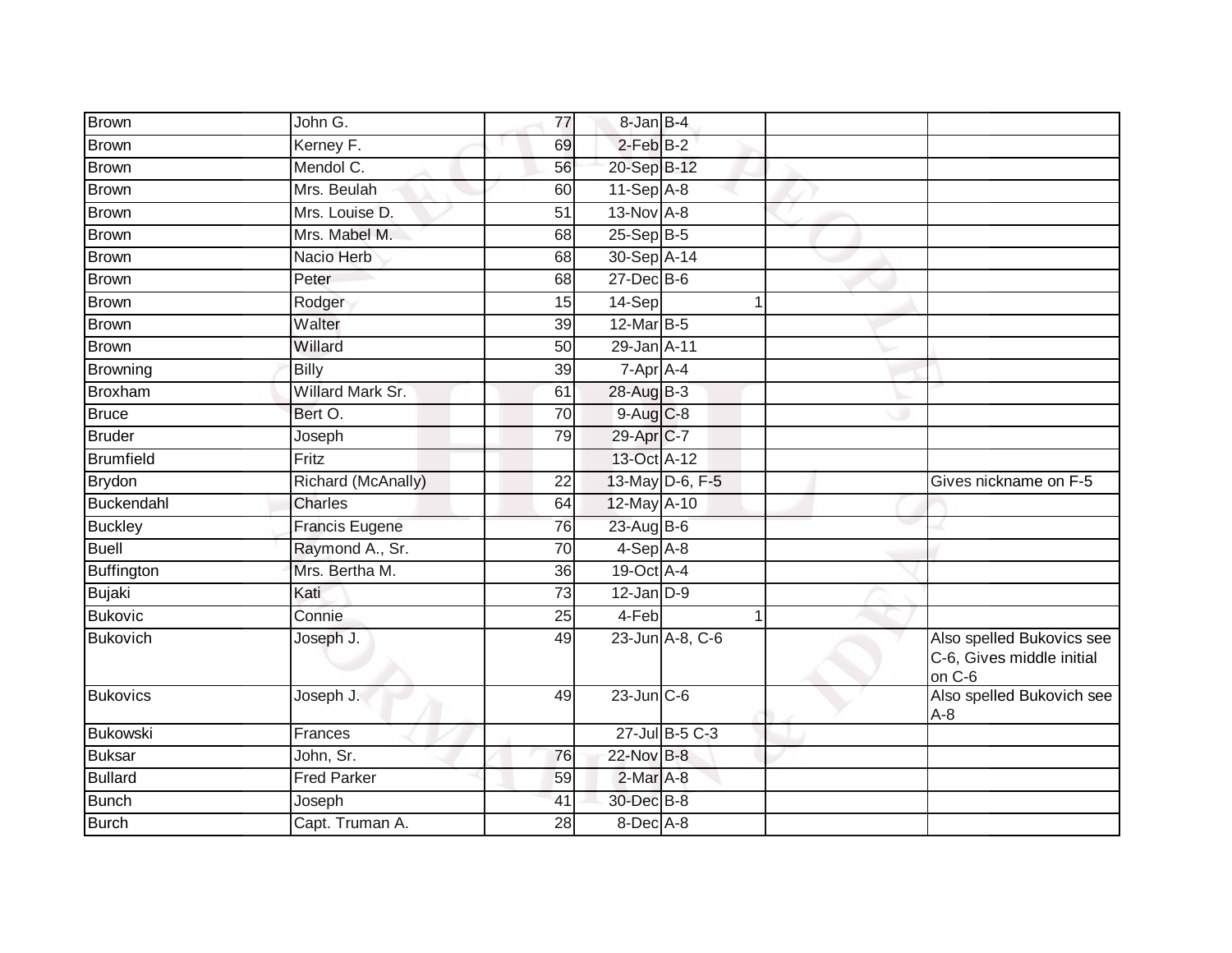| <b>Burch</b>      | Mary K.              | 81              | 23-Aug B-6      |                  |                |                                                 |
|-------------------|----------------------|-----------------|-----------------|------------------|----------------|-------------------------------------------------|
| <b>Burdett</b>    | James H.             | 81              | 26-Mar B-5      |                  |                |                                                 |
| Burgan            | James                | 28              | $4$ -Dec $B-3$  |                  |                |                                                 |
| <b>Burgan</b>     | Joyce                | $\overline{22}$ | $4$ -Dec $B-3$  |                  |                |                                                 |
| Burgan            | Kathy                | 3               | $4$ -Dec $B-3$  |                  |                |                                                 |
| <b>Burgan</b>     | Linda                | 18 months       | $4$ -Dec $B-3$  |                  |                |                                                 |
| <b>Burgan</b>     | Robert               | 6 months        | $4$ -Dec $B-3$  |                  |                |                                                 |
| <b>Burgan</b>     | Roger                | 6               | $4$ -Dec $B$ -3 |                  |                |                                                 |
| <b>Burgess</b>    | Mrs. Helen           | 62              | 20-Dec B-7      |                  |                |                                                 |
| <b>Buring</b>     | Harry J. (Doc)       | $\overline{78}$ | $18$ -Feb $B-3$ |                  |                | Picture included Feb.19 A-<br>8                 |
| <b>Burke</b>      | <b>Charles</b>       | 86              | $12$ -Jun $B-3$ |                  |                |                                                 |
| <b>Burke</b>      | Mrs. Bridget         | 90              | 20-Sep B-12     |                  | <b>McShane</b> |                                                 |
| <b>Burns</b>      | Gertrude B.          | $\overline{74}$ |                 | 24-Mar A-6, B-10 |                | Gives middle initial on B-<br>$\cup$<br>10      |
| <b>Burroughs</b>  | Calvin               | 91              | 17-Jul A-6      |                  |                |                                                 |
| <b>Burton</b>     | Ethel                | 33              | 23-Feb          |                  | 1              | Picture of incident<br>included                 |
| <b>Burton</b>     | John (Doc)           | 65              | 27-Aug A-4      |                  |                |                                                 |
| <b>Busch</b>      | Herman E.            | 77              | $27$ -Apr $B-3$ |                  |                |                                                 |
| <b>Buse</b>       | Margaret             | 64              | $28$ -Jun $D-8$ |                  |                |                                                 |
| <b>Butkiewicz</b> | Wallace L.           | $\overline{53}$ | 30-Dec B-8      |                  |                |                                                 |
| <b>Butler</b>     | Mrs. Della           | 91              | $3$ -Dec $B-4$  |                  |                |                                                 |
| <b>Bydalek</b>    | Mrs. Mary M.         | 86              | 14-Oct B-5      |                  |                |                                                 |
| Cabala            | <b>Stanley</b>       | 42              | $15$ -Jun $B-5$ |                  |                |                                                 |
| Cable             | John H.              | 53              | 15-Mar B-5      |                  |                |                                                 |
| Cada              | Cyril                | 79              | $14-Sep$ A-4    |                  |                | Also spelled Cyrill; see                        |
| Caldwell          | Robert C., Dr., O.D. | 67              |                 | 12-Jan D-9, E-3  |                | September 15, A-4<br>Gives title of O.D. on E-3 |
| Calegali          | John (Giovani)       | 72              |                 | 22-Jul A-10, D-5 |                | Gives ethnic first name on<br>$D-5$             |
| Callaway          | Mrs. Kate            | 89              | $2$ -Dec C-2    |                  |                |                                                 |
| Calvert           | Lisa                 | 5               | 12-Oct A-4      |                  |                |                                                 |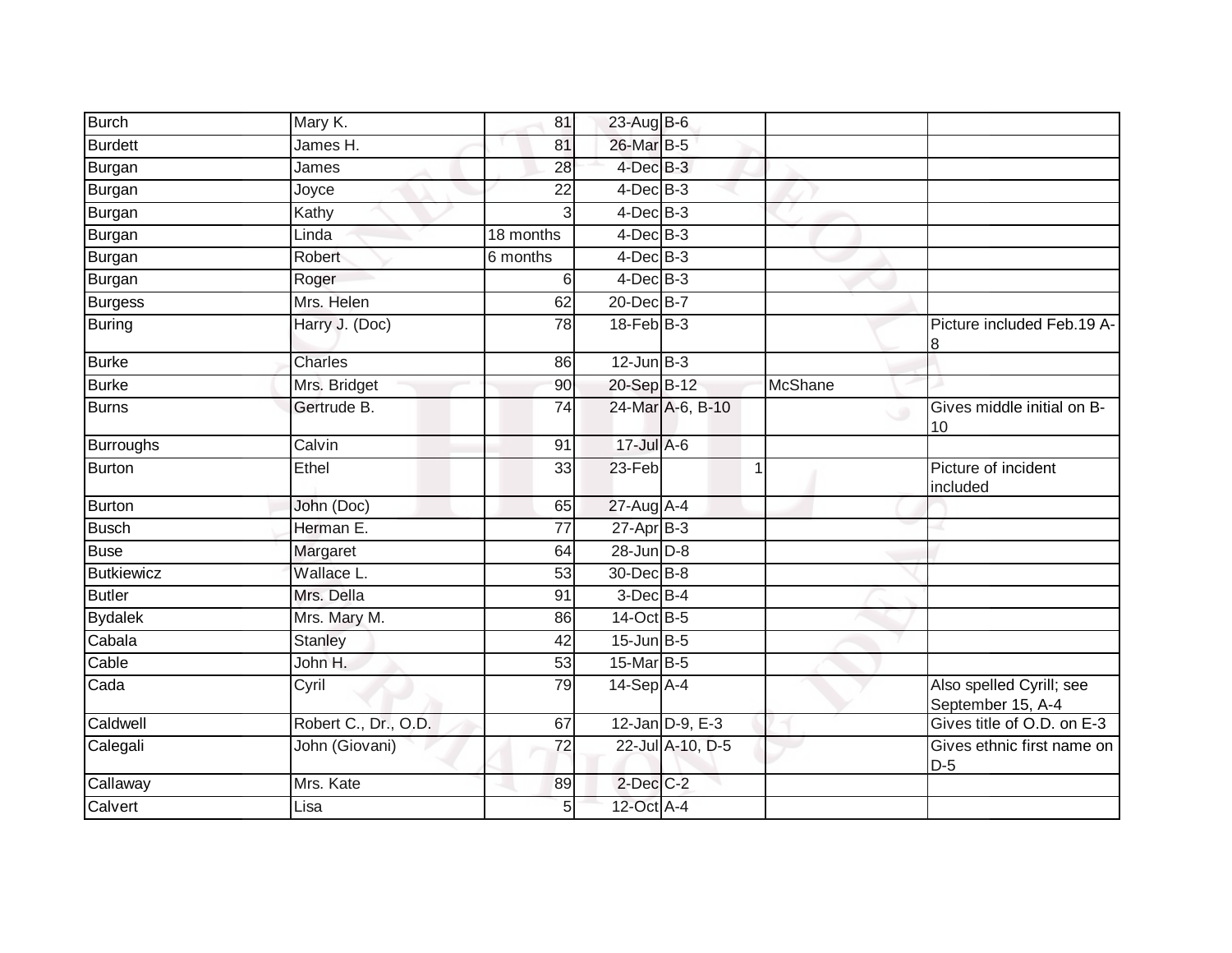| Campbell   | Gilbert T.           | 8 weeks         | 31-Jul A-8       |                |             |  |
|------------|----------------------|-----------------|------------------|----------------|-------------|--|
| Campbell   | James                | 82              | 28-Jan A-4       |                |             |  |
| Campbell   | Mrs. Elizabeth J.    | 82              | 20-Sep B-12      |                |             |  |
| Campion    | Maj. Daniel J., Jr.  | 34              | $8$ -Dec $A$ -8  |                |             |  |
| Canady     | Earl                 | $\overline{50}$ | 3-Nov            | 1              |             |  |
| Cantrall   | Laura                |                 | 31-Mar A-4       |                | <b>Hess</b> |  |
| Carbonare  | <b>Alfonso Dalle</b> | $\overline{74}$ | $27$ -Dec $B$ -6 |                |             |  |
| Carley     | Virgil O.            | 68              | 19-Apr B-5       |                |             |  |
| Carlin     | Patty Jo             | 6               | 27-Sep B-11      |                |             |  |
| Carlson    | Annie Elizabeth      | 71              | $14$ -Feb $B$ -5 |                |             |  |
| Carlson    | Gertrude             | 77              | 18-Mar C-3       |                |             |  |
| Carlson    | Henry                | 72              | $27$ -Dec $B$ -6 |                |             |  |
| Carlson    | Hilding              | 66              | $9-SepB-4$       |                |             |  |
| Carneal    | <b>Betty Jean</b>    | 31              | 15-Jun B-5       |                |             |  |
| Carpenter  | <b>Harvey Peter</b>  | 80              | 13-Jan A-10      |                |             |  |
| Carrigan   | Joseph A.            | 78              | 29-Apr C-7       |                |             |  |
| Carroll    | Mrs. Dorothy         | $\overline{73}$ | 14-Dec A-6       |                |             |  |
| Carson     | John E.              | 66              | 28-Apr B-4       |                |             |  |
| Carter     | Richard              | 84              | $17-Sep$ A-4     |                |             |  |
| Cartwright | Harry E.             | 77              | $2$ -Jul $A-4$   |                |             |  |
| Cary       | Dee                  | $\overline{7}$  | $12$ -Oct $A$ -4 |                |             |  |
| Cash       | Carl Wayne           | 19              | 12-Mar B-5       |                |             |  |
| Caskey     | Wayne F.             | 57              | $31$ -Aug $A$ -4 |                |             |  |
| Casper     | Paul Jeffery         | 1 day old       |                  | 20-Jul B-3 C-3 |             |  |
| Cassidy    | Lena L.              | 64              | $21$ -Jan $A-6$  |                |             |  |
| Castillo   | <b>Maria</b>         | 65              | $27$ -Mar $B-5$  |                |             |  |
| Castle     | Mrs. Starr Marie     | 76              | 10-Aug A-4       |                |             |  |
| Cattell    | Dr. Richard Bartley  | 64              | $18-Sep B-3$     |                |             |  |
| Cazallis   | Martha               | 50              | 22-Mar B-3       |                |             |  |
| Cazallis   | Raymond              | 54              | 21-Dec A-8       |                |             |  |
| Cencion    | Atley H.             |                 | $10$ -Feb $A$ -6 |                |             |  |
| Cengel     | John                 | $\overline{84}$ | 19-Mar A-8       |                |             |  |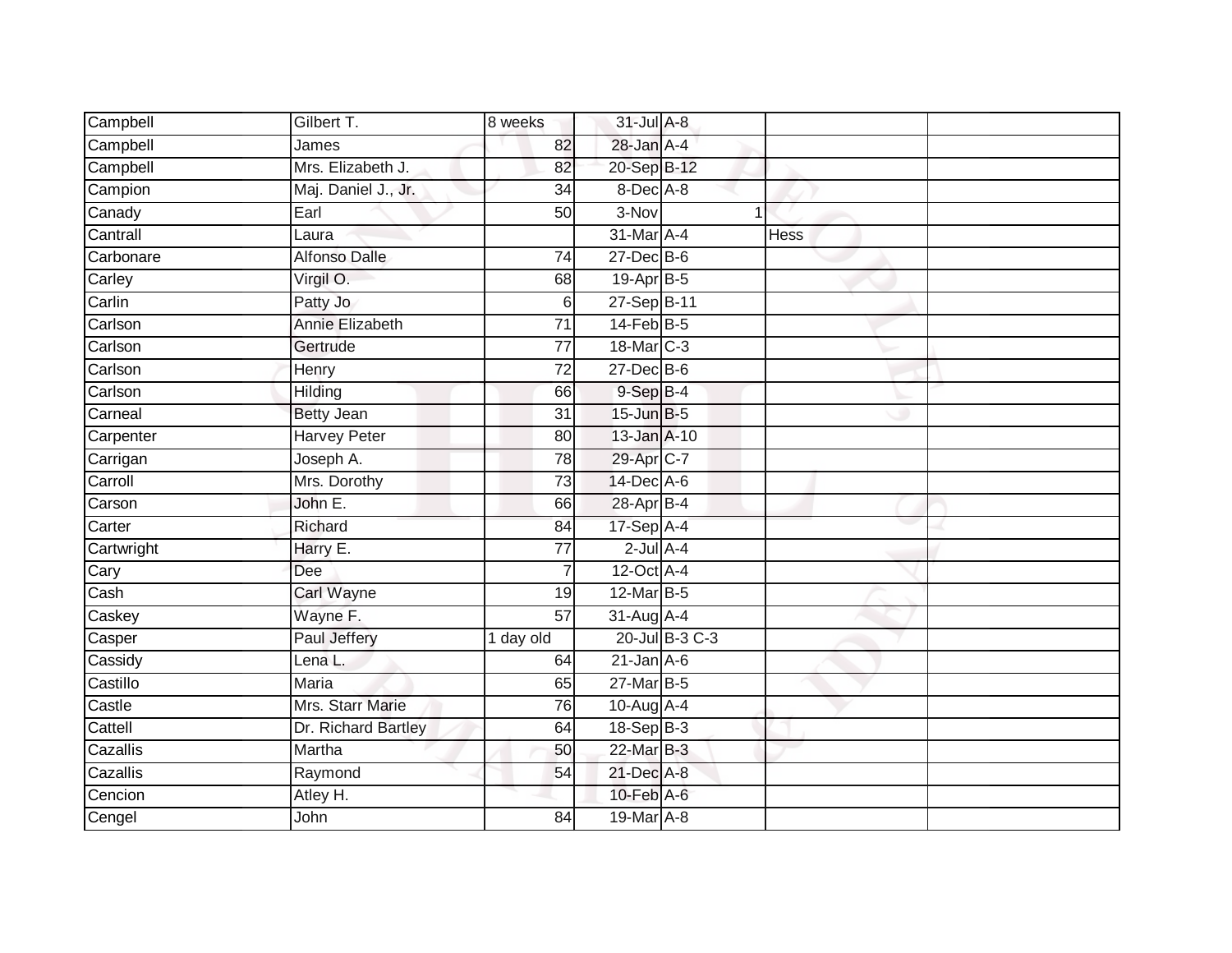| Certa<br>Jennifer          |                        | 2 days          | 30-Dec B-8                  |                 |   |                                    |
|----------------------------|------------------------|-----------------|-----------------------------|-----------------|---|------------------------------------|
| Cervenak<br>Mrs Mary       |                        | 66              | 18-Oct C-2                  |                 |   |                                    |
| Chandler<br>Jesse B.       |                        | 75              | 27-Sep B-11                 |                 |   |                                    |
| Chandler                   | Mary Ellen             | 74              | 30-Mar B-3                  |                 |   |                                    |
| Obert E.<br>Chapman        |                        | 67              | $1$ -Jun $B-3$              |                 |   |                                    |
| Chapman                    | Randolph               | 51              | $19$ -Jul $D-8$             |                 |   |                                    |
| Charlson                   | Mrs. Neva Mae          |                 | 8-Nov B-5                   |                 |   |                                    |
| Chatman                    | <b>Mattie Eva</b>      | 84              | $13$ -Apr $\overline{A}$ -8 |                 |   |                                    |
| Check<br><b>Steve</b>      |                        | 76              | $15$ -Jan B-8               |                 |   |                                    |
| Chittenden                 | John T. (Jack)         | 45              | 14-Dec A-6                  |                 |   |                                    |
| Chizmar                    | Mrs. Mary J.           | $\overline{71}$ | $17 - Dec$ B-4              |                 |   |                                    |
| Chmielek<br>Anthony        |                        | 86              | 30-Aug B-10                 |                 |   |                                    |
| Chok<br>John M.            |                        | 75              | 15-Nov C-6                  |                 |   |                                    |
| Chovanec<br>Suzanna        |                        | 73              |                             | 6-Jul A-4, C-6  |   | Gives first name on C-6            |
| Christie<br>John, Jr.      |                        | $\overline{37}$ | 17-Nov                      |                 |   |                                    |
| Christopher<br>Millard     |                        | 60              | 5-Jan B-4                   |                 |   |                                    |
| Cieplucha<br>Victoria      |                        | $\overline{73}$ | 27-Mar B-5                  |                 |   |                                    |
| Cieslak<br>Cynthia         |                        | 8 weeks         | $5-Feb$ $C-2$               |                 |   | Also spelled Gieslak see C-<br>2   |
| Clabby                     | <b>Richard Anthony</b> | 65              | $18$ -Dec $B$ -6            |                 |   |                                    |
| Clark                      | <b>Desmel Fay</b>      | $\overline{19}$ | 15-Jul A-12                 |                 |   |                                    |
| Clark                      | Herbert R.             | 70              |                             | 22-Jul A-10 D-5 |   |                                    |
| Clark                      | Mrs. Myrtle Ada        | 80              | $21-Sep$ A-5                |                 |   |                                    |
| Clark                      | Richard J.             | 40              | 8-Apr D-7                   |                 |   |                                    |
| Smith F.<br>Clarkson       |                        | 60              | 23-Mar A-4                  |                 |   |                                    |
| <b>Clemons</b><br>James E. |                        | 67              | $14$ -Jun $B$ -6            |                 |   |                                    |
| Harold<br>Clevenger        |                        | 55              | 22-Dec B-5                  |                 |   |                                    |
| <b>Clifft</b>              | Leonard R.             | $\overline{51}$ |                             | 18-Jun B-5, D-5 |   | Gives name as R.<br>Leonard on D-5 |
| Cline                      | Mrs. Mary V.           | 78              | 27-Sep B-11                 |                 |   |                                    |
| Cloghessy<br>Rose          |                        | 25              | 13-May D-6                  |                 |   |                                    |
| Clowar<br>John J.          |                        | 29              | 17-Nov                      |                 | 1 |                                    |
| Clune                      | Thomas P.              | 71              | $17 - Jun$ $B-3$            |                 |   |                                    |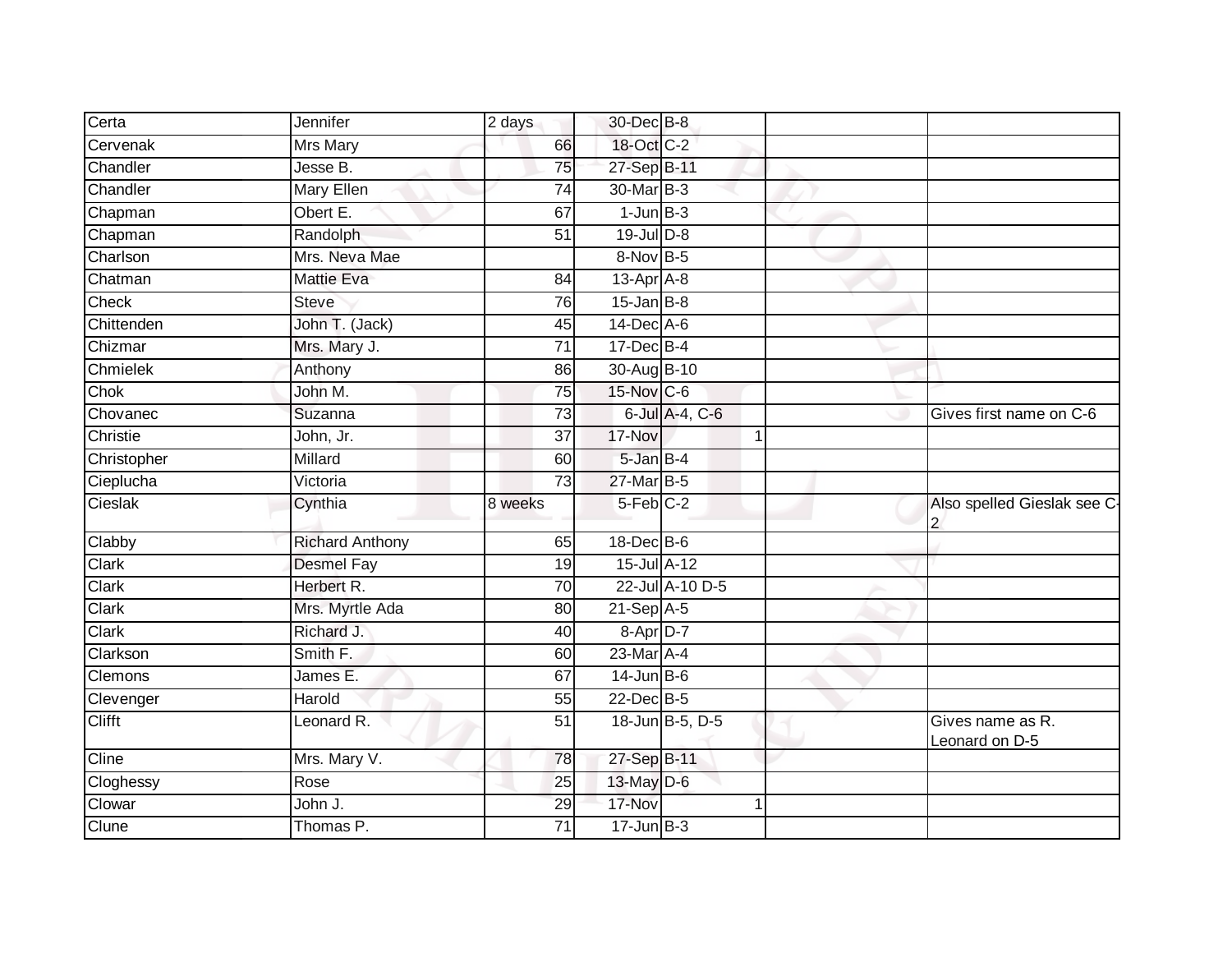| Clymer         | Mabel                  | 84              | $1$ -Jul $D$ -7            |             |       | Also spelled Cymer see B-<br>5     |
|----------------|------------------------|-----------------|----------------------------|-------------|-------|------------------------------------|
| Cobiskey       | Raymond E.             | 85              | 4-Oct B-6                  |             |       |                                    |
| Cochran        | Grace                  | 74              | $19-Apr$ B-5               |             |       |                                    |
| Cochrane       | Ann                    | 75              | 26-Mar B-5                 |             |       |                                    |
| Cockrill       | Rebacca Ann            | 19              | $12$ -Oct $A$ -4           |             | v     |                                    |
| Cody           | Beauford L.            | 59              | 6-Dec B-3                  |             |       |                                    |
| Coefield       | Clara                  | 77              | 19-Mar A-8                 |             |       |                                    |
| Coffman        | Christine              | 14 months       | 17-May F-2                 |             |       |                                    |
| Cohorst        | Henry J.               | 74              | 10-Nov A-6                 |             |       |                                    |
| Coit           | Pansy E.               | 72              | $6$ -Feb $\overline{A}$ -8 |             |       | Also spelled Cort see<br>Feb.5 C-2 |
| Cole           | David                  | $\overline{2}$  | 14-Sep                     | $\mathbf 1$ |       |                                    |
| Cole           | Elizabeth              | 88              | $11$ -Feb $A$ -4           |             | Prohl | Picture included Feb.12 E-<br>2    |
| Cole           | Henry G.               | 57              | 14-Jun B-6                 |             |       |                                    |
| Cole           | Jimmy                  |                 | 14-Sep                     | -1          |       |                                    |
| Cole           | Mrs. Lillian Pearl     | 77              | 17-Nov A-4                 |             |       |                                    |
| Cole           | Phyllis                | 26              | 14-Sep                     | 1           |       |                                    |
| Coleman        | Clarence T.            | 69              | 8-Mar B-6                  |             |       |                                    |
| <b>Collins</b> | <b>Annie Elizabeth</b> | $\overline{74}$ | $14-AprB-3$                |             |       |                                    |
| <b>Collins</b> | Arthur, Sr.            | 80              | 18-Jun B-5                 |             |       |                                    |
| Collins        | Helen                  | 2               | $18$ -Dec $B$ -6           |             |       |                                    |
| <b>Collins</b> | Milton J. (Clink)      | 66              | $20 - Apr$ $B-3$           |             |       | Picture included                   |
| Colson         | John R.                | 20              | $23$ -Jun $A-8$            |             |       |                                    |
| Colvin         | Mrs. R. Anne           | 85              | $3-Aug$ A-3                |             |       |                                    |
| Comforti       | Benny Oliver, Jr.      | 19              | $16$ -Jun $B-3$            |             |       |                                    |
| Compton        | Josephine              | 73              | $24$ -Feb $A$ -4           |             |       |                                    |
| Conkey         | Floyd B.               | 74              | $10$ -Jul $A$ -8           |             |       |                                    |
| Connelly       | <b>James Gerrard</b>   | 1 day           | 30-Dec B-8                 |             |       |                                    |
| Connors        | Ellen (Helen)          | 59              | $31$ -Jan B-5              |             |       |                                    |
| Conrad         | Charles                | 83              | 4-Aug A-6                  |             |       |                                    |
| Cook           | Alyce                  | 52              | 13-Apr A-8                 |             |       |                                    |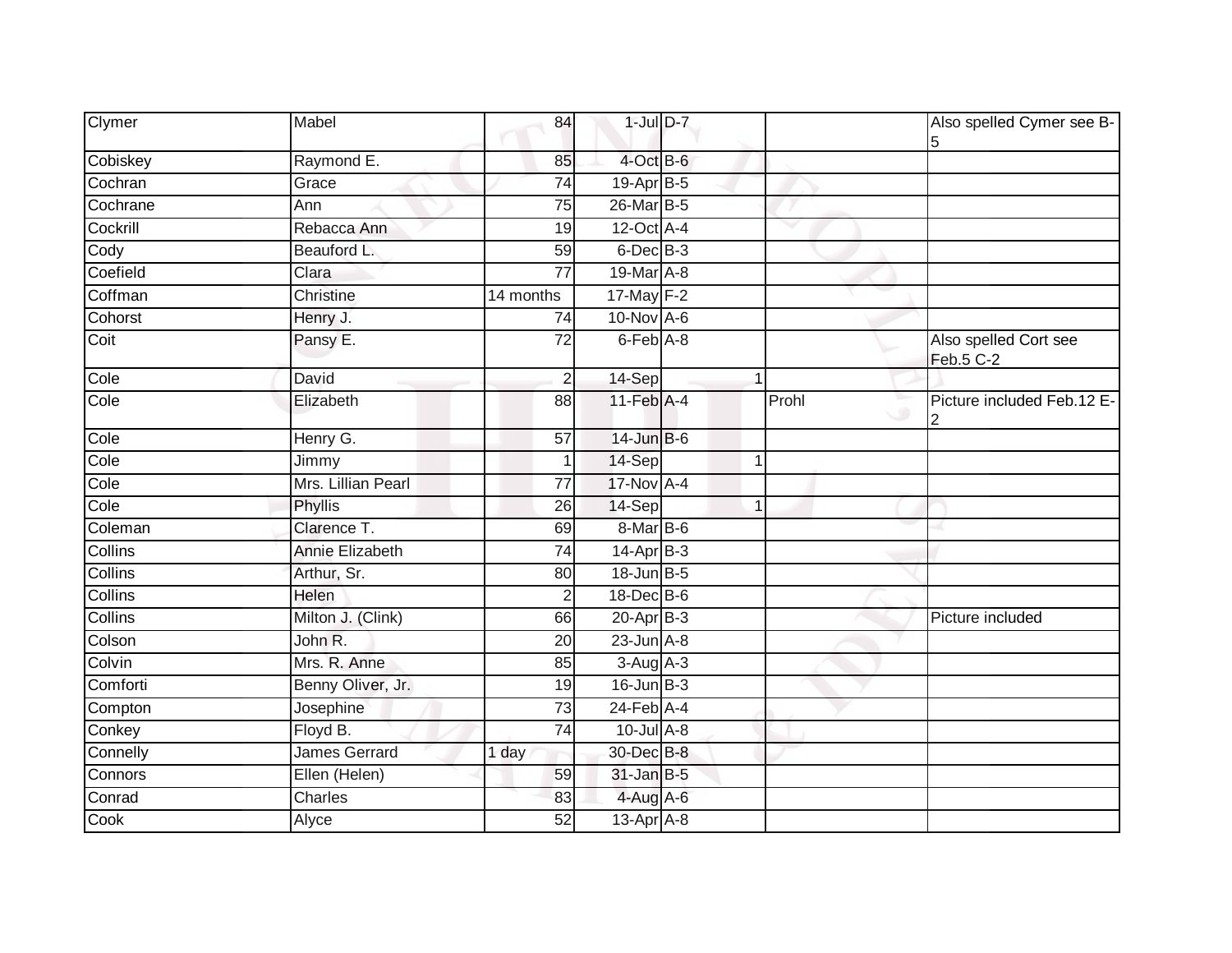| Cook           | Leslie              | 63        | $19$ -Jul $D-8$  |                   |          |                                            |
|----------------|---------------------|-----------|------------------|-------------------|----------|--------------------------------------------|
| Cook           | Peter, Sr.          | 70        | 11-Mar D-6       |                   |          |                                            |
| Cook (Szakacs) | Julia               | 70        | 13-May $D-6$     |                   |          |                                            |
| Cooper         | Louis B.            | 63        | 12-Oct A-4       |                   |          |                                            |
| Cooper         | Myra Jo             | 6 months  | $23$ -Dec $B-4$  |                   |          |                                            |
| Copas          | Kathryn L.          | 59        | 16-Mar A-5       |                   |          |                                            |
| Coppolillo     | Lena                | 75        |                  | 12-Jul D-14, C-10 | Caroseli | Gives maiden name on C-<br>10              |
| Cornell        | James R.            |           | $3 - Jan$ $B-3$  |                   |          |                                            |
| Cornwell       | Harold F.           | 34        | $16$ -Nov $A$ -6 |                   |          |                                            |
| Cornwell       | Stephen             | 10        | 16-Nov A-6       |                   |          |                                            |
| Corrigan       | <b>Esther</b>       | 83        | 11-Oct G-13      |                   |          |                                            |
| Cort           | Pansy E.            | 72        | $5-Feb$ $C-2$    |                   |          | Also spelled Coit see<br>Feb.6 A-8         |
| Cotton         | Floyd               | 73        | 25-Mar B-7       |                   |          |                                            |
| Cowles         | Marvin              | 67        | $15$ -Jan $B$ -8 |                   |          |                                            |
| Craidon        | George P.           | 71        | 8-Jan B-4        |                   |          |                                            |
| Cramer         | Lawrence            | 71        | $11-Sep$ A-8     |                   |          |                                            |
| Crane          | Maggie              | 79        | 15-Mar B-5       |                   |          |                                            |
| Crawford       | Dr. Mary Sinclair   | 85        | 31-Aug A-4       |                   |          |                                            |
| Cray           | Herbert             | 75        | $4$ -Dec $B-3$   |                   |          |                                            |
| Cretu          | Mary                | 74        | $10$ -Jan $A-8$  |                   |          | Gives name as Maria Eva<br>Jan.26 C-6      |
| Creviston      | Donald E.           | 62        | 31-Mar A-4       |                   |          |                                            |
| Crile          | Kenneth Ray         | 35        |                  | 12-Jan D-9, E-3   |          | Gives name as Kenneth-<br>Ray Crile on E-3 |
| Crile          | Tona                | 19 months | 8-May A-10       |                   |          |                                            |
| Criswell       | John Harry          | 64        | $3-Aug$ A-3      |                   |          |                                            |
| Croak          | Phillip J.          | 79        | $24$ -Feb $A$ -4 |                   |          |                                            |
| Crosby         | Capt. Avery A., Jr. | 40        | 29-Dec A-5       |                   |          |                                            |
| Cross          | Chester             | 71        | 9-Apr A-4        |                   |          |                                            |
| Cross          | Louis, Jr.          | 35        | 17-Sep A-4       |                   |          |                                            |
| Crowe          | Benjamin A.         | 70        | 20-Dec B-7       |                   |          |                                            |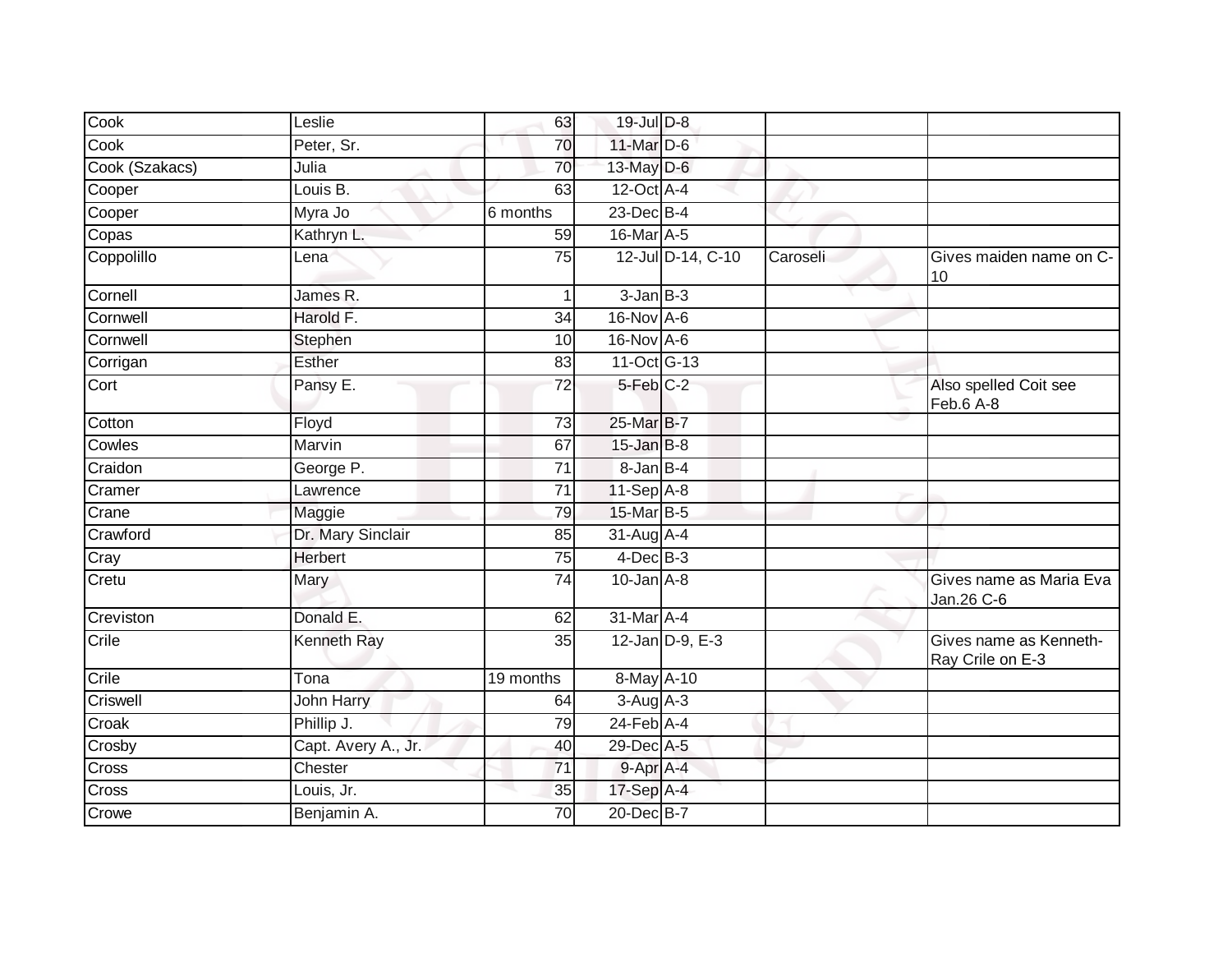| Crundwell         | Mrs. Mamie L.    | 54              | 25-Nov A-5       |             |                                                    |
|-------------------|------------------|-----------------|------------------|-------------|----------------------------------------------------|
| Csoka             | Louis J.         | 59              | $12$ -Apr $B$ -6 |             |                                                    |
| Cudlovich (Kudlo) | Joseph           | 58              | 6-Apr B-3        |             |                                                    |
| Cuevas            | Raymond          | 35              | 22-Dec B-5       |             |                                                    |
| Cummings          | Allen B.         | 69              | 27-Mar B-5       |             |                                                    |
| Cummings          | Catherine I.     | 68              | 21-Jun C-1, D-7  |             | Gives middle initial on D-7                        |
| Cunningham        | William          | 25              | 27-Sep B-11      |             |                                                    |
| Curiel            | Salvador         | 60              | 29-Dec A-5       |             |                                                    |
| Currier           | Frank J.         | 72              | 9-Mar A-7        |             |                                                    |
| Curry             | Charles E.       | 31              | $27$ -Feb $A-9$  |             |                                                    |
| Curtin            | <b>Israel E.</b> | 82              | 21-Dec A-8       |             |                                                    |
| Curtis            | Alfred A.        | 64              | 19-May A-6       |             |                                                    |
| Curtis            | <b>Mary</b>      | 52              | $6$ -Jul $A$ -4  |             |                                                    |
| Cutino            | Eli (Cuchina)    | 66              | 28-Dec A-5       |             |                                                    |
| Cutka             | John Steven      | 40              | 10-Aug A-4       |             |                                                    |
| Cutri             | Mrs. Lucy Gladys | 48              | 13-Dec B-4       |             |                                                    |
| Cutter            | Mrs. Rita Chabot |                 | 30-Oct B-6       |             |                                                    |
| Cymer             | Mabel            | 84              | $1$ -Jul $B$ -5  |             | Also spelled Clymer see D-                         |
| Czajkowski        | Matt             | 49              | 24-Nov A-7       |             |                                                    |
| Czarnecki         | Margaret         |                 | $28 - Jan A - 4$ | <b>Stan</b> |                                                    |
| Czigler           | Joseph, Sr.      | 69              | 6-Jan B-4        |             |                                                    |
| Czubala           | Agnes            | 68              | $4$ -May $C-4$   |             | Also spelled Gzubala see<br>$A-12$                 |
| Czyszczon         | Louis            | $\overline{51}$ | 4-May A-12, E-2  | Kubacki     | Gives first name as Louise<br>& maiden name on E-2 |
| Dabrowski         | Mrs. Anna K.     | 67              | $7 - Aug$ B-3    |             |                                                    |
| Dabrowski         | Stanley J.       | 47              | 25-Oct C-10      |             |                                                    |
| Daehn             | Mrs. Frieda      | 85              | 18-Nov C-6       |             |                                                    |
| Daggy             | Florence M.      | 65              | 20-Jul B-3 C-3   |             |                                                    |
| Dahl              | Mrs. Abbie       | 78              | 18-Oct C-2       |             |                                                    |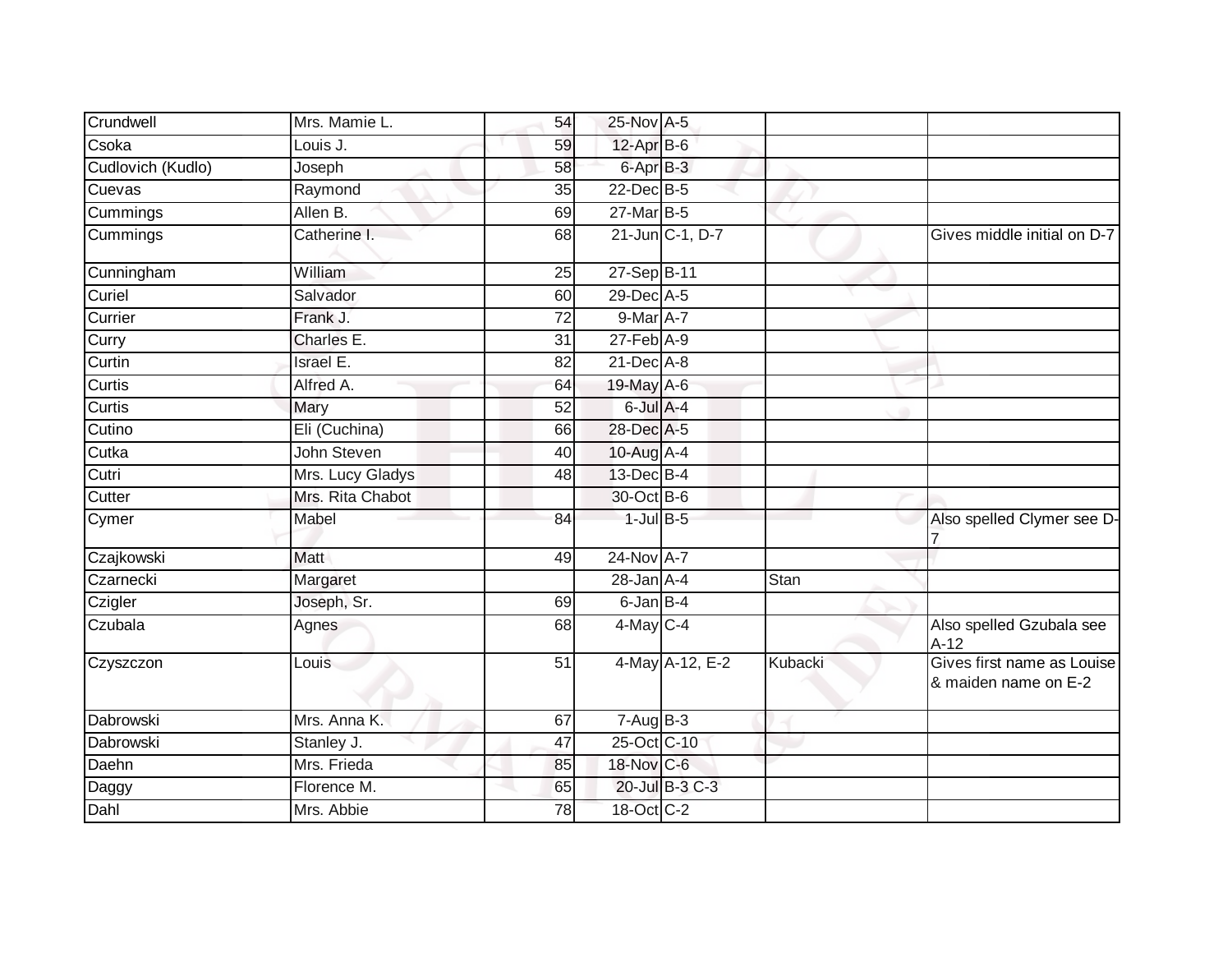| Dahl         | Otto John        | 87              | 27-Feb A-9        |                |   |                                           |
|--------------|------------------|-----------------|-------------------|----------------|---|-------------------------------------------|
| Dahlberg     | Mrs. Louise      | 74              | $22-Sep$ B-3      |                |   |                                           |
| Daily        | John L.          | 64              |                   | 20-Jul B-3 C-3 |   |                                           |
| Dalton       | James Thomas     | 88              | 28-Sep B-5        |                |   |                                           |
| Dan          | Mrs. Elizabeth   | 66              | 10-Sep A-7        |                |   |                                           |
| Dancu        | John             | 73              | 8-Sep B-5         |                |   |                                           |
| Dankowski    | Frank            | 76              | 22-Dec B-5        |                |   |                                           |
| Darling      | Mrs. Doris       | 42              | 8-Sep B-5         |                |   |                                           |
| Darlington   | Thomas Earl, Sr. | 62              | 24-Sep A-8        |                |   |                                           |
| Daum         | Arnold R.        | 55              | 2-Oct A-11        |                |   |                                           |
| Davice       | Mrs. Fannie      | 86              | 20-Aug B-6        |                |   |                                           |
| David        | Bertie M.        | 65              | $3$ -Jan $B - 3$  |                |   |                                           |
| Davidson     | Ben F.           | 77              | $20$ -Apr $B-3$   |                |   |                                           |
| Davidson     | Roy E.           | 63              | $7 -$ Jul A-6     |                | ت | Picture included, Gives<br>age July 8 D-5 |
| Davies       | John W.          | 66              | $2$ -Dec $C-2$    |                |   |                                           |
| Davies       | Thomas           | 79              | 6-Mar B-5         |                |   |                                           |
| Davis        | Benjamin J.      | 60              | 24-Aug A-3        |                |   |                                           |
| Davis        | Bobby Ray, Jr.   | 6 months        | $9 - Jun A - 3$   |                |   |                                           |
| Davis        | Dr. William H.   | 87              | $10-Sep$ A-7      |                |   |                                           |
| Davis        | Ethel M.         | 77              | 25-Oct C-10       |                |   |                                           |
| Davis        | Frank            | 77              | $17 - Jun$ $B-3$  |                |   |                                           |
| Davis        | Gerald J.        | 23              | 6-Sep             | 1              |   |                                           |
| Davis        | Glen             | $\overline{52}$ | $3$ -Dec $B-4$    |                |   |                                           |
| <b>Davis</b> | James            | 50              | $9$ -Jan $A$ -6   |                |   |                                           |
| Davis        | John C.          | 65              | $4 - Aug$ $A - 6$ |                |   |                                           |
| Davis        | John D.          | 40              | $22 - SepB-3$     |                |   |                                           |
| <b>Davis</b> | Louis            | 16              | 11-Sep            | $\mathbf{1}$   |   |                                           |
| Davis        | Robert E.        | 47              | $6$ -Jul $A$ -4   |                |   |                                           |
| Davis        | Violet B.        | 53              | 4-Mar A-4         |                |   |                                           |
| Davis        | William T.       | 87              | 5-Oct A-4         |                |   |                                           |
| <b>Deak</b>  | Paul             | 69              | 15-Dec A-11       |                |   |                                           |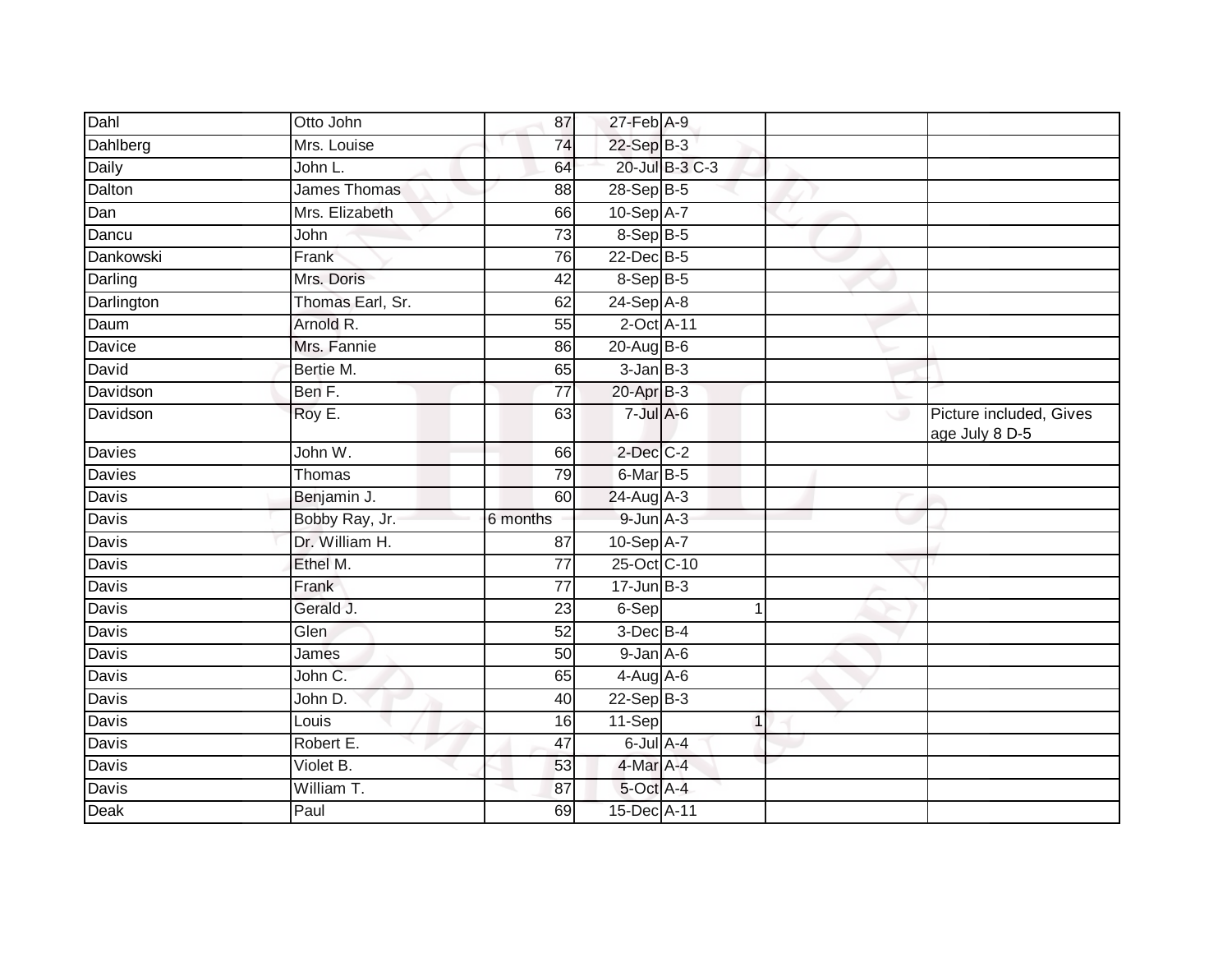| Deardorff       | Raymond                  | infant          | 17-Mar A-6        |                |                         |                                              |
|-----------------|--------------------------|-----------------|-------------------|----------------|-------------------------|----------------------------------------------|
| <b>DeBoer</b>   | Dora                     | 70              | 26-Jun B-5        |                | Sikma                   | Gives age and maiden<br>name June 28 D-8     |
| Dechon          | Mrs. Frances             | $\overline{75}$ | $18-Sep$ B-3      |                |                         |                                              |
| Deel            | Veronica                 | 11              | $13$ -Jul $B-3$   |                |                         |                                              |
| <b>DeGuilio</b> | Mrs. Jean                | 46              | $22-Sep$ B-3      |                |                         |                                              |
| DeHaan          | Conrad                   | 80              | 9-Dec A-12        |                |                         | Also listed as Miss; See<br>December 10, B-3 |
| DeLaurier       | Charlotte                | 74              | 10-May C-7        |                |                         |                                              |
| Della Rocco     | Carmine                  | 81              | $8 - Jan$ $B - 4$ |                |                         |                                              |
| Dembowski       | Walter                   | 79              | 26-Aug B-5        |                |                         |                                              |
| Demcsak         | Mrs. Margaret            | 61              | $16$ -Oct $A$ -4  |                |                         |                                              |
| <b>DeMik</b>    | Jacob                    | 67              | 16-Sep A-16       |                |                         |                                              |
| Deming          | George E.                | 90              | 16-Oct A-4        |                |                         |                                              |
| Demkovich       | Anna                     | 79              | 6-Feb A-8         |                |                         |                                              |
| Demkovich       | Mrs. Catherine           | 68              | 29-Nov C-6        |                |                         |                                              |
| Demkowicz       | Catherine                | 72              | 19-Feb A-8        |                |                         |                                              |
| Dempsey         | <b>Michael James</b>     | 52              | 25-Sep B-5        |                |                         |                                              |
| Denton          | Vern Franklin            | 64              | $10$ -Jul $A-8$   |                |                         |                                              |
| Deresckiy       | Florence                 | 66              | $21$ -Jan $A-6$   |                |                         |                                              |
| Dermody         | Patricia Jo              | 9               | 19-Jul            |                |                         | Gives middle name as<br>Joan July 20 B-3     |
| <b>DeRolf</b>   | Edward                   | 53              | 6-Oct A-7         |                |                         |                                              |
| DeRousse        | Mrs. Dorothy Stonebraker | 53              | $14$ -Dec $A$ -6  |                |                         |                                              |
| Despotovic      | Dan (Disik)              | 66              | $11$ -Jun $B - 8$ |                |                         |                                              |
| Devine          | Margaret                 | $\overline{91}$ |                   | 21-Jul B-3 C-4 |                         |                                              |
| <b>DeVries</b>  | <b>Joel David</b>        | 20 months       | $17$ -Feb $B$ -4  |                |                         |                                              |
| Deyo            | Phillip                  | 8               | 23-Oct            |                | $\overline{\mathbf{1}}$ | Full obituary listed<br>October 25, C-10     |
| <b>Dickey</b>   | Thomas, Sr.              | $\overline{77}$ | 30-Mar B-3        |                |                         |                                              |
| <b>Dieck</b>    | Henry J.                 | 85              | 19-Mar A-8        |                |                         |                                              |
| Diedrich        | John                     | 78              | 5-May A-6         |                |                         |                                              |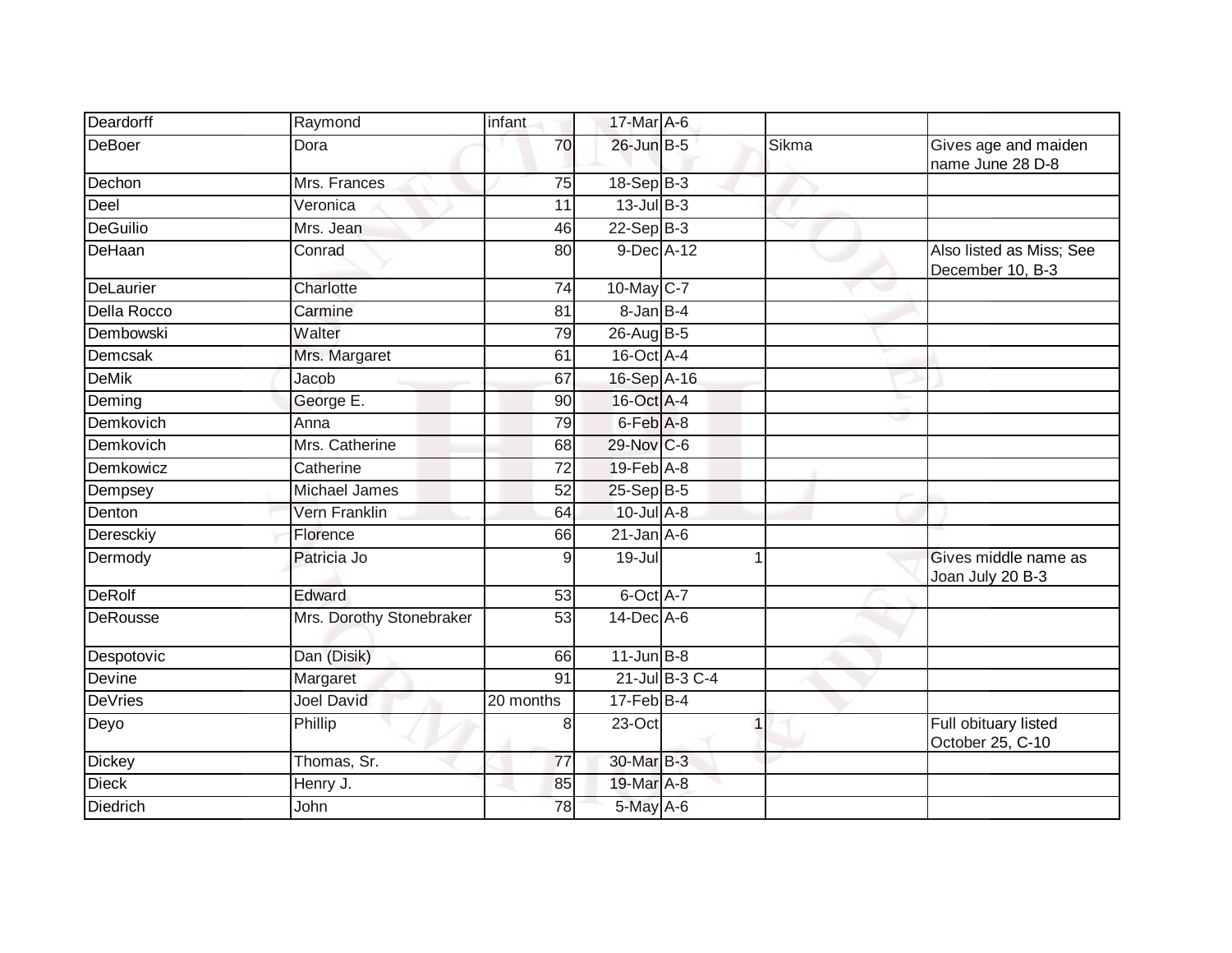| <b>Dildine</b>        | Genevieve            | 57              |                   | 30-Mar B-3, C-4 | Gives first name as<br>Jenevive on C-4 |
|-----------------------|----------------------|-----------------|-------------------|-----------------|----------------------------------------|
| <b>Dillon</b>         | John T.              | 74              | 25-Mar B-7        |                 |                                        |
| <b>Dillon</b>         | Joseph L.            | 59              | $5 - Jan$ $B - 4$ |                 |                                        |
| Dillon                | Ralph                | 68              | $17$ -Jul A-6     |                 |                                        |
| Dionora               | Sister M., O.S.F.    | 69              | 17-Mar A-6        |                 |                                        |
| <b>Dittmer</b>        | Ruth A.              | 58              | 29-May A-5        |                 |                                        |
| Dobel                 | Stanley              | 69              | $7$ -Oct B-6      |                 |                                        |
| Dobosz                | Frank                | 66              | $25-Sep$ $B-5$    |                 |                                        |
| Dobosz (Dobos)        | Joseph               | 74              |                   | 12-Apr B-6, F-3 | Gives alternate last name<br>on F-3    |
| Dobrzyn               | Stanley A.           | $\overline{58}$ | $22$ -Jun $A-6$   |                 |                                        |
| Dockery               | Mrs. Gladys          | 66              | 21-Sep A-5        |                 |                                        |
| <b>Dockweiler</b>     | Minnie               | 59              | 13-Dec B-4        |                 |                                        |
| <b>Doherty</b>        | Mrs. Mary Ellen      | 80              | 30-Sep A-14       |                 |                                        |
| Domack                | Helen                | 68              | $2$ -Jan $B-3$    |                 |                                        |
| <b>Domalik</b>        | Sylvester            | 67              | 30-Nov B-3        |                 |                                        |
| Dombrowski            | Rudolf               | 56              | $14$ -Jan B-5     |                 |                                        |
| Dominedo              | Francesco Maria      | 61              | 27-Oct A-9        |                 |                                        |
| Dominic (Domyanovich) | Joseph               | 78              | 27-Mar B-5        |                 |                                        |
| Domsbach              | Frank E.             | 84              | 28-Jul A-4        |                 |                                        |
| <b>Domsich</b>        | Mrs. Magdalen        | 79              | 22-Nov B-8        |                 |                                        |
| Donaldson             | <b>Morris</b>        | 76              | $18-Sep B-3$      |                 |                                        |
| Donohue               | Mrs. Florence        | 74              | 16-Oct A-4        |                 |                                        |
| Dopking               | Clara May            | 79              | 30-Sep A-14       |                 |                                        |
| Dorfman               | Jacob (Jack)         | 67              | $2-FebB-2$        |                 |                                        |
| <b>Dorris</b>         | <b>George Thomas</b> | $\overline{71}$ | $21$ -May B-6     |                 |                                        |
| Dosey                 | Mrs. Rose            | 88              | $2-Nov$ B-7       |                 |                                        |
| Doss                  | Angeline             | $\overline{77}$ | 6-May B-8         |                 |                                        |
| <b>Dotlich</b>        | Joseph (Bobo)        | 49              | 9-Mar A-7         |                 |                                        |
| Dougherty             | Dennis J.            | 69              | 6-Dec B-3         |                 |                                        |
| <b>Douthett</b>       | Chester Wilton, Sr.  | 62              | 19-Feb D-4        |                 |                                        |
| Dove                  | Hjalmer M.           | 58              | $30-Apr$ B-3      |                 |                                        |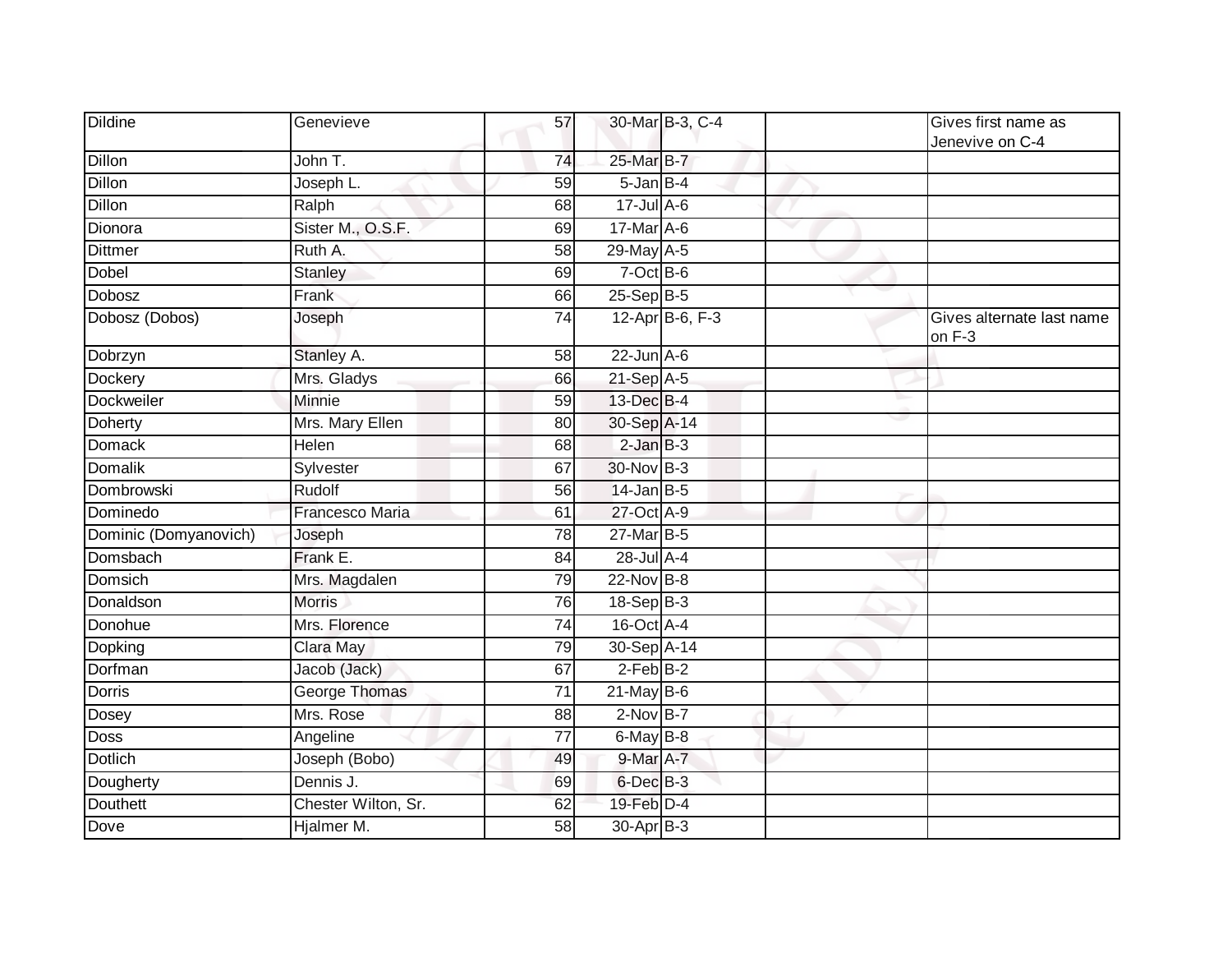| Dowd            | Norman T.          | 51              | 5-Mar A-8        |                      |   | Gives middle initial Mar.8<br>$B-6$  |
|-----------------|--------------------|-----------------|------------------|----------------------|---|--------------------------------------|
| Dowell          | Lewis              | 65              | 24-Sep A-8       |                      |   |                                      |
| Downing         | Robert j.          | 45              | 18-Nov C-6       |                      |   |                                      |
| Dragich         | Louis              | 70              | 30-Mar B-3       |                      |   |                                      |
| <b>Drasky</b>   | Lumir J.           | 67              | 28-Dec A-5       |                      |   |                                      |
| Drav            | Rev. Daniel Joseph | 54              | $3-Aug$ A-3      |                      |   |                                      |
| Drewanz         | Adolph E.          | 68              | $2-Sep$ $A-8$    |                      |   |                                      |
| Drewenski       | Salomea D.         | 64              |                  | 2-Jul A-4, D-5       |   | Gives middle initial on D-5          |
| Drey            | Lillian            | 59              | $2-MarA-8$       |                      |   |                                      |
| Drobina         | Joseph             | 85              | 8-Sep B-5        |                      |   |                                      |
| Droege          | Anthony            | 65              | $27$ -Apr $B-3$  |                      |   |                                      |
| <b>Drozd</b>    | Mrs. Josephine     | 70              | 25-Sep B-5       |                      |   |                                      |
| <b>Dubczak</b>  | Joseph P.          | $\overline{70}$ | 19-Jan C-3       |                      |   |                                      |
| Dubowsky        | Andrew             | 78              | 19-Apr B-5       |                      |   |                                      |
| <b>Duffield</b> | Charles H.         | 86              | $9$ -Feb $E-2$   |                      |   |                                      |
| <b>Duffy</b>    | John F.            | 63              |                  | $1$ -Jun $B$ -3, C-4 |   | Gives middle initial as P.<br>on C-4 |
| <b>Duffy</b>    | Martin             | 58              | $16$ -Feb $C-4$  |                      |   |                                      |
| <b>Duffy</b>    | Shirley            | 41              | $31$ -May B-6    |                      |   |                                      |
| Duggan          | Charles F., Sr.    | 69              | 20-Sep B-12      |                      |   |                                      |
| Duggan          | Joseph Edwin       | 63              | $21-Aug$ B-3     |                      |   |                                      |
| Dugger          | Julie              | 82              |                  | 19-Mar A-8, D-6      |   | Gives name as Julia L. on<br>$D-6$   |
| Dujan           | Thomas, Sr.        | 72              | 8-Jun A-6        |                      |   |                                      |
| <b>Duke</b>     | Fannie             | 70              | 19-May A-6       |                      |   |                                      |
| <b>Dulin</b>    | Daniel             | 86              | 21-Dec A-8       |                      |   |                                      |
| DuMay           | Susan              | 13              | 9-Mar            |                      | 1 |                                      |
| Duncan          | Herbert E.         | 74              | 18-Sep B-3       |                      |   |                                      |
| Duncan          | Mercedes           | 71              | 15-Jul A-12      |                      |   |                                      |
| Dunski          | Alexandria         | 94              | 26-Apr C-5       |                      |   |                                      |
| Dupin           | Charles            |                 | $14$ -Feb $B$ -5 |                      |   |                                      |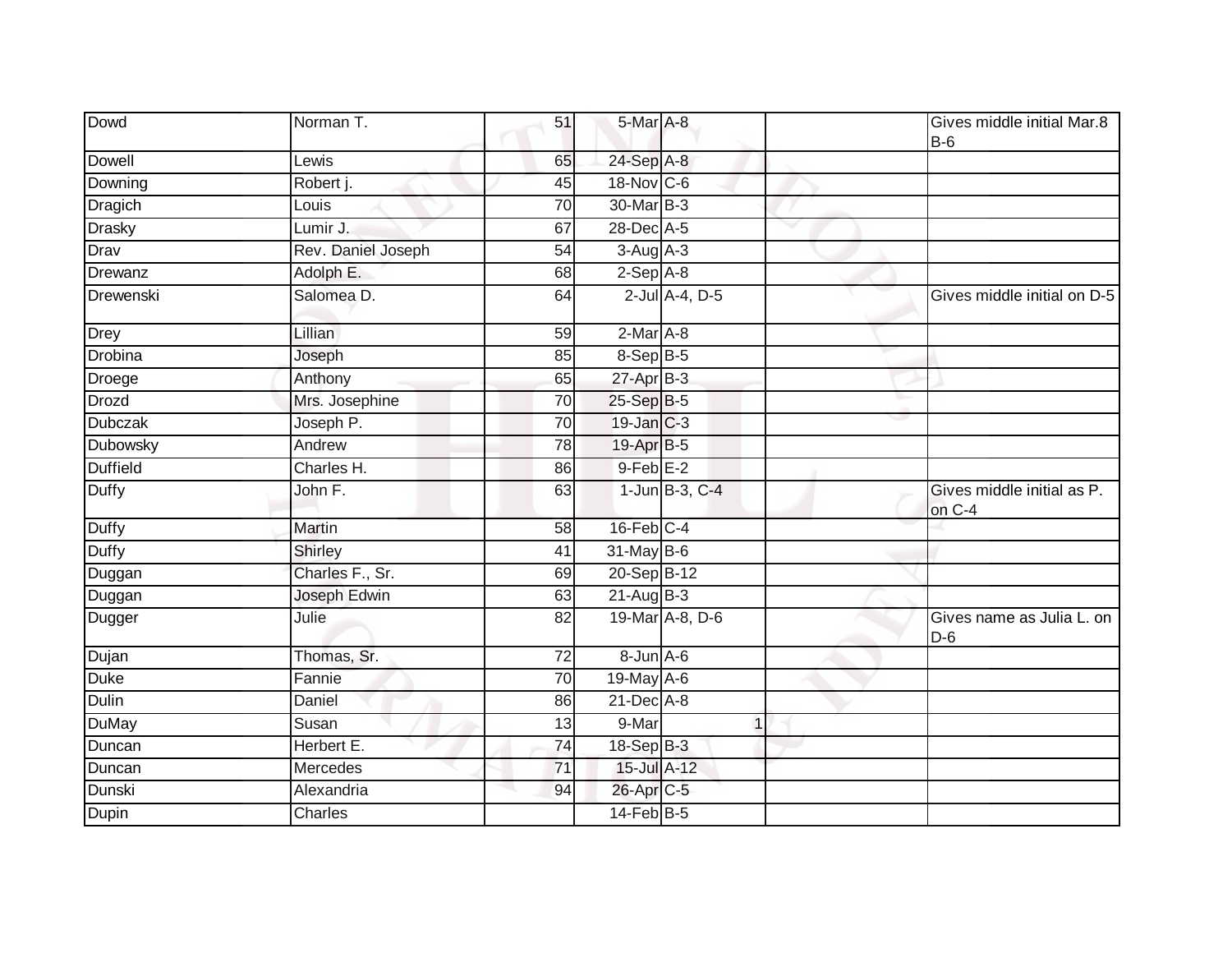| Duralski          | Mrs. Cecelia        | 78              | 20-Oct B-5        |                   |       |                               |
|-------------------|---------------------|-----------------|-------------------|-------------------|-------|-------------------------------|
| <b>Durbin</b>     | Emily               | 62              | 11-Mar D-6        |                   |       |                               |
| <b>Dutkiewicz</b> | Mrs. Cecelia        | 80              | 5-Nov B-5         |                   |       |                               |
| Dutz              | Lucille A.          | 56              | $23$ -Apr $B$ -6  |                   |       |                               |
| <b>DuVall</b>     | Duane, Jr.          | 17              | 13-Oct A-12       |                   |       | Picture included              |
| Dvorscak          | Andrew G.           | 64              | $4-Nov$ B-5       |                   |       |                               |
| Dvorscak          | John B.             | 63              | 29-Mar B-6        |                   |       |                               |
| <b>Dvorscak</b>   | Joseph F.           | 86              | 6-Apr B-3         |                   |       |                               |
| Dwyer             | Paul (Gabby)        | 65              | 8-Apr D-7         |                   |       | Gives nickname on D-7         |
| Dyer              | Rae R.              | 79              | $15$ -Jun $B - 5$ |                   |       |                               |
| Dykstra           | William             | 49              | 13-Jan A-10       |                   |       |                               |
| Eads              | Mrs. Maude          | 80              | 29-Dec A-5        |                   |       |                               |
| Easterling        | Verner              | 56              | 16-Oct A-4        |                   |       |                               |
| Eberle            | Amelia              | 82              | 17-May F-2        |                   |       |                               |
| Ebert             | <b>Fred Ernest</b>  | $\overline{74}$ | 5-Apr B-3         |                   |       |                               |
| Echterling        | Frank F.            | 69              | 26-Aug B-5        |                   |       |                               |
| Ecklund           | Dora Faye           | $\overline{51}$ | $24$ -Apr $B$ -6  |                   |       |                               |
| Ecklund           | Russell O.          | 63              | $15-Sep$ A-4      |                   |       |                               |
| Ede               | Hannah              | 106             | 18-Aug A-4        |                   |       |                               |
| Edinger           | Paul C., Sr.        | $\overline{74}$ | 13-Jul B-3        |                   |       |                               |
| Edmond            | George              | $\overline{70}$ | $10$ -Dec $B-3$   |                   |       |                               |
| Edwards           | <b>Henry Claude</b> | 87              |                   | 21-Jan A-6, B-6   |       | Gives middle name on B-6      |
| Edwards           | Marguerite M.       | 52              | $23$ -Jun $A-8$   |                   |       |                               |
| Eggers            | Charles H.          | $\overline{77}$ | $10$ -Dec $B-3$   |                   |       |                               |
| Ehret             | Mrs. Sadie Stauffer | 82              | 2-Oct A-11        |                   |       |                               |
| Ehrsam            | Marie H.            | 67              |                   | 12-Jul D-14, C-10 | Ambre | Gibes maiden name on C-<br>10 |
| Eichmann          | Carl                | 75              | 13-Nov A-8        |                   |       |                               |
| Einhorn           | Joseph              | 66              | 2-Oct A-11        |                   |       |                               |
| Einsele           | Frederick P.        | 17              | 29-Jun A-4        |                   |       |                               |
| Einsele           | Valentine N.        | 58              | 12-May A-10       |                   |       |                               |
| Eisenhardt        | Rev. Edward C.      | 70              | $22$ -Apr $B-9$   |                   |       |                               |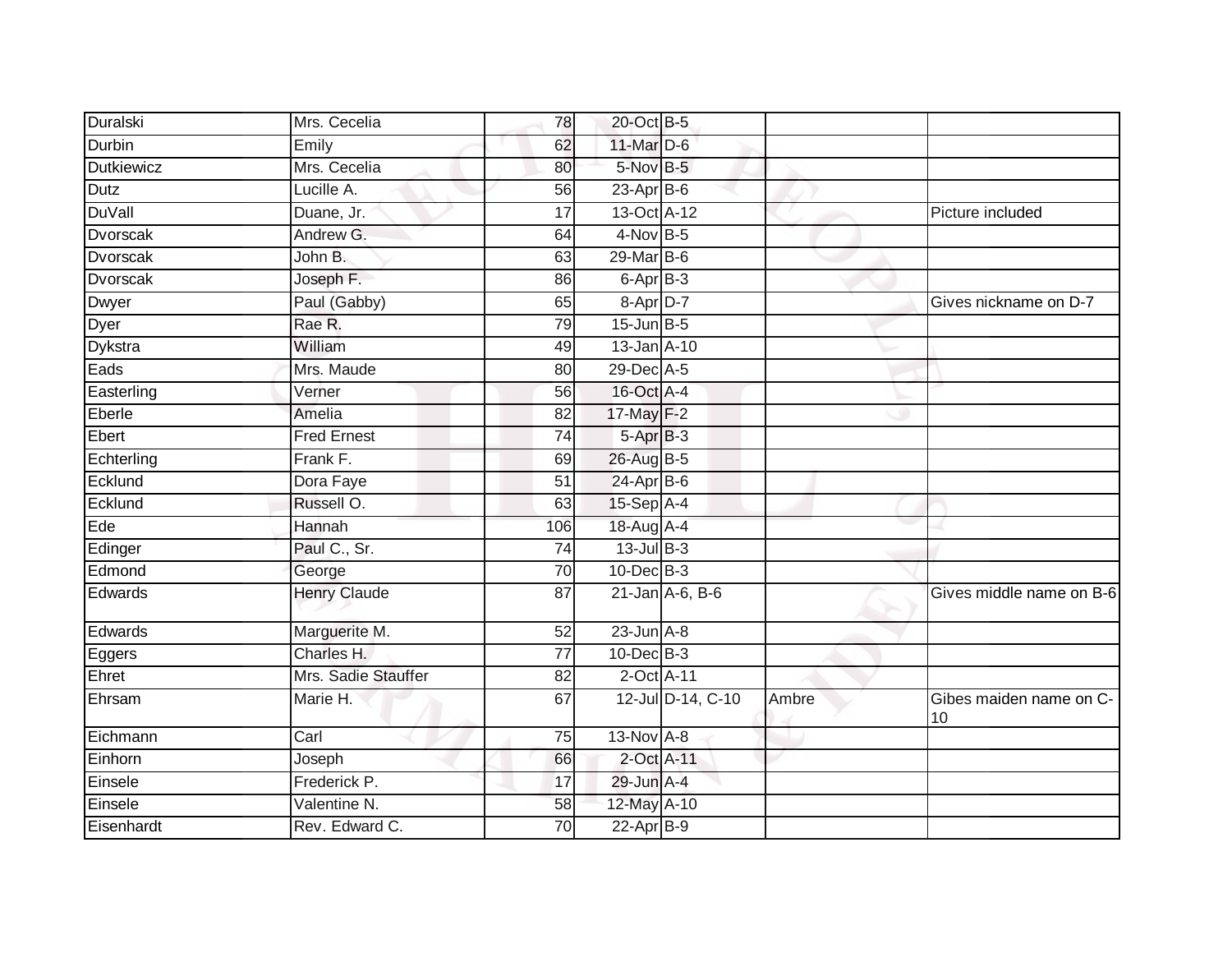| Eldridge          | Cecil James       | 68              | 19-Jan C-3, B-7   |            | Gives middle name on B-7            |
|-------------------|-------------------|-----------------|-------------------|------------|-------------------------------------|
| Elias             | Paul              | 86              | 29-Oct A-4        |            |                                     |
| Eliopulos         | Alex              | 77              | $11-Sep$ A-8      |            |                                     |
| Elliott           | <b>Katie Bell</b> | 69              | 9-Apr A-4         |            |                                     |
| Elliott           | Nancy             | 84              | 29-Mar B-6        |            |                                     |
| <b>Ellis</b>      | <b>Beatrice</b>   | 61              | 27-Jul B-5 C-3    |            |                                     |
| Ellison           | Herbert           | 65              | 5-May A-6         |            |                                     |
| Elman             | Mrs. Jacoba       | 63              | 28-Oct B-11       |            |                                     |
| Elmhorst          | Arnold F., Sr.    | 49              | $16$ -Apr $A$ -6  |            |                                     |
| Ely               | Albert H.         | 70              | 30-Sep A-14       |            |                                     |
| Embor             | Mrs. Anna         | $\overline{73}$ | 20-Dec B-7        |            |                                     |
| Emerson           | <b>Ernest Lee</b> | 49              | 24-Feb A-4        |            | Also spelled Emmerson<br>see C-3    |
| Emmerling         | Edward            | 56              | 10-May C-7        |            |                                     |
| Emmerson          | <b>Ernest Lee</b> | 49              | 24-Feb C-3        |            | Also spelled Emerson see<br>$A-4$   |
| Endriunas         | Rev. Vincent      | 65              | $21$ -May B-6     |            |                                     |
| Enright           | Sarah             | 83              | 15-Apr B-5        |            |                                     |
| Epley             | Jessie Vain       | $\overline{74}$ | 10-Mar A-11       |            |                                     |
| Eppl              | George, Jr.       | $\overline{31}$ | $22$ -Nov $B-8$   |            | Picture included.                   |
| Eremich           | <b>Steve</b>      | 76              | $4$ -Mar $A$ -4   |            |                                     |
| Erickson          | Paul R., Sr.      | 38              | $5 - Jun$ $B - 6$ |            |                                     |
| Erlenbaugh        | Mrs. Clara M.     | 91              | $17$ -Aug $A$ -4  |            |                                     |
| Essig             | Mrs. Mary         | 46              | $13-Sep$ C-4      | Novakowski |                                     |
| Evanoff (Stevens) | Mary              | $\overline{72}$ | 15-Apr B-5, D-7   |            | Gives alternate last name<br>on D-7 |
| Evans             | Grace             | 68              | 6-Apr B-3         |            |                                     |
| Evans             | Harold            | 65              | 11-Dec A-11       |            |                                     |
| Evans             | John E.           | 72              | 30-Nov B-3        |            |                                     |
| Evans             | Paul              | 67              | 30-Jan A-11       |            |                                     |
| Evans             | Seth              | 83              | 27-Nov B-5        |            |                                     |
| Evans             | Sylvan P.         | 52              | $5 - Jan$ $B - 4$ |            |                                     |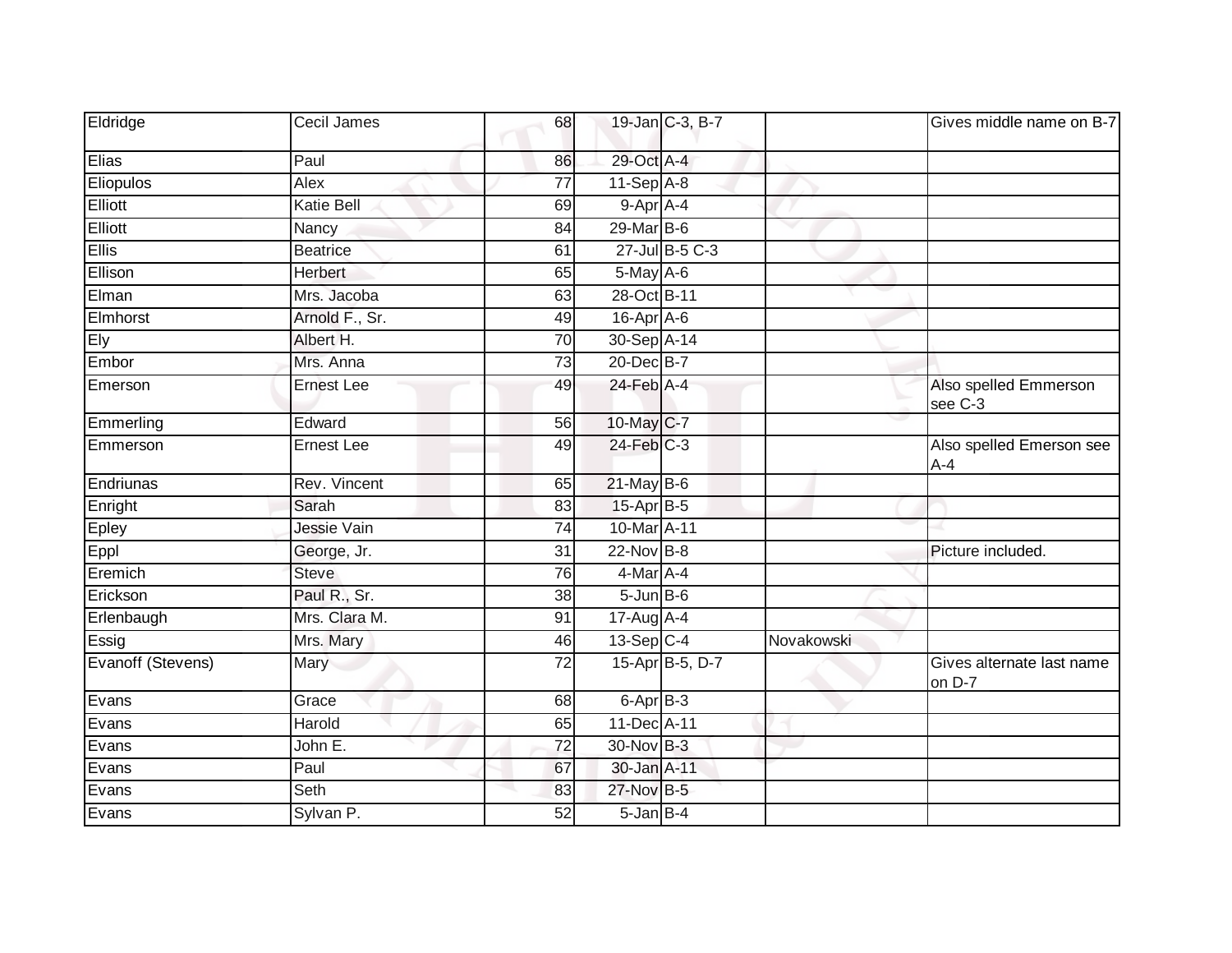| Evans        | Walter             | 45              | 8-Oct B-9       |                 |                                 |
|--------------|--------------------|-----------------|-----------------|-----------------|---------------------------------|
| Evansin      | Charles            | 75              | 19-Jan C-3      |                 |                                 |
| Evon         | Anna               | 89              | 7-Feb B-2       |                 |                                 |
| Evon         | John, Sr.          | 75              | $4$ -Oct B-6    |                 |                                 |
| Evyan        | Joseph J., Jr.     | 57              | 27-Oct A-9      |                 |                                 |
| Facklam      | Rosamond           | 57              | 29-Jan A-11     |                 |                                 |
| Fahey        | John J.            | 61              | 20-Oct B-5      |                 |                                 |
| Fairlie      | Margaret           | 89              | 4-May A-12      |                 |                                 |
| Fano         | James F.           | 56              | $23-Nov$ A-4    |                 |                                 |
| Fanolla      | Naldo E.           | $\overline{38}$ | 29-Mar B-6      |                 |                                 |
| Farian       | Rosendo            | 66              | 25-Mar B-7      |                 | Also spelled Farias see D-<br>6 |
| Farias       | Rosendo            | 66              | 25-Mar D-6      |                 | Also spelled Farian see B-      |
| Farmer       | Donald             | $\overline{33}$ | 5-Aug D-5       |                 |                                 |
| Farmer       | Jerry L.           |                 | 19-Oct A-4      |                 |                                 |
| Farney       | Douglas M.         | $\overline{21}$ |                 | 1-Mar A-10, C-5 | Gives middle initial on C-5     |
| Faulk        | <b>Guy Walter</b>  | $\overline{78}$ | 25-Aug A-6      |                 |                                 |
| Fedorenko    | Walter             | 63              | $11-Nov$ D-6    |                 |                                 |
| Fehlberg     | Frank F.           | 63              | $2$ -Feb $B-2$  |                 |                                 |
| Feiertag     | Fred               | 77              | $10$ -Jan $A-8$ |                 |                                 |
| Felsecker    | John               | 82              |                 | 9-Mar A-7, C-4  | Gives age on C-4                |
| Feltzer      | Mrs. Bertha A.     | 81              | 28-Dec A-5      |                 |                                 |
| Feltzer      | Mrs. Margaret      | 78              | $4-Aug$ A-6     |                 |                                 |
| Fenstermaker | <b>Theresa Lee</b> | 6 weeks         | $22$ -Jan B-4   |                 |                                 |
| Ference      | Anna               | 74              | $23$ -Jul $A-6$ |                 |                                 |
| Ference      | Mrs. Violet        | 48              | 15-Sep A-4      |                 |                                 |
| Fergunson    | Benjamin F.        | 22              | 23-Jul B-4      |                 |                                 |
| Ferguson     | Mrs. Lydard        | 74              | 7-May B-5       |                 |                                 |
| Ferka        | Mrs. Pauline       |                 | 12-Nov B-7      |                 |                                 |
| Ferrari      | James              | 79              | $9$ -Jun $A-3$  |                 |                                 |
| Ferree       | David LeRoy        | 80              | $14$ -Jan B-5   |                 |                                 |
|              |                    |                 |                 |                 |                                 |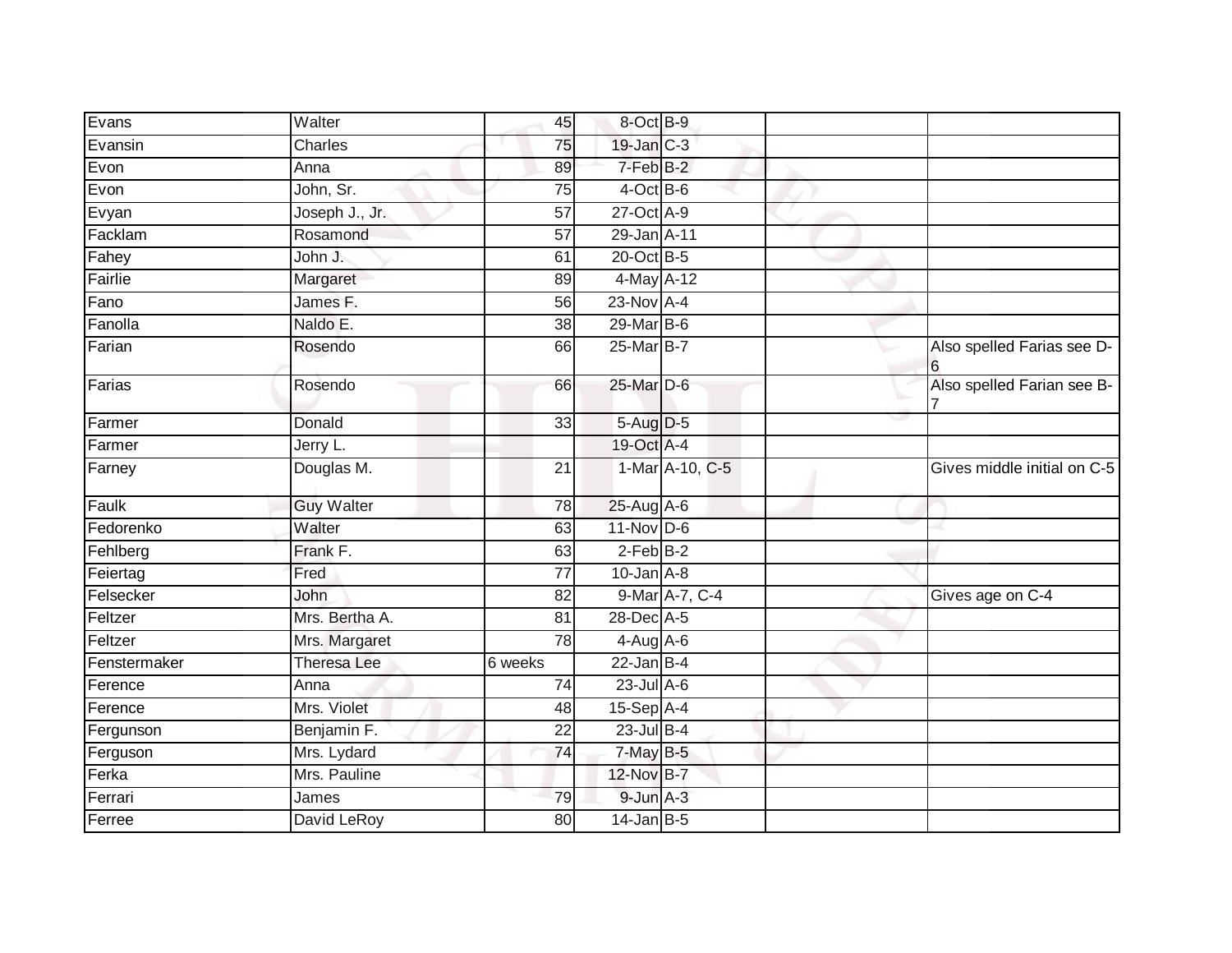| Feyes         | Peter, Jr.                    | 38              |                        | 8-May A-10, C-7 |   | Gives title of Jr. on C-7             |
|---------------|-------------------------------|-----------------|------------------------|-----------------|---|---------------------------------------|
| Fick          | <b>Barbara</b>                | 22              | $2$ -Jun               |                 |   | Picture of incident<br>included       |
| Fiebelkorn    | Mrs. Ethel                    | 52              | $17$ -Aug $A$ -4       |                 |   |                                       |
| Fields        | Jackie                        | 8               | $23$ -Jun $A-8$        |                 |   |                                       |
| Filson        | Mrs. Ruby                     | 75              | 6-Aug A-4              |                 | ▽ |                                       |
| Finch         | Robert F., Sr.                | 52              | 16-Oct A-4             |                 |   |                                       |
| Finchum       | Lula Jane                     |                 | $22$ -Mar $B-3$        |                 |   |                                       |
| Finley        | Mrs. Celestia                 | 60              | 15-Dec A-11            |                 |   |                                       |
| Fipes         | William W.                    | 54              | $14$ -Jun $B$ -6       |                 |   | Also spelled Fites see<br>June 21 C-1 |
| Fisher        | Albert                        | 47              | $9$ -Feb $E-2$         |                 |   |                                       |
| Fites         | William W.                    | $\overline{54}$ | $21$ -Jun $C-1$        |                 |   | Also spelled Fites see<br>June 14 B-6 |
| Fladeland     | <b>Barbara Turine</b>         | 27              | 29-Mar B-6             |                 |   |                                       |
| Flaherty      | John J. (Jack)                | 93              |                        | 4-Mar A-4, D-4  |   | Gives nickname on D-4                 |
| Fleener       | Emma                          | 81              | $17 - Jan$ A-8         |                 |   |                                       |
| Fleming       | $\overline{\text{C}}$ ordelia | 80              | $19-Apr$ B-5           |                 |   |                                       |
| Flesher       | Daniel                        | 65              | 4-Mar A-4              |                 |   |                                       |
| Flieschman    | <b>Fred Allen</b>             | 24              | 19-Oct                 |                 |   |                                       |
| Florek        | Adolph S.                     | $\overline{57}$ | $25 - Jun$ $B-3$       |                 |   |                                       |
| <b>Florek</b> | Joseph F.                     | 67              | 13-Nov A-8             |                 |   |                                       |
| Florek        | Mrs. Rose                     |                 | $1-Sep B-3$            |                 |   |                                       |
| Flores        | <b>Brigida</b>                | 63              |                        | 20-Jul B-3 C-3  |   |                                       |
| Flores        | Mario                         | 25              | $10$ -Feb $C-4$        |                 |   |                                       |
| <b>Flores</b> | Mrs. Otilia                   | 34              | 14-Dec                 |                 |   |                                       |
| Flynn         | Mrs. Lillie V.                | 58              | 25-Nov A-5             |                 |   |                                       |
| Fodor         | Charles                       | 43              | $3-Feb$ <sub>C-4</sub> |                 |   |                                       |
| Fodor         | Louis                         | 82              | 29-Apr <sub>IC-7</sub> |                 |   |                                       |
| Fogle         | Christoper                    | $\overline{7}$  | 4-Sep                  | 1               |   |                                       |
| Foley         | Josephine                     | 79              | 4-May A-12             |                 |   |                                       |
| Fontanyi      | Alex W.                       | 27              | 16-Jun C-6             |                 |   |                                       |
| Forburger     | Ray                           | 63              | $2$ -Jan $B-3$         |                 |   |                                       |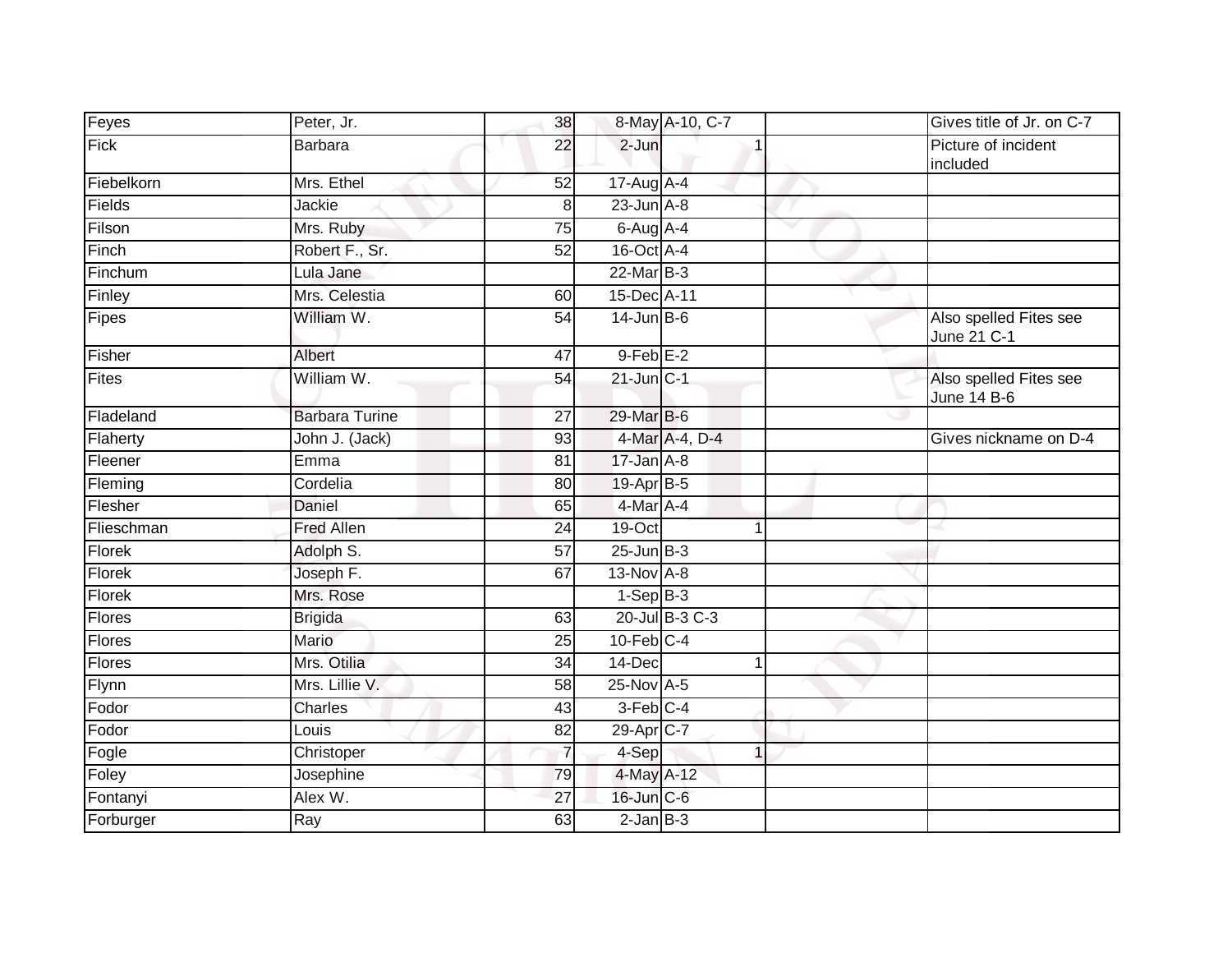| Ford      | Harold E., Sr.       | 76             | 29-Sep A-8             |                 |       |                                                                   |
|-----------|----------------------|----------------|------------------------|-----------------|-------|-------------------------------------------------------------------|
| Ford      | John                 | 64             | 6-Apr B-3              |                 |       |                                                                   |
| Forrester | Capt. Bennie Ward    | 27             | 8-Dec A-8              |                 |       |                                                                   |
| Forsythe  | Gail R.              | 69             | 30-Jan A-11            |                 |       |                                                                   |
| Fortuna   | Mary                 | 71             | 19-May A-6             |                 |       |                                                                   |
| Foss      | Mrs. Ada C.          | 80             | $11-Sep$ A-8           |                 |       |                                                                   |
| Foster    | Kenneth              | 61             | 31-Aug A-4             |                 |       |                                                                   |
| Foster    | Roberta              | 56             | $21-Apr$ B-3           |                 |       |                                                                   |
| Fothas    | Louis W.             | 68             | $23$ -Jul $A-6$        |                 |       |                                                                   |
| Fowler    | <b>Oliver Travis</b> | 46             | $17 -$ Jul A-6         |                 |       |                                                                   |
| Fraikin   | Mrs. May             | 76             | 28-Dec A-5             |                 |       |                                                                   |
| France    | Maude E.             | 76             | $14-Apr$ B-3           |                 |       |                                                                   |
| Francisco | Eva Bell             |                |                        | 10-Jun D-7, D-9 | Hagen | Gives maiden name on D-<br>9                                      |
| Francisco | J. Herbert           | 78             | $4-Feb$ A-6            |                 |       |                                                                   |
| Franciski | Frances              | 75             | 27-Dec B-6             |                 |       | Given name listed<br>December 28, A-5                             |
| Franczyk  | John T.              | 50             | 11-Dec A-11            |                 |       | Also listed as John "F.",<br>age given; see December<br>$12, B-4$ |
| Franiak   | Joseph, Sr.          | 83             | 22-Nov B-8             |                 |       |                                                                   |
| Frank     | Ralph S.             | 65             | 19-Jul D-8             |                 |       |                                                                   |
| Frank     | unnamed              | infant         | 14-Oct B-5             |                 |       |                                                                   |
| Frank     | William              | 49             | 20-Mar <sub>IC-7</sub> |                 |       |                                                                   |
| Franklin  | Charles A.           |                | $29-Sep$ A-8           |                 |       |                                                                   |
| Fraser    | Robert O.            | 81             | $3-Aug$ A-3            |                 |       |                                                                   |
| Frechette | Louis (Frenchy)      | 66             | $20$ -Feb $B$ -6       |                 |       |                                                                   |
| Freeman   | <b>Marion Heath</b>  | 93             | $23$ -Feb $C-2$        |                 |       |                                                                   |
| French    | Frederick A., Jr.    | $\overline{4}$ | 10-Nov A-6             |                 |       |                                                                   |
| French    | John P.              | 32             | $23 - Aug$             |                 |       |                                                                   |
| French    | John Paul            | 35             | 4-Sep                  |                 |       |                                                                   |
| Frentz    | Fred H.              | 69             | 31-May B-6             |                 |       |                                                                   |
| Freund    | Mrs. Laura           | 67             | $6$ -Aug $A$ -4        |                 |       |                                                                   |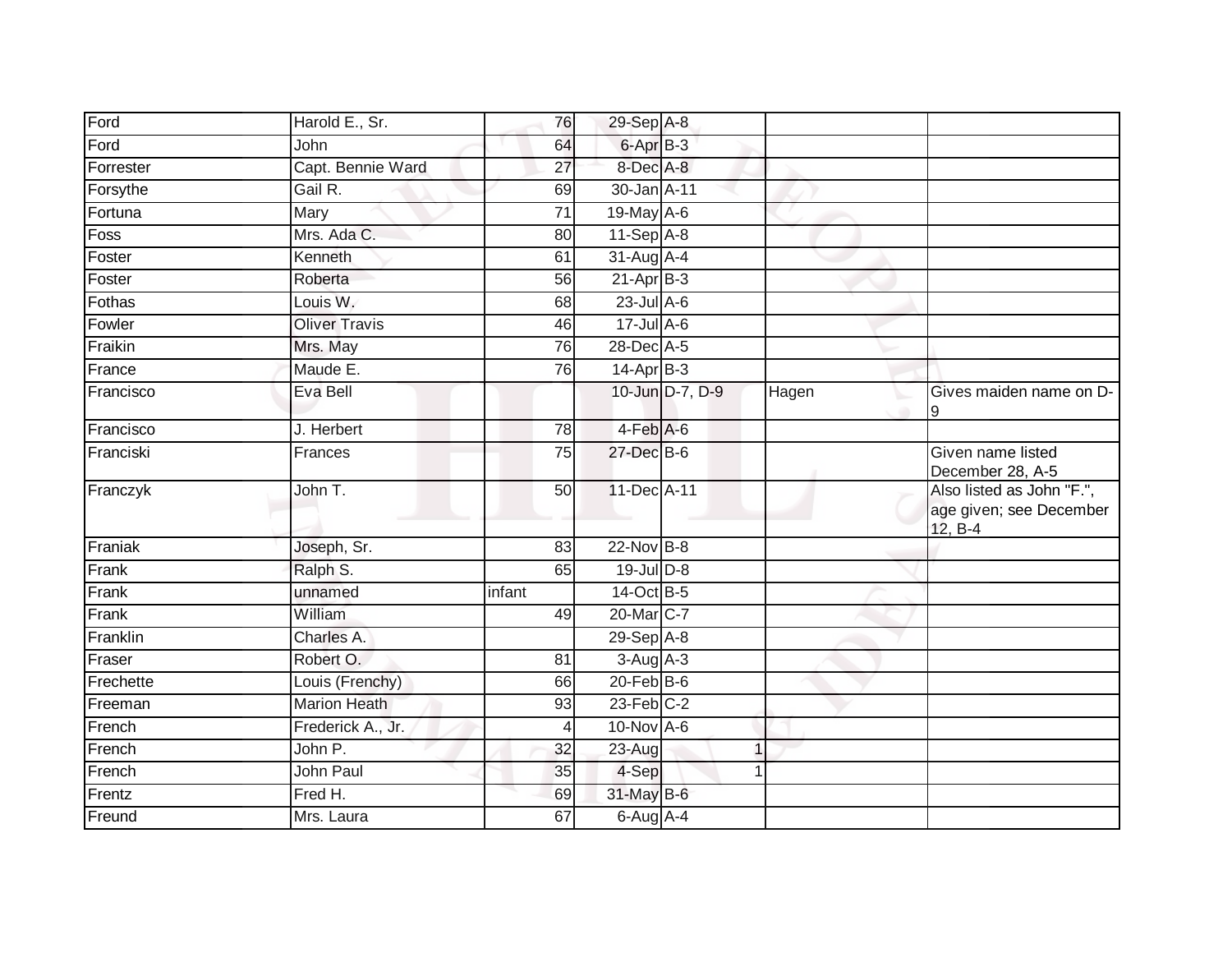| Friedman      | Max M.                     | 78              | 31-Dec A-9        |                 |          |                                   |
|---------------|----------------------------|-----------------|-------------------|-----------------|----------|-----------------------------------|
| Frieling      | Albert                     | 62              | 15-Sep A-4        |                 |          |                                   |
| Friend        | Ivon G.                    | $\overline{72}$ | 20-Jan A-9        |                 |          |                                   |
| Friend        | Ross R.                    | 78              | $2$ -Dec $C-2$    |                 |          |                                   |
| Fronek        | Elizabeth Jean             | 4               | $3-Nov$ A-4       |                 |          |                                   |
| Fryer         | Marianne                   | infant          | 30-Nov B-3        |                 |          |                                   |
| Fuehrmeyer    | Meta Margareta             | 74              | $7$ -May $B-5$    |                 |          |                                   |
| Fulayter      | Mrs. Rose                  | 51              | $23$ -Dec $B-4$   |                 |          |                                   |
| Furnier       | Mrs. Angeline              | $\overline{90}$ | 22-Nov B-8        |                 |          |                                   |
| Gaffney       | Clifford N.                | 48              | 14-Sep A-4        |                 |          |                                   |
| Gaidor        | Victor A.                  | 62              | 18-Oct C-2        |                 |          |                                   |
| Gaitan        | Belen                      | 65              | $16$ -Jun $B-3$   |                 |          |                                   |
| Gajda (Gayda) | Stella                     | $\overline{71}$ | $6 -$ Apr $B - 3$ |                 |          |                                   |
| Gajdos        | Mary                       | 82              | $3$ -Jul $A$ -5   |                 |          |                                   |
| Gajewski      | Mrs. Veronica              | $\overline{81}$ | 18-Oct C-2        |                 |          |                                   |
| Gal           | Mary                       | 61              |                   | 3-Mar A-9, C-4  | Plotzke  | Gives maiden name on C-<br>4      |
| Galitskie     | Emily                      | 44              | 22-May B-5        |                 |          |                                   |
| Gall          | Larry Slavko               | 75              | 27-May A-12       |                 |          |                                   |
| Gall          | Mrs. Anna                  |                 | $10$ -Aug $A$ -4  |                 |          | Name also spelled Gaul,<br>p. C-6 |
| Gallagher     | Mrs. Mildred               | 88              | $7-Dec$ A-6       |                 |          |                                   |
| Galvin        | Harry P.                   | 41              | 6-Oct A-7         |                 |          |                                   |
| Galvin        | <b>Timothy Patrick III</b> | 1 day           |                   | 29-May A-5, C-5 |          | Gives middle name on C-<br>5      |
| Gani          | William                    | 64              | 19-Oct A-4        |                 |          |                                   |
| Ganic         | Samual                     | $\overline{73}$ | $23$ -Aug B-6     |                 |          |                                   |
| Ganz          | Robert                     | 73              | 3-Apr A-10        |                 |          |                                   |
| Gapczynski    | Msgr. Ignatius J.          | 82              | $21$ -Jul $B-3$   |                 |          |                                   |
| Garcia        | Juana                      | 76              | 3-Dec B-4         |                 | Gonzalez |                                   |
| Garcia        | Luis E., Jr.               | 27              | 3-Dec B-4         |                 |          |                                   |
| Garcia        | Martin Sr.                 | 49              | 16-Sep A-16       |                 |          |                                   |
| Garcia        | Mrs. Dorothy               | 40              | 5-Oct A-4         |                 |          |                                   |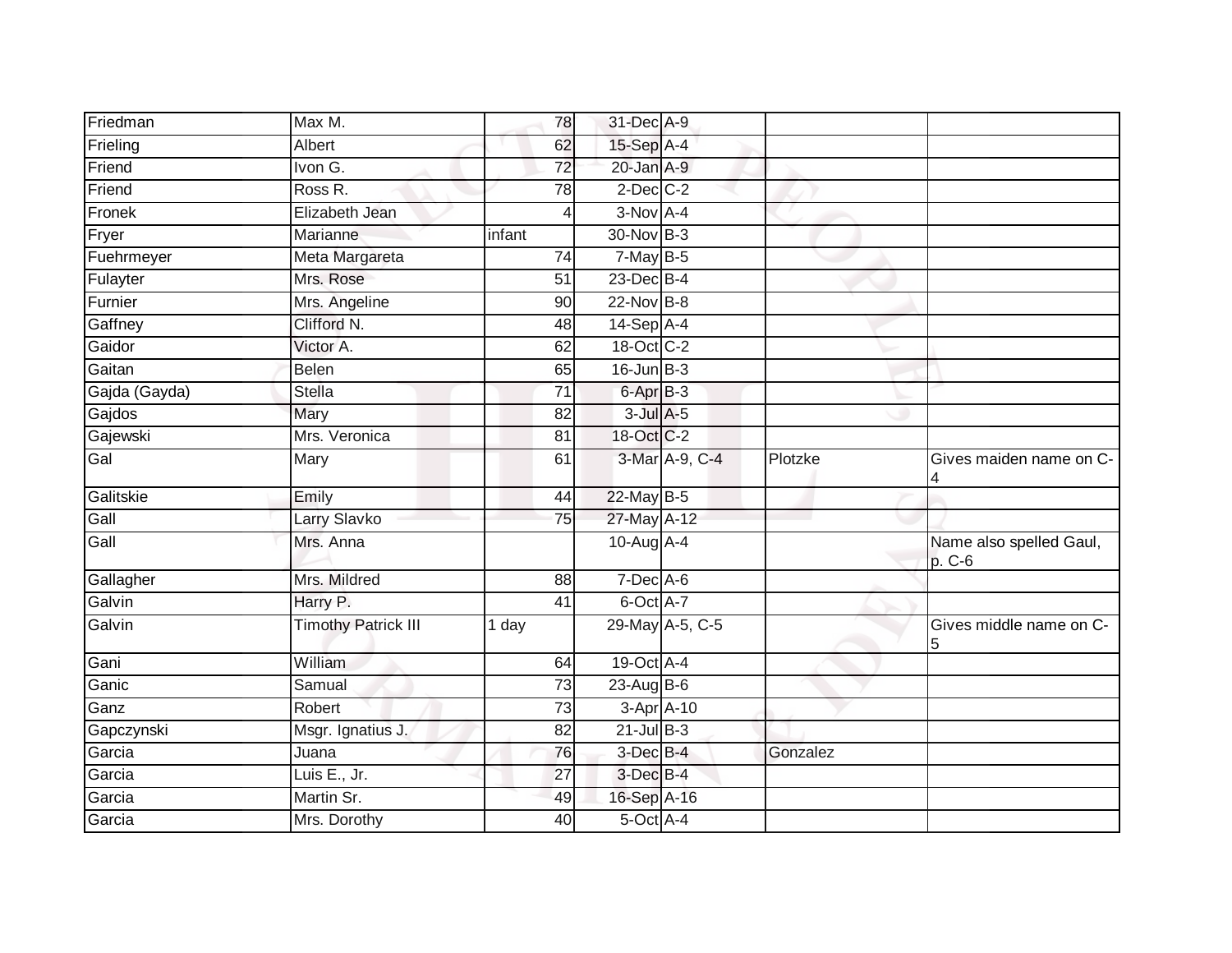| Garcia     | Mrs. Nina            | 48              | 5-Aug D-5       |                 |                       |                                             |
|------------|----------------------|-----------------|-----------------|-----------------|-----------------------|---------------------------------------------|
| Garcia     | Rene                 | 4               | 27-Nov B-5      |                 |                       | Also spelled Renee; See<br>November 29, C-6 |
| Gardner    | Leslie E.            | $\overline{71}$ | $1-AprB-3$      |                 |                       |                                             |
| Gardner    | Mrs. Helen           | 44              | 28-Dec A-5      |                 |                       |                                             |
| Gardner    | Mrs. May             |                 | 29-Dec A-5      |                 | $\tilde{\phantom{a}}$ |                                             |
| Garner     | Mrs. Carolyne Dorark | 70              | $5-Nov$ B-5     |                 |                       |                                             |
| Garrett    | Elgie E.             | 70              | 12-Nov B-7      |                 |                       |                                             |
| Garrett    | John R.              | $\overline{72}$ | 30-Aug B-10     |                 |                       |                                             |
| Garrioch   | Ruth S.              | 78              | 26-Mar B-5      |                 |                       |                                             |
| Garthwaite | George W.            | 58              | $29$ -Jun $A-4$ |                 |                       |                                             |
| Gary       | George               | 33              | 14-Jul C-5      |                 |                       |                                             |
| Gasparovic | John                 | 9               | 20-Mar C-7      |                 |                       |                                             |
| Gates      | Sarah                | 88              | $21-AprB-3$     |                 |                       |                                             |
| Gaura      | Andrew               | $\overline{75}$ | 25-Mar D-6      |                 |                       |                                             |
| Gavin      | Robert               | 58              | 14-Dec A-6      |                 |                       |                                             |
| Gayle      | Vera M.              | 69              | 28-Apr B-4      |                 |                       |                                             |
| Gearman    | Kate                 | 82              | $3 - Jun$ B-6   |                 |                       |                                             |
| Geffert    | John P.              | 69              | 10-Apr B-10     |                 |                       |                                             |
| Geffert    | Joseph               | $\overline{73}$ | 16-Jan A-7      |                 |                       |                                             |
| Geheb      | Mrs. Willie H.       | 64              | 30-Nov B-3      |                 |                       |                                             |
| Geleta     | John                 | $\overline{75}$ | 26-Oct A-4      |                 |                       |                                             |
| Gelon      | Mrs. Anna            | 69              | 24-Nov A-7      |                 |                       |                                             |
| Genovese   | John Paul            | 57              | 16-Mar A-5      |                 |                       |                                             |
| Gentry     | Dorothy Mae          | 43              | 19-Mar A-8      |                 |                       |                                             |
| Georgas    | Mrs. Marlene         | 29              | $21-Aug$ B-3    |                 |                       |                                             |
| George     | Irene                | 50              | $29$ -Mar B-6   |                 |                       |                                             |
| George     | Josephine            | $\overline{74}$ |                 | 26-Feb B-2, D-4 |                       | Gives name as George<br>Josephine on D-4    |
| George     | Lester               | 62              | 9-Oct B-9       |                 |                       |                                             |
| Georgevich | Milutin              | 65              | 30-Mar B-3      |                 |                       |                                             |
| Georgones  | Gus                  | 64              | 20-Jan A-9      |                 |                       |                                             |
| Gergely    | Steven               | 57              | $8$ -Dec $A$ -8 |                 |                       |                                             |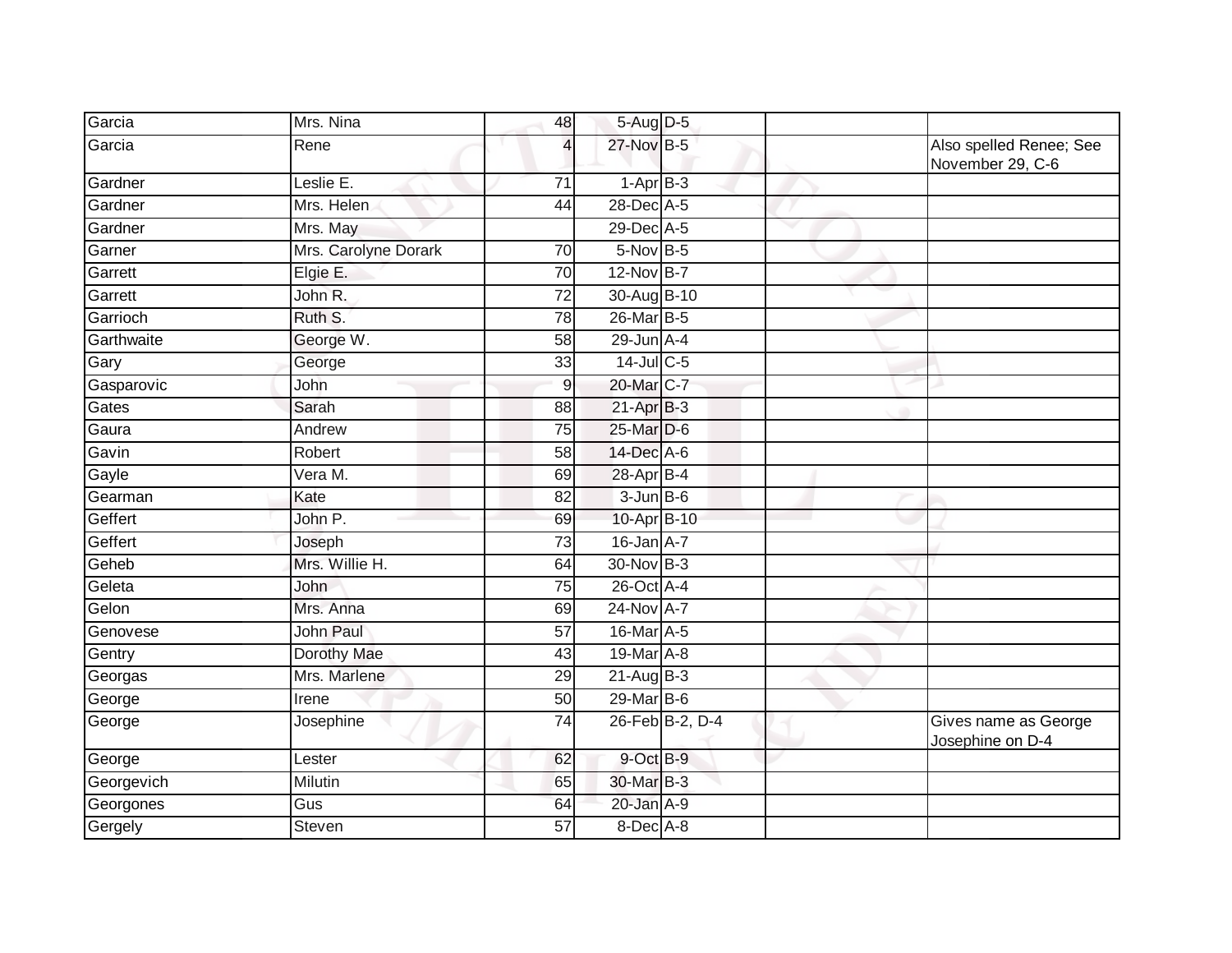| Gering    | Joseph T.      | 76              | 19-Apr B-5                  |                   |                                        |
|-----------|----------------|-----------------|-----------------------------|-------------------|----------------------------------------|
| Gerka     | Mrs. Dorothy   | 74              | 18-Dec B-6                  |                   |                                        |
| Geronimo  | Manuel, Dr.    | 56              | $11$ -Feb $\overline{A}$ -4 |                   |                                        |
| Geros     | Photios        | 81              | $3$ -Dec $B-4$              |                   |                                        |
| Gerrich   | Margaret       | 70              | $2$ -Jan $B-3$              |                   |                                        |
| Gessler   | George A.      | 80              | $13$ -Dec $B-4$             |                   |                                        |
| Getzlaff  | Mrs. Verna     | 41              | 9-Dec A-12                  |                   |                                        |
| Geyer     | Frederick J.   | 67              | 18-May A-6                  |                   |                                        |
| Gidley    | Mrs. Grace     | 79              | 6-Dec B-3                   |                   |                                        |
| Gieseler  | Willi          | $\overline{57}$ | $14$ -Dec $A$ -6            |                   |                                        |
| Gieslak   | Cynthia        | 8 weeks         | $5-Feb$ <sub>C-2</sub>      |                   | Also spelled Cieslak see C-<br>2       |
| Gilbert   | Mrs. Jennie    | 65              | $7 - Aug$ B-3               |                   |                                        |
| Gilchrist | Arthur (Bud)   | 48              | 3-May B-8                   |                   |                                        |
| Gillespie | Mrs. Dora      | 56              | $3-Aug$ A-3                 |                   |                                        |
| Gilligan  | George N.      | 68              | 3-May B-8                   |                   |                                        |
| Gilligan  | John           | 80              | 6-Jan A-7                   |                   |                                        |
| Gilmore   | Eugene         | 57              | 8-Jan B-4                   |                   |                                        |
| Gimbal    | Lloyd E.       | 66              | 29-Nov C-6                  |                   |                                        |
| Girski    | Vincent A.     | 76              | $11-Aug$ A-8                |                   |                                        |
| Girton    | Larry          | $\overline{21}$ | 2-Oct A-11                  |                   |                                        |
| Gist      | Robert W.      | 55              |                             | 12-Jul D-14, C-10 | Gives name as Wislon<br>Robert on C-10 |
| Gladden   | <b>William</b> | 67              | $20$ -Apr $B-3$             |                   |                                        |
| Gladish   | Anna           | 86              | 2-Apr A-4                   |                   |                                        |
| Glaser    | Mabel          | 61              | $13$ -Jul $B-3$             |                   |                                        |
| Glaser    | Marguerite P.  | 63              | 30-Jun A-8                  |                   |                                        |
| Glass     | Harry A.       | 76              | $11-Nov$ D-6                |                   |                                        |
| Gleim     | Mrs. Katherine | 89              | 18-Oct C-2                  |                   |                                        |
| Glick     | Charles J.     | 75              | $1$ -Jun $B-3$              |                   |                                        |
| Glombeck  | Leo F.         | 84              | $18$ -Feb $B-3$             |                   |                                        |
| Gmerek    | Joseph         | 95              | 24-Aug A-3                  |                   | Picture included see<br>August 25, A-6 |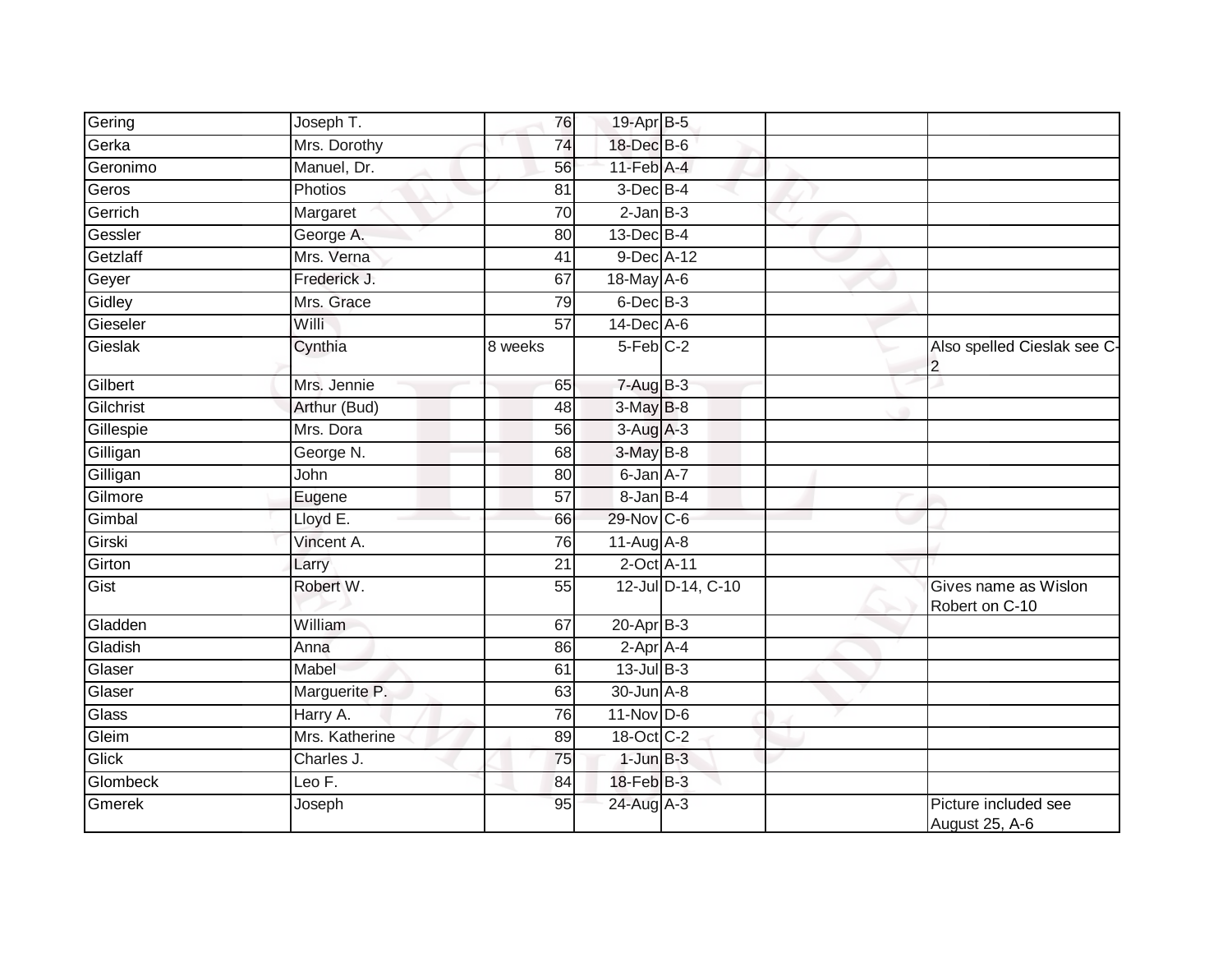| Godbey       | Eugene G.             | 44              | $24$ -Jun $B-3$            |                 |                                     |
|--------------|-----------------------|-----------------|----------------------------|-----------------|-------------------------------------|
| Godfrey      | Mrs. Bridget (Bee)    | 72              | 15-Sep A-4                 |                 |                                     |
| Goehringer   | Theodore (Ted)        | 76              |                            | 9-Jul A-6, C-5  | Gives nickname on C-5               |
| Goff         | Mrs. Clarence         | 87              | $17-Sep$ A-4               |                 |                                     |
| Goines       | <b>Mack Edward</b>    | 41              | $9 - Jan A - 6$            |                 |                                     |
| Golden       | John F.               | 84              | 10-Sep A-7                 |                 |                                     |
| Golding      | Mrs. Agnes D.         | 67              | 10-Nov A-6                 |                 |                                     |
| Golembenski  | Joseph, Sr.           | 69              | $15$ -Jan B-8              |                 |                                     |
| Golub        | <b>Steve</b>          | 74              | 28-Dec A-5                 |                 |                                     |
| Golubovich   | <b>Mike Milenko</b>   | 77              | $24$ -Feb $\overline{A-4}$ |                 |                                     |
| Gondek       | John A.               | 40              | 18-Aug A-4                 |                 |                                     |
| Gonsiorek    | Mrs. Mary             | 77              | $6-Nov$ B-8                |                 |                                     |
| Gonsiorowski | Frank                 | 60              | 22-Dec B-5                 |                 |                                     |
| Gonzales     | Francisco             | $\overline{75}$ | 26-Feb B-2                 |                 |                                     |
| Gonzales     | Jose                  | $\overline{74}$ | 5-Oct A-4                  |                 |                                     |
| Good         | Charlotte             | 90              | $9$ -Jul $A$ -6            |                 |                                     |
| Goodfriend   | Mrs. A. S.            |                 | 8-Dec A-8                  |                 |                                     |
| Goodlander   | John E.               | 67              | $22$ -Jun $A$ -6           |                 |                                     |
| Goodman      | Mrs. Mary             | 76              | 20-Nov B-10                |                 |                                     |
| Goodson      | Ida E.                |                 | $4$ -Nov B-5               |                 |                                     |
| Gordon       | Mrs. Emma             | 75              | 8-Oct B-9                  |                 |                                     |
| Gordon       | Phillip John          | 20              | $14$ -Jan B-5              |                 |                                     |
| Gordon       | <b>Xavier Francis</b> | $\overline{77}$ | 3-Apr A-10                 |                 |                                     |
| Gouwens      | <b>John</b>           | 14              | $6$ -Jul $A-4$             |                 |                                     |
| Gouwens      | Winnie                | 62              | $21$ -Jan A-6              |                 |                                     |
| Gozdecki     | (Roska) Stanley B.    | 70              |                            | 24-Jan A-8, C-7 | Gives ethnic first name on<br>$C-7$ |
| Grabovac     | Anne                  | 61              |                            | 3-May B-8, E-2  | Gives first name as Anna<br>on E-2  |
| Grabovac     | Stephen               | 69              | 12-Oct A-4                 |                 |                                     |
| Graczkowski  | Joseph                | 75              | $2$ -Jun $B-5$             |                 |                                     |
| Graff        | Everett D.            | 78              | 12-Mar B-5                 |                 |                                     |
| Grafton      | Alma B.               | 55              | 28-Feb B-3                 |                 |                                     |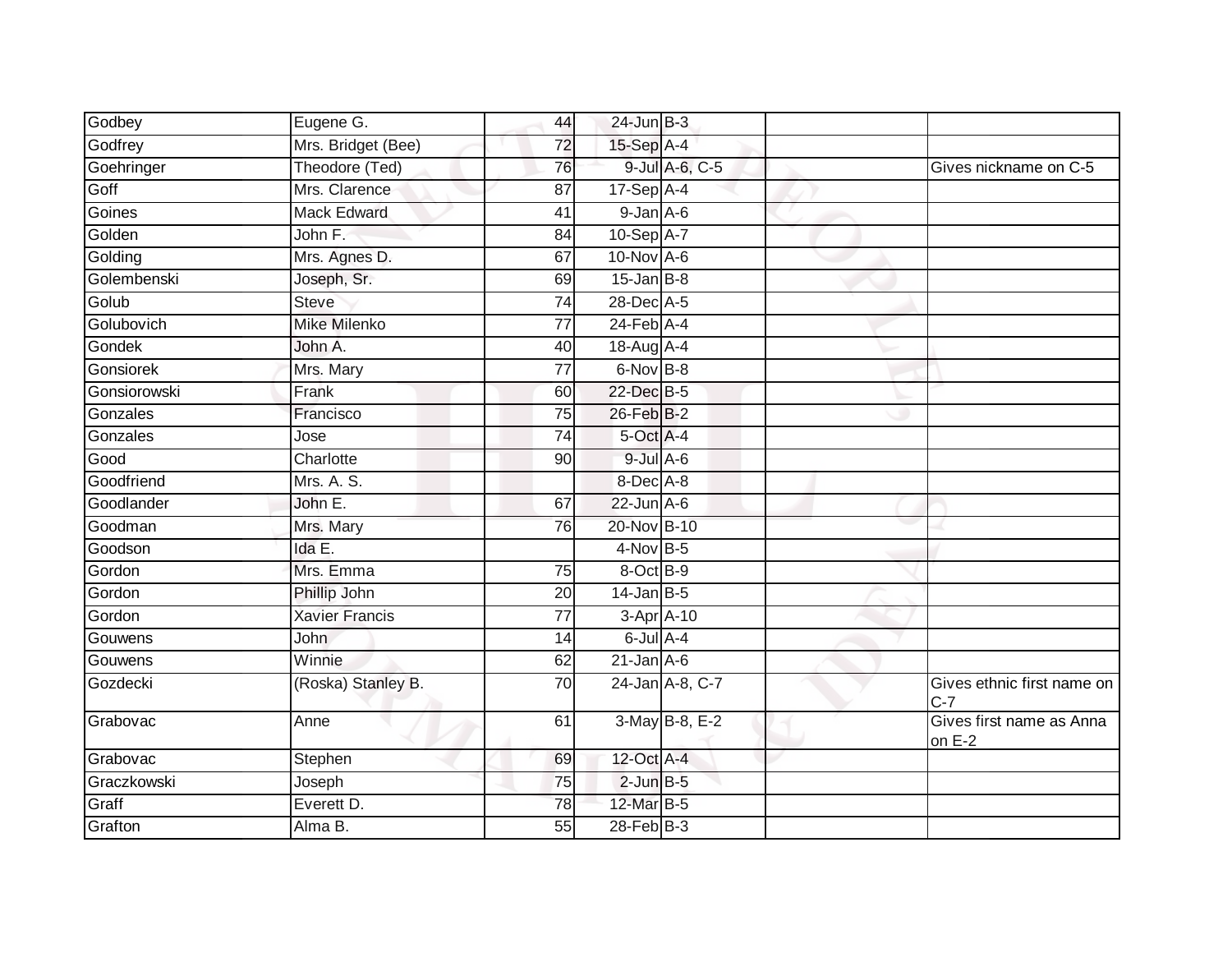| Grafton    | Ercel S.              | 46              | 24-May A-10      |                 |                             |
|------------|-----------------------|-----------------|------------------|-----------------|-----------------------------|
| Graham     | Ruth                  |                 | $10$ -Feb $A$ -6 |                 |                             |
| Grahn      | Axel                  | 74              | 5-Nov B-5        |                 |                             |
| Gralak     | Thomas A.             | 56              |                  | 12-Apr B-6, F-3 | Gives middle initial on F-3 |
| Grant      | Clifford D.           | 39              | 19-Oct A-4       |                 |                             |
| Grant      | Mrs. Elsie            | 68              | 16-Aug C-8       |                 |                             |
| Graun      | Adella Johana         | 69              | $5 - Jun$ B-6    |                 |                             |
| Gray       | Walter I.             | $\overline{52}$ | 24-Mar A-6       |                 |                             |
| Green      | Clarence              | 61              | 13-Oct A-12      |                 |                             |
| Green      | Grantlin G.           | 67              | 30-Sep A-14      |                 |                             |
| Green      | Julia                 | 92              | $17 -$ Jul A-6   |                 |                             |
| Green      | Minnie Wayne          | 93              | $2$ -Jan $B-3$   |                 |                             |
| Green      | Mrs. Lera L.          | 60              | $2-Sep$ $A-8$    |                 |                             |
| Green      | Ray E.                | 53              | $1$ -Jul $B-5$   |                 |                             |
| Green      | Thomas, Sr.           | 60              | 6-Apr B-3        |                 |                             |
| Gregg      | Mrs. Rosemary         | 89              | $5$ -Nov $B$ -5  |                 |                             |
| Gregory    | Mrs. Margaret Lucille | $\overline{48}$ | 13-Dec B-4       |                 |                             |
| Gregory    | Samuel J.             | 39              | 8-Mar B-6        |                 |                             |
| Gremillion | Frank (Bill)          | 74              | $3-Apr$ A-10     |                 |                             |
| Gremillion | Frank W., Jr.         | 48              | $1-May$ B-3      |                 |                             |
| Grenzer    | Elmer L.              | 71              | $2$ -Jun $B$ -5  |                 |                             |
| Gresham    | Margaret              | 65              | $19$ -Feb $A$ -8 |                 |                             |
| Gresko     | <b>John</b>           | 48              | 27-Aug A-4       |                 |                             |
| Grierson   | Mrs. Elizabeth        | 87              | 12-Aug D-2       |                 |                             |
| Griffith   | Robert H.             | 68              | $1-Nov$ B-5      |                 |                             |
| Grinder    | Paul Vernon           | 64              | 28-Aug B-3       |                 |                             |
| Gritton    | Glendora              | 54              | $2$ -Jul $A-4$   |                 |                             |
| Groat      | Ursula                | 53              | 12-Jul D-14      |                 |                             |
| Grobner    | George A.             | 79              | $1$ -Jun $B-3$   |                 |                             |
| Groce      | <b>Katherine Sue</b>  | 18              | 2-Dec C-2        |                 |                             |
| Groesche   | Fred                  | 63              | $20$ -Jan $A-9$  |                 |                             |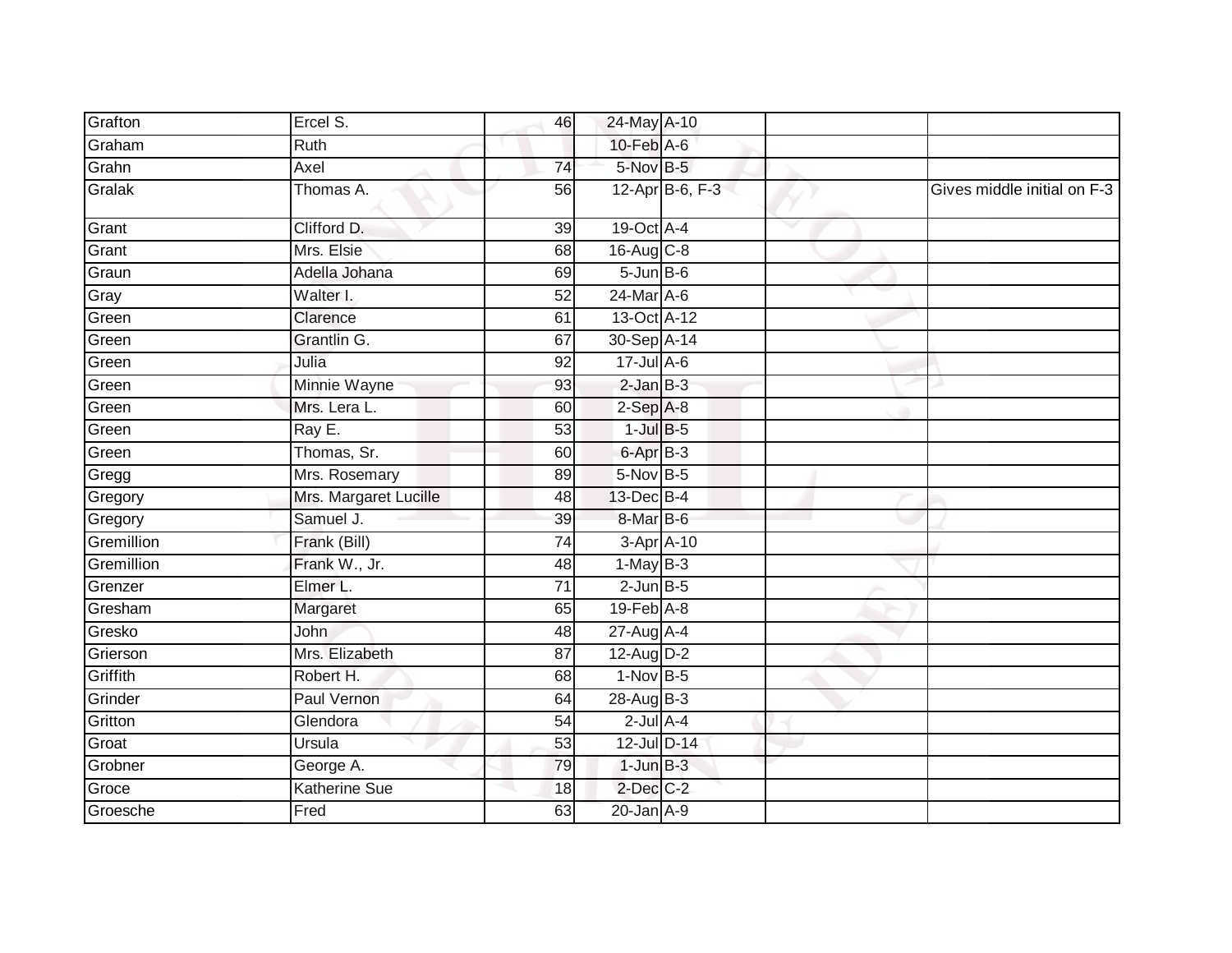| Gronek             | Vincent S.         | 65              | 23-Dec B-4       |           |                                                                   |
|--------------------|--------------------|-----------------|------------------|-----------|-------------------------------------------------------------------|
| Gross              | John, Sr.          | 71              | 19-Feb A-8       |           |                                                                   |
| Grosse             | Mrs. John          | 86              | 31-Jul A-8       |           |                                                                   |
| Grothouse          | Phyllis            | 40              | 6-Feb A-8        | Hayes     |                                                                   |
| Gruhlke            | William            | 83              | $1-May$ B-3      |           |                                                                   |
| Grycewicz          | <b>Bertha</b>      | $\overline{70}$ | $17 - Feb$ B-4   | Krygowski |                                                                   |
| Guerrero           | Mrs. Petra         | 76              | 28-Oct B-11      |           |                                                                   |
| <b>Gulick</b>      | Katherine          | 67              | 27-May A-12      |           |                                                                   |
| Gumbiner           | Louis J.           | 36              | $14$ -Jul A-5    |           |                                                                   |
| Gunder             | Harrison           | 70              | $29-Nov$ C-6     |           |                                                                   |
| Guse               | Chester E.         | $\overline{57}$ | $4-Sep$ A-8      |           | Picture included; Middle<br>initial given on September<br>6, D-11 |
| Gutierrez          | Assuncion          | 71              | $12$ -Jun $B-3$  |           |                                                                   |
| Guziar             | leon               | 68              | $2$ -Dec $C-2$   |           |                                                                   |
| Guzorek            | Peter              | $\overline{51}$ | 3-Mar A-9        |           |                                                                   |
| Gyure              | John               | 68              | 12-Jul D-14      |           |                                                                   |
| Gzubala            | Agnes              | 68              | $4$ -May $A-12$  |           | Also spelled Czubala see<br>$C-4$                                 |
| Haag               | William C.         | 74              | 17-Nov A-4       |           |                                                                   |
| Hacker             | Donald J.          | 48              | $18$ -Dec $B$ -6 |           |                                                                   |
| Hadley             | Vernon             | 75              | 13-Jan A-10      |           |                                                                   |
| Haefer             | Leonard J.         | 86              | 8-Oct B-9        |           |                                                                   |
| <b>Hafkesbrink</b> | Fred               | $\overline{82}$ | 11-Dec A-11      |           |                                                                   |
| Hahney             | Kenneth            | 54              | $9-$ Sep $B-4$   |           |                                                                   |
| Hale               | Mrs. Imogene       | 34              | 29-Nov C-6       |           |                                                                   |
| Halfman            | Cecelia            | 36              | 13-Mar B-5       |           |                                                                   |
| Hall               | <b>Beulah Bell</b> | 69              | $3 - Jun$ B-6    |           |                                                                   |
| Hall               | Donald A.          | 50              | 6-Sep D-11       |           |                                                                   |
| Hall               | George (Gus)       | 54              | 20-Jan A-9       |           |                                                                   |
| Hall               | Harry              | 89              | 18-Nov C-6       |           |                                                                   |
| Hall               | Moses              | 57              | 31-Mar           |           |                                                                   |
| Hall               | Mrs. Helen         | 77              | 6-Oct A-7        |           |                                                                   |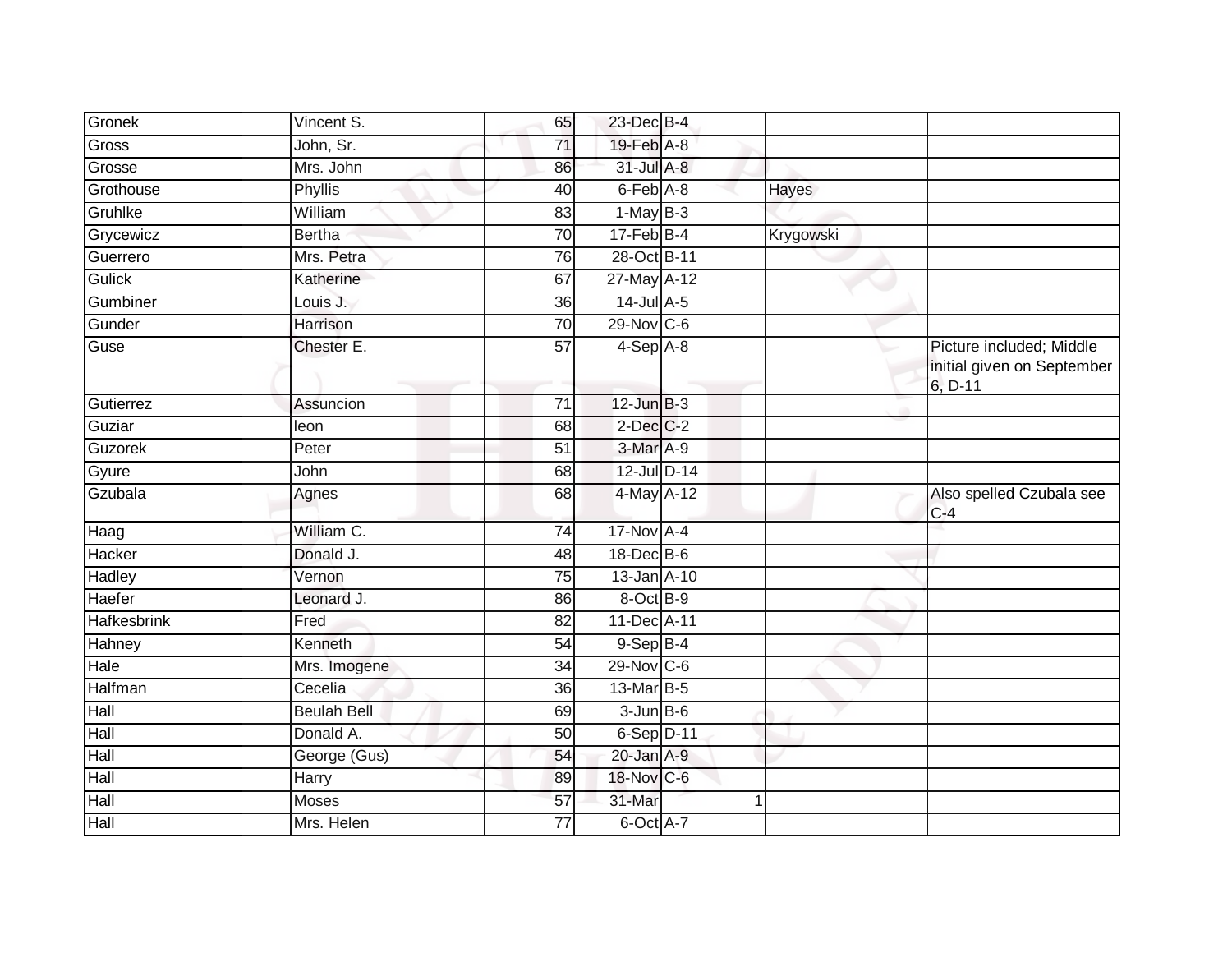| Hall              | Shirley Ann          | 6 months        | 10-Apr B-10                |                |                            |
|-------------------|----------------------|-----------------|----------------------------|----------------|----------------------------|
| Halligan          | Mrs. John            | 74              | 23-Jul A-6                 |                |                            |
| <b>Halls</b>      | Albert A.            | 60              |                            | 20-Jul B-3 C-3 |                            |
| Halsen            | Edith A.             | 63              | $19$ -Jul $D-8$            |                |                            |
| Haluska (Drugatz) | Susan                | $\overline{52}$ | 4-May A-12                 |                |                            |
| Hamacher          | Mrs. Phyllis E.      | 59              | 30-Sep A-14                |                |                            |
| Hamilton          | Earl O.              | 66              | 4-Nov B-5                  |                |                            |
| Hammel            | Louis H.             | 82              | $31$ -Jan B-5              |                |                            |
| Hammersley        | William              | 94              | $10$ -Nov A-6              |                |                            |
| Hammond           | Mrs. Dora            | $\overline{82}$ | 15-Oct A-12                |                |                            |
| Hammond           | Vera Adams           | 64              | $23$ -Feb $C-2$            |                |                            |
| Hammond           | Wilbur C.            | 73              | $25-SepB-5$                |                |                            |
| Hanagan           | William              | 90              | 22-Nov B-8                 |                |                            |
| Hanagan           | William L.           | 55              | $2$ -Jul $A-4$             |                |                            |
| Hancock           | <b>James William</b> | 68              | $25$ -Jun $B-3$            |                |                            |
| Handley           | Katherine D.         | 71              | 28-Apr B-4                 |                |                            |
| Handy             | Mrs. Anna            | 76              | 3-Sep A-12                 |                |                            |
| Hanes             | William K.           | $\overline{77}$ | $24$ -Apr $B$ -6           |                |                            |
| Haney             | Mrs. Della E.        | 82              | 12-Aug D-2                 |                |                            |
| Hannah            | Josiah G.            | 83              | $28$ -Jan $A-4$            |                |                            |
| Hannah            | Velma                | 45              | 22-Jul A-10                |                |                            |
| Hansen            | <b>Charles</b>       | 84              | $28$ -Jun $D-8$            |                |                            |
| Hanus             | Sigmund J. (Ziggie)  | 60              | 30-Nov B-3                 |                |                            |
| Harasty           | Mary                 | 76              | $6$ -Feb $\overline{A}$ -8 |                |                            |
| Harders           | William E.           | 47              | 26-Nov C-2                 |                |                            |
| <b>Hardwick</b>   | Esther A.            | 83              | $25$ -Jun $B-3$            |                |                            |
| <b>Hardwick</b>   | Walter               | 88              | 20-Nov B-10                |                |                            |
| Hargens           | Fred, Sr.            | 75              | $23-SepB-5$                |                |                            |
| Harkenrider       | John W.              | 69              | 29-Nov C-6                 |                |                            |
| Harkenrider       | Micahel T.           | 9               | 25-Nov                     | 1              |                            |
| Harless           | Ethel                |                 | $1$ -Jun $B-3$             |                | Also spelled Harle see B-3 |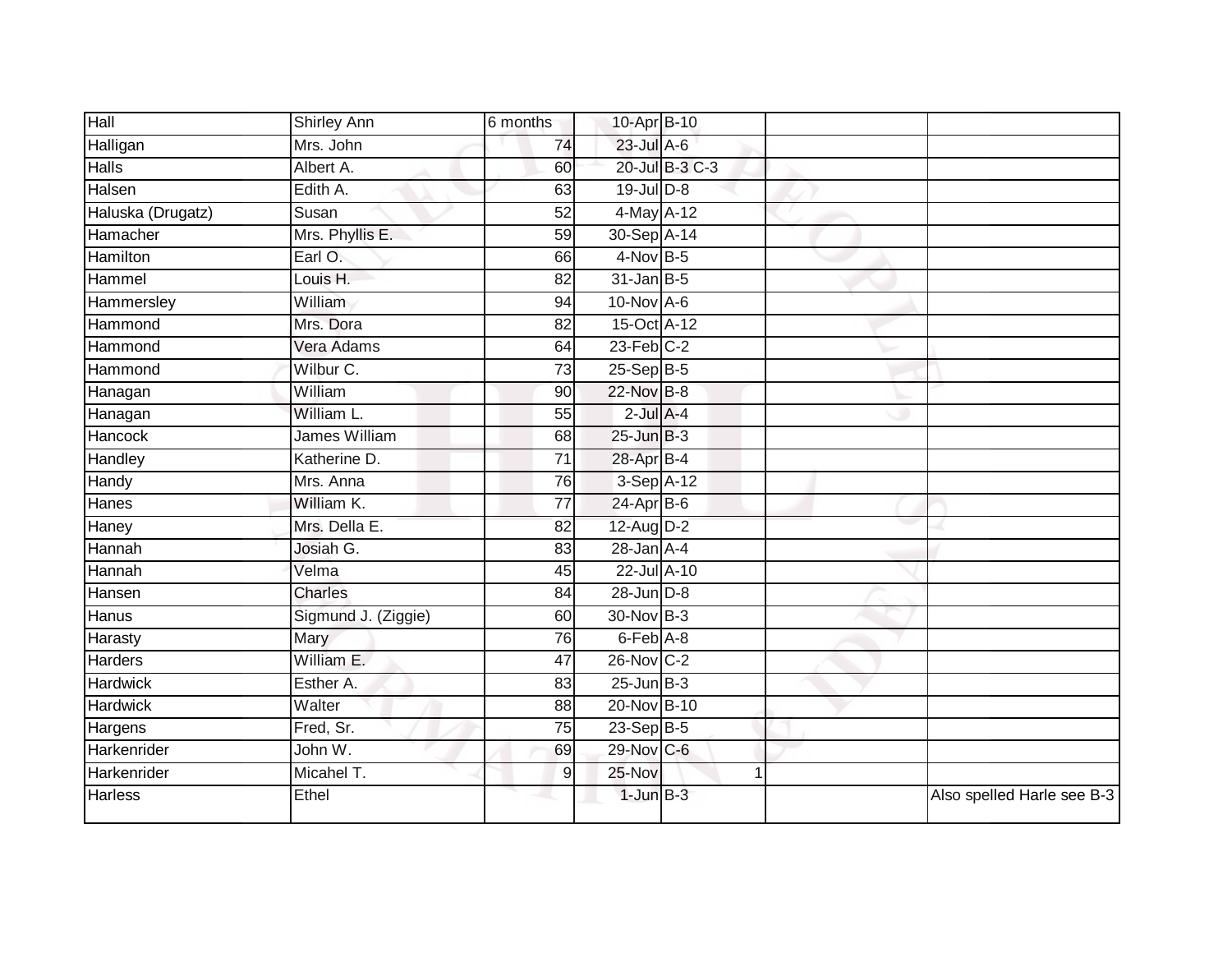| Harman         | Michael James       | 2 days          | 8-Jul D-7      |                 |         | Also spelled Hartman see<br>$D-5$                             |
|----------------|---------------------|-----------------|----------------|-----------------|---------|---------------------------------------------------------------|
| Harmon         | Sylvester A.        | 64              | $1-MayB-3$     |                 |         |                                                               |
| <b>Harms</b>   | Mrs. Eliza          | 94              | 12-Nov B-7     |                 |         |                                                               |
| <b>Harness</b> | Charles H.          | 80              | $2-Mar$ A-8    |                 |         |                                                               |
| Harper         | Judge George        | 35              | 3-Apr A-10     |                 |         |                                                               |
| Harrigan       | Helen M.            | 61              |                | 12-Feb E-2, D-4 | Taggart | Gives maiden name on D-<br>4                                  |
| Harrigan       | Michael J.          | 63              | 9-Dec A-12     |                 |         |                                                               |
| Harriman       | Alta B.             | $\overline{78}$ | 4-Mar A-4      |                 |         |                                                               |
| Harrington     | Mrs. Ethel          | 81              | 11-Oct G-13    |                 |         |                                                               |
| Harrington     | Mrs. Faye           | 33              | 19-Oct A-4     |                 |         |                                                               |
| <b>Harris</b>  | <b>Arthur Lee</b>   | $\overline{25}$ | 3-Sep A-12     |                 |         |                                                               |
| Harris         | John                | 68              | $21-Apr$ B-3   |                 |         |                                                               |
| <b>Harris</b>  | Lila K.             | 46              | 8-May          |                 | -1      |                                                               |
| Harris         | Mrs. Tillie         | 61              | 22-Oct A-9     |                 |         |                                                               |
| Harris         | Richard L.          | infant          | 7-Apr A-4      |                 |         |                                                               |
| Harris         | Virginia P.         | 52              | 28-Jun D-8     |                 |         |                                                               |
| Hart           | Burl C.             | 62              | 23-Sep B-5     |                 |         |                                                               |
| <b>Hart</b>    | Edward J.           | 73              | 27-Dec B-6     |                 |         |                                                               |
| Hart           | Ralph E.            | 58              | $6-Sep$ D-11   |                 |         |                                                               |
| Harter         | <b>Willard Dale</b> | 47              | $3-Nov$ A-4    |                 |         |                                                               |
| Hartman        | <b>Luann Louise</b> | infant          | $2$ -Jan $B-3$ |                 |         |                                                               |
| Hartman        | Michael James       | infant          |                | 8-Jul D-5, D-7  |         | Also spelled Harman see<br>D-7, Gives age as 2 days<br>on D-7 |
| Hartman        | Mrs. Ida Mae        | 54              | $22-Sep$ B-3   |                 |         |                                                               |
| Hartung        | <b>Arthur Louis</b> |                 | 6-Oct A-7      |                 |         |                                                               |
| Harubin        | Sophie              | 80              | $21-Apr$ B-3   |                 |         |                                                               |
| Haryasz        | Caroline            | $\overline{78}$ | $26$ -Jan B-4  |                 |         |                                                               |
| Hasara         | Anna                | 69              | 17-May F-2     |                 |         |                                                               |
| Hascall        | Lee F.              | 60              | 30-Jun A-8     |                 |         |                                                               |
| Haselman       | Mrs. Elizabeth      | 97              | 27-Nov B-5     |                 |         |                                                               |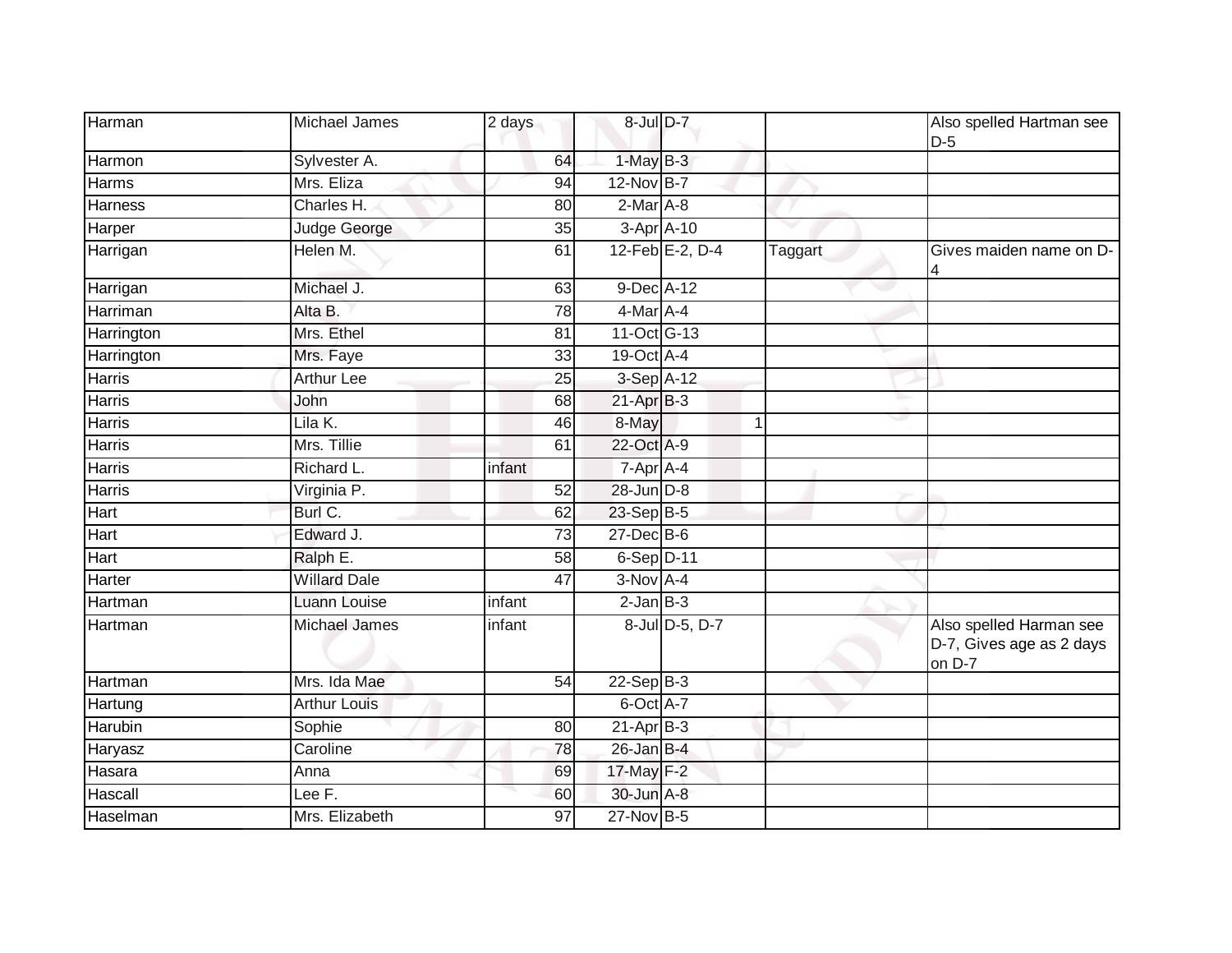| Hasselbring      | Emilie               | 83              | 5-Mar A-8                   |   |                     |
|------------------|----------------------|-----------------|-----------------------------|---|---------------------|
| Hatch            | Russell O.           | 59              | 12-May A-10                 |   |                     |
| Hatchman         | Mrs. Fanny           |                 | 9-Nov A-6                   |   |                     |
| Hauptman         | Helen                | 48              | $13$ -Feb $\overline{A}$ -6 |   |                     |
| <b>Hawkins</b>   | Mrs. Lona Ellen      | 83              | 31-Aug A-4                  |   |                     |
| Haworth          | <b>Blanche</b>       | 70              | $23$ -Jan $A-8$             |   |                     |
| Hayden           | Bert C.              | 84              | 15-Dec A-11                 |   |                     |
| Hayden           | Lee                  | 73              | 24-Mar A-6                  |   |                     |
| Hays             | Chester              | 62              | $14$ -Jun B-6               |   |                     |
| Hayworth         | William              | $\overline{58}$ | 15-Apr B-5                  |   |                     |
| Hazzard          | <b>Darek</b>         | $\overline{2}$  | $5 - Jan$ $B - 4$           |   |                     |
| Healy            | Jeremiah J.          |                 | $1-MayB-3$                  |   |                     |
| Hearn            | Sam                  | 75              | 30-Oct B-6                  |   |                     |
| Hearne           | Clarence             | 74              | 13-Dec B-4                  |   |                     |
| Hearne           | George W., Jr.       | $\overline{17}$ | $9$ -Jul $A$ -6             |   |                     |
| Heath            | Henry J.             | 8               | 9-Nov                       | 1 |                     |
| <b>Heckler</b>   | <b>Henry</b>         | 82              | $12$ -Jun $B-3$             |   |                     |
| Heiberger        | Mrs. Dorothy         | 51              | 30-Oct B-6                  |   |                     |
| Heilman          | James                | 41              | $14-SepA-4$                 |   |                     |
| <b>Heinerich</b> | Genevieve            | 96              | $12-Apr$ B-6                |   |                     |
| Heintz           | Mrs. Elvina C.       | 61              | 11-Oct G-13                 |   |                     |
| Held             | <b>Marie Dorothy</b> | $\overline{48}$ | 6-Apr B-3                   |   | Gives age Apr.7 C-4 |
| Heldt            | Orville              | 50              | $21$ -Jun $C-1$             |   |                     |
| <b>Hellems</b>   | Mrs. Doris G.        | 56              | 28-Oct B-11                 |   |                     |
| Helton           | Earl D.              | 76              | $31$ -Aug $A$ -4            |   |                     |
| Hemphill         | Mark O.              | 67              | $4$ -Dec $B-3$              |   |                     |
| Henderson        | Agnes                | 76              | $16$ -Feb $C-4$             |   |                     |
| <b>Hendricks</b> | Amos S.              | 61              | 29-Jun A-4                  |   |                     |
| Henry            | Cynthia Marie        | 3 months        | 4-Oct B-6                   |   |                     |
| Henry            | Mrs. Mary            | 80              | 17-Dec B-4                  |   |                     |
| Hepworth         | Helen D.             | 61              | 13-Jan A-10                 |   |                     |
| Herakovich       | <b>Hattie</b>        | 86              | $5 - Jun$ $B - 6$           |   |                     |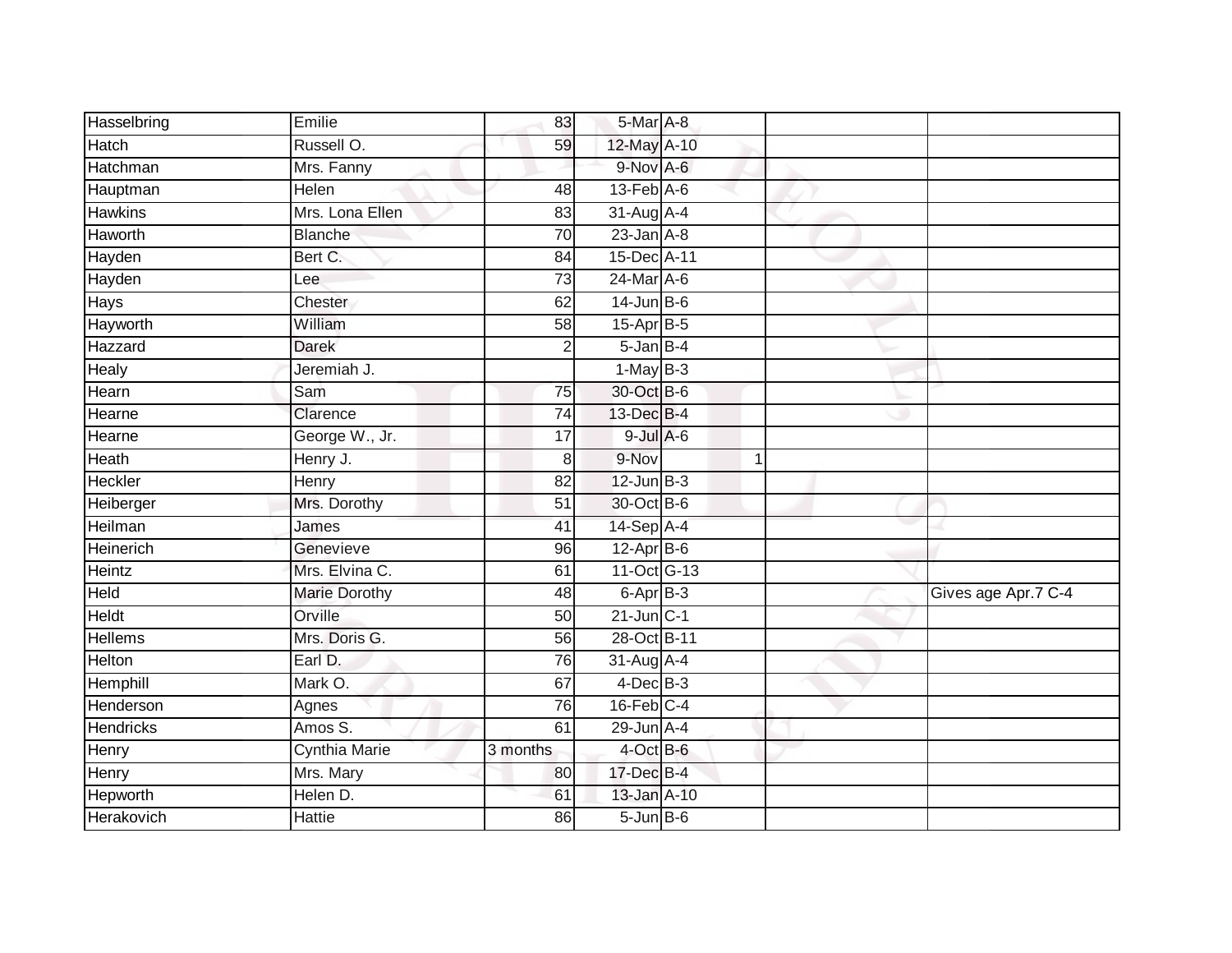| Herberg        | Paul Norman          | 59              | $27$ -Apr $B-3$  |                 |  |
|----------------|----------------------|-----------------|------------------|-----------------|--|
| Herceg         | <b>Betta</b>         |                 | 13-Apr A-8       |                 |  |
| Herman         | Jacob (Art)          | 65              | 24-Feb A-4       |                 |  |
| Herman         | Mrs. Florence A.     | 46              | 30-Sep A-14      |                 |  |
| Hermana        | <b>Sister Mary</b>   | $\overline{78}$ | $5$ -Oct $A$ -4  |                 |  |
| Herriman       | Alta B.              | 78              | 3-Mar A-9        |                 |  |
| Hertz          | Marcia               | 81              | $28$ -Jan $A-4$  |                 |  |
| Hess           | Frank E.             | 70              | $23$ -Jun $A-8$  |                 |  |
| Hess           | Hanna                | 92              |                  | 22-Jul A-10 D-5 |  |
| Hess           | Mrs. Lady Mae        | 48              | 20-Oct B-5       |                 |  |
| Hess           | William L., Sr.      | 57              | 15-Nov C-6       |                 |  |
| Hester         | Mrs. Edna M.         | 59              | 13-Aug A-4       |                 |  |
| Heuson         | Katherine Ellen      | $\overline{77}$ | $1-AprB-3$       |                 |  |
| Heuson         | <b>Philip Eugene</b> | 76              | 23-Mar A-4       |                 |  |
| Hewit          | Mrs. Edna P.         |                 | 10-Aug A-4       |                 |  |
| Hicko          | Stephen              | 87              | 1-Oct A-4        |                 |  |
| <b>Hicks</b>   | <b>Mabel May</b>     | 62              | $2$ -Jul $A-4$   |                 |  |
| <b>Hicks</b>   | <b>Patrick Earl</b>  | 60              | 8-Jun A-6        |                 |  |
| <b>Hicks</b>   | Walter               | 95              | $26$ -Jan B-4    |                 |  |
| <b>Higgins</b> | Charles B.           | $\overline{40}$ | 30-Aug B-10      |                 |  |
| Higgins        | Frank B.             | 69              | $21$ -Dec $A-8$  |                 |  |
| Highland       | <b>Clement Baily</b> | 69              | $1-May$ B-3      |                 |  |
| Hildebrand     | John                 | 74              | $9$ -Jun $A - 3$ |                 |  |
| Hildebranski   | Florence             | 72              | 6-Mar B-5        |                 |  |
| Hilderbranski  | <b>Charles</b>       | 72              | 28-Apr B-4       |                 |  |
| <b>Hile</b>    | Fred C.              | 87              | $13$ -Dec $B-4$  |                 |  |
| Hill           | Aaron, Sr.           | 76              | 2-Oct A-11       |                 |  |
| Hill           | Ada                  | 76              | $13$ -Jan $A-10$ |                 |  |
| Hill           | Frank J.             | 78              | 16-Jun C-6       |                 |  |
| Hilton         | <b>Ira Lowell</b>    | 73              | 23-Nov A-4       |                 |  |
| Hincks         | Carroll C.           | $\overline{74}$ | 1-Oct A-4        |                 |  |
| <b>Hines</b>   | Merton               | 60              | $25$ -Feb $A-8$  |                 |  |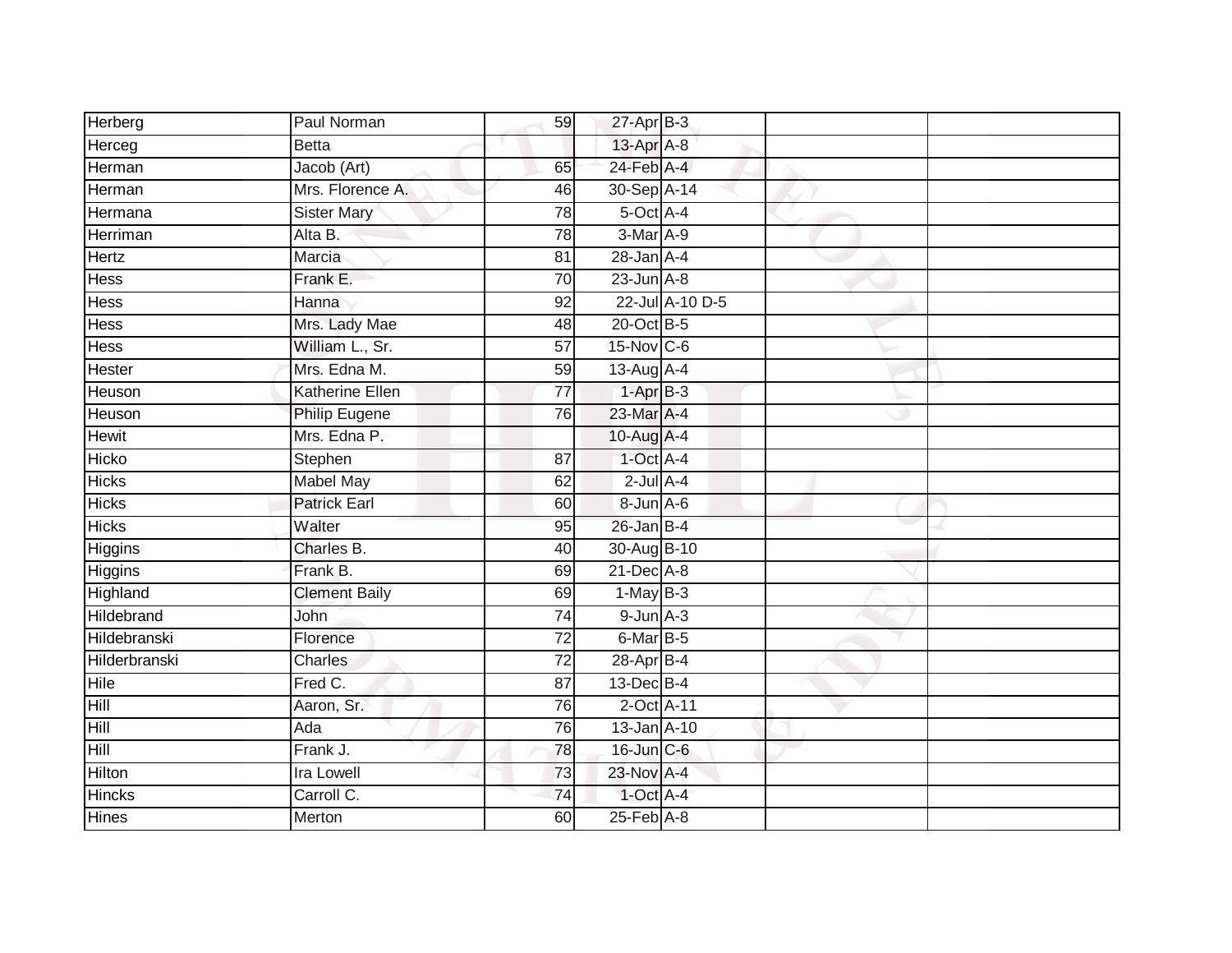| Hinkel         | Mrs. Marguerite Wilson | 67              | 7-Dec A-6        |                  |                                     |
|----------------|------------------------|-----------------|------------------|------------------|-------------------------------------|
| <b>Hinkle</b>  | George                 | $\overline{72}$ | 5-May A-6        |                  |                                     |
| Hinton         | Aubrey S.              | 57              | 5-Jan B-4        |                  |                                     |
| Hinton         | Tammy                  | 5               | 8-Jul D-5        |                  |                                     |
| <b>Hittle</b>  | John D.                | 56              | $23$ -Jul A-6    |                  |                                     |
| <b>Hladek</b>  | Andrew J.              | 70              | 6-May B-8        |                  |                                     |
| Hlavach        | Michael                | 66              | $10$ -Dec $B-3$  |                  |                                     |
| Hoaster        | Mrs. Margaret          | 85              | $13-NovA-8$      |                  |                                     |
| Hoekstra       | John L.                | 65              | $12-Apr$ B-6     |                  |                                     |
| Hoertz         | Alfred, Sr.            | $\overline{71}$ | 28-Dec A-5       |                  |                                     |
| Hofbauer       | Mrs. Anna E.           | 89              | 30-Dec B-8       |                  |                                     |
| Hoffman        | Henry John             | 80              | 25-May A-6       |                  |                                     |
| Hoffman        | John C.                | 65              | $21$ -Jun $C-1$  |                  |                                     |
| Hoffman        | Rebecca                | 102             | $5 - JanB - 4$   |                  |                                     |
| Hoffman        | Rev. Arthur W.         | 85              | 6-Aug A-4        |                  |                                     |
| Hoh            | Henry C.               | 52              | 30-Sep A-14      |                  |                                     |
| <b>Holcomb</b> | Eugene                 | 36              | 6-Jan A-7        |                  |                                     |
| Holka          | Steve J.               | 50              | 30-Jan A-11      |                  |                                     |
| Holloway       | Flora L.               | 69              | 28-Jul A-4       |                  |                                     |
| Holloway       | James J.               | 42              | $14-Sep$ A-4     |                  |                                     |
| Holloway       | Theresa Ann            | 10 months       |                  | 1-Jun B-3, $C-4$ | Gives middle name as<br>Lynn on C-4 |
| Holmes         | Norman A.              | 64              | $26$ -Jan B-4    |                  |                                     |
| Holsclaw       | Mrs. Violet            |                 | 8-Oct B-9        |                  |                                     |
| Holtfrerich    | Mary L.                | 60              | $2$ -Jul $A-4$   |                  |                                     |
| <b>Holubes</b> | John                   | $\overline{70}$ | $17 - Jan A - 8$ |                  |                                     |
| Homan          | <b>Ervin Carl</b>      | 66              | $21-AugB-3$      |                  |                                     |
| Homner         | Andrew                 | 72              | 13-Jan A-10      |                  |                                     |
| Hone           | Roscoe                 | 45              | $5-Nov$ B-5      |                  |                                     |
| Hood           | Nora                   | 72              | 9-Jan A-6        |                  |                                     |
| Hoots          | Daniel L.              | 26              | 4-Oct B-6        |                  |                                     |
| Hoover         | Clifford J.            | 51              | 16-Aug C-8       |                  |                                     |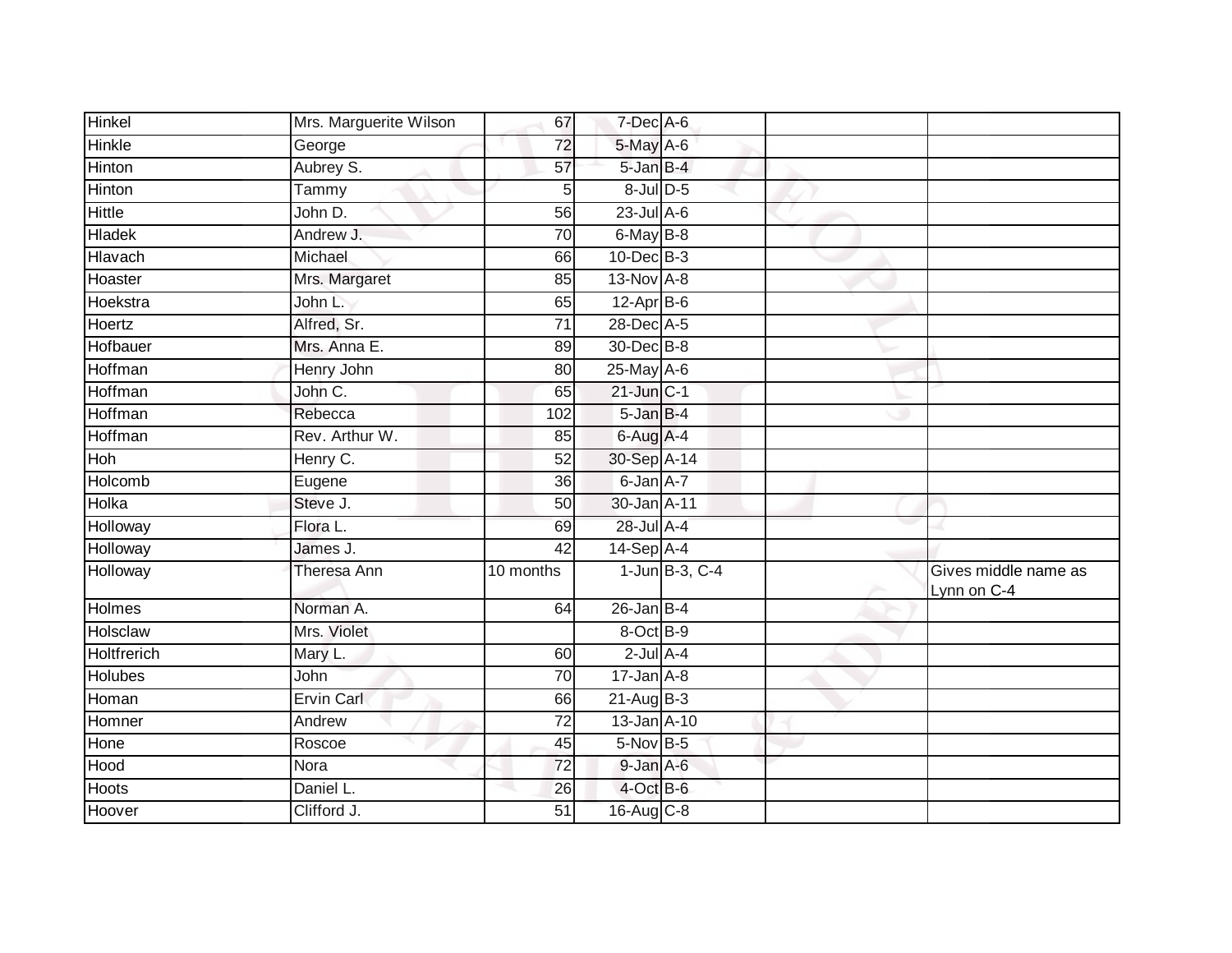| <b>Hopkins</b> | Charles E.           | 54              | $7$ -Jun $B - 5$ |  |                  |
|----------------|----------------------|-----------------|------------------|--|------------------|
| <b>Hopkins</b> | Mrs. Anne            | 60              | 1-Nov B-5        |  |                  |
| Hoppe          | William              | 48              | $13$ -Jul $B-3$  |  |                  |
| Horn           | Walter, Jr.          | 11 months       | $2-Mar$ A-8      |  |                  |
| Hornett        | George W.            | 70              | $28-Sep$ B-5     |  |                  |
| Horsley        | French I.            | $\overline{72}$ | 30-Oct B-6       |  |                  |
| Horst          | Mrs. Seberta         | 73              | 16-Oct A-4       |  |                  |
| Horwath        | Hazel M.             | 71              | $1-MayB-3$       |  |                  |
| Hosler         | Frank kent           | 88              | 26-Oct A-4       |  | Picture included |
| Houchin        | <b>Donald Dean</b>   | 33              | 27-Aug A-4       |  |                  |
| Hough          | George               | 60              | $13$ -Apr $A$ -8 |  |                  |
| Houk           | <b>Harry Phillip</b> | 72              | 19-Oct A-4       |  |                  |
| Houldson       | John R.              | 72              | 3-Dec B-4        |  |                  |
| House          | <b>Julies</b>        | 50              | 29-May A-5       |  |                  |
| Houser         | <b>Mae</b>           | $\overline{91}$ | 20-May C-2       |  |                  |
| Housley        | George               |                 | 31-Dec A-9       |  |                  |
| Housley        | Martin               | 73              | 16-Oct A-4       |  |                  |
| Howarth        | Arthur J.            | 50              | 14-Aug A-8       |  |                  |
| Howell         | Winston B.           | 65              | 16-Jan A-7       |  |                  |
| Howerton       | Elmer B.             | 65              | $22$ -Jun $A-6$  |  |                  |
| Howerton       | Mrs. Jean            | 48              | $14$ -Dec $A$ -6 |  |                  |
| Hrabovsky      | Andrew               | $\overline{87}$ | 8-Jul D-5        |  |                  |
| Hriczo         | John                 | 59              | $9$ -Jul $A$ -6  |  |                  |
| Hruskovich     | Joseph               | 74              | $2$ -Jan B-3     |  |                  |
| Hudson         | Ida G.               | $\overline{77}$ | 9-Mar A-7        |  |                  |
| <b>Huff</b>    | Ralph James          | 7 months        | 15-Apr B-5       |  |                  |
| Hughes         | <b>Beulah</b>        | 56              | $12$ -Jun $C-6$  |  |                  |
| <b>Hughes</b>  | Robert E., Sr.       | 66              | $2$ -Dec $C-2$   |  |                  |
| Huizenga       | Mrs. Eblia           | 81              | 16-Nov A-6       |  |                  |
| Hull           | Debra                | $6 \mid$        | 20-Sep           |  |                  |
| Hull           | Lisa                 | 4               | 20-Sep           |  |                  |
| Hull           | Roderick             | 5 <sup>1</sup>  | $20-Sep$         |  |                  |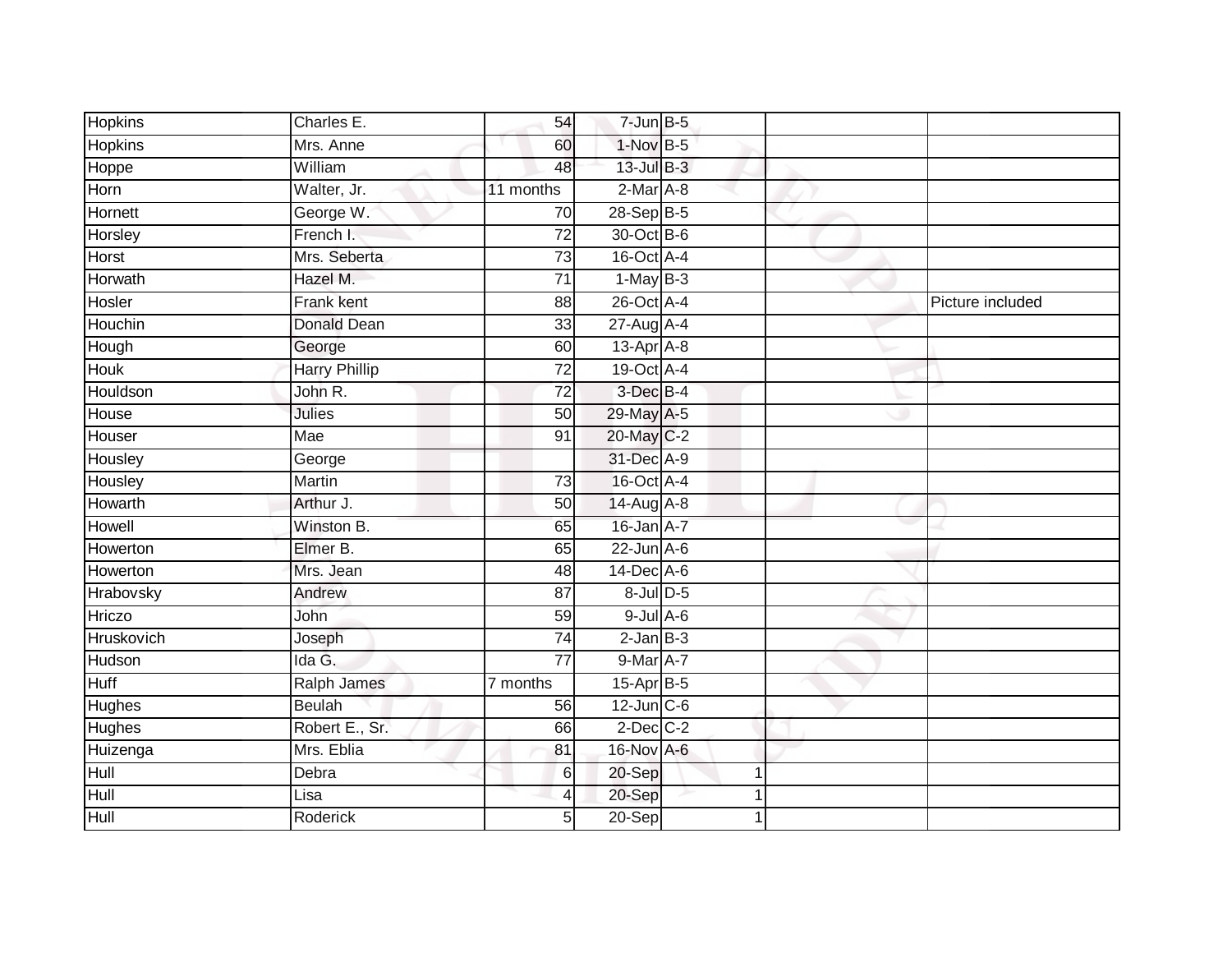| <b>Hulquist</b>  | <b>Bert</b>      | 59              | $23$ -Aug B-6    |                 |        |                                 |
|------------------|------------------|-----------------|------------------|-----------------|--------|---------------------------------|
| Humphrey         | Harold, Sr.      | 59              | $13-NovA-8$      |                 |        |                                 |
| Humphrey         | Percy M.         | 75              | 9-Aug C-8        |                 |        |                                 |
| Humphries        | Annette Leigh    | infant          | $12$ -Mar B-5    |                 |        |                                 |
| <b>Hunt</b>      | Charles G.       | $\overline{71}$ | $3$ -Dec $B-4$   |                 |        |                                 |
| <b>Hunt</b>      | Richard K.       | 52              |                  | 27-Jul B-5 C-3  |        |                                 |
| Hunte            | Herman F.        | 69              | 11-Dec A-11      |                 |        |                                 |
| Huntington       | Harry L.         | 64              | $27$ -Dec $B$ -6 |                 |        |                                 |
| Igras            | Edward W., Capt. | 45              | $12-Apr$ B-6     |                 |        | Picture included                |
| <b>Ilijanich</b> | Rose             | 45              | $23$ -Jan $A-8$  |                 | Zivich | Gives maiden name<br>Jan.24 C-7 |
| Ingram           | John A.          | 72              | $24-Sep$ A-8     |                 |        |                                 |
| lorio            | Modesto (Sam)    | 67              |                  | 29-Jun A-4, C-5 |        | Gives nickname on C-5           |
| Isaacs           | Mrs. Mary E.     | 89              | 26-Oct A-4       |                 |        |                                 |
| Isaacson         | Albert           | 64              | 27-Sep B-11      |                 |        |                                 |
| <b>Isvolt</b>    | Paul             | 91              | 6-Nov B-8        |                 |        |                                 |
| <b>Itrych</b>    | Mrs. Martha      | $\overline{70}$ | 9-Nov A-6        |                 |        |                                 |
| Ivanic           | Dora             | 75              | 13-Jan A-10      |                 |        |                                 |
| <b>lvy</b>       | Myrtle L.        | 42              | 4-Mar A-4        |                 |        |                                 |
| Jackson          | Ira              | 65              | 29-Oct A-4       |                 |        |                                 |
| <b>Jackush</b>   | William          | 56              | $4$ -Nov B-5     |                 |        |                                 |
| Jaeger           | Joseph           | 72              | 13-May $D-6$     |                 |        |                                 |
| Jagiel           | Carl L.          | 61              | $6$ -Aug $A$ -4  |                 |        |                                 |
| Jagodzinski      | Valentine W.     | 67              | 13-Nov A-8       |                 |        |                                 |
| Jamieson         | Ray Edward       | 61              | $16$ -Aug $C-8$  |                 |        |                                 |
| <b>Jancosek</b>  | Mrs. Theresa     | 68              | $28-Sep$ B-5     |                 |        |                                 |
| Janiak           | Michael (Mike)   |                 | 3-Sep A-12       |                 |        |                                 |
| Janiga           | John Sr.         | 80              | 16-Dec B-4       |                 |        |                                 |
| Janiga           | Martha T.        | 52              | 25-May A-6       |                 |        |                                 |
| Janiszewski      | Rose             | 72              | 29-Jul C-2       |                 | Gaskey |                                 |
| Janko            | John Michael     | 59              | 7-Dec A-6        |                 |        |                                 |
| Janowski         | Donald Leroy     | 22              | 14-Jan           |                 |        |                                 |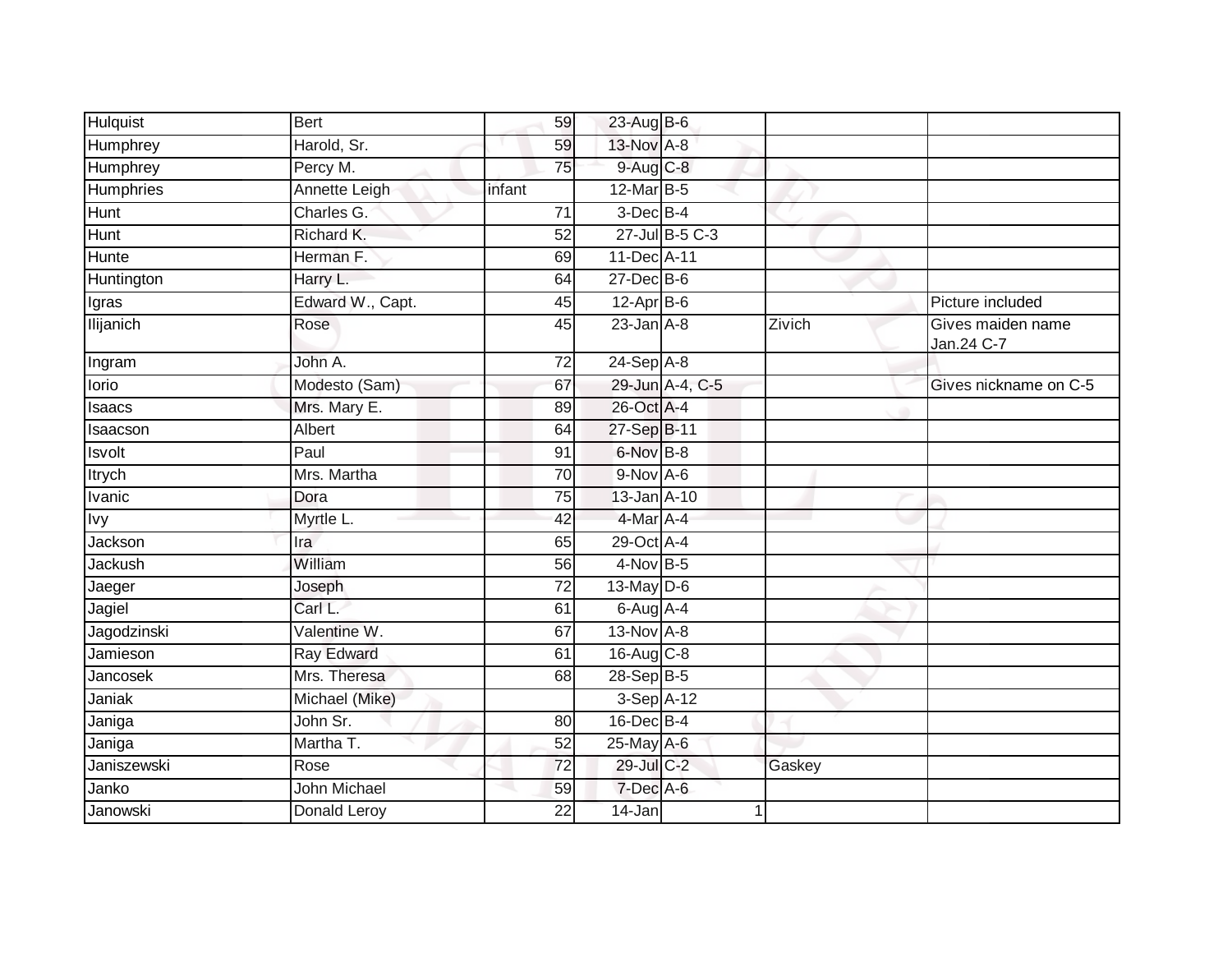| Jansen         | Jennie               | 82              | $26$ -Jan B-4     |                 |       |                                        |
|----------------|----------------------|-----------------|-------------------|-----------------|-------|----------------------------------------|
| Jansen         | Miss Barbara D.      | 71              | 30-Nov B-3        |                 |       |                                        |
| Janz           | William F.           | 63              | $9$ -Jun $A-3$    |                 |       |                                        |
| Japkowski      | Harriet              | 44              | $6-Sep$ D-11      |                 |       |                                        |
| Jaquet         | Donald               | 4 days          | 24-Sep            |                 | 1     |                                        |
| Jaquet         | Ronald               | 9 days          | 29-Sep A-8        |                 |       |                                        |
| Jaroschuk      | Pauline              | 70              | 20-May C-2        |                 |       |                                        |
| Jasper         | John                 | 38              | 11-Sep A-8        |                 |       |                                        |
| Jasper         | John Sinai           | 63              | $7 - Jan A - 6$   |                 |       |                                        |
| <b>Jefchak</b> | John L.              | 65              | 10-Mar A-11       |                 |       |                                        |
| Jeffery        | Alphonso             | $\overline{70}$ | 26-Nov C-2        |                 |       |                                        |
| Jenkins        | Olive L.             | 82              | $7 -$ Jul $A - 6$ |                 |       |                                        |
| Jennings       | Richard B.           | 34              | 18-Nov 1, C-6     |                 |       |                                        |
| Jensen         | Mrs. Pearl           | 79              | 12-Oct A-4        |                 |       |                                        |
| Jensen         | Ove                  | 34              | 13-Apr A-8        |                 |       |                                        |
| Jensen         | William H.           | 76              | 3-Feb B-2         |                 |       |                                        |
| Jeserniz       | Rudolph A.           | 64              | $1-Nov$ B-5       |                 |       | Picture included.                      |
| Jevyak         | Andrew               | 53              | 13-Aug A-4        |                 |       |                                        |
| Jewell         | Charles              | 63              | $5 - Jun$ B-6     |                 |       | Gives name as L. Charles<br>June 8 A-6 |
| Jewett         | Robert E.            | $\overline{37}$ | $9-Nov$ A-6       |                 |       |                                        |
| Jezyk          | Pauline              | $\overline{73}$ | 11-May A-7        |                 |       |                                        |
| Jocha          | Katherine            | 60              | $10$ -May C-7     |                 |       |                                        |
| Johns          | Charles (Boxer John) | 73              | 29-Apr C-7        |                 |       |                                        |
| Johnson        | <b>Adah Mae</b>      | 78              | 3-Apr A-10        |                 |       |                                        |
| Johnson        | Earl E.              | 53              | 18-May A-6        |                 |       |                                        |
| Johnson        | Earl R.              | 62              | $19$ -Jun $A - 8$ |                 |       |                                        |
| Johnson        | Emil W. (Doc)        | 64              |                   | 16-Jul C-7, D-6 |       | Gives gae on D-6                       |
| Johnson        | Ernest               | 62              | $4$ -Jun $A$ -6   |                 |       |                                        |
| Johnson        | Evelyn               |                 | $15$ -Jun $B-5$   |                 |       |                                        |
| Johnson        | Helen                | 83              |                   | 28-Feb B-3, C-6 | Lohse | Gives maiden name on C-<br>6           |
| Johnson        | Julia                | 42              | 18-Mar C-3        |                 |       |                                        |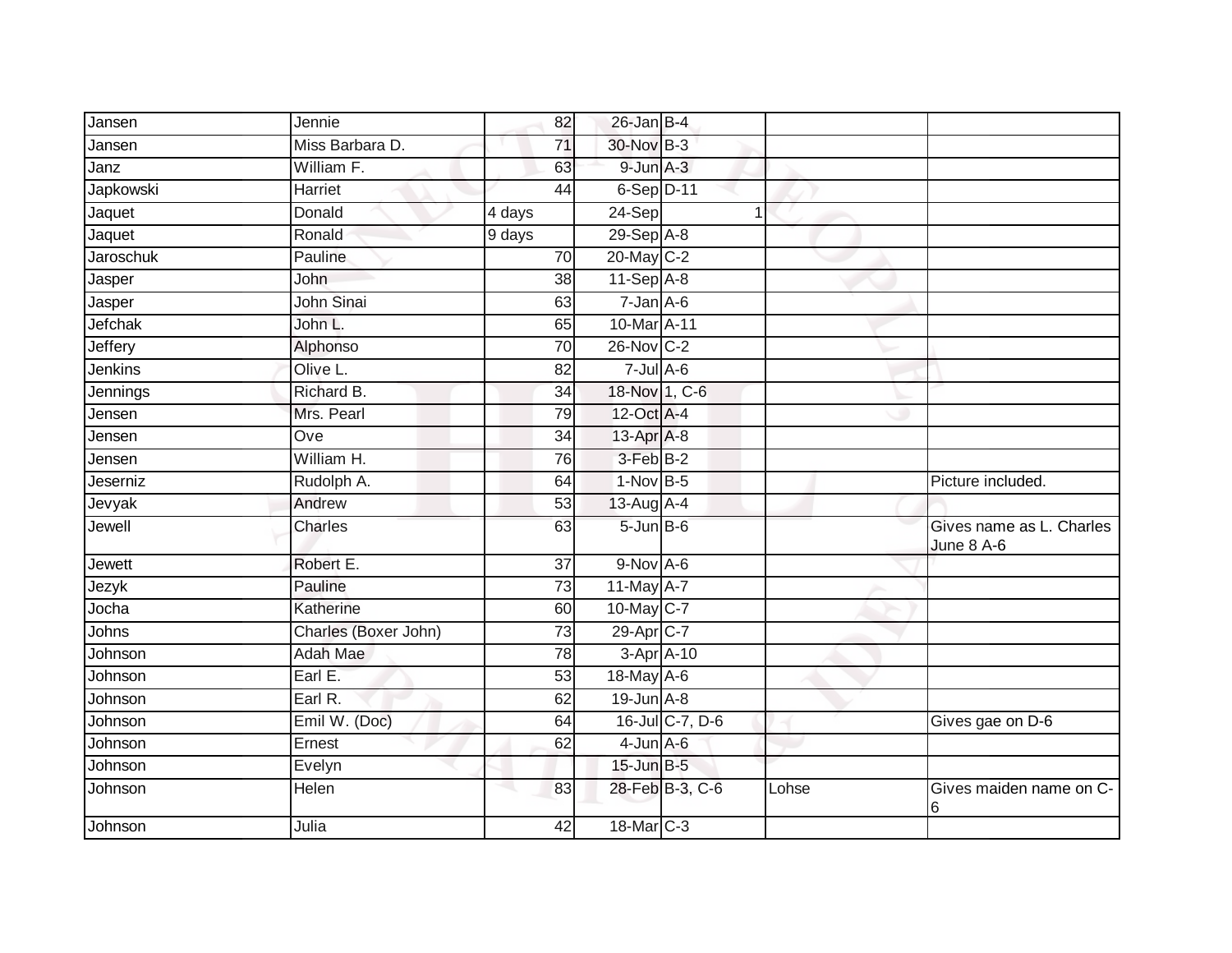| Johnson   | Leroy G.               | 52              |                  | 20-Jul B-3 C-3    |          |                                            |
|-----------|------------------------|-----------------|------------------|-------------------|----------|--------------------------------------------|
| Johnson   | Mrs. Bessie            | 62              | 23-Sep B-5       |                   | Walstrom |                                            |
| Johnson   | Mrs. Clara Silhoyte    | 88              | 4-Dec B-3        |                   |          |                                            |
| Johnson   | Mrs. Hedwig            | 64              | 3-Nov A-4        |                   |          |                                            |
| Johnson   | Mrs. Sadie             | 67              | $13-Sep$ C-4     |                   |          |                                            |
| Johnson   | Ralph H.               | 87              | 30-Oct B-6       |                   |          |                                            |
| Johnson   | Walter H.              | 60              | 31-Dec A-9       |                   |          |                                            |
| Jonas     | Walter                 | 65              | $21$ -Jun $C-1$  |                   |          |                                            |
| Jones     | <b>Barbara</b>         | 33              | 1-Jun            |                   |          |                                            |
| Jones     | Edythe                 | 61              | 30-Jan A-11      |                   |          |                                            |
| Jones     | Floyd W.               | 60              | $17$ -Apr $B$ -6 |                   |          |                                            |
| Jones     | Harry B.               | $\overline{74}$ | $9$ -Jun $A - 3$ |                   |          |                                            |
| Jones     | Henry T.               | 44              | 4-Nov B-5        |                   |          |                                            |
| Jones     | <b>James Martin</b>    | 75              |                  | 12-Jul D-14, C-10 | w        | Gives middle name on C-<br>10              |
| Jones     | John K.                | 62              | $7$ -Jun $B-5$   |                   |          |                                            |
| Jones     | Luella                 | 55              | $3-May$ B-8      |                   |          |                                            |
| Jones     | <b>Mark</b>            | 20 months       | 20-Jan A-9       |                   |          |                                            |
| Jones     | Mary L.                | 86              | 9-Mar A-7        |                   |          |                                            |
| Jones     | Owen L.                | 60              | $19$ -Feb $A$ -8 |                   |          |                                            |
| Jones     | William                | 72              | 18-Oct C-2       |                   |          |                                            |
| Jones     | William Ivor, Jr.      | 34              | 20-Dec 1, B-7    |                   |          |                                            |
| Jones     | <b>William Kenneth</b> | 58              | 12-Mar B-5       |                   |          |                                            |
| Jones     | Willie Ray             | 28              | 19-Oct           | 1                 |          |                                            |
| Jongsma   | Clarence               | 50              | $2$ -Jul $A-4$   |                   |          |                                            |
| Jongsma   | Elaine                 | 38              | 19-Apr B-5       |                   |          |                                            |
| Jongsma   | Gerrit                 | 71              | $29$ -Jun $A-4$  |                   |          |                                            |
| Jordan    | Walter E.              | 66              | 19-Aug B-10      |                   |          |                                            |
| Jordon    | Daniel                 |                 | 9-Mar            | 1                 |          | Pictures of incident<br>included 1 and A-2 |
| Josephine | George                 | 74              | 26-Feb D-4       |                   |          | Gives name as Josephine<br>George on B-2   |
| Josh      | George                 | 60              | 10-Dec B-3       |                   |          |                                            |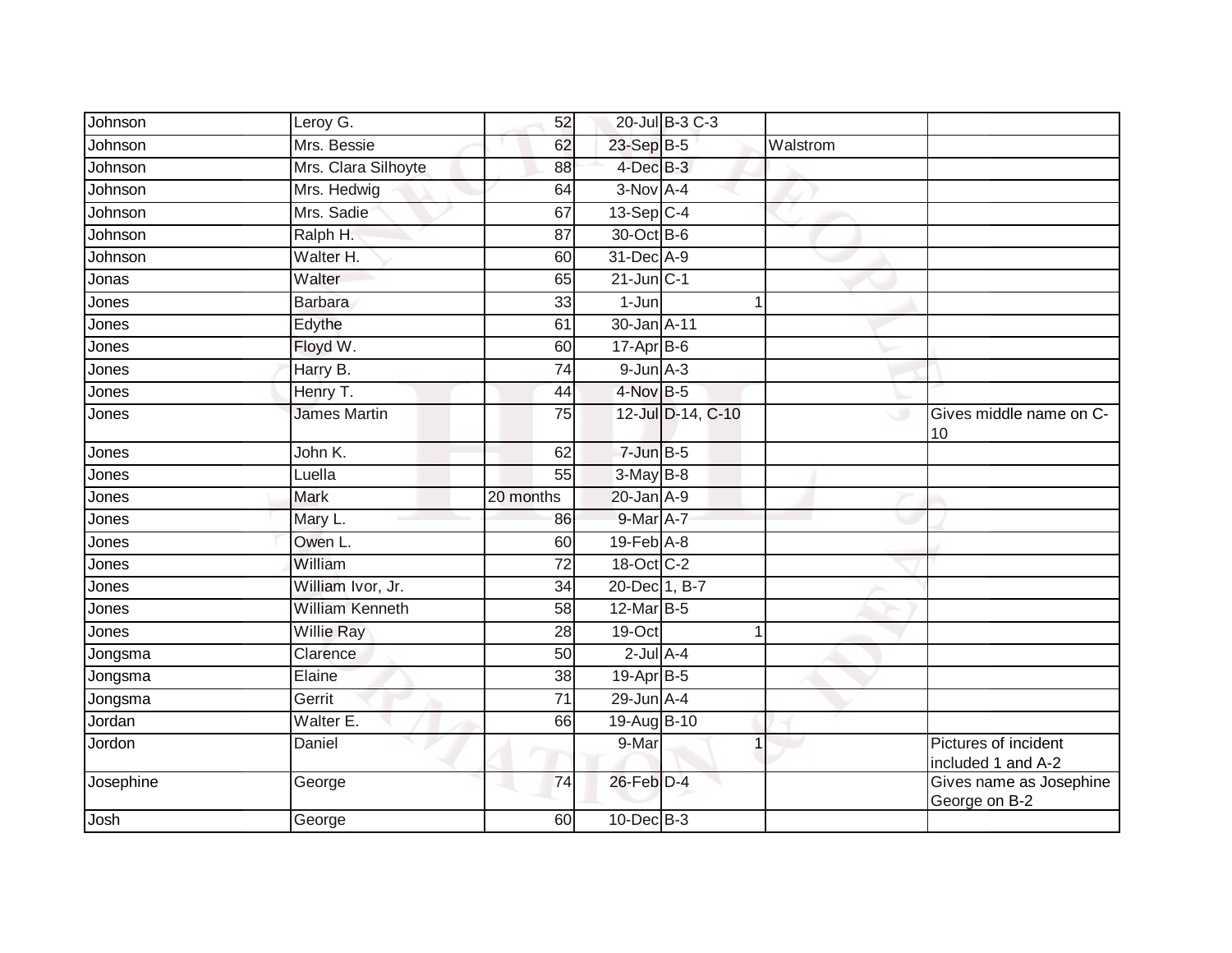| Jostes     | Margaret          | 85              | 8-Apr D-7         |                 |          |                                           |
|------------|-------------------|-----------------|-------------------|-----------------|----------|-------------------------------------------|
| Jovicich   | <b>Nick</b>       | 73              | $10$ -Jan $A-8$   |                 |          |                                           |
| Judis      | Mrs. Mary         | 86              | 2-Oct A-11        |                 |          |                                           |
| Judnick    | Ann               | 63              |                   | 18-May A-6, C-5 |          | Gives first name on C-5                   |
| Judson     | William L.        | 65              | $11-Sep$ A-8      |                 |          |                                           |
| Jung       | Carl F.           | 76              | $3-Nov$ A-4       |                 |          |                                           |
| Jungjohan  | Dennis            | 13              |                   | 14-Feb B-5, C-6 |          | Gives first name as<br>Dennise on C-6     |
| Juras      | John              | 85              | 2-Oct A-11        |                 |          |                                           |
| Jurczak    | Michael J.        | 33              | 29-Jun A-4        |                 |          |                                           |
| Juriga     | James J.          | 54              | $1$ -Jul B-5      |                 |          |                                           |
| Kabala     | Mrs. Rose Graczyk | $\overline{72}$ | 23-Dec B-4        |                 |          |                                           |
| Kabourinos | Sofie             | $3$ months      | $23$ -Apr $B$ -6  |                 |          |                                           |
| Kacher     | John, Sr.         | 59              | $7-Oct$ B-6       |                 |          |                                           |
| Kachmarik  | Paul              | 80              |                   | 27-Jul B-5 C-3  |          |                                           |
| Kaiser     | Henry J.          | 76              | 19-Aug B-10       |                 |          |                                           |
| Kalisz     | Walter E.         | 58              | $8$ -Jan $B$ -4   |                 |          |                                           |
| Kallen     | Robert N.         | 48              | $24$ -Aug A-3     |                 |          |                                           |
| Kalmar     | Sigmond           | 85              | 10-Apr B-10       |                 |          |                                           |
| Kalocinski | John              | 74              | $9$ -Jun $A-3$    |                 |          |                                           |
| Kaminsky   | Andrew (P.J.)     | 67              |                   | 13-Jul B-3, C-3 |          | Gives nickname on C-3                     |
| Kammer     | Frank G.          | 56              | $6$ -Oct $A$ -7   |                 |          |                                           |
| Kamzik     | George            |                 | $17-Nov$ A-4      |                 |          |                                           |
| Kantowski  | Joan              | 47              |                   | 5-Jun B-6, D-5  | Soja     | Gives maiden name on D-<br>5              |
| Kapanpais  | Angeline          | 91              | $18$ -Jun $B - 5$ |                 |          | Also spelled Kapantais<br>see June 19 A-8 |
| Kapantais  | Angeline          | 91              | $19$ -Jun $A-8$   |                 |          | Also spelled Kapanpais<br>see June 18 B-5 |
| Kaply      | Joseph            | 76              | 2-Oct A-11        |                 |          |                                           |
| Kark       | Anna D.           | 75              | 10-Apr B-10       |                 |          |                                           |
| Karkal     | Anna              | 64              |                   | 2-Jan B-3, D-5  | Pietrzak | Gives maiden name on D-<br>5              |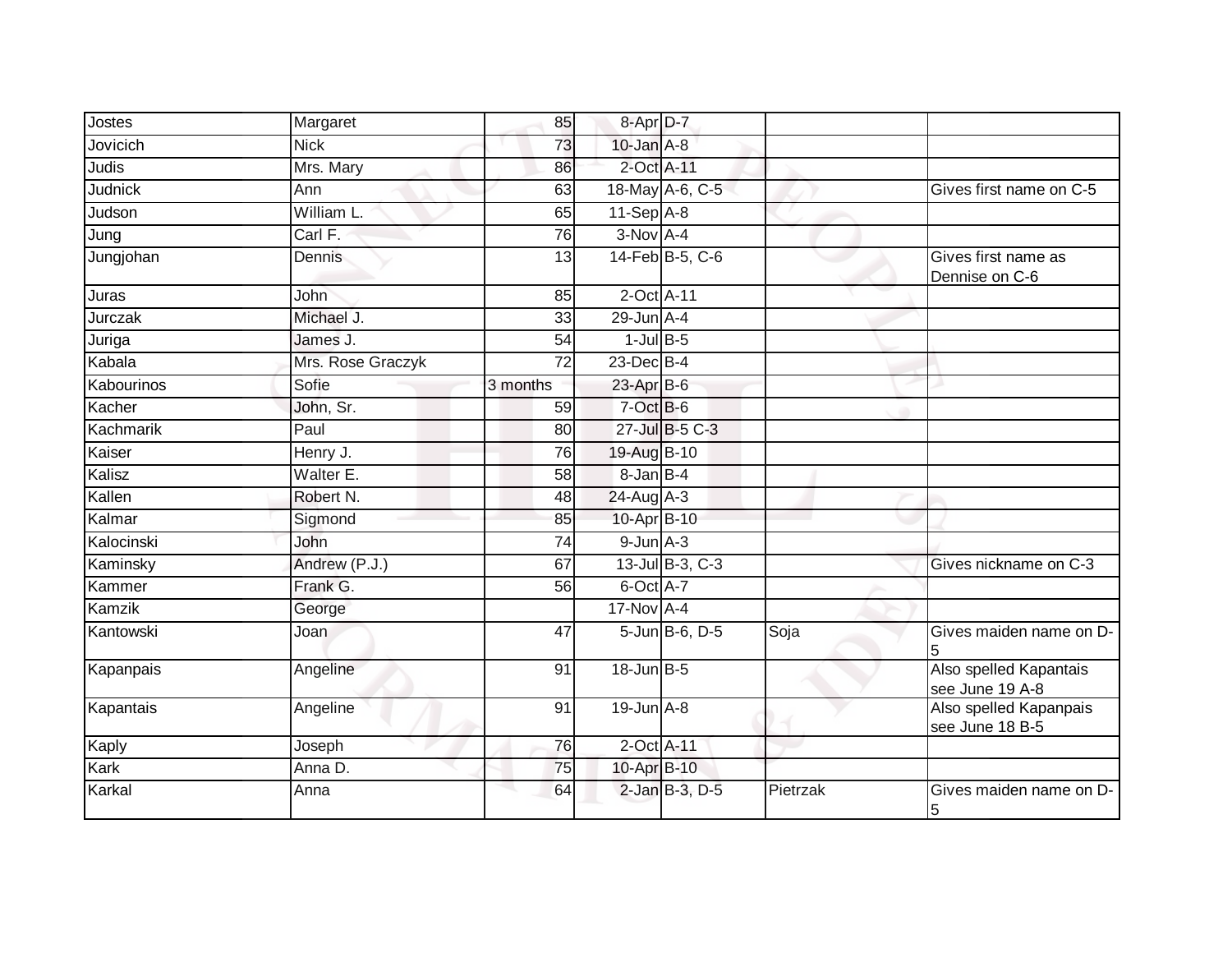| Karr             | Irene A.               | 52              |                        | 16-Jan A-7, C-7 |              | Gives middle initial on C-7                   |
|------------------|------------------------|-----------------|------------------------|-----------------|--------------|-----------------------------------------------|
| Karr             | Sophia                 | 70              | 31-Jul A-8             |                 |              |                                               |
| Karsten          | Frank A.               | 53              | 8-Jul D-5              |                 |              |                                               |
| Karwasinski      | Helen                  | 41              | $24 - Apr$ B-6         |                 |              |                                               |
| Kasper           | Mark Raymond           | 2 days          | $14$ -Jun B-6          |                 | $\checkmark$ | Also spelled Kaster see<br>June 12 B-3        |
| Kasperan         | Mary E.                | 66              | $17 - Jun$ $B-3$       |                 |              |                                               |
| Kasprzycki       | Mrs. Stefania (Kasper) | 71              | 30-Oct B-6             |                 |              |                                               |
| Kastely          | Julia                  | 83              |                        | 5-Jan B-4, F-6  | Castle       | Gives maiden name on F-<br>6                  |
| Kaster           | Mark Raymond           | 2 days          | $12$ -Jun $B-3$        |                 |              | Also spelled Kasper see<br><b>June 14 B-6</b> |
| Kaston           | Mrs. Minnie            | 83              | 19-Oct A-4             |                 |              | Also spelled Kasten; see<br>October 20, B-5   |
| Kasza            | William J.             | 38              | 26-Apr <sub>IC-5</sub> |                 |              |                                               |
| <b>Kats</b>      | Kimberly K.            | infant          | $3$ -Jan $B-3$         |                 |              |                                               |
| Katsibas         | Harry P.               | 66              | 6-Jan B-4              |                 |              |                                               |
| Katz             | Mrs. Mary              | 69              | 11-Nov D-6             |                 |              |                                               |
| Katzenellenbogen | Dr. Adolf              | 63              | $1$ -Oct $A$ -4        |                 |              |                                               |
| Kavanaugh        | Vernon                 | 59              | 24-Mar A-6             |                 |              |                                               |
| Kazmierski       | <b>Stanley</b>         | 89              | $7$ -Dec $A$ -6        |                 |              |                                               |
| Keay             | Harry L.               | 58              | 26-May A-10            |                 |              |                                               |
| Keener           | Mrs. Margaret B.       | $\overline{72}$ | 13-Dec B-4             |                 |              |                                               |
| Keidel           | Mrs. Anna              | 80              | $12$ -Oct $A$ -4       |                 |              |                                               |
| Keilbach         | Theodore A.            | 60              | $17 -$ Jul A-6         |                 |              |                                               |
| Keilman          | Frank H.               | 80              | $8$ -Oct $B-9$         |                 |              |                                               |
| Keilman          | Gladys B.              | 69              | 24-Mar A-6             |                 |              |                                               |
| Keilman          | John N.                | 81              | 20-Sep B-12            |                 |              |                                               |
| Keim             | Mrs. Aimee M.          | 62              | 2-Aug $D-10$           |                 |              |                                               |
| Keis             | Irma E.                | 76              | 5-Jan B-4              |                 |              |                                               |
| Keith            | Maude                  |                 | 27-May A-12            |                 | Mauger       |                                               |
| Keizmanic        | Matt                   | 75              | 18-Sep B-3             |                 |              |                                               |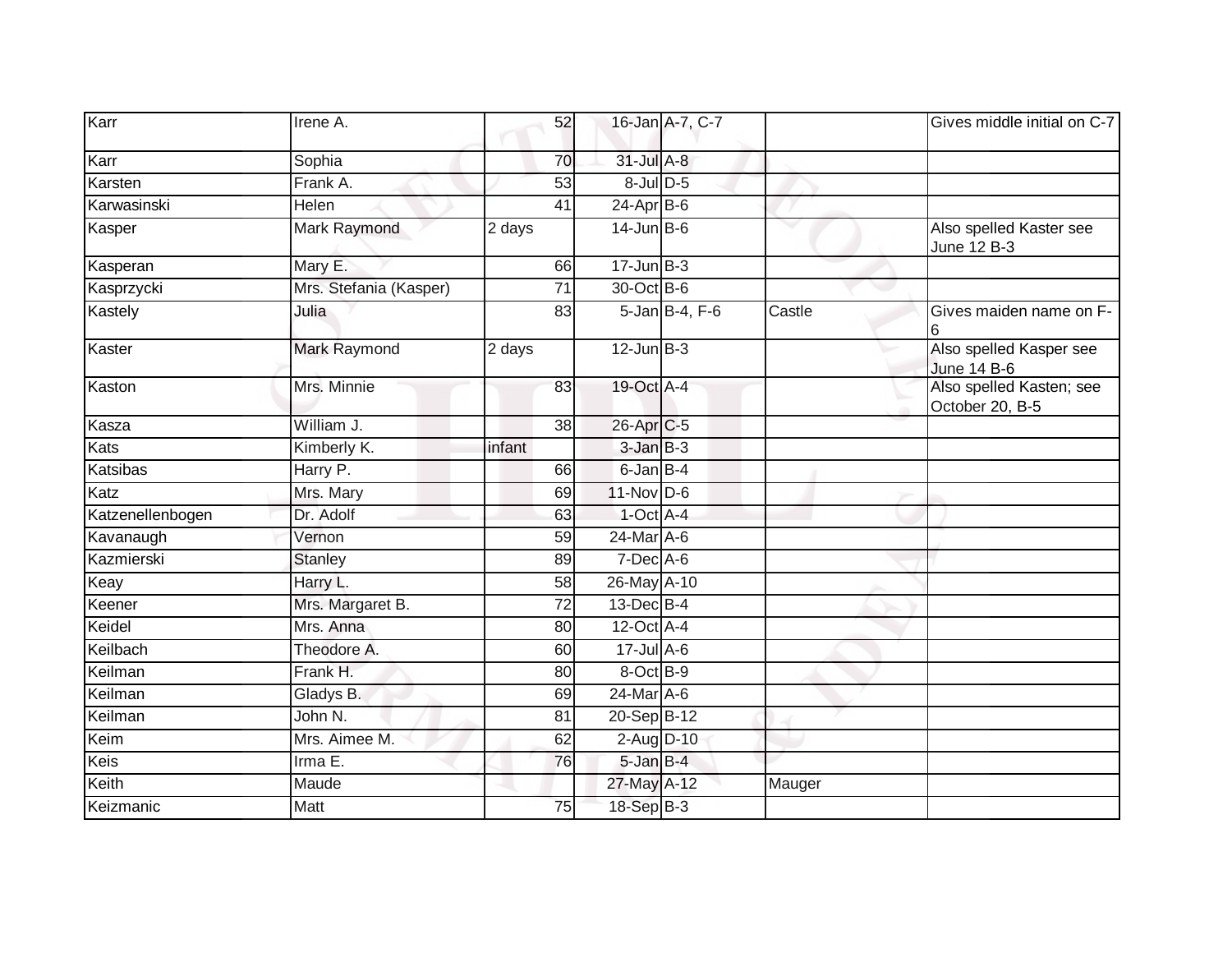| Keller       | Otto J.              | 72              | 17-Mar A-6       |                 |                                               |
|--------------|----------------------|-----------------|------------------|-----------------|-----------------------------------------------|
| Kelley       | Charles O.           | 47              | $25$ -Jun $B-3$  |                 |                                               |
| Kelley       | <b>Murray Gordon</b> | 59              | 18-May A-6       |                 |                                               |
| Kelly        | T. Lloyd             |                 | 12-Mar B-5       |                 |                                               |
| Kenderessy   | John A.              | 66              | $10$ -Feb $A$ -6 |                 |                                               |
| Kennedy      | Dr. Eva Nebeker      | 82              | 13-Nov A-8       |                 |                                               |
| Kennedy      | John E.              | 89              | 29-Nov C-6       |                 |                                               |
| Kenneth      | <b>Ray Crile</b>     | 35              | $12$ -Jan E-3    |                 | Gives name as Crile-<br>Kenneth Ray on D-9    |
| Kern         | John                 | 59              | $4$ -Nov B-5     |                 |                                               |
| Kerns        | Nannie Lee           | 64              | $5 - JanB - 4$   |                 |                                               |
| Kertis       | Mary                 | 75              | 7-Feb B-2        |                 |                                               |
| Kestner      | Johanna H.           | 55              |                  | 16-Feb C-4, D-6 | Gives first name and<br>middle initial on D-6 |
| <b>Keyes</b> | Anna M.              | $\overline{78}$ | 6-Jan A-7        |                 |                                               |
| Kiefer       | Mrs. Leo             | $\overline{71}$ | 15-Jan B-8       |                 |                                               |
| Kiegelis     | Janis                | 60              | $25$ -Jun $B-3$  |                 |                                               |
| Kieltyka     | John L.              | 46              | $28$ -Jan $A-4$  |                 |                                               |
| Kiernan      | Michael J.           | 85              | 24-Feb A-4       |                 | Picture included                              |
| Kikkert      | Cornelius P.         | 65              | $3-May$ B-8      |                 |                                               |
| Kilts        | Stella               | 69              | $13$ -May $D$ -6 |                 |                                               |
| Kimmet       | Tillie M.            | $\overline{81}$ |                  | 23-Mar A-4, C-4 | Gives middle initial on C-4                   |
| King         | Dennis               | 14              | 30-Jun           | $\overline{1}$  |                                               |
| Kinnane      | Mary E.              | $\overline{71}$ | $12$ -Jan $D-9$  |                 |                                               |
| Kinney       | Edward C.            | 68              | 22-Apr B-9       |                 |                                               |
| Kirkland     | Edward E.            | 6 weeks         | $22$ -Jan B-4    |                 |                                               |
| Kirste       | Carl                 |                 | $11-Nov$ D-6     |                 |                                               |
| Kitajcuk     | Carl                 | 72              | $23-Sep$ B-5     |                 |                                               |
| Klahm        | Dorothy M.           | 29              | 29-Jun           | $\overline{1}$  |                                               |
| <b>Klebs</b> | Mrs. Susan A.        | 66              | 29-Nov C-6       |                 |                                               |
| Klein        | Ben W.               | 86              | $9-Sep$ B-4      |                 |                                               |
| Klemm        | Herbert W.           | $\overline{42}$ | $4$ -Oct B-6     |                 |                                               |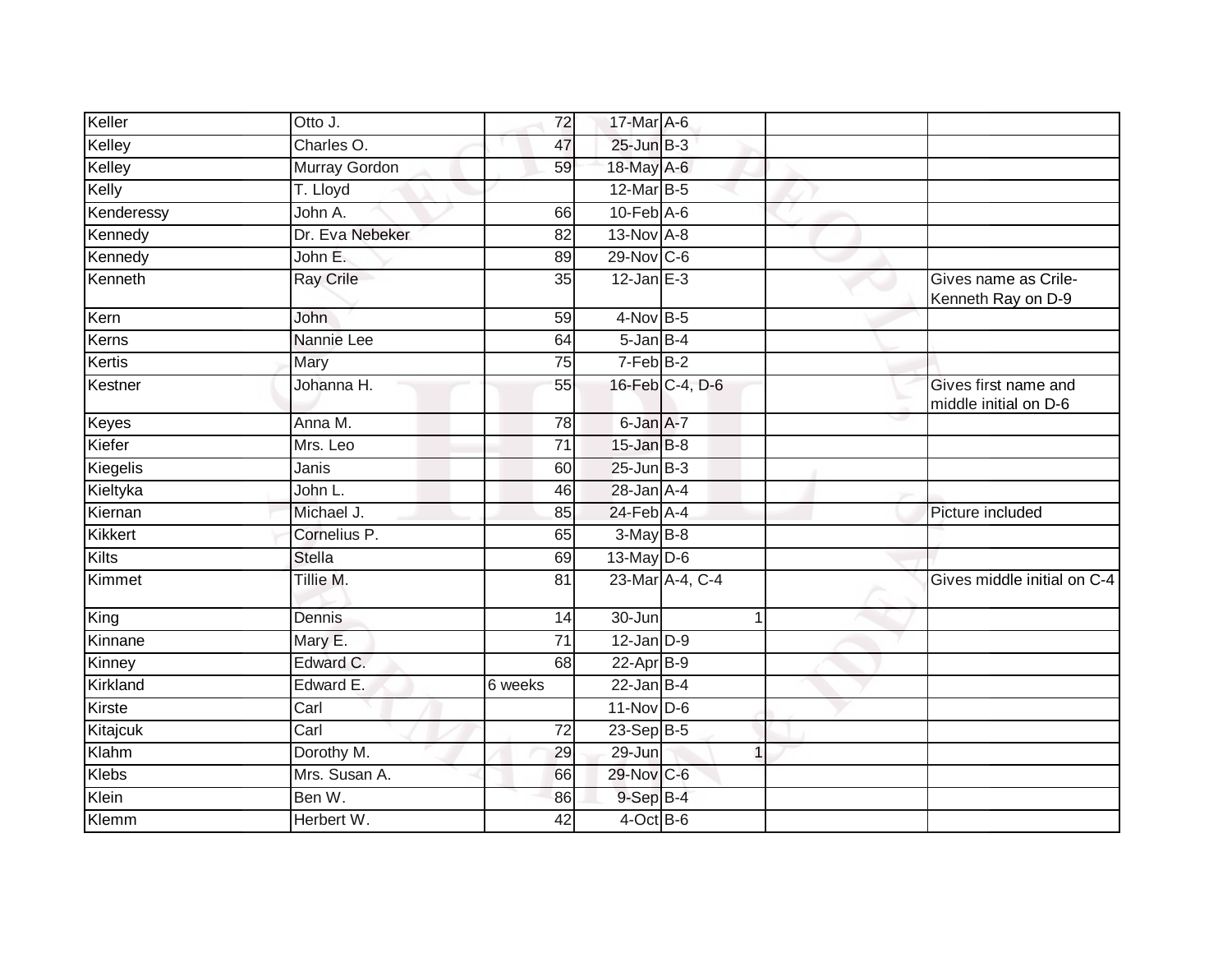| Kline             | William J.             | 59              | $27$ -Jan A-6          |                 |         |                                          |
|-------------------|------------------------|-----------------|------------------------|-----------------|---------|------------------------------------------|
| Klinker           | Rev. Joseph A.         | 49              | 26-Oct A-4             |                 |         | Picture included; see<br>October 27, A-9 |
| Klockling         | Frederick H.           | 51              | 16-Oct B-4             |                 |         |                                          |
| Klosek            | Leo W.                 | 59              | $1-Dec$ A-6            |                 |         |                                          |
| Knapik            | Anna                   |                 | 24-May A-10            |                 |         |                                          |
| Knapp             | Victor J.              | 70              | 23-Oct A-8             |                 |         |                                          |
| Kneeland          | Mary W.                | 44              | $7-FebB-2$             |                 | Filas   |                                          |
| Kniola            | Alex P.                | 65              | $4-Sep$ $A-8$          |                 |         |                                          |
| Knoerzer          | Clara                  |                 | 8-Oct B-9              |                 |         |                                          |
| Knoerzer          | William T.             | 56              | 22-May B-5             |                 |         |                                          |
| Knowlton (Graves) | Mary Ellen             | 29              |                        | 12-Jun B-3, C-6 |         | Gives alternate last name<br>on C-6      |
| Kocal             | Martin                 | 85              | 25-Aug A-6             |                 |         |                                          |
| Kocan             | Helen                  | $\overline{78}$ | 2-Apr A-4              |                 |         | Picture included                         |
| Kochevar          | Russell F.             | 44              | 21-Dec A-8             |                 |         |                                          |
| Kockler           | John Edward            | 63              |                        | 13-May D-6, F-5 |         | Gives middle name on F-5                 |
| Kohl              | Adolph A.              | 68              |                        | 2-Feb B-2, C-7  |         | Gives middle initial on C-7              |
| Kohut             | Christopher            | 1 day           | $12$ -Apr $B$ -6       |                 |         |                                          |
| Kokotis           | Anastasia              | 54              | 12-Jul D-14            |                 |         |                                          |
| Kolanowski        | Nicholas               | 84              | 19-Aug B-10            |                 |         |                                          |
| Kolberg           | Marcia J.              | 24              | 10-May C-7             |                 |         |                                          |
| Kolbert           | Mrs. Ann Cheranko      |                 | $21-Sep$ A-5           |                 |         |                                          |
| Koleszarik        | Mary                   | 78              | $17$ -Jul A-6          |                 | Kolesar |                                          |
| Kolibowski        | Thomas                 | 76              | 5-Aug D-5              |                 |         |                                          |
| Kollwitz          | <b>Jeffery Richard</b> | $\overline{2}$  | 8-Jan B-4              |                 |         |                                          |
| Kolodziej         | Anna                   | 73              | 29-Apr <sub>IC-7</sub> |                 |         |                                          |
| Kolodziej         | Anna                   | 75              | $27$ -Apr $B-3$        |                 |         |                                          |
| Komar             | Rose                   | 70              | 24-Jul B-3             |                 |         |                                          |
| Konowalek         | Ephemy (Joseph)        | 75              | 17-Aug A-4             |                 |         |                                          |
| Konrady           | John                   | 76              | $6$ -Mar $B$ -5        |                 |         |                                          |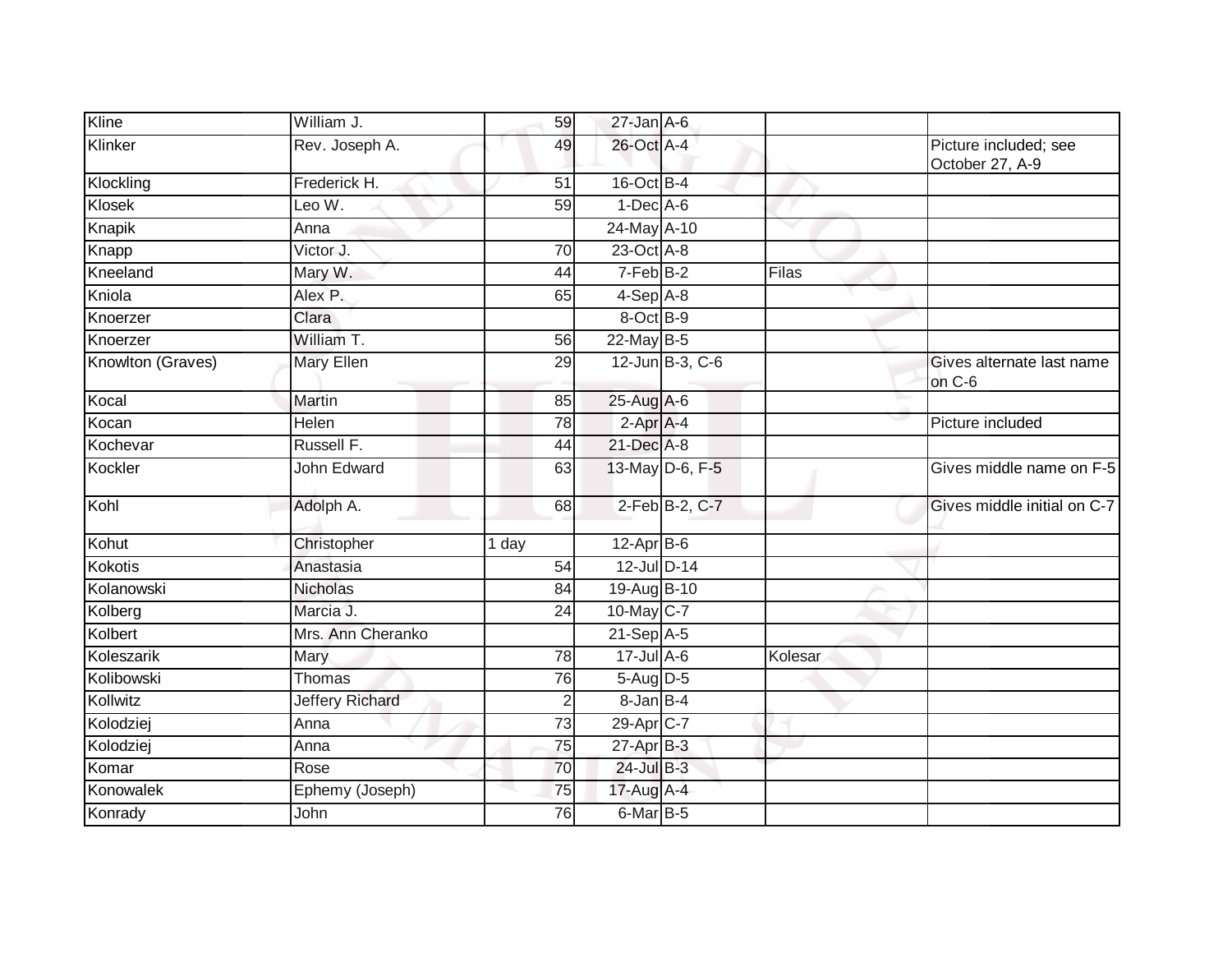| Kooistra    | Albrt            | 50              |                   | 10-Feb A-6, C-4 | Gives first name as Albert<br>on C-4 |
|-------------|------------------|-----------------|-------------------|-----------------|--------------------------------------|
| Kooy        | Jacob            | 84              | 19-Nov A-4        |                 |                                      |
| Kopaczewski | Martin J.        | $\overline{70}$ | $29$ -Jun $A-4$   |                 |                                      |
| Koplin      | George           | 90              | 12-Aug D-2        |                 |                                      |
| Korbel      | Joseph           | 52              | 26-Aug B-5        |                 |                                      |
| Kornaus     | <b>Mary</b>      | $\overline{72}$ | $21$ -Jun $C-1$   |                 |                                      |
| Korngold    | Ralph            | 81              | 30-Oct B-6        |                 |                                      |
| Kors        | Sylvia           | 64              | 3-Apr A-10        |                 |                                      |
| Kosalko     | Henry A. (Kush)  | 58              | 20-Dec B-7        |                 | Picture included.                    |
| Kosanovich  | Steven           | 82              | 28-Aug B-3        |                 |                                      |
| Kosiba      | Joseph           | 71              | 25-Aug A-6        |                 |                                      |
| Kosiga      | Roberta M.       | 31              | 24-Mar B-10       |                 |                                      |
| Kosmitis    | George           | 68              | 24-Feb A-4        |                 |                                      |
| Kostastalos | Gus T.           | 76              | 30-Oct B-6        |                 |                                      |
| Kostolnik   | <b>Miss Mary</b> | 56              | 13-Aug A-4        |                 |                                      |
| Kotarski    | Mrs. Julia       | 61              | 23-Oct A-8        |                 |                                      |
| Kotsiakos   | Nicholas         | 74              | 17-Dec B-4        |                 |                                      |
| Kotvasz     | Cleo Faye        | 55              | 9-Oct B-9         |                 |                                      |
| Kotyuk      | Frank            | 63              | $15$ -May B-3     |                 |                                      |
| Kotzo       | Helen            | 74              |                   | 20-Jul B-3 C-3  |                                      |
| Kovach      | Emma             | 88              | $3$ -Jan $B-3$    |                 |                                      |
| Kovach      | George, Jr.      | 44              | 15-Oct A-12       |                 |                                      |
| Kovacs      | son              | infant          | $18$ -Jun $B - 5$ |                 |                                      |
| Kovecsi     | Joseph           | 49              | 19-Aug B-10       |                 |                                      |
| Kovich      | John             | 81              | $1-Nov$ B-5       |                 |                                      |
| Kowalczyk   | Martin           | 77              | 6-May B-8         |                 |                                      |
| Kozlowski   | Ray S.           | 48              | 30-Mar B-3        |                 |                                      |
| Kozlowski   | Theodore         | $\overline{54}$ | 15-Jul A-12       |                 |                                      |
| Kraegel     | Mrs. Laura       | 71              | 27-Sep B-11       |                 |                                      |
| Krajci      | Valeria          | 43              | 28-Jun D-8        |                 | Gives first name on D-8              |
| Krajnak     | John             | 77              | $21$ -Jun $C-1$   |                 |                                      |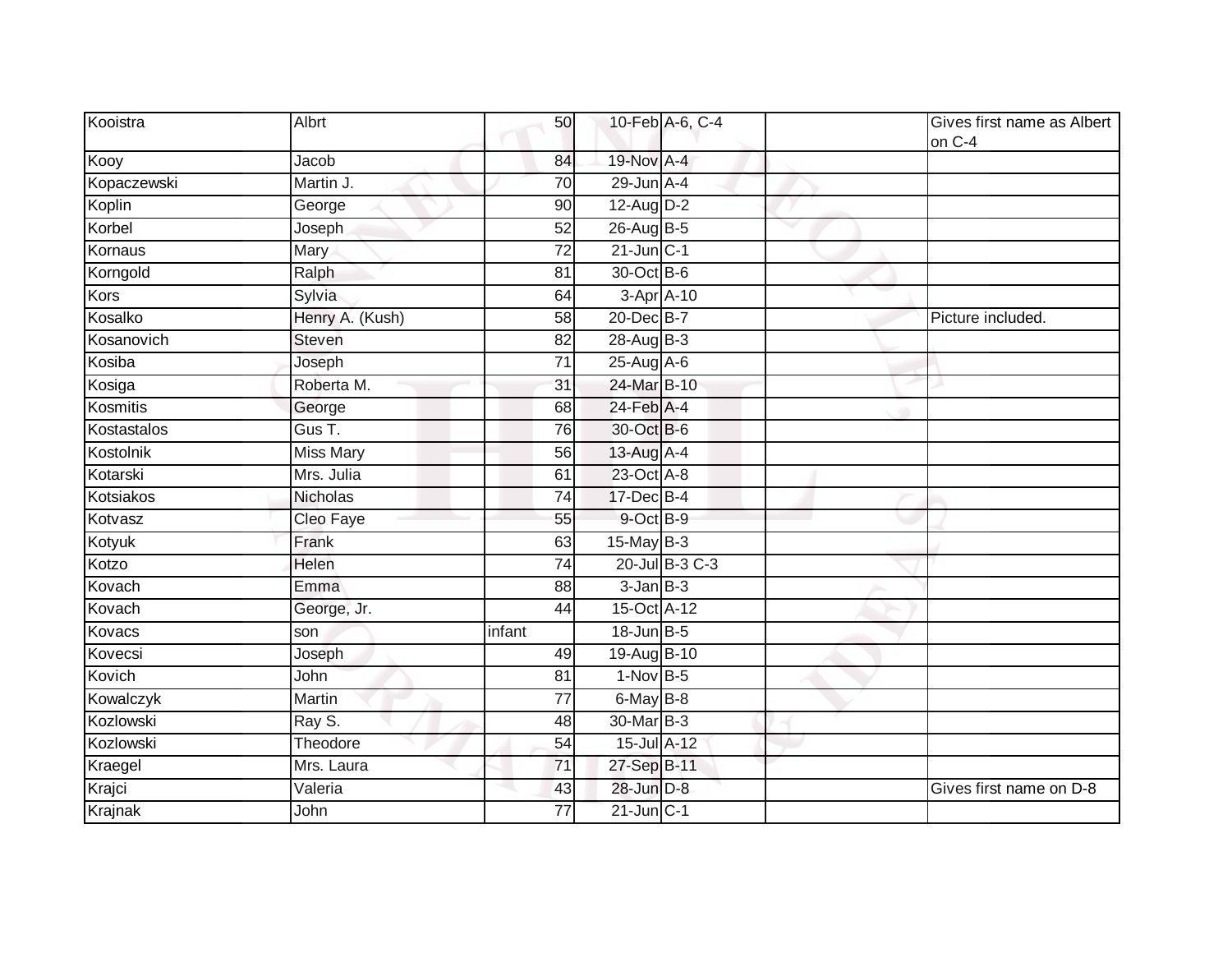| Krall         | Frank William        | 65              | 29-Mar B-6        |                 |   |                                           |
|---------------|----------------------|-----------------|-------------------|-----------------|---|-------------------------------------------|
| Kramer        | Peter                | 90              | $25$ -Jun $B-3$   |                 |   |                                           |
| <b>Kras</b>   | Mrs. Anna            | 75              | 20-Sep B-12       |                 |   |                                           |
| <b>Kras</b>   | Sophie               | 78              | 11-May A-7        |                 |   |                                           |
| Kratovil      | Frank H.             | 53              | 8-Apr D-7         |                 |   |                                           |
| Kraus         | Fred W.              | 51              | $1-Nov$ B-5       |                 |   | Also listed as Jr.; see<br>Novembe 2, B-7 |
| Kresach       | John F., Sr.         | 70              |                   | 26-Mar B-5, D-5 |   | Gives title of Sr. on D-5                 |
| Krieger       | Leo                  | 60              | $13$ -Dec $B-4$   |                 |   |                                           |
| Krivokucha    | Sam                  | 75              | 10-Mar A-11       |                 |   |                                           |
| Krizman       | Miller (Mike)        | 74              | 18-Oct C-2        |                 |   |                                           |
| Krizmanich    | Matt                 | 75              | 16-Sep A-16       |                 |   |                                           |
| Kronvall      | Helge (Charlie) B.   | 69              | 15-Mar B-5        |                 |   |                                           |
| Krueger       | May J.               | $\overline{81}$ | 13-Jan A-10       |                 |   |                                           |
| <b>Kruk</b>   | Pauline              |                 | $6$ -May $B$ -8   |                 |   |                                           |
| <b>Krulik</b> | <b>Bonnie Jean</b>   | 17              | 24-Sep            |                 | 1 |                                           |
| Krull         | Patrick J.           | 48              | 5-Oct A-4         |                 |   |                                           |
| Krupa         | Theodore             | 45              | 30-Sep A-14       |                 |   |                                           |
| Krutilla      | Joseph, Sr.          | 77              | $6$ -Jul $A-4$    |                 |   |                                           |
| Kruto         | Susie                | $\overline{77}$ | $28$ -Feb $ B-3 $ |                 |   |                                           |
| Krygier       | Walter               | 73              | $14-Sep$ A-4      |                 |   |                                           |
| Krysinski     | Mrs. Helen           |                 | $9-Nov$ A-6       |                 |   |                                           |
| <b>Kubiak</b> | Walter F.            | 68              |                   | 23-Mar A-4, C-4 |   | Gives middle initial as E.<br>on C-4      |
| Kuehl         | Gustavus             | 101             | $22-SepB-3$       |                 |   |                                           |
| Kuipers       | <b>Bert</b>          | 72              | 18-Mar C-3        |                 |   |                                           |
| Kuklinski     | John W.              | 57              | $3$ -Dec $B-4$    |                 |   |                                           |
| Kunka         | <b>Edward Peter</b>  | 56              | 20-Dec B-7        |                 |   |                                           |
| Kunka         | Stanley L.           | 39              | 15-Dec A-11       |                 |   |                                           |
| <b>Kusy</b>   | <b>Miss Veronica</b> | 64              | 27-Nov B-5        |                 |   |                                           |
| Kusy          | Veronica             | 64              | 29-Nov C-6        |                 |   |                                           |
| Kuter         | Julie                | 70              |                   | 3-Feb B-2, C-4  |   | Gives first name as Julia<br>on C-4       |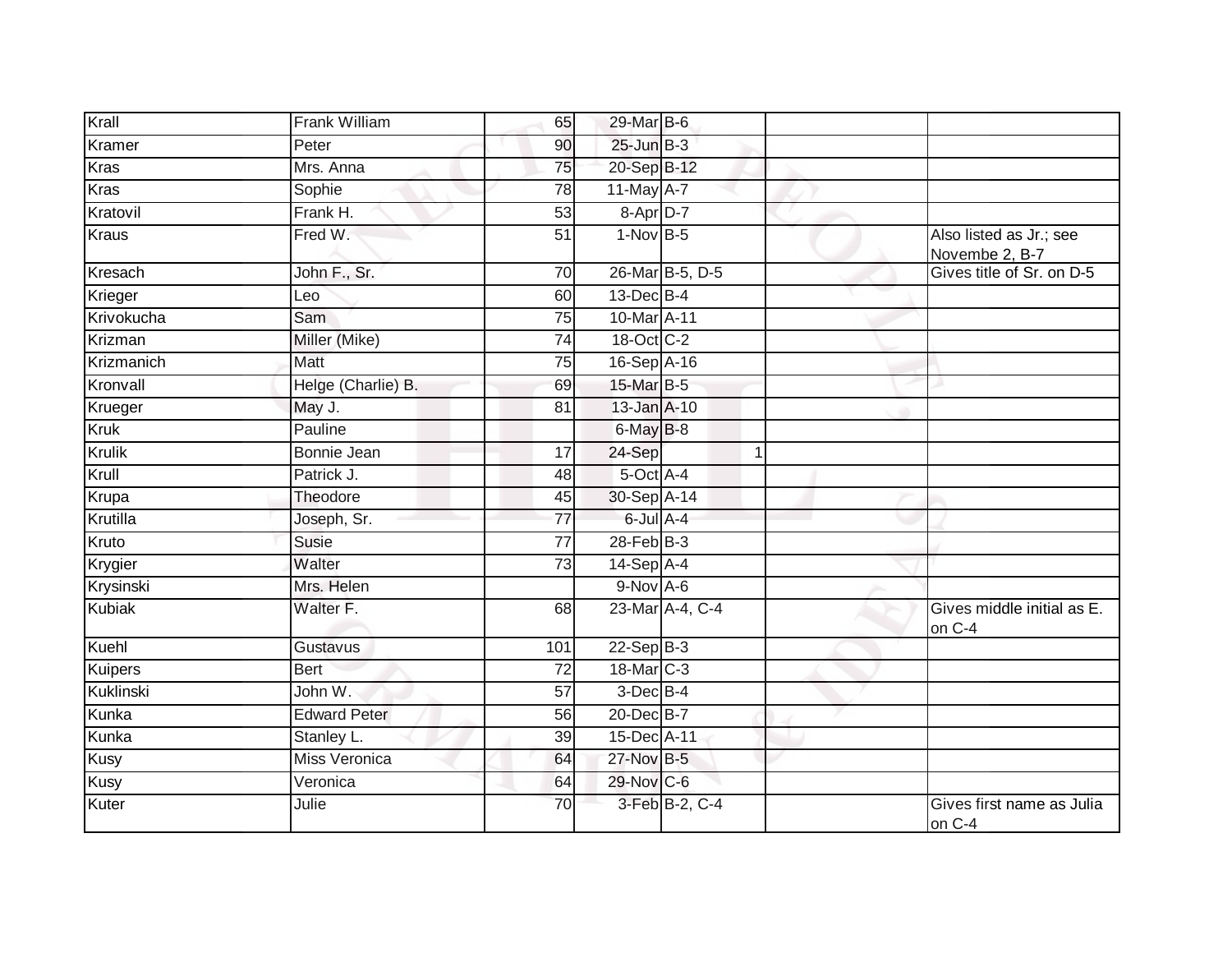| <b>Kutys</b> | Joseph          | 71              | 20-Dec B-7       |                 |        |                                       |
|--------------|-----------------|-----------------|------------------|-----------------|--------|---------------------------------------|
| Kuzdrowski   | Stefan          | 72              | $3-Nov$ A-4      |                 |        |                                       |
| Kuzmin       | Mary            | 73              | $1$ -Jun $B-3$   |                 |        |                                       |
| Kvasnica     | Joseph          | 83              |                  | 27-Jul B-5 C-3  |        |                                       |
| Kwandras     | Frances         | 78              | $22-AprB-9$      |                 |        |                                       |
| Kwiatkowski  | Michael P.      |                 | $21$ -Jun $C-1$  |                 |        |                                       |
| Kwiatkowski  | Stanley F.      | 57              | 31-Aug A-4       |                 |        |                                       |
| Kwiatkowski  | Walter          | 68              | $24$ -Jan $A-8$  |                 |        |                                       |
| Labanc       | John            | 73              | 29-Nov C-6       |                 |        |                                       |
| Labate       | Raymond R.      | 54              | 5-Feb C-2        |                 |        |                                       |
| Labotka      | Margaret        | $\overline{74}$ |                  | 11-May A-7, C-5 | Marton | Gives maiden name on C-<br>5          |
| LaBuda       | Mrs. Sophie A.  | 73              | 9-Aug C-8        |                 |        |                                       |
| Labuda       | Wojciech        | 63              | 24-May A-10      |                 |        |                                       |
| Labus        | Joseph F., Sr.  | 83              | $1$ -Jul $B$ -5  |                 |        |                                       |
| Lach         | Joseph J., Sr.  | 66              | 17-Jan A-8       |                 |        |                                       |
| Lackerdas    | Gus             |                 | $5-MarA-8$       |                 |        |                                       |
| Laczi        | Mrs. Mary Sally | 52              | $4-Nov$ B-5      |                 |        |                                       |
| Ladar        | Frank           | 71              | $2-SepA-8$       |                 |        |                                       |
| Ladowicz     | Joseph V.       | 46              | $17$ -Apr $B$ -6 |                 |        |                                       |
| Lampman      | Claude          | $\overline{75}$ | 6-Oct A-7        |                 |        |                                       |
| Langer       | Sophie A.       | 61              | 29-May A-5       |                 |        |                                       |
| Langohr      | Mrs. Julia A.   | 71              | 19-Oct A-4       |                 |        |                                       |
| Laniewska    | Irma            | 72              |                  | 22-Jul A-10 D-5 |        |                                       |
| Larrance     | Howard          | 65              | 27-Sep B-11      |                 |        |                                       |
| Larson       | August          | 90              |                  | 4-Feb A-6, C-4  |        | Gives first name as<br>Augusta on C-4 |
| Larson       | George B.       | 62              | 20-Dec B-7       |                 |        |                                       |
| Larson       | Henry O.        | 82              | $3$ -Jun $B$ -6  |                 |        |                                       |
| Larson       | Hettie P.       | 66              | $17$ -Feb $B-4$  |                 |        |                                       |
| Larson       | Roberta L.      | 44              | $1-AprB-3$       |                 |        |                                       |
| Laskowski    | John            | 76              | 18-Aug A-4       |                 |        |                                       |
| Latkovich    | Robert          | 41              | 10-Mar A-11      |                 |        |                                       |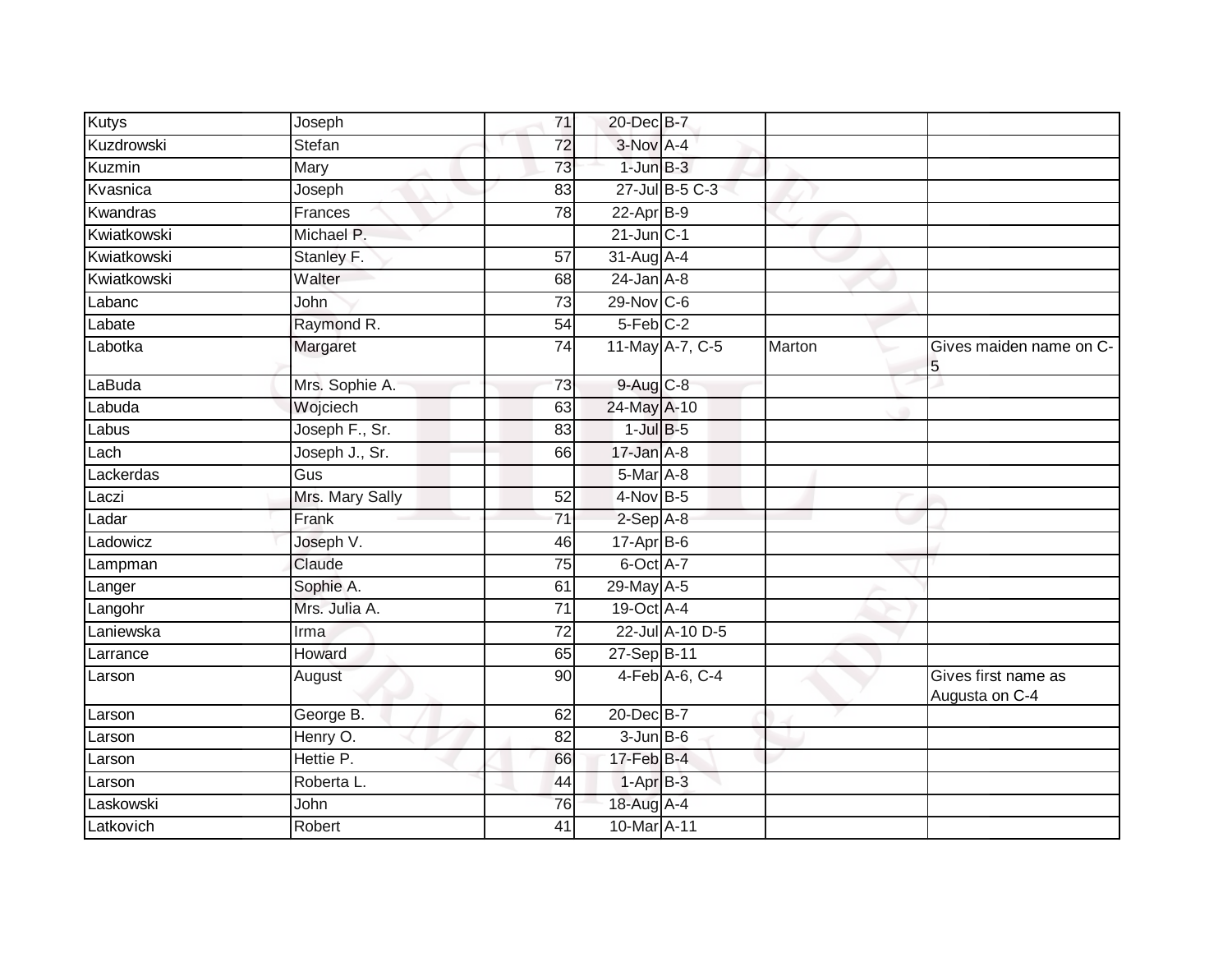| Launspach   | Pauline         | 83              | $17 - Jan$ $A - 8$ |                |                                      |
|-------------|-----------------|-----------------|--------------------|----------------|--------------------------------------|
| Lawler      | Agnes           |                 | 24-May A-10        |                |                                      |
| Lawson      | Dr. B. C.       |                 | 19-Nov A-4         |                |                                      |
| Laxson      | Shelby, Jr.     | 28              | 12-Oct A-4         |                |                                      |
| Laysath     | Howard E.       | $\overline{23}$ | 17-Nov             | 1              |                                      |
| Lazloff     | Pete            | 76              | $10$ -Dec $B-3$    |                |                                      |
| Leach       | Leonard H.      | 55              | 15-Nov C-6         |                |                                      |
| Lease       | Ollie           | 50              | 11-May A-7         |                |                                      |
| Leavitt     | Violet I.       | 55              |                    | 8-Mar B-6, E-7 | Gives middle initial on E-7          |
| LeBreton    | Paul            | 39              | 24-Nov A-7         |                |                                      |
| Lecas       | Gus E.          | $\overline{71}$ | $24$ -Feb $A$ -4   |                |                                      |
| Leek        | Farrie E.       | 89              | $2$ -Jun $B - 5$   |                |                                      |
| Leeney      | Danel J.        | $\overline{58}$ |                    | 27-Jul B-5 C-3 |                                      |
| Leibach     | Clara F.        | $\overline{71}$ | 10-Apr B-10        |                |                                      |
| Leimbach    | William C.      | $\overline{73}$ | 20-Mar C-7         |                |                                      |
| Lentowich   | <b>Brian</b>    | 43              | 5-Oct A-4          |                |                                      |
| Leonard     | James           | 38              | 11-Sep             | $\mathbf 1$    |                                      |
| Leslie      | Henry J.        | 54              | 9-Mar A-7          |                |                                      |
| Letko       | Mike            | 68              | $24$ -Jun $B-3$    |                |                                      |
| Letterer    | Harvey H.       | 65              | 12-Nov B-7         |                |                                      |
| Lewandowski | Louis           | 69              | 6-Oct A-7          |                |                                      |
| Lewandowski | Sophie          | 58              | 24-May A-10        |                |                                      |
| Lewis       | Frank           | 74              | $2$ -Aug $D-10$    |                |                                      |
| Lewis       | Mrs. William L. |                 | 28-Apr B-4         |                |                                      |
| _ewis       | Wesley          | 54              | 8-Apr D-7          |                |                                      |
| Leyden      | Thomas J.       | 50              | 28-Oct B-11        |                | Picture included                     |
| Liesenfelt  | Mrs. Ida M.     | 89              | 20-Aug B-6         |                |                                      |
| Ligenza     | Joseph J.       | 69              | $9$ -Jul $A$ -6    |                |                                      |
| Linback     | Ernest          | 69              | 28-Jun D-8         |                |                                      |
| Lind        | Morris W.       | 50              |                    | 7-Jun B-5, D-7 | Gives middle initial as A.<br>on D-7 |
| Linder      | Leona B.        | 73              | 19-Apr B-5         |                |                                      |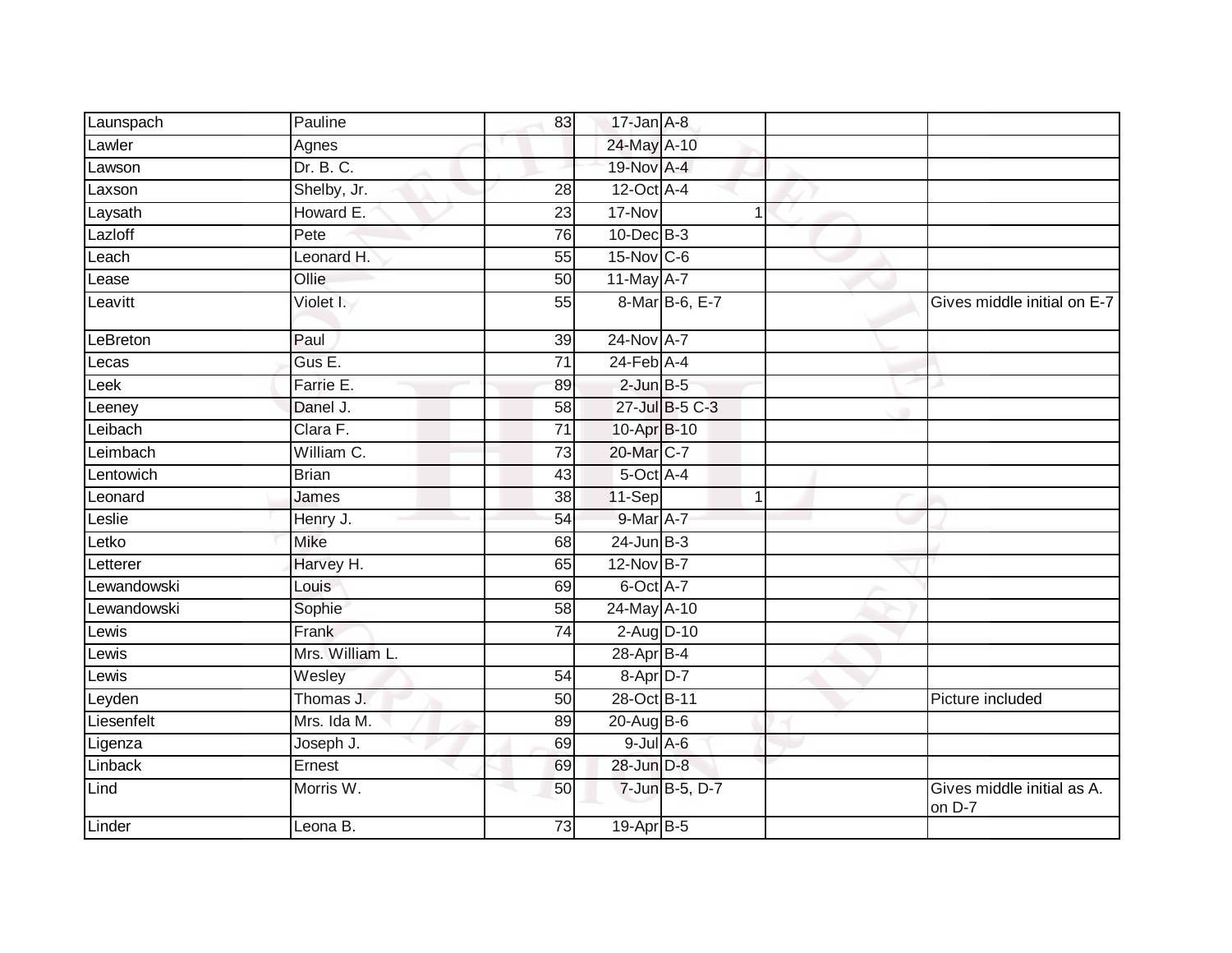| Lindewall      | Peggy               | 30              | 26-Apr C-5       |                 | Also spelled Lundewall<br>see Apr.27 B-3                                        |
|----------------|---------------------|-----------------|------------------|-----------------|---------------------------------------------------------------------------------|
| Lindholm       | Mrs. Floren A.      | 62              | 8-Sep B-5        |                 |                                                                                 |
| Ling           | Alison              | 4 weeks         | 27-Oct A-9       |                 |                                                                                 |
| Linsenman      | Gertrude            | 71              | 10-Mar A-11      |                 |                                                                                 |
| Linvill        | Miriam F.           | 57              | $21$ -Jan 1, B-6 |                 | Picture of incident<br>included, Gives name as<br>Florence Miriam on B-6        |
| Liptack        | Andrew F.           | 59              | $30$ -Jul $A-8$  |                 |                                                                                 |
| Little         | Lawrence            | 63              | 18-Nov           |                 |                                                                                 |
| Little         | Owen O.             | 70              | 8-Sep B-5        |                 |                                                                                 |
| Little         | <b>Ruby Marie</b>   | $\overline{57}$ | $2$ -Feb $B-2$   |                 |                                                                                 |
| Lively         | Roy                 | 62              | 19-Oct A-4       |                 |                                                                                 |
| Livingston     | Mrs. Ora            | 81              | 12-Nov B-7       |                 | r.                                                                              |
| Lock           | Joyce Ann           | 3 months        | 27-Nov B-5       |                 |                                                                                 |
| Logan (Moritz) | Josephine           | 78              |                  | 20-Apr B-3, C-6 | Gives alternate last name<br>on C-6                                             |
| Lohmeyer       | William F.          | 57              | 28-May A-6       |                 |                                                                                 |
| Lohse          | William (Bill)      | 74              |                  | 28-Apr B-4, C-5 | Gives nickname on C-5                                                           |
| Long           | C. Sterry           | 73              | 27-Oct A-9       |                 |                                                                                 |
| Long           | James Samuel        | $\overline{77}$ | 26-Aug B-5       |                 |                                                                                 |
| Long           | Mrs. Elizabeth      | 82              | 24-Sep A-8       |                 |                                                                                 |
| Long           | Saylor L.           | 76              | $4$ -Dec $B-3$   |                 |                                                                                 |
| Longnecker     | Lucille A.          | 61              | 28-Jun D-8       |                 | Also spelled Longanecker<br>see June 29 C-5, Gives<br>first name & mid. Initial |
| Lopez          | John                | $\overline{59}$ | 16-Mar A-5       |                 |                                                                                 |
| Lopez          | Juan                | 59              | 11-Oct G-13      |                 |                                                                                 |
| Lorenz         | Walter              | 54              | 6-Apr B-3        |                 |                                                                                 |
| Lottes         | Elmer A.            | 62              | $21$ -Jun $C-1$  |                 |                                                                                 |
| Lougee         | Frank               | 49              | 10-Sep A-7       |                 |                                                                                 |
| Lourik         | Mrs. Melanie (Mary) | 70              | 29-Oct A-4       |                 |                                                                                 |
| Love           | King                | 40              | 25-Feb A-8       |                 |                                                                                 |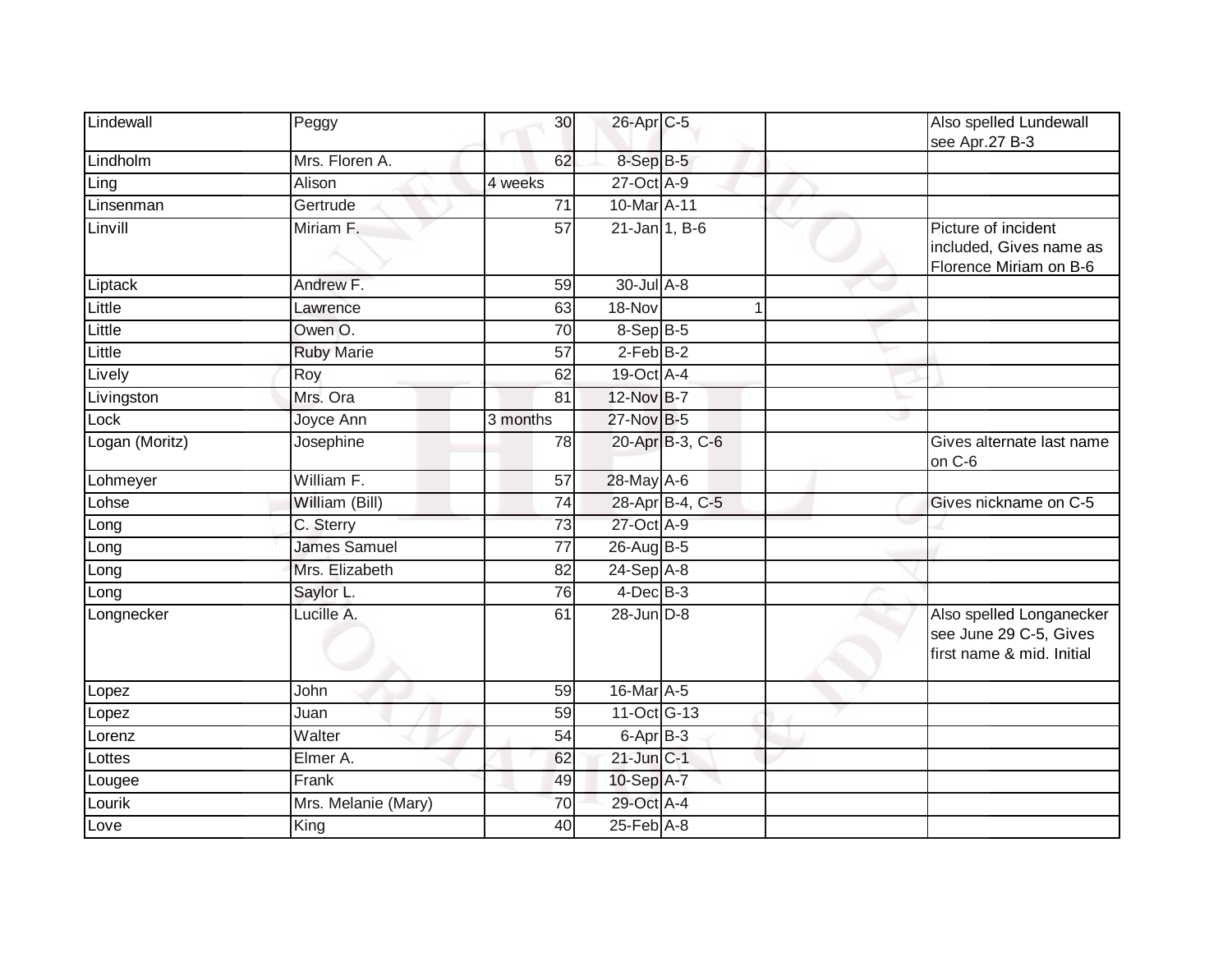| Lozano    | Jose Evaristo        | 11 | 30-Sep           |    | Full obituary listed<br>October 1, A-4   |
|-----------|----------------------|----|------------------|----|------------------------------------------|
| Lucas     | Benjamin             | 77 | 6-Aug A-4        |    |                                          |
| Lucas     | Mrs. Anna            | 76 | 17-Sep A-4       |    |                                          |
| Ludwig    | August J.            | 83 | $1-Oct$ A-4      |    |                                          |
| Ludwig    | John Michael         | 15 | 19-Oct A-4       |    |                                          |
| Luebcke   | Emma D.              | 71 | 15-Jul A-12      |    |                                          |
| Lundewall | Earl H.              | 61 | 20-Dec B-7       |    |                                          |
| Lundewall | Peggy                | 30 | $27$ -Apr $B-3$  |    | Also spelled Lindewall see<br>Apr.26 C-5 |
| Lunsford  | Thomas L.            | 87 | $3$ -Jun $B$ -6  |    |                                          |
| Luttrell  | <b>Josiah Nelson</b> | 59 | $2$ -Aug $D-10$  |    |                                          |
| Luvisa    | Capt. Richard L.     | 32 | 29-Dec A-5       |    |                                          |
| Lynch     | Edith                | 57 | 16-Mar A-5       | u. |                                          |
| Lynn      | Margaret J.          | 88 | $13$ -Jan $A-10$ | w  |                                          |
| Lynn      | Rev. Joseph A.       | 88 | $1$ -Jul $B-5$   |    |                                          |
|           |                      |    |                  |    |                                          |
|           |                      |    |                  |    |                                          |
|           |                      |    |                  |    |                                          |
|           |                      |    |                  |    |                                          |
|           |                      |    |                  |    |                                          |
|           |                      |    |                  |    |                                          |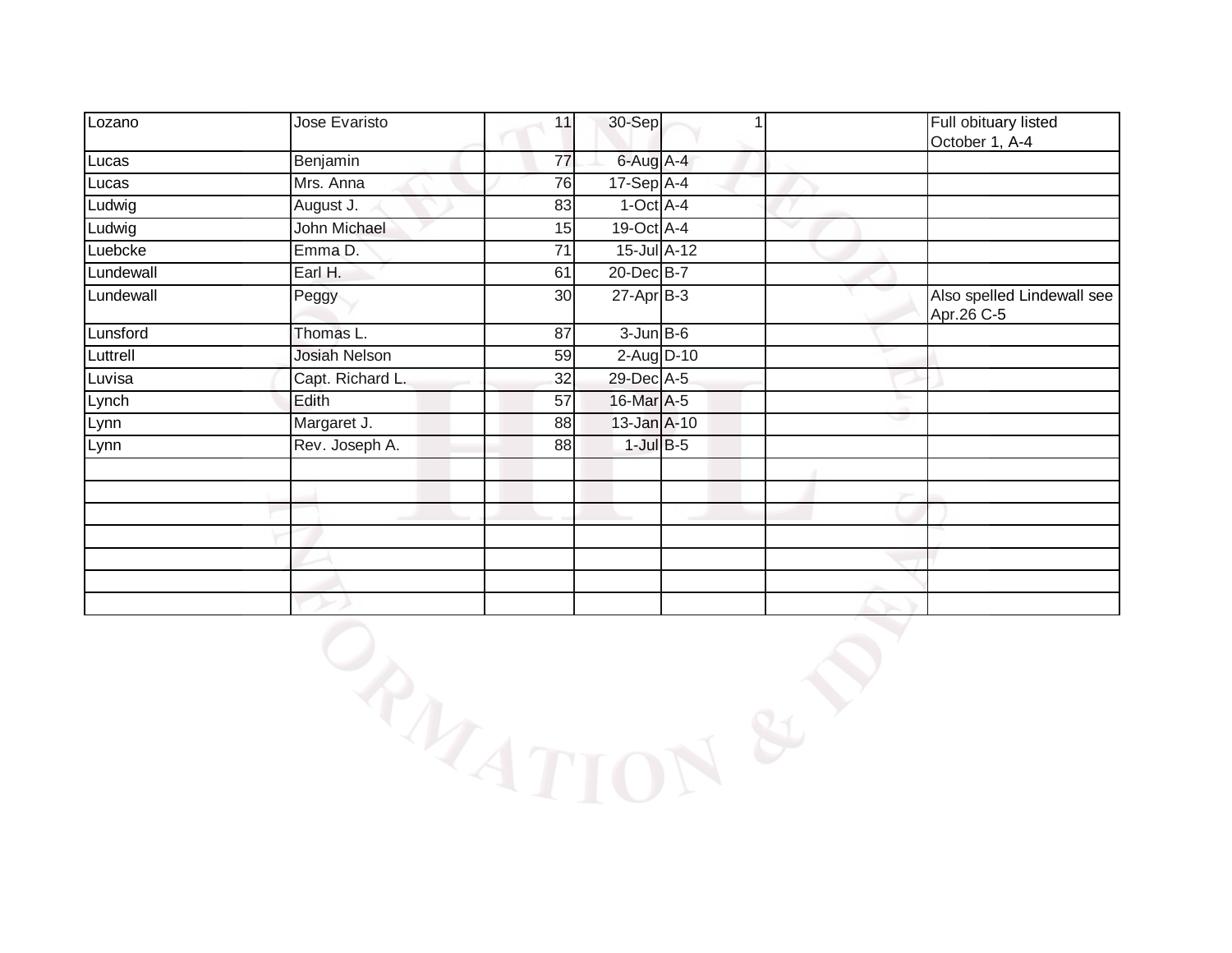| <b>Surname</b>  | <b>Given</b>   | Age             | <b>Date</b>       | Page            | <b>Maiden</b> | <b>Note</b>                               |
|-----------------|----------------|-----------------|-------------------|-----------------|---------------|-------------------------------------------|
| Maart           | Wayne          | 27              | 11-Nov D-6        |                 |               |                                           |
| Maat            | Jane           | 88              | 5-Mar A-8         |                 |               |                                           |
| Mabrey          | Minnie         | 84              | $15$ -Jun $B - 5$ |                 |               |                                           |
| Macewicz        | Felix          | 82              | 11-Dec A-11       |                 |               |                                           |
| MacGregor       | Christine      | 58              | 6-Jan A-7         |                 |               |                                           |
| <b>Mack</b>     | Elinor B.      | 49              | $26$ -Feb         |                 | $\mathbf{1}$  | Gives age Feb.27 A-9                      |
| Mack            | Vernon C.      | 48              | 26-Feb            |                 |               | Gives middle initial Feb.27<br>$A-9$      |
| Mackowiak       | Joseph         | 68              | 13-Nov A-8        |                 |               |                                           |
| MacLean         | Thomasina      | 70              | 13-Mar B-5        |                 |               |                                           |
| <b>MacMinn</b>  | Helen A.       | 67              | $2-Mar$ A-8       |                 |               |                                           |
| Macnak          | Anne L.        | 51              |                   | 11-Jun B-8, D-4 | Vavrek        | Gives maiden name on D-                   |
| Madura          | Clara E.       | 70              |                   | 20-Jul B-3 C-3  |               |                                           |
| Magar           | Helen          |                 | 19-Mar A-8        |                 |               |                                           |
| Magdziak        | Mrs. Agnes B.  | 73              | 21-Dec A-8        |                 |               |                                           |
| Magdziasz       | Richard J.     | 26              | 22-Dec B-5        |                 |               |                                           |
| Maglish         | Joseph J.      | 54              | $15$ -Jan B-8     |                 |               | Gives middle initial as F.<br>Jan. 16 C-7 |
| Maguire         | Mrs. Mai       | 45              | $10$ -Dec $B-3$   |                 |               |                                           |
| Mahan           | Ida M.         | 81              | $13 - Jan$ $A-10$ |                 |               |                                           |
| Maher           | John H.        | $\overline{72}$ | $1-Oct$ A-4       |                 |               |                                           |
| Maicher         | Madge          | 44              |                   | 17-Apr B-6, C-9 | Dedinsky      | Gives maiden name on C-<br>9              |
| Mair            | <b>John</b>    |                 | 84 Ocotber 12 A-4 |                 |               |                                           |
| Majkowski       | Chester        | 45              | $5 - Jun$ $B - 6$ |                 |               |                                           |
| <b>Maksimik</b> | Andrew         | 76              | 28-May A-6        |                 |               |                                           |
| Maksymczak      | Vasyl          | 72              | $19$ -Feb $A$ -8  |                 |               |                                           |
| Malarich        | Mrs. Stephanie | 58              | 21-Oct B-6        |                 |               |                                           |
| Malcom          | Arthur D.      | 76              | $2$ -Jul $A-4$    |                 |               |                                           |
| Maldonado       | Mrs. Rita J.   | 41              | 3-Sep A-12        |                 |               |                                           |
| Malerich        | Homer H.       | 63              | $24$ -Jul $B-3$   |                 |               |                                           |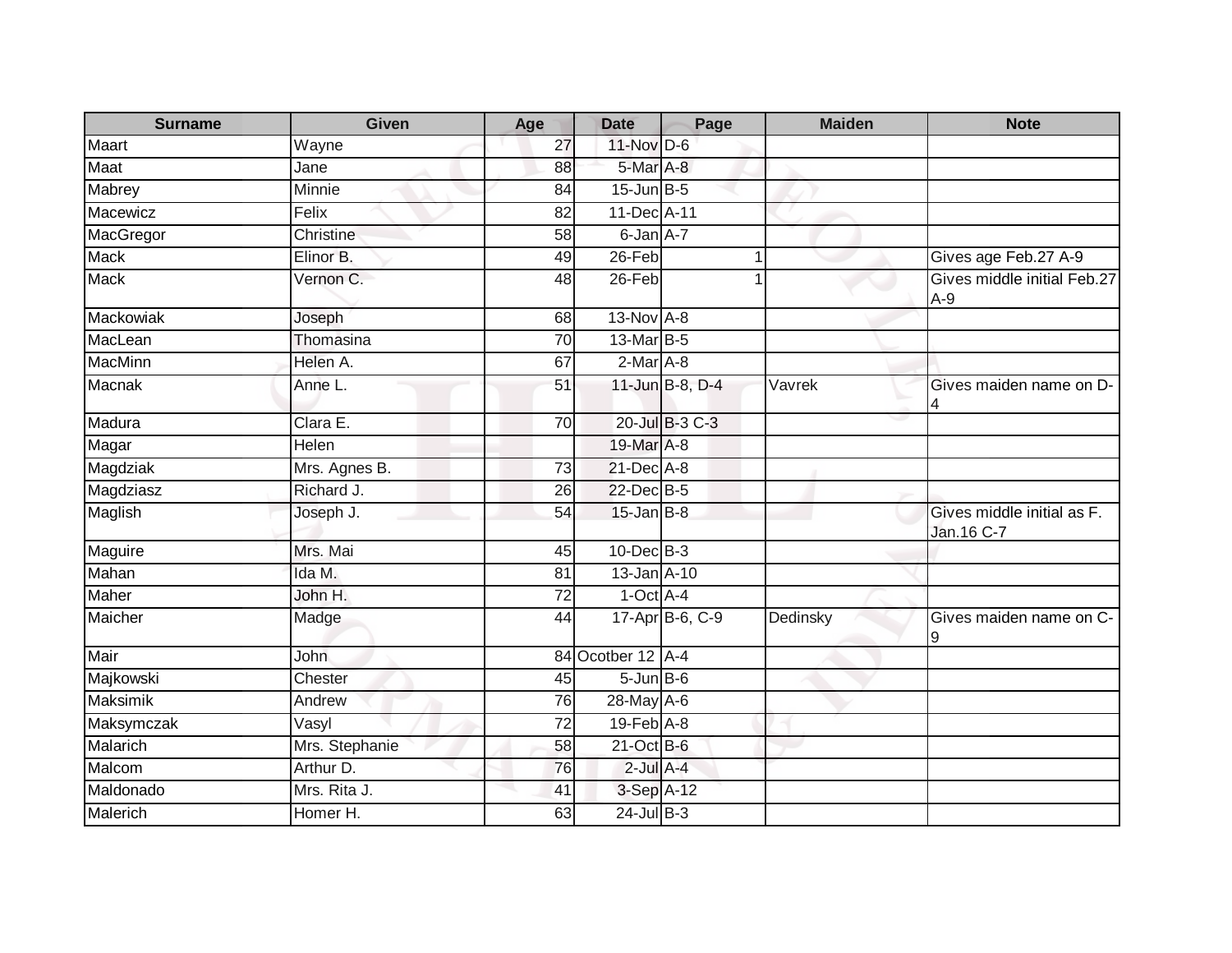| <b>Mallay</b> | David           | 18              | 11-Sep           |                  | 1        |                         |
|---------------|-----------------|-----------------|------------------|------------------|----------|-------------------------|
| Mallroy       | Elzia W. (Bill) | 75              | 17-Dec B-4       |                  |          |                         |
| Malo          | James A.        | 76              | 10-Mar A-11      |                  |          |                         |
| Mandernack    | Edward J.       | 54              | 5-Oct A-4        |                  |          |                         |
| Mankowski     | Dr. Joseph C.   | $\overline{57}$ | 10-Aug A-4       |                  |          |                         |
| Mann          | Harry           | 64              | 28-Jun D-8       |                  |          |                         |
| Mansell       | Alfred          | 84              | 28-Sep B-5       |                  |          |                         |
| Mantel        | Margaret        | 67              |                  | 29-Jan A-11, D-4 | Heimbach | Gives maiden name on D- |
| Manu          | Niculai         | $\overline{71}$ | $7$ -Jul $A$ -6  |                  |          |                         |
| Mapes         | Otis L.         | 81              | $11-Aug$ $A-8$   |                  |          |                         |
| Mapes         | Sylvia          | 82              | $20$ -Jan $A-9$  |                  | Mitchell |                         |
| Marcus        | Gregory R.      | 16              | 19-Jun A-8       |                  |          |                         |
| Marcus        | Mrs. Rose       | 83              | $21-Sep$ A-5     |                  |          |                         |
| Marinelli     | John B.         | 70              | 3-Nov A-4        |                  |          |                         |
| Marinelli     | John E.         | 70              | 1-Nov B-5        |                  |          |                         |
| <b>Marko</b>  | Joseph          | 77              | 10-Apr B-10      |                  |          |                         |
| Markovich     | Ben             | $\overline{72}$ | 6-Jan A-7        |                  |          |                         |
| <b>Marlow</b> | Charles         | 38              | $24$ -Jul B-3    |                  |          |                         |
| Marner        | Charles L.      | 71              | 19-Nov A-4       |                  |          |                         |
| Maroc         | Edward J.       | 64              | 27-Nov B-5       |                  |          |                         |
| Marovich      | Alex            | 56              | 28-Aug B-3       |                  |          |                         |
| Marschke      | William, Jr.    | 8               | $2$ -Jun $B - 5$ |                  |          |                         |
| Marshall      | Sharpe C.       | 72              | $3-Aug$ $A-3$    |                  |          |                         |
| Martin        | Frank W.        | 71              | 2-Aug D-10       |                  |          |                         |
| Martin        | Leroy L.        | 15              | 13-May           |                  | 1        |                         |
| Martin        | Margaret L.     | 75              | $25$ -Jun $B-3$  |                  |          |                         |
| Martin        | Mrs. Selma      | 100             | 31-Aug A-4       |                  |          |                         |
| Martin        | Stelios G.      | 74              | 8-Jul D-5        |                  |          |                         |
| Martin        | William A.      | 35              | 26-Oct A-4       |                  |          |                         |
| Martinez      | Camilla         | 42              | $12$ -Jun $B-3$  |                  |          |                         |
| Martinez      | Francisco V.    | 74              | 8-Jul D-5        |                  |          |                         |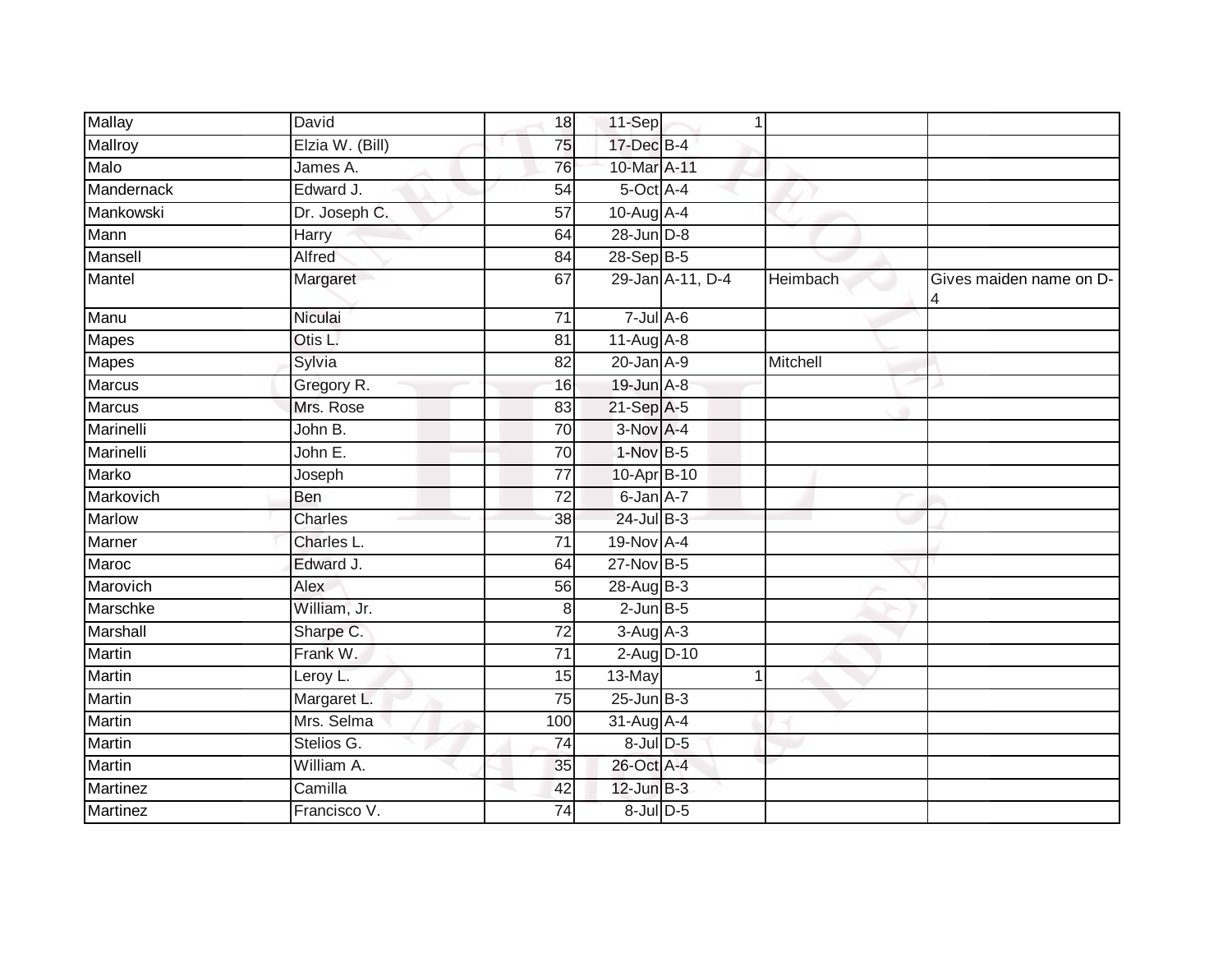| Martinez        | <b>Timberley Nan</b> | 5 months        | 22-May B-5      |  |  |
|-----------------|----------------------|-----------------|-----------------|--|--|
| Marx            | Mrs. Effie           |                 | 9-Dec A-12      |  |  |
| Marzec          | Frank                |                 | $7 - Aug$ B-3   |  |  |
| Masepohl        | Mrs. Hattie          | 80              | 9-Nov A-6       |  |  |
| Mashburn        | <b>Daisy</b>         | $\overline{51}$ | 15-Jul A-12     |  |  |
| Mashura         | Mrs. Elizabeth       | 59              | 20-Oct B-5      |  |  |
| Maskoliunas     | Peter                | 69              | 4-May A-12      |  |  |
| Maslanka        | Mrs. Mary            | 66              | $14-Sep$ A-4    |  |  |
| Maslowski       | William              | 74              | $2-Mar A-8$     |  |  |
| Mason           | Aphelia Marshall     | 81              | $13$ -Jul $B-3$ |  |  |
| Mason           | John                 | 78              | $1$ -Oct $A$ -4 |  |  |
| Masse           | Johanna A.           | 72              | 19-Mar A-8      |  |  |
| Matej           | Mrs. Mary E.         | 67              | $9-Aug$ $C-8$   |  |  |
| Mateychuk       | John, Sr.            | 67              | 22-Mar B-3      |  |  |
| Mathena         | Marvin (Buzz)        | $\overline{54}$ | 9-Dec A-12      |  |  |
| <b>Mathes</b>   | Gustav H.            | 58              | 26-Mar B-5      |  |  |
| <b>Mathews</b>  | <b>Arthur Lee</b>    | 63              | 11-Dec A-11     |  |  |
| <b>Mathews</b>  | Lovina               |                 | Febraury 5 C-2  |  |  |
| Mathews         | Margaret (Peg)       | 60              | $24$ -Jul B-3   |  |  |
| <b>Mathews</b>  | William R.           | 79              | 24-Apr B-6      |  |  |
| <b>Mathis</b>   | Ray E.               | 70              | $15$ -Jun $B-5$ |  |  |
| <b>Matis</b>    | Stefan, Sr.          | 69              | 17-Dec B-4      |  |  |
| Matison         | Louis                | 72              | $6$ -Jul $A-4$  |  |  |
| Matkovitch      | Joseph G.            | $\overline{74}$ | 30-Nov B-3      |  |  |
| Matlock         | <b>Stanley</b>       | 58              | 15-Dec A-11     |  |  |
| Matoski         | Mike (Matt)          | 62              | 24-Dec B-4      |  |  |
| Matson          | Andrew S.            | 67              | 30-Aug B-10     |  |  |
| Matteal         | <b>Bobbie Lee</b>    | infant          | $22$ -Jan B-4   |  |  |
| <b>Matthews</b> | Mrs. Esther          | 94              | 27-Nov B-5      |  |  |
| Matthiesen      | Mrs. Naomi           | 65              | 29-Dec A-5      |  |  |
| Matula (Spila)  | Antoinette           | 80              | 28-May A-6      |  |  |
| <b>Matuszak</b> | <b>Helen</b>         | 63              | $6$ -Apr $B$ -3 |  |  |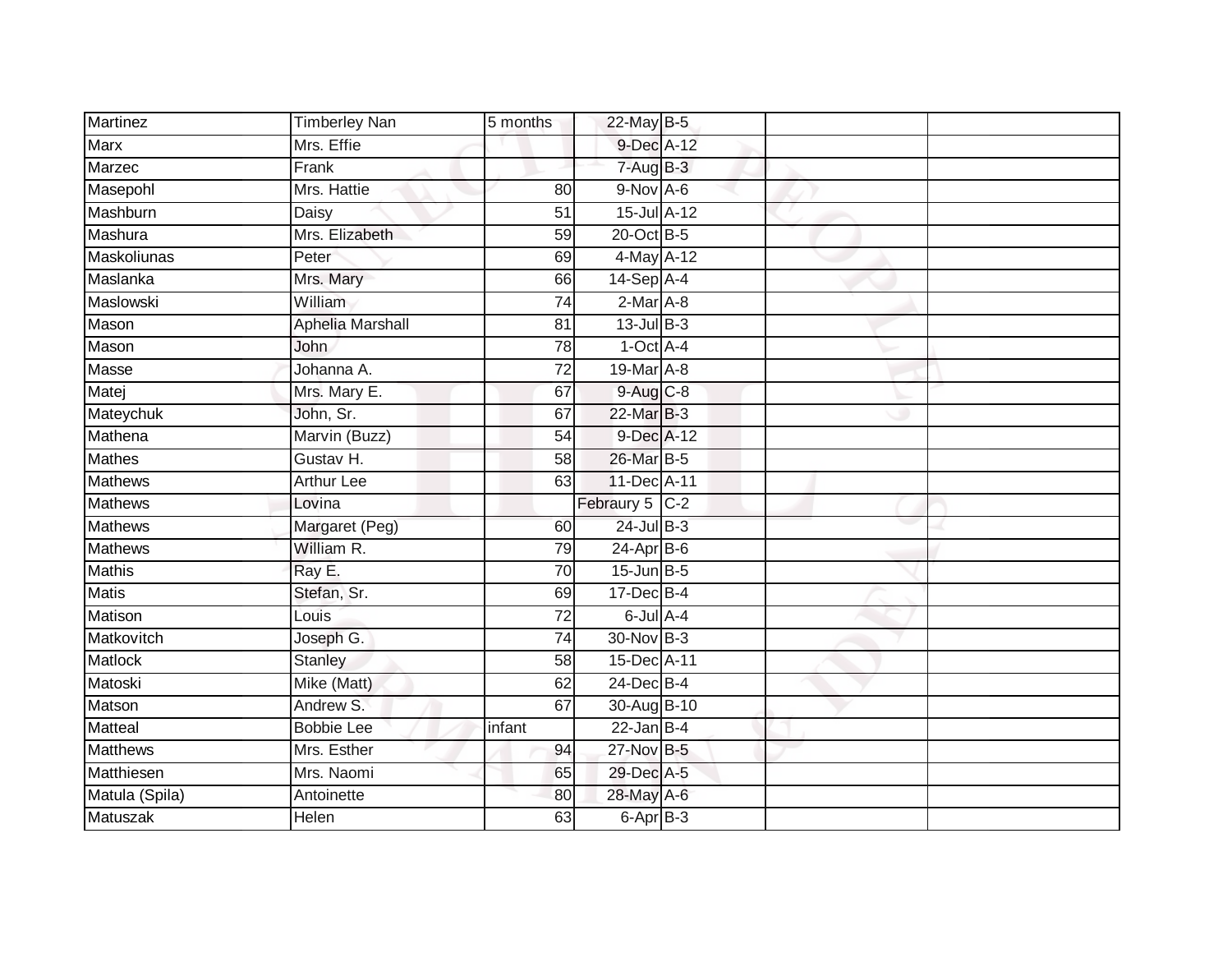| Matyisin          | Mary                   | 82              | 18-May A-6      |   |  |
|-------------------|------------------------|-----------------|-----------------|---|--|
| Matysiak          | Francis B.             | 74              | 13-Apr A-8      |   |  |
| <b>Mauck</b>      | <b>Ernest Theodore</b> | 62              | 6-Mar B-5       |   |  |
| <b>Mauck</b>      | George W.              | 68              | 13-Aug A-4      |   |  |
| Mauger            | William                | 68              | 14-Aug A-8      |   |  |
| May               | William P.             |                 | $19$ -Jun $A-8$ |   |  |
| Mayberry          | James Allen            | 5 months        | $4$ -Nov B-5    |   |  |
| Mayer             | Matt                   | 74              | $28$ -Jan $A-4$ |   |  |
| <b>McBee</b>      | Charles E.             | 76              | $7$ -Oct B-6    |   |  |
| <b>McCandless</b> | James W.               | $\overline{55}$ | 31-Aug A-4      |   |  |
| <b>McCants</b>    | <b>Bernard</b>         | 54              | 19-Mar A-8      |   |  |
| <b>McCaw</b>      | Mrs. Willia Jean       | 58              | 5-Oct A-4       |   |  |
| McClellan         | Calvin                 | 76              | 8-Sep B-5       |   |  |
| McClellan         | Forrest                | 58              | $23$ -Jan $A-8$ |   |  |
| McClellan         | Mrs. Armetta           |                 | $1-NovB-5$      |   |  |
| McClellan         | Mrs. Esther            | 74              | 23-Nov A-4      |   |  |
| <b>McClure</b>    | Joseph T.              | 64              | 8-Oct B-9       |   |  |
| <b>McComas</b>    | James W., Sr.          | 62              | $23$ -Jan $A-8$ |   |  |
| McConnell         | Linda                  | 9               | 14-Sep          |   |  |
| McConnell         | <b>Marvin</b>          | 10              | 14-Sep          |   |  |
| McConnell         | Mary                   | 13              | $14-Sep$        | 1 |  |
| McConnell         | Richard                | $\overline{11}$ | 14-Sep          |   |  |
| McConnell         | Robert                 | 16              | 14-Sep          | 1 |  |
| <b>McCormick</b>  | <b>Frieda Rae</b>      | 23              | 18-May A-6      |   |  |
| <b>McCuin</b>     | Mrs. Aloise            | 36              | $21-Aug$ B-3    |   |  |
| McDaniel          | Mrs. Naomi             | 77              | $25$ -Nov $A-5$ |   |  |
| McDaniel          | Polly                  | 76              | 8-May A-10      |   |  |
| <b>McDill</b>     | William H.             | 38              | $9-Aug$ $C-8$   |   |  |
| McDonough         | Thomas                 | 35              | $7$ -May B-5    |   |  |
| <b>McFall</b>     | <b>Bernard</b>         | 87              | $31$ -Jan B-5   |   |  |
| McFarland         | Mattie                 | 86              | 31-Jul A-8      |   |  |
| McFarland         | Roger                  | 1 day           | $23$ -Jul $A-6$ |   |  |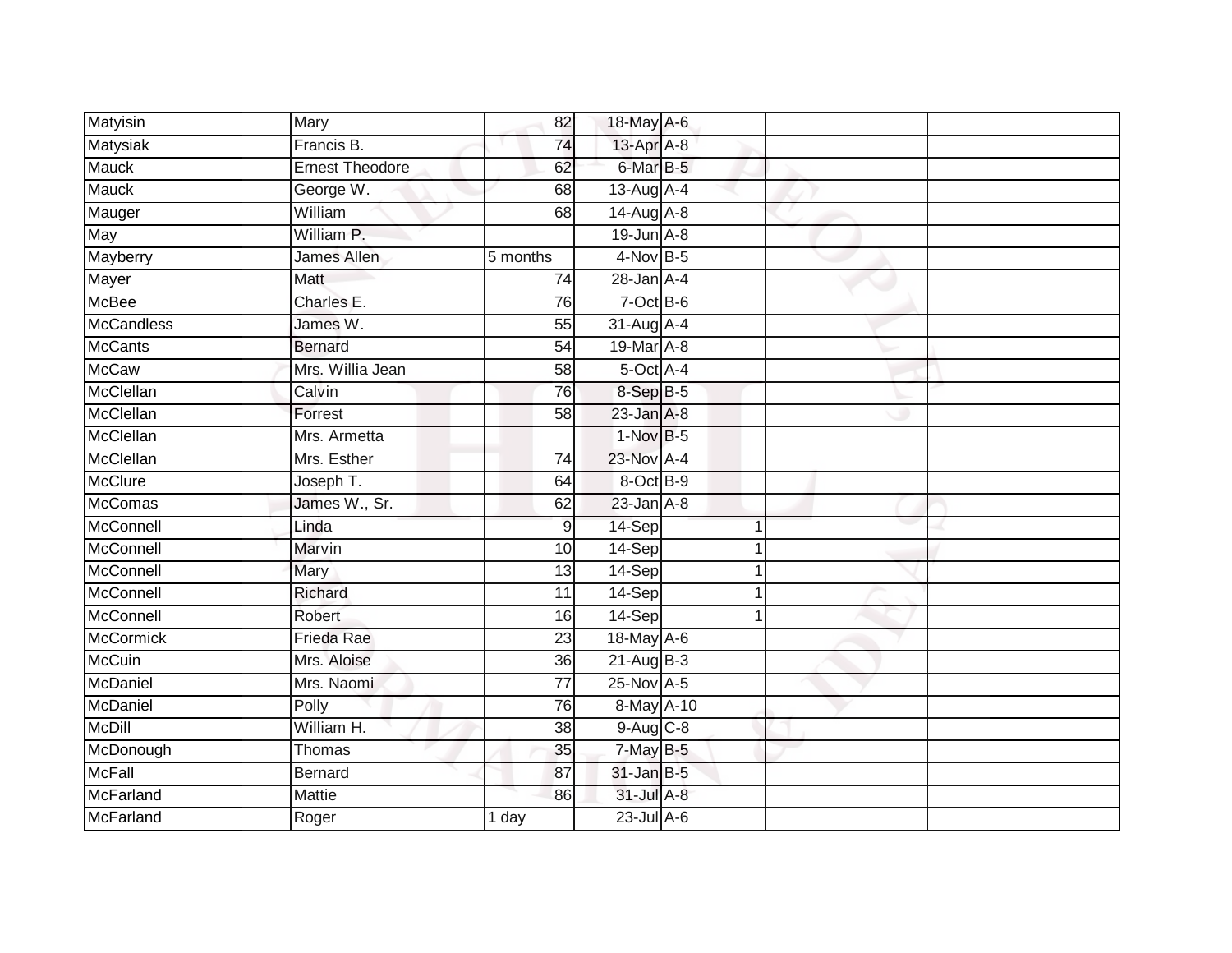| McGaughey       | Emil R.               | 51              | $2$ -Jun $B$ -5  |                 | Picture included            |
|-----------------|-----------------------|-----------------|------------------|-----------------|-----------------------------|
| McGaughey       | Mrs. Edith            | 74              | 24-Dec B-4       |                 |                             |
| <b>McGinnis</b> | Irene K.              | 51              |                  | 27-Jul B-5 C-3  |                             |
| <b>McGraw</b>   | Max                   | 81              | 27-Oct A-9       |                 |                             |
| McGregor        | David Edward          | 11              | $17$ -Feb $C-4$  |                 |                             |
| <b>McHale</b>   | James A.              | 65              | $28-AugB-3$      |                 |                             |
| <b>McHie</b>    | Minnie L.             | 95              | $31$ -Jan B-5    |                 |                             |
| <b>McKay</b>    | Curtis                | 49              | 29-Jan A-11      |                 |                             |
| McKee           | Mrs. Helen            | 53              | 18-Aug A-4       |                 |                             |
| <b>McKinley</b> | Mrs. Fairy            | 67              | 20-Oct B-5       |                 |                             |
| <b>McKown</b>   | Romona M.             | 55              |                  | 26-Apr C-5, E-2 | Gives middle initial on E-2 |
| McLaughlin      | Audrey                | 66              | 30-Oct B-6       |                 |                             |
| McLaughlin      | George C.             | 69              | 30-Oct B-6       |                 | Picture included.           |
| McLean          | Mrs. Rilla            | 90              | $10$ -Nov $A$ -6 |                 |                             |
| <b>McNorton</b> | Mrs. Leila            | $\overline{58}$ | 6-Nov B-8        |                 |                             |
| McTaggart       | Fred, Sr.             | 72              | 20-Sep B-12      |                 |                             |
| Meacham         | Walter B.             | 58              | 6-Jan A-7        |                 |                             |
| <b>Meares</b>   | Thomas                | 35              | 15-Sep           | $\overline{1}$  |                             |
| Meek            | Joseph N.             | 67              | 7-Oct B-6        |                 |                             |
| Meeker          | Thomas B.             | 79              | 30-Mar B-3       |                 |                             |
| Megremis        | Modesto               | 35              | 22-May B-5       |                 |                             |
| Meier           | Mrs. Edna C.          | 54              | 26-Nov C-2       |                 |                             |
| Meldahl         | <b>Alvin</b>          | 76              | $4-Sep$ $A-8$    |                 |                             |
| Melijon         | <b>Stanley</b>        | 67              | $3-Nov$ A-4      |                 |                             |
| Melinat         | Rev. Theodore H.      | $\overline{58}$ | $23-Sep$ B-5     |                 |                             |
| <b>Melvin</b>   | Coleman J.            | 53              | $2-Nov$ B-7      |                 |                             |
| Mendiola        | <b>Gerald Anthony</b> | 6               | $14-AprB-3$      |                 |                             |
| Mercer          | Mrs. Martha           | 89              | $3-Aug$ A-3      |                 |                             |
| Merrill         | Lloyd                 | 56              | 29-Oct A-4       |                 |                             |
| Merry           | Florence              | 76              | 29-Jan A-11      |                 |                             |
| Merry           | Freeman               | 62              | 14-Jul A-5       |                 |                             |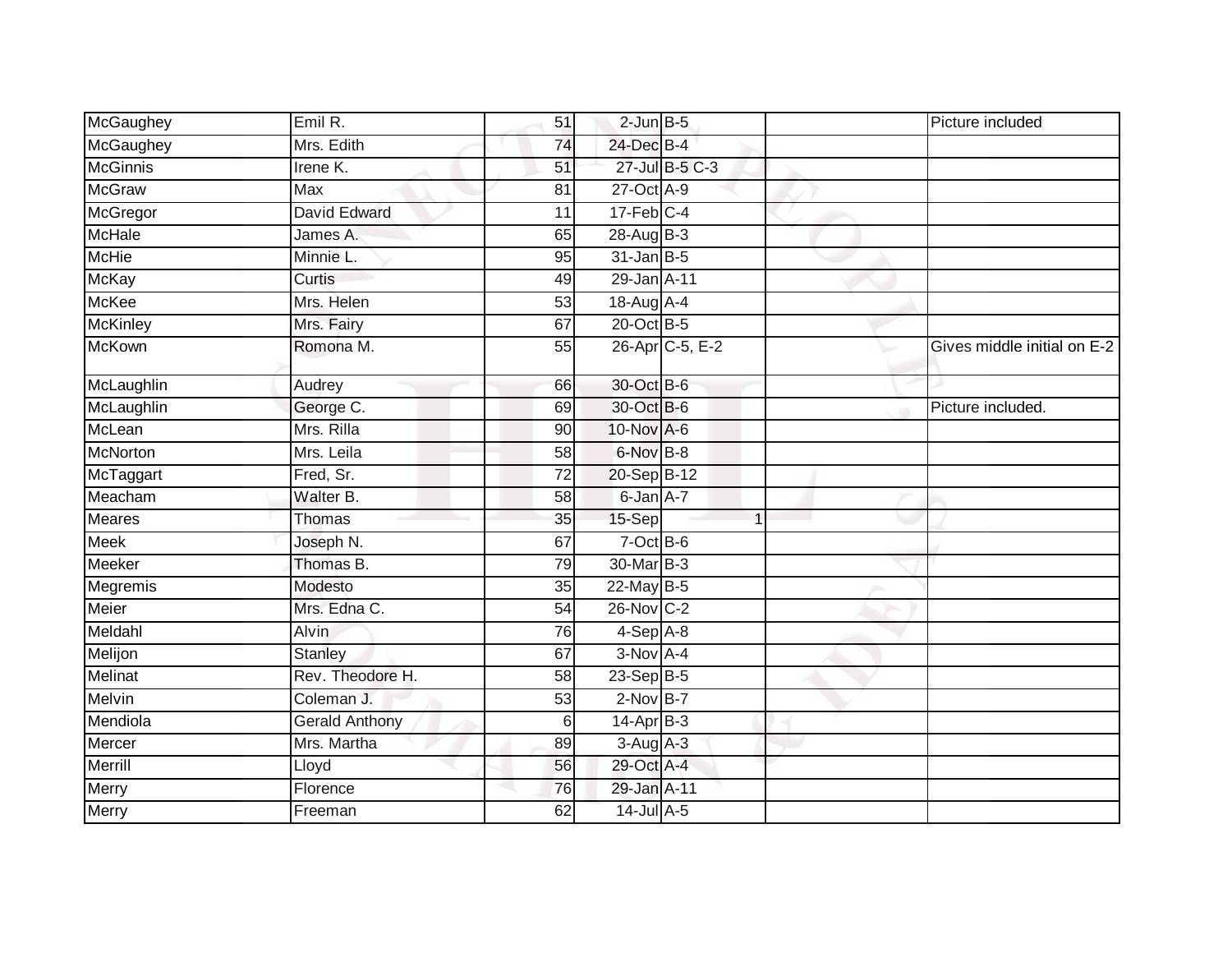| Messing        | John W.           | 39              | 20-Dec B-7        |                 |                                      |
|----------------|-------------------|-----------------|-------------------|-----------------|--------------------------------------|
| Meyer          | Lena              | 89              |                   | 27-Mar B-5, C-6 | Gives first name on C-6              |
| Meyers         | Albert J.         |                 | 21-Apr C-4        |                 |                                      |
| <b>Meyers</b>  | Frank A.          |                 | $28 - Jan$ A-4    |                 |                                      |
| <b>Meyers</b>  | Mrs. Harriet B.   |                 | 15-Oct A-12       |                 |                                      |
| Meyrer         | Gustav, Sr.       | 86              | 30-Nov B-3        |                 |                                      |
| Mezo           | Willine M.        | 58              | $26$ -Jun B-5     |                 |                                      |
| Michael        | Deborah           | infant          | 12-May A-10       |                 |                                      |
| Michalak       | Victoria          | 74              | 23-Mar A-4        |                 | Also spelled Michalayk<br>see A-4    |
| Michalayk      | Victoria          | 74              | 23-Mar A-4        |                 | Also spelled Michalak see<br>$A - 4$ |
| Michalka       | Barney F.         | 56              | $20$ -Jan $A-9$   |                 |                                      |
| Michalson      | Leslie Frank      | 40              |                   | 10-Jul A-8, C-6 | Gives middle name on C-<br>16        |
| Michel         | Lea               | 79              | 19-Jun A-8        |                 |                                      |
| Micheli        | Charles           | 48              | 28-Dec A-5        |                 |                                      |
| Miedl          | Otto              | 61              | 24-Dec B-4        |                 |                                      |
| <b>Mihalik</b> | Mrs. Kristina     | 70              | 15-Dec A-11       |                 |                                      |
| Mihalso        | Michael           | 68              | $15$ -Jun $B-5$   |                 |                                      |
| Mihaltian      | Rev. Simon        |                 | $2$ -Jan $B-3$    |                 | Picture included                     |
| Mikash         | Peter             | 69              | $26$ -Jun $B-5$   |                 |                                      |
| <b>Miko</b>    | Charlotte         | 65              | 29-Mar B-6        |                 |                                      |
| Mikoljczyk     | Josephine P.      | 41              |                   | 27-Jul B-5 C-3  |                                      |
| <b>Mikos</b>   | John              | 82              | $24-Sep$ A-8      |                 |                                      |
| Mikula         | Julia             | $\overline{76}$ |                   | 27-Jul B-5 C-3  |                                      |
| Mikuta         | Edward            | $\overline{77}$ | 1-Mar A-10        |                 |                                      |
| Mildreda       | Sister mary       | 78              | 31-Dec A-9        |                 |                                      |
| <b>Miles</b>   | Connie Jean       | 1 day           | $3 - Jun$ $B - 6$ |                 |                                      |
| <b>Miles</b>   | Diana Lynn        | 1 day           | $3$ -Jun $B$ -6   |                 |                                      |
| Miley          | <b>Edmund Lee</b> | 51              | 28-Dec A-5        |                 |                                      |
| Milford        | Mrs. Celestia     | 69              | 18-Aug A-4        |                 |                                      |
| Millan         | Julius B.         | 50              | 13-Dec B-4        |                 |                                      |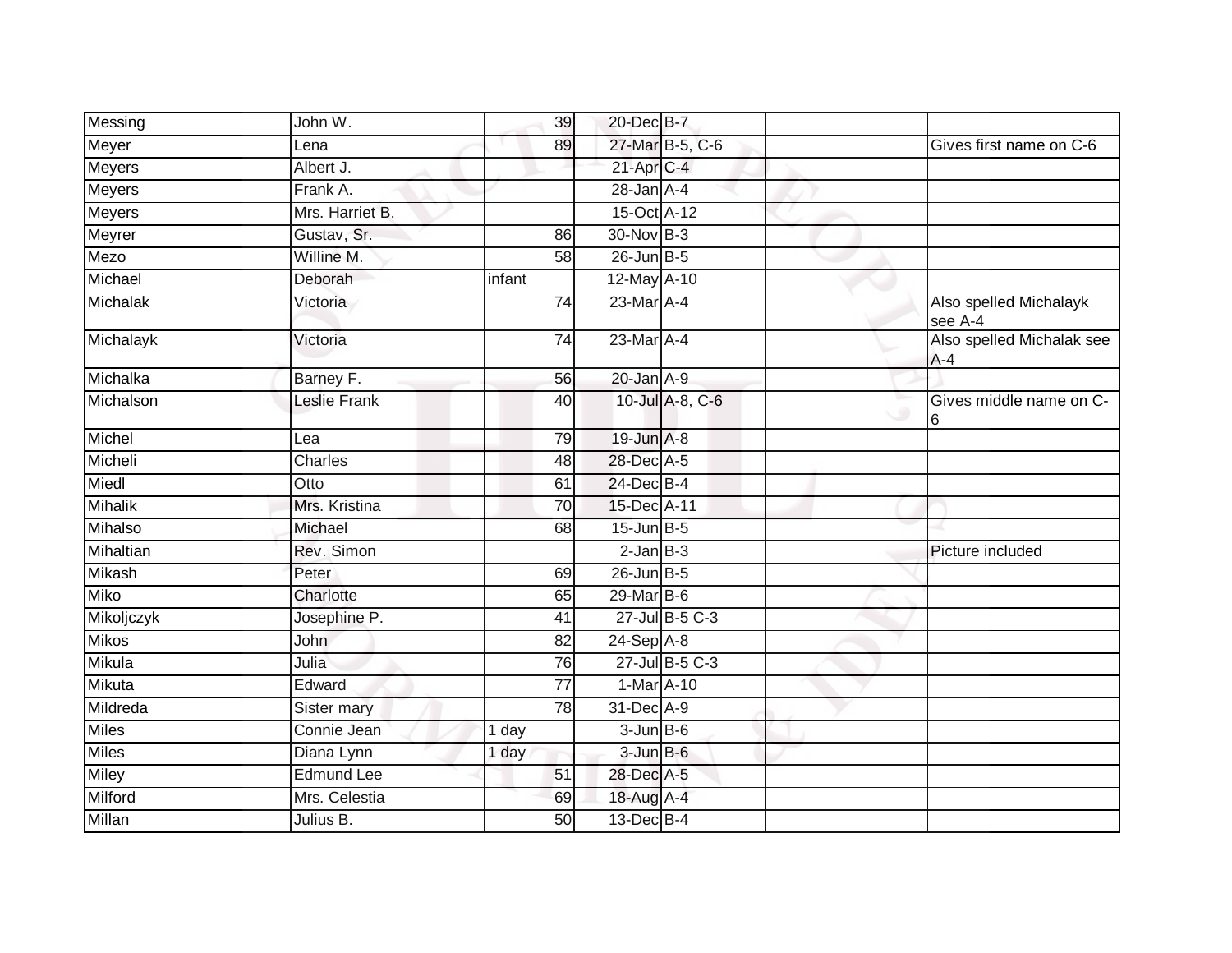| <b>Miller</b>  | Edmund                | 68              | $2$ -Nov $B-7$              |                 |   |                                            |
|----------------|-----------------------|-----------------|-----------------------------|-----------------|---|--------------------------------------------|
| <b>Miller</b>  | <b>Evelyn Mae</b>     | 57              |                             | 19-Jul D-8, C-9 |   | Gives name as Mae<br>Evelyn and age on C-9 |
| <b>Miller</b>  | James H.              | $\overline{21}$ | $11 - Jun$                  | $\overline{1}$  |   |                                            |
| Miller         | Joseph                | 79              | $2$ -Apr $A$ -4             |                 |   | Picture included                           |
| <b>Miller</b>  | Mrs. Ella Ruth        | 47              | 18-Dec B-6                  |                 | v |                                            |
| <b>Miller</b>  | Mrs. Janet            | 48              | $27$ -Aug $A$ -4            |                 |   |                                            |
| <b>Miller</b>  | Robert Wendell        | 34              | 12-May                      | $\mathbf 1$     |   |                                            |
| <b>Miller</b>  | Troy                  | Infant          | 14-Aug A-8                  |                 |   |                                            |
| Milliken       | Clella M.             | $\overline{78}$ | $20$ -Jan $A-9$             |                 |   |                                            |
| <b>Millis</b>  | Max F.                | 81              | 11-Mar D-6                  |                 |   |                                            |
| <b>Millner</b> | William               | 64              | 13-Oct A-12                 |                 |   |                                            |
| <b>Mills</b>   | Charles S.            | 46              | $1-May$ B-3                 |                 |   |                                            |
| <b>Mills</b>   | Jeffrey               | 16 months       | $2 -$ Jul                   | 1               |   |                                            |
| <b>Mills</b>   | Julius                | 21              | 23-Feb                      | $\overline{1}$  |   | Picture of inicident<br>included           |
| Mills          | Mrs. Martha Murray    | 87              | 30-Oct B-6                  |                 |   |                                            |
| <b>Mills</b>   | Mrs. Virginia P.      | 30              | $14-Sep$                    | $\mathbf 1$     |   |                                            |
| <b>Mills</b>   | Robert                | 37              | 16-Nov A-6                  |                 |   |                                            |
| Milly          | Igor L.               | 52              | $21$ -May B-6               |                 |   |                                            |
| Milosovich     | Peter                 | 74              | 19-Nov A-4                  |                 |   |                                            |
| Miloszewski    | Anton                 | $\overline{75}$ | $24-Apr$ B-6                |                 |   |                                            |
| Miloszewski    | Sophie                | 65              | $16$ -Jun $B-3$             |                 |   |                                            |
| Minard         | Catherine J.          | 84              | $22$ -Jun $A-6$             |                 |   |                                            |
| <b>Minas</b>   | Emil                  | 90              | 14-May A-12                 |                 |   |                                            |
| <b>Minas</b>   | Mrs. Adelaide         | 62              | 18-Oct                      |                 |   |                                            |
| Mindala        | Anthony               | $\overline{71}$ | $7-MayB-5$                  |                 |   |                                            |
| Minninger      | Laura                 | 67              | 12-May A-10                 |                 |   |                                            |
| Miofsky        | Mrs. Gizella (Stella) | 59              | 2-Oct A-11                  |                 |   |                                            |
| Miramontes     | Mrs. Francisca        | 72              | $3$ -Dec $B-4$              |                 |   |                                            |
| <b>Mireles</b> | Candelario            | 49              | 28-Jul A-4                  |                 |   |                                            |
| <b>Misik</b>   | Louis, Sr.            | 70              | 27-Mar B-5                  |                 |   |                                            |
| <b>Miskus</b>  | son                   | infant          | $10$ -Feb $\overline{A}$ -6 |                 |   |                                            |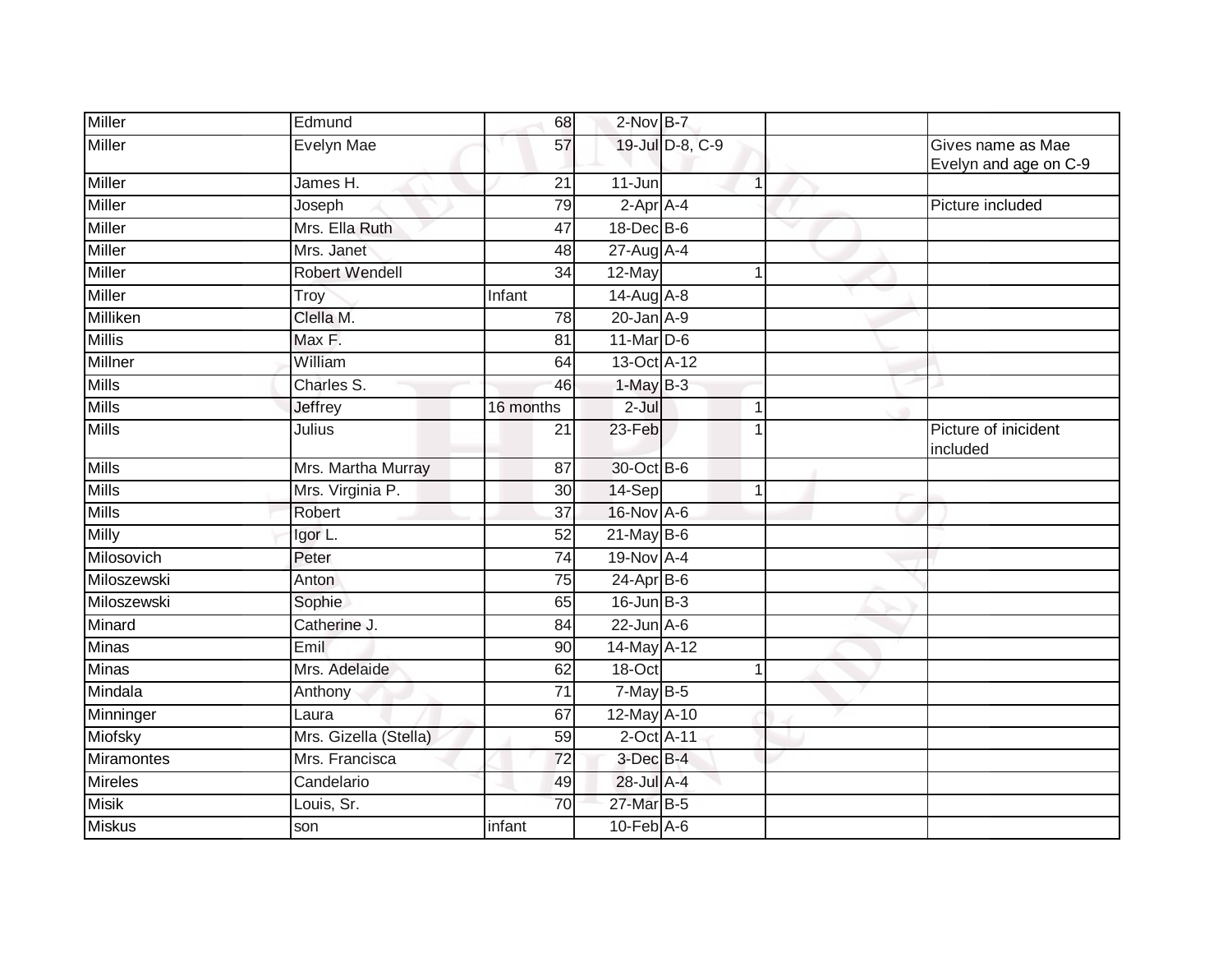| <b>Misner</b>  | Helma E.            | 71              | 4-Mar A-4                 |       |                                      |
|----------------|---------------------|-----------------|---------------------------|-------|--------------------------------------|
| Mitchell       | Dallas (Attica)     | 64              | 29-Jun A-4, C-5           |       | Gives nickname on C-5                |
| Mitchell       | Hazel B.            | 68              | 23-Apr B-6                |       |                                      |
| Mitchell       | James               | 94              | 6-Feb A-8                 |       |                                      |
| Mitchell       | Mrs. Nora B.        | 89              | 6-Aug A-4                 |       |                                      |
| Mitchinson     | Isaac B.            | 81              | 26-Nov C-2                |       |                                      |
| Mitrusich      | Maxim               | 78              | $9$ -Feb $E-2$            |       |                                      |
| <b>Mitseff</b> | <b>Traio Frank</b>  | 68              | 12-Mar B-5                |       |                                      |
| Mladenovic     | Zivadin             | 52              | $18$ -May A-6             |       |                                      |
| Mohr           | <b>Carrie Belle</b> |                 | 13-Jan A-10               |       |                                      |
| Molendyk       | Mrs. Alice          | 47              | $5-Nov$ B-5               |       |                                      |
| Molnar         | John                | 86              | $1$ -Oct $A$ -4           |       |                                      |
| Molnar         | John N. (Red)       | 51              | 30-Jan A-11               |       | Gives nickname Jan.31 C-             |
| Molsberger     | E.F. (Frank)        | 68              | 22-Jan B-4, D-7           |       | Gives nickname on D-7                |
| Molson         | William, Sr.        | $\overline{87}$ | 19-Apr B-5                |       |                                      |
| Monberg        | Rudie H.            | 64              | 11-Dec A-11               |       |                                      |
| Mongeau        | Donald T.           | 27              | 19-Nov                    | 1     |                                      |
| Monos          | Nicolaos L.         | 66              | 2-Jun B-5, C-6            |       | Gives middle initial as K.<br>on C-6 |
| Monserrete     | Louis               | 14              | $13$ -Jul B-3             |       |                                      |
| Montgomery     | Esstellah           | 90              | $6 -$ Apr $B - 3$         |       |                                      |
| Montgomery     | Gertrude            | 69              | $20 - \overline{May}$ C-2 |       |                                      |
| Montgomery     | James Howard        | 73              | 24-Sep A-8                |       |                                      |
| Moodie         | William J.          | 57              | 18-Dec B-6                |       |                                      |
| Moore          | Claude A            | 68              | 13-Oct A-12               |       |                                      |
| Moore          | Earl S.             | 66              | 8-Apr D-7                 |       |                                      |
| Morales        | Juanita             |                 | 30-Dec                    | 1     |                                      |
| Morden         | Leslie              | 52              | 24-Mar A-6                |       |                                      |
| Morgan         | Samuel              |                 | 18-Mar C-3                |       |                                      |
| <b>Morris</b>  | Alyce B.            | 59              | 9-Jun C-4                 |       |                                      |
| <b>Morris</b>  | <b>Bird</b>         | 87              | 6-Feb A-8                 | Smith |                                      |
|                |                     |                 |                           |       |                                      |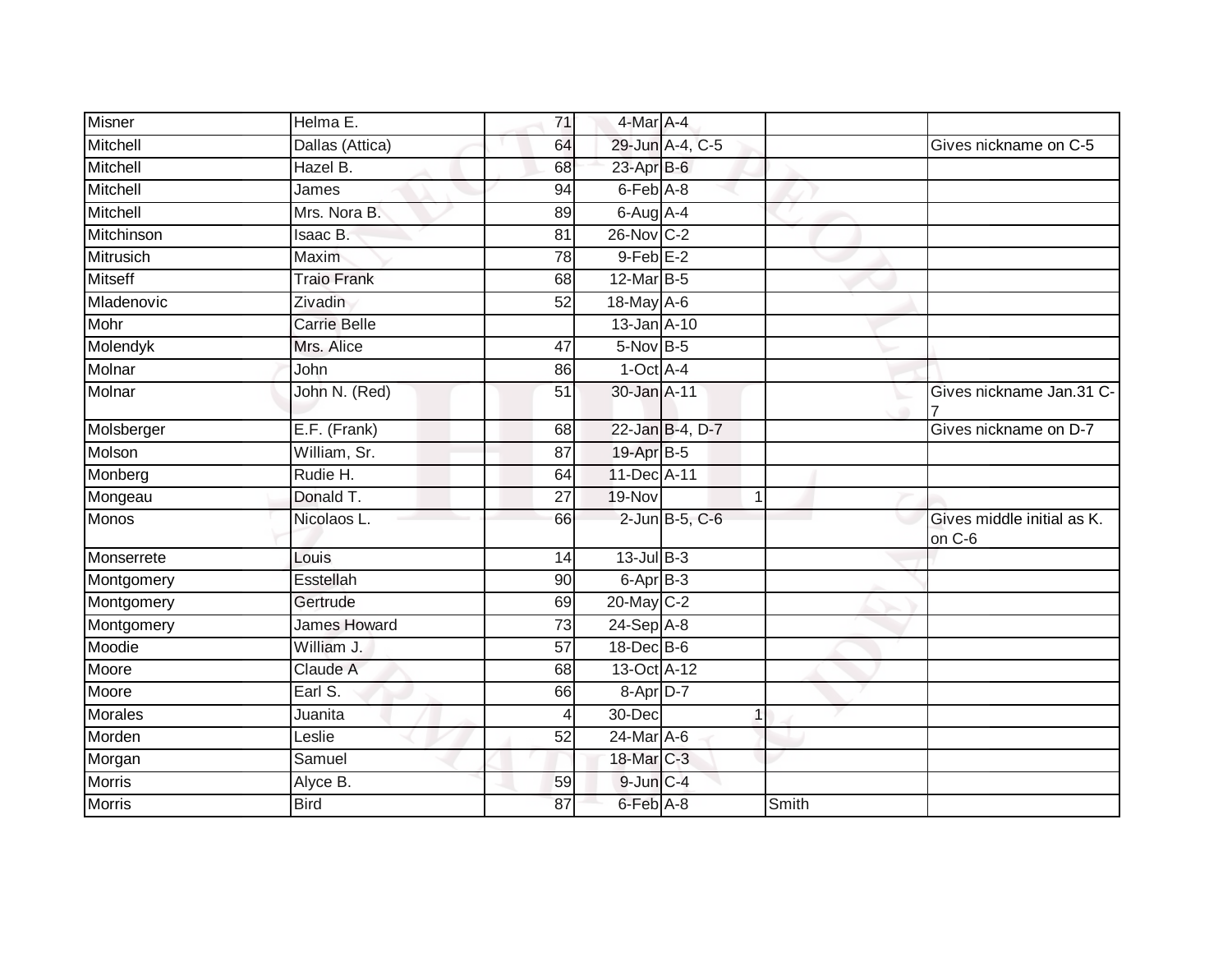| <b>Morris</b>  | Clara Mae         | 50 | $23$ -Jan $A-8$  |                 | Gives first name as Clare<br>Jan.24 A-8         |
|----------------|-------------------|----|------------------|-----------------|-------------------------------------------------|
| <b>Morris</b>  | Lloyd D.          | 67 | $17$ -Feb $B$ -4 |                 |                                                 |
| <b>Morris</b>  | Raymond           | 40 | $11 - Jun$       |                 | Picture of incident<br>included                 |
| Morten         | Sgt. Joseph A.    | 34 | 29-Dec A-5       |                 |                                                 |
| Morton         | Gladys R.         | 64 | $2$ -Jan $B-3$   |                 |                                                 |
| Moser          | Mathias J.        | 80 | 14-Aug A-8       |                 |                                                 |
| Mosny          | Paul              | 62 | $12-Apr$ B-6     |                 |                                                 |
| Mossel         | Richard           | 66 | $12$ -Jun $B-3$  |                 |                                                 |
| Motkiewicz     | Michael C.        | 61 | 3-Sep A-12       |                 | Also spelled Motkowicz;<br>see September 4, A-8 |
| Mott           | Frank L.          | 61 | 7-Apr A-4        |                 |                                                 |
| Mott           | Louis W.          | 69 | $23$ -Jan $A-8$  |                 |                                                 |
| Mott           | Nellie D.         | 70 | $1$ -Jun $B-3$   |                 |                                                 |
| Mouesong       | Sylvia            | 43 | $10$ -Feb $C-4$  |                 | Also spelled Moulesong<br>see A-6               |
| Moulesong      | Sylvia            | 43 | $10$ -Feb $A$ -6 |                 | Also spelled Mouesong<br>see C-4                |
| Movre          | Virginia G.       | 37 |                  | 25-Mar B-7, D-6 | Gives middle initial on D-6                     |
| Mowry          | Edith C.          | 56 |                  | 31-Jul A-8 C-6  |                                                 |
| Moyer          | Mrs. Theresa      | 74 | $12$ -Oct A-4    |                 |                                                 |
| Mroch          | <b>Bertha</b>     | 81 |                  | 4-Mar A-4, D-4  | Gives first name on D-4                         |
| Mrozinski      | Mrs. Anna         | 75 | $5-Aug$ D-5      |                 |                                                 |
| Mueller        | George A.         | 76 | 18-May C-5       |                 |                                                 |
| <b>Muffett</b> | Earnest           | 78 | $10$ -Jul $A-8$  |                 |                                                 |
| <b>Muha</b>    | Andrew            | 71 | $17-Sep$ A-4     |                 |                                                 |
| Muir           | Dwight C.         | 51 | $29$ -Jul C-2    |                 |                                                 |
| Muldoon        | John W.           |    |                  | 8-Jan B-4, C-14 | Gives name as W. John<br>on C-4                 |
| Mullegan       | Carl S.           | 53 | $22-Sep$ B-3     |                 |                                                 |
| Mulligan       | Frank (Valentine) | 42 |                  | 18-Jun B-5, D-5 | Gives name as (Valentine)<br>Frank on D-5       |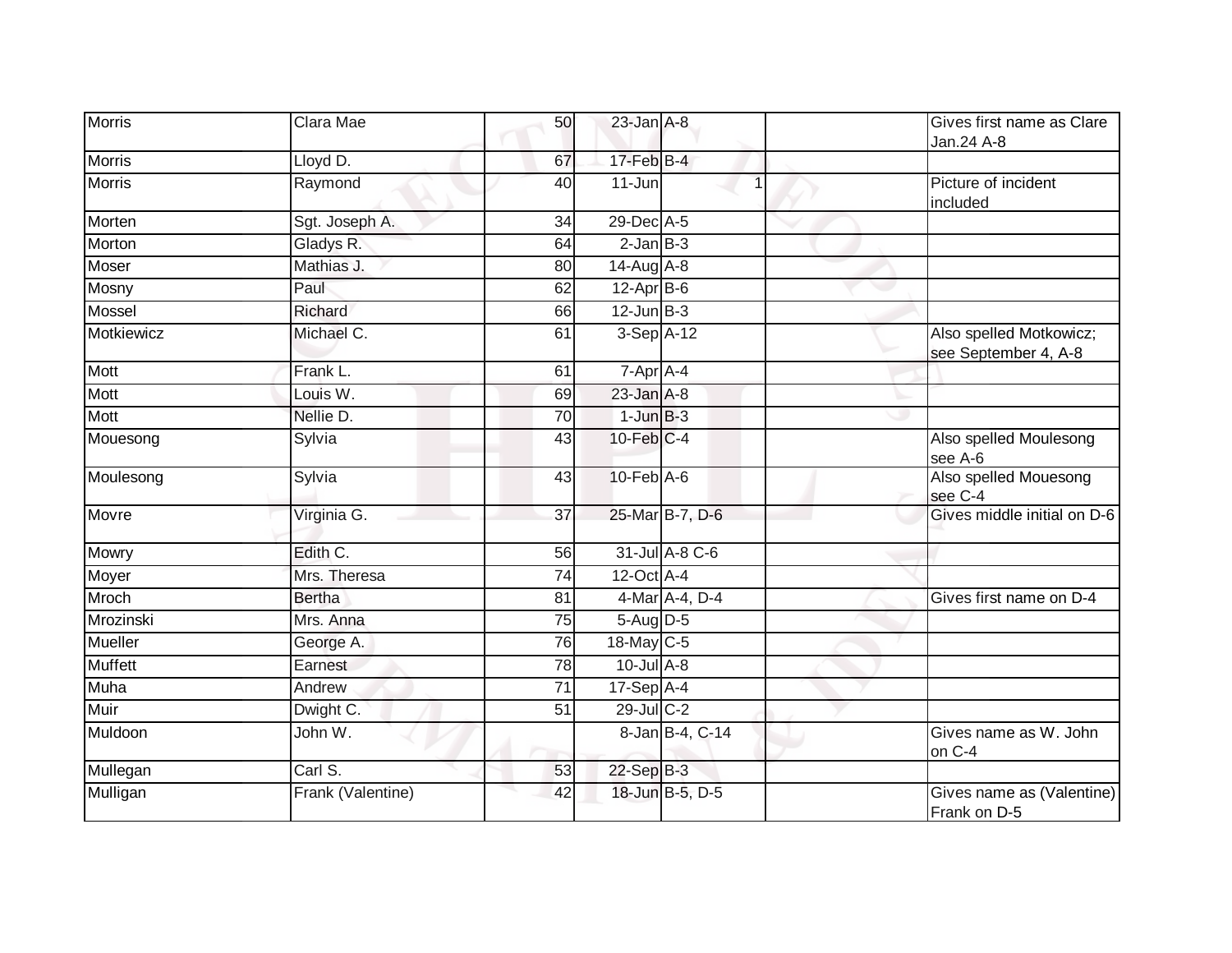| Mulligan        | $\overline{\mathsf{John}}$ J. | 79              | 27-Aug A-4            |  |                                     |
|-----------------|-------------------------------|-----------------|-----------------------|--|-------------------------------------|
| Muntean         | George, Sr.                   | 47              | $9$ -Jul $A$ -6       |  |                                     |
| <b>Murchek</b>  | Mrs. Mary                     | 47              | 15-Oct A-12           |  |                                     |
| Murdock         | Elmer                         | 72              | $4$ -Mar $A$ -4       |  |                                     |
| Murin           | Thomas                        | 60              | $27$ -Jan $A$ -6      |  |                                     |
| Murphy          | Mrs. Rose Hazel               | $\overline{73}$ | 8-Sep B-5             |  |                                     |
| Murray          | Dennis                        | 4 months        | 27-Oct A-9            |  |                                     |
| Murray          | George W.                     | 64              | $26$ -Jan B-4         |  |                                     |
| <b>Murray</b>   | William J.                    | 65              | 12-Jul D-14           |  |                                     |
| Murzyn          | Andrew                        | 69              | 13-Oct A-12           |  |                                     |
| Musgrave        | Edna E.                       | 57              | 15-Apr B-5            |  |                                     |
| <b>Musser</b>   | Harvey Franklin               | 78              | $28$ -Feb $B-3$       |  |                                     |
| <b>Myers</b>    | Charles                       | 58              | 16-Mar A-5            |  |                                     |
| <b>Myers</b>    | Mrs. Mary Katharine R.        | 80              | $4-Aug$ A-6           |  |                                     |
| <b>Mygrants</b> | James                         | $\overline{37}$ | 16-Aug C-8            |  |                                     |
| Mygrants        | Mrs. Genevieve                | 71              | 19-Oct A-4            |  |                                     |
| Mylenki         | Sophie                        | 70              | $19$ -Jul $D-8$       |  |                                     |
| <b>Myles</b>    | Geniva                        | 37              | 25-May A-6            |  |                                     |
| Mysliwiec       | Mrs. Mary                     | 76              | 21-Sep A-5            |  |                                     |
| <b>Mysliwy</b>  | John                          | 49              | 26-Oct A-4            |  |                                     |
| <b>Mysliwy</b>  | Paul                          | 77              | 26-Apr <sub>C-5</sub> |  |                                     |
| <b>Nabors</b>   | Combie A.                     | 74              | $21-Sep$ A-5          |  |                                     |
| Nanista         | Thomas                        | 75              | 12-Nov B-7            |  |                                     |
| Nassau          | Julius                        | 83              | 29-Jun A-4            |  |                                     |
| Nastitch        | Rev. Varnava                  | 50              | 16-Nov A-6            |  |                                     |
| Navlan          | Pauline                       | 75              | 20-May C-2            |  |                                     |
| Nawalaniec      | Michael                       | 66              | $20-Apr$ B-3          |  | Also spelled Nawalaniece<br>see B-3 |
| Nawalaniece     | Michael                       | 66              | 20-Apr B-3            |  | Also spelled Nawalaniec<br>see B-3  |
| <b>Neale</b>    | Kathryn A.                    | 73              | $15$ -Jun $B-5$       |  |                                     |
| <b>Nealis</b>   | Kenneth L.                    | 32              | 16-Nov A-6            |  |                                     |
| Neel            | Georgia Ann                   | 36              | $17$ -Mar $A$ -6      |  |                                     |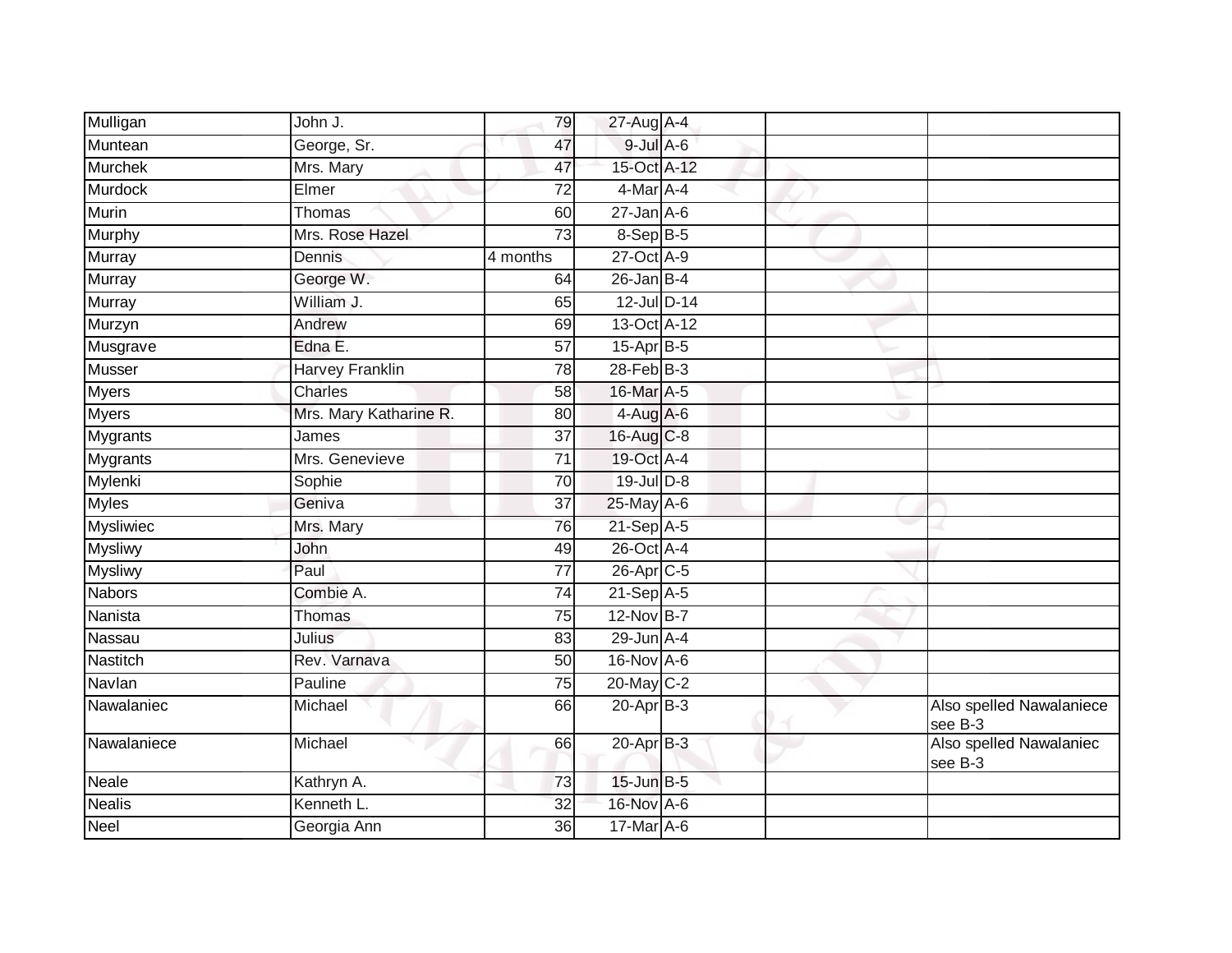| Neeland        | Mrs. Jennie        |                 | 11-Dec A-11      |                  |                                                 |
|----------------|--------------------|-----------------|------------------|------------------|-------------------------------------------------|
| <b>Neeldes</b> | James E.           | 59              | 22-Dec B-5       |                  |                                                 |
| <b>Nellans</b> | Helen C.           | 65              | 12-Mar B-5       |                  |                                                 |
| Nelson         | Albert L.          | 77              | 28-Jul A-4       |                  |                                                 |
| Nelson         | Lawrence L.        | 59              | $21-Apr$ B-3     |                  |                                                 |
| Nelson         | Mrs. Asta Marie    |                 | 18-Nov C-6       |                  |                                                 |
| Nemeth         | Mary               | 82              | 24-May A-10      |                  |                                                 |
| <b>Nerete</b>  | Sebastian          | 75              | 11-Dec A-11      |                  |                                                 |
| Nesterovich    | Anna               | 87              | $16$ -Jun $B-3$  |                  |                                                 |
| Nestor         | Jacob Peter        | 91              | 16-Aug C-8       |                  |                                                 |
| Neumann        | Albert E.          |                 | $20$ -Feb $ B-6$ |                  |                                                 |
| Newland        | Mrs. Alice         | 52              | 12-Oct A-4       |                  |                                                 |
| Nicholas       | Forrest A., Sr.    | 77              |                  | 29-Mar B-6, C-10 | Picture included, Gives<br>title of Sr. on C-10 |
| Nichols        | Bernard C.         | 54              | 23-Dec B-4       |                  |                                                 |
| <b>Nichols</b> | Bert E.            | 69              | 24-Aug A-3       |                  |                                                 |
| <b>Nichols</b> | Harold C.          | 58              | $1$ -Jul B-5     |                  | Gives middle initial July 2<br>$A - 4$          |
| Nicknik        | Andrew             | $\overline{71}$ | $5$ -Jan $B-4$   |                  |                                                 |
| Niechwiej      | Agnes              |                 | $1-May$ B-3      |                  |                                                 |
| Nielsen        | Irene M.           | 46              | $13-Apr$ A-8     |                  |                                                 |
| Niemiec        | Joseph M.          | 63              | $21$ -May B-6    |                  |                                                 |
| <b>Nieves</b>  | Gregorio H.        | 57              | $31$ -Aug $A$ -4 |                  |                                                 |
| Nikora         | <b>Nick</b>        | 75              | $9$ -Jun $A-3$   |                  |                                                 |
| <b>Nisle</b>   | Albert             | 66              | $17 - Jan A - 8$ |                  |                                                 |
| <b>Nock</b>    | Ernest             | 82              | 5-Oct A-4        |                  |                                                 |
| <b>Nokes</b>   | Margaret           | 68              | $13$ -Apr $A$ -8 |                  |                                                 |
| Nolan          | <b>Billie</b>      | $\overline{22}$ | $4$ -Dec $B-3$   |                  |                                                 |
| Nolan          | Lawrence B.        | 54              |                  | 22-Jul A-10 D-5  |                                                 |
| Nolan          | Lawrence B. (Mike) | 64              | $21$ -Jul $B-3$  |                  |                                                 |
| Norman         | Bertha E.          | 84              | 20-Apr B-3       |                  |                                                 |
| Norrgran       | Eli F.             | $\overline{72}$ | 31-Jan B-5       |                  |                                                 |
| <b>North</b>   | Maj. John R.       | 30              | 8-Dec A-8        |                  |                                                 |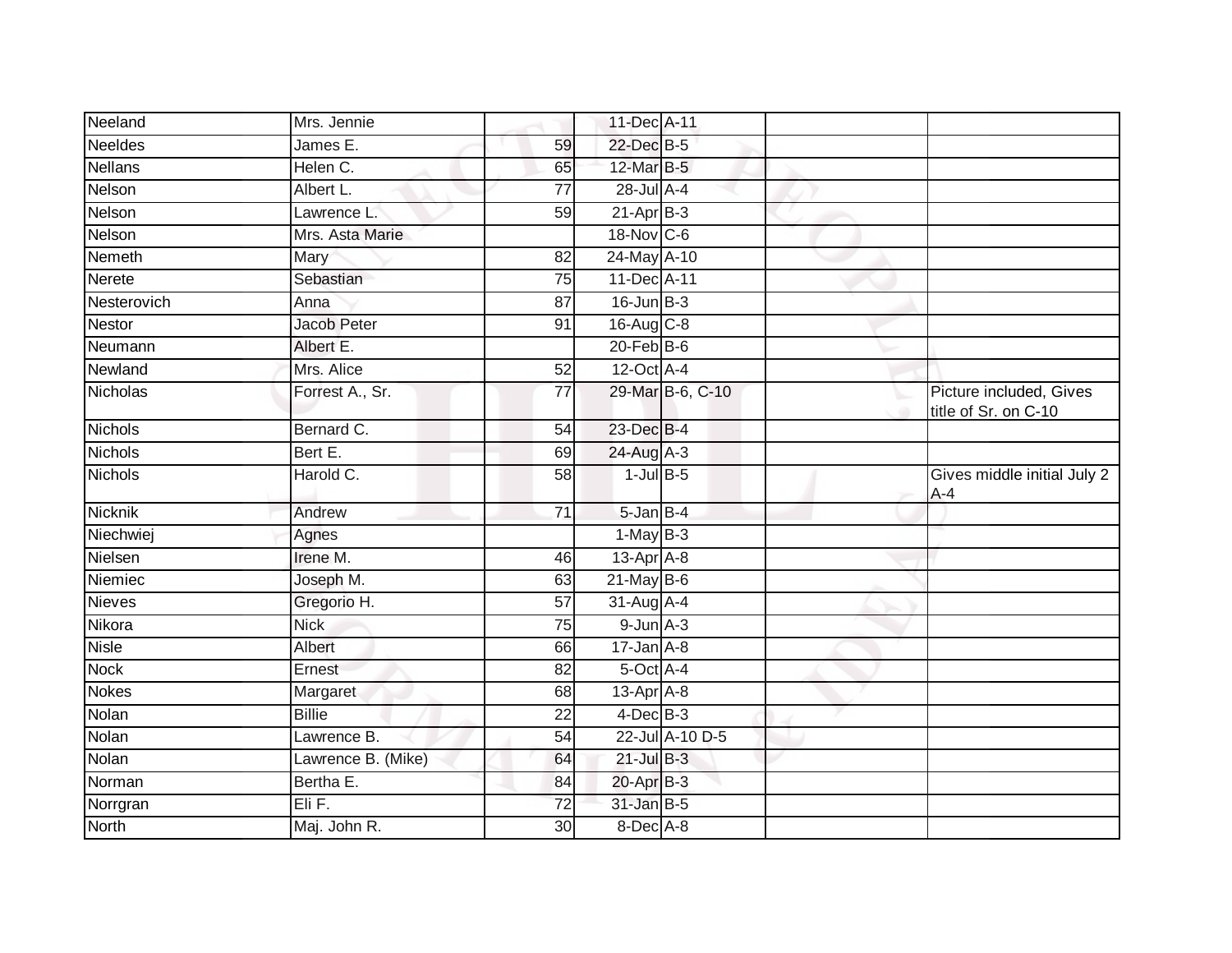| Norton          | LaVerne      | 64              | 26-Nov C-2       |                 |                                                 |
|-----------------|--------------|-----------------|------------------|-----------------|-------------------------------------------------|
| Norton          | Lloyd W.     | 70              | 6-May B-8        |                 |                                                 |
| Norwood         | Ollie C.     | $\overline{72}$ | 27-Oct A-9       |                 |                                                 |
| Nosal           | Leo          | 67              | 26-Aug B-5       |                 |                                                 |
| Notzke          | Alex         | 84              | $4$ -Jun $A$ -6  |                 |                                                 |
| Nowaczyk        | Jennie R.    | 64              | $24$ -Jul B-3    |                 |                                                 |
| <b>Nowak</b>    | Edward H.    | 68              | 12-Oct A-4       |                 |                                                 |
| Nowak           | Ethel        | 63              | $3$ -Jul $A$ -5  |                 |                                                 |
| Nowak           | Mary         | 81              | $27 - Jan$ A-6   |                 |                                                 |
| <b>Nowak</b>    | Michael F.   | 65              | $22$ -Jun $A-6$  |                 |                                                 |
| Nowicki         | John C. Jr.  | 53              |                  | 20-Jul B-3 C-3  |                                                 |
| Nowicki         | Ziggie A.    | $\overline{58}$ | 12-Jul D-14      |                 |                                                 |
| Nowotny         | Mrs. Olga C. | 60              | $7$ -Oct $B$ -6  |                 |                                                 |
| <b>Nuckolls</b> | Mrs. Mary E. |                 | $24$ -Aug $A-3$  |                 |                                                 |
| Nundorf         | Lyda F.      | 78              | 6-Apr B-3        |                 |                                                 |
| Nygaard         | Edna M.      | 59              | 19-Mar A-8       |                 |                                                 |
| Oberc           | Mary         | 84              | 23-Jul D-4       |                 | Also spelled Obere see A-<br>6                  |
| Obere           | Mary         | 84              | $23$ -Jul $A-6$  |                 |                                                 |
| Oberle          | John         | 79              | $24$ -Feb $A$ -4 |                 |                                                 |
| Obradovich      | <b>Nick</b>  | $\overline{77}$ | 13-Mar B-5       |                 |                                                 |
| Obrecht         | Ray J.       | 70              | $13$ -Feb $A$ -6 |                 |                                                 |
| O'Brien         | Lucille L.   | 76              | $17 - Jun$ B-3   |                 |                                                 |
| O'Donnell       | Arthur J.    | 46              | 2-Oct A-11       |                 |                                                 |
| O'Drobinak      | Joseph       | 42              | $31$ -Jan B-5    |                 |                                                 |
| Ogren           | John E.      | 68              | $4$ -Dec $B-3$   |                 |                                                 |
| Okal            | Joseph B.    |                 | 5-Feb D-4        |                 |                                                 |
| O'Kefe          | Roger        | 53              | $18-Sep$ B-3     |                 | Also spelled O'Keefe; see<br>September 20, B-12 |
| Olar            | Thomas       | 40              | 1-Nov B-5        |                 |                                                 |
| O'Leary         | Arthur P.    | 79              |                  | 16-Jan A-7, C-7 | Gives middle initial as C.<br>on C-7            |
| Olive           | Mrs. Leona   | 59              | 12-Nov B-7       |                 |                                                 |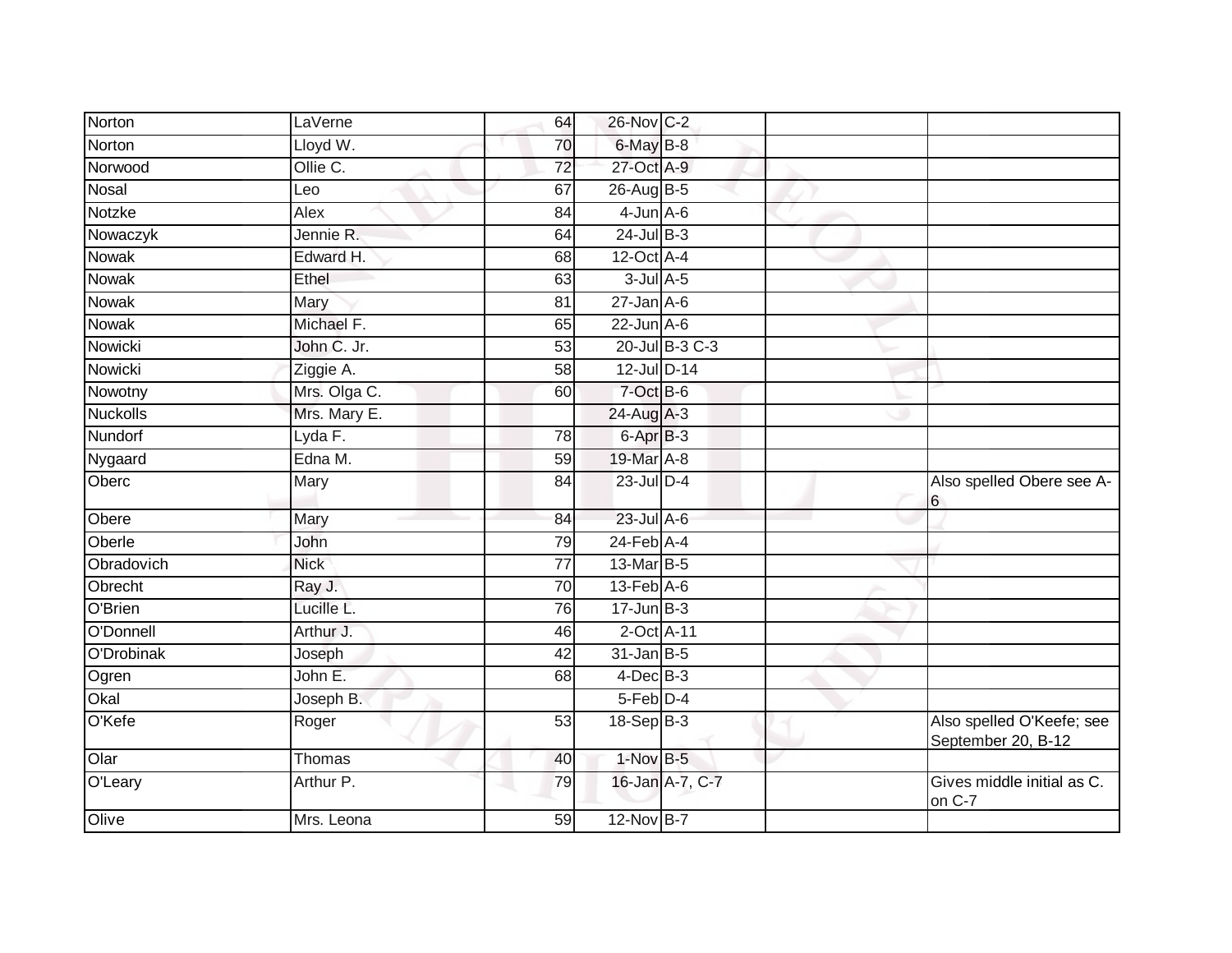| O'Malley     | Emma                  | 85              | $23$ -Feb $C-2$  |   |                              |
|--------------|-----------------------|-----------------|------------------|---|------------------------------|
| Onischuk     | Panis                 | 68              | $2$ -Jan $B-3$   |   |                              |
| Onohan       | Louis G., Jr.         | 21              | $1-MayB-3$       |   | Picture included             |
| Orban        | <b>Steve</b>          | $\overline{77}$ | 25-Sep B-5       |   |                              |
| Oreskovich   | <b>Matt</b>           | 73              | $20-Feb$         | 1 |                              |
| Orich        | Andrew                | 79              | 19-Mar A-8       |   |                              |
| Orich        | Paul                  | 52              | $28-Sep$ B-5     |   |                              |
| Orkis        | John                  | 75              | 16-Aug C-8       |   |                              |
| O'Rourke     | William               | 71              | $3-May$ B-8      |   |                              |
| Ortega       | Juana                 | 65              | $31$ -Jan B-5    |   |                              |
| Osborne      | Miss Laura            | 60              | $4-Sep$ $A-8$    |   |                              |
| Osburn       | Eva Alice             | 67              | 15-Jun B-5, C-5  |   | Gives middle name on C-<br>5 |
| Osenga       | Mrs. Winnie           | 64              | 28-Dec A-5       |   |                              |
| Ostman       | John                  | 42              | 16-Dec B-4       |   |                              |
| Ostovich     | <b>Steve</b>          | 80              | 20-Oct B-5       |   |                              |
| Ott          | Mae C.                | 63              | $23$ -Jan $A-8$  |   |                              |
| Ott (Martin) | <b>Minnie Mae</b>     | 70              | 26-May A-10      |   |                              |
| Otto         | Minetta L.            | 87              | 29-Jun A-4       |   |                              |
| Ousley       | Freddie               | 29              | 22-Jul 1, A-1    |   |                              |
| Overholser   | Dr. Winfred           | $\overline{72}$ | $7$ -Oct $B$ -6  |   |                              |
| Overmeyer    | <b>Frederick Neil</b> | 60              | $1-AprB-3$       |   |                              |
| Owczarzak    | <b>Stella</b>         | 72              | 29-Jun A-4       |   |                              |
| Owen         | Chester A.            | $\overline{73}$ | $8$ -Jul $D$ -5  |   |                              |
| Owen         | Mrs. Grace M.         |                 | $12$ -Oct $A$ -4 |   |                              |
| Owens        | Clarence              |                 | $20 - Apr$ B-3   |   |                              |
| Owens        | Mae Belle             | 77              | $13-Sep$ C-4     |   |                              |
| Pacic        | Dan                   | $\overline{72}$ | 29-Apr C-7       |   |                              |
| Packard      | Robert                | 39              | 10-Sep A-7       |   |                              |
| Padgett      | Fannie I.             |                 | 12-Jan D-9       |   |                              |
| Padilla      | Joe                   | 35              | 17-Jan           |   |                              |
| Page         | <b>Stanley Henry</b>  | 79              | $7$ -Oct $B$ -6  |   |                              |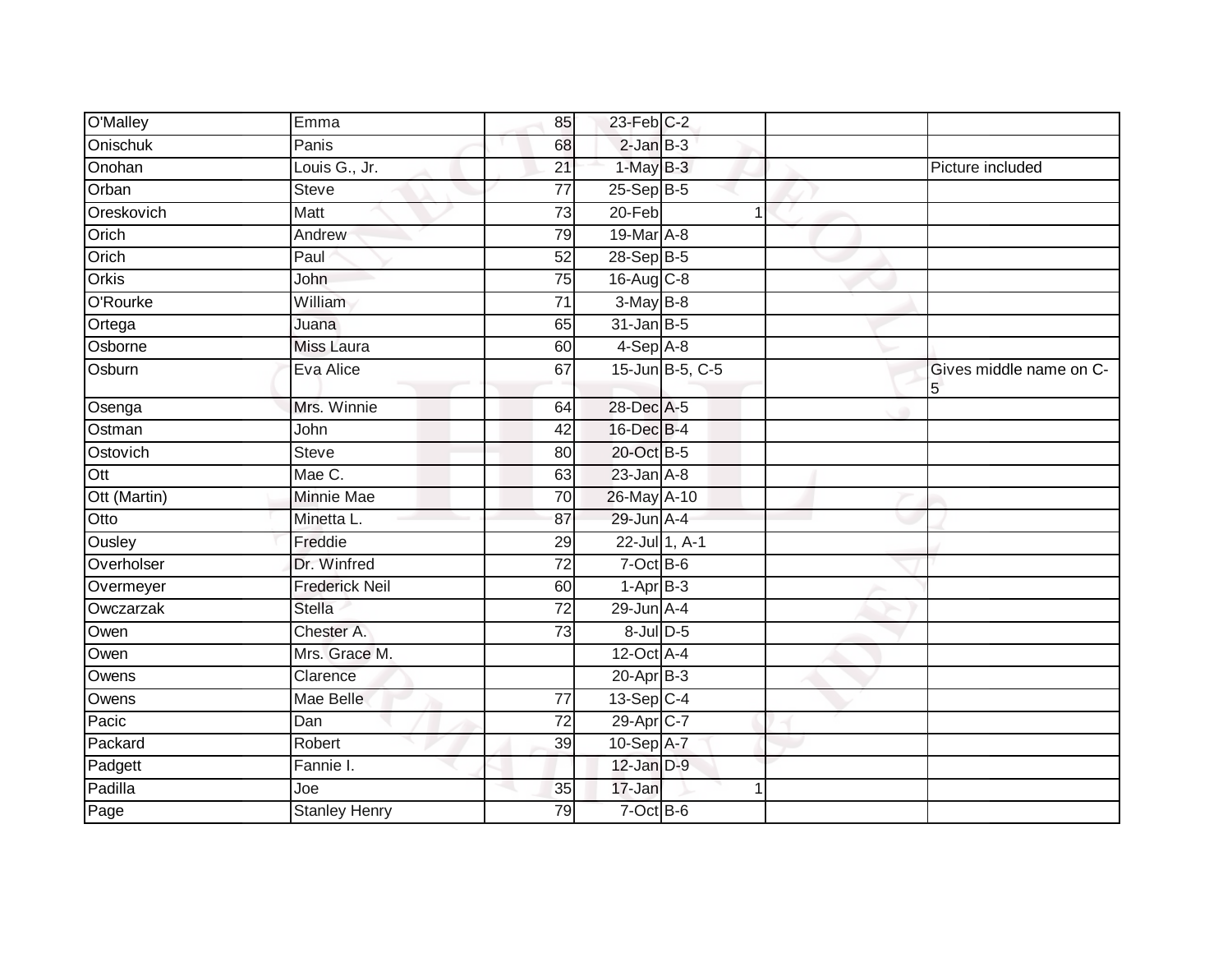| Pagels      | Fredrick H.           | 91              |                             | 21-May B-6, D-6  |                         | Gives age on D-6                |
|-------------|-----------------------|-----------------|-----------------------------|------------------|-------------------------|---------------------------------|
| Paige       | Mrs. Frederick O.     | 73              | 10-May C-7                  |                  |                         |                                 |
| Pajak       | Joseph V.             | 78              | 26-Apr C-5                  |                  |                         |                                 |
| Pakovich    | Peter                 | 81              | $24$ -Jan $A-8$             |                  |                         |                                 |
| Paladini    | Michael               | $\overline{52}$ | 20-Nov B-10                 |                  |                         |                                 |
| Palasz      | Mrs. Margaret         | 84              | 25-Oct C-10                 |                  |                         |                                 |
| Paluszek    | John                  | 69              | $6$ -Mar $B$ -5             |                  |                         |                                 |
| Papadakis   | Peter                 | 85              | 22-May B-5                  |                  |                         |                                 |
| Papageorge  | Matilda               | 75              | $24$ -Jan $A-8$             |                  |                         |                                 |
| Papalambros | <b>Thomas Michael</b> | 6 days          | $21$ -Jun $C-1$             |                  |                         |                                 |
| Pappas      | John                  | 67              | $2$ -Nov $B-7$              |                  |                         |                                 |
| Parat       | Joseph R.             | 53              | $5$ -May $A$ -6             |                  |                         |                                 |
| Pardek      | Joseph, Sr.           | 68              | 26-Apr <sub>C-5</sub>       |                  |                         |                                 |
| Parker      | Harry John            | 51              |                             | 10-Mar A-11, C-6 |                         | Gives middle name on C-<br>6    |
| Parker      | Herman F.             | 56              | 22-Nov B-8                  |                  |                         |                                 |
| Parker      | Jean Marie            | Infant          | $2$ -Aug $D-10$             |                  |                         |                                 |
| Parker      | Kenneth R.            | 25              | 11-Mar D-6                  |                  |                         |                                 |
| Parr        | Mrs. Mattie R.        | 59              | 23-Oct A-8                  |                  |                         |                                 |
| Parskaudas  | Tony                  | 76              | $11$ -Mar $D-6$             |                  |                         |                                 |
| Parsons     | Sarah Ellen           | $\overline{75}$ | $13$ -Feb $\overline{A}$ -6 |                  |                         |                                 |
| Partner     | John M.               | 58              | $2-Sep$ A-8                 |                  |                         |                                 |
| Pascaly     | Mrs. Margaret         | 90              | 28-Dec A-5                  |                  |                         |                                 |
| Paskevich   | Stanley               | 68              | 10-Apr B-10                 |                  |                         |                                 |
| Paskevich   | <b>Stanley</b>        | 68              | $12$ -Apr $B$ -6            |                  |                         |                                 |
| Pastewski   | Frank Norman          | 65              | $3$ -Dec $B-4$              |                  |                         |                                 |
| Pastoret    | Gayle Ilene           | 6               |                             | 12-Jan D-9, E-3  |                         | Gives middle name on E-3        |
| Patlyek     | Frank                 | 52              | $23$ -Feb $C-2$             |                  |                         |                                 |
| Patrick     | Mrs. Marjorie         | 42              | 17-Sep A-4                  |                  |                         |                                 |
| Patterson   | J.S.                  | 37              | 19-Oct A-4                  |                  |                         |                                 |
| Patterson   | J. S.                 | 37              | 16-Oct                      |                  | $\overline{\mathbf{1}}$ | Picture of incident<br>included |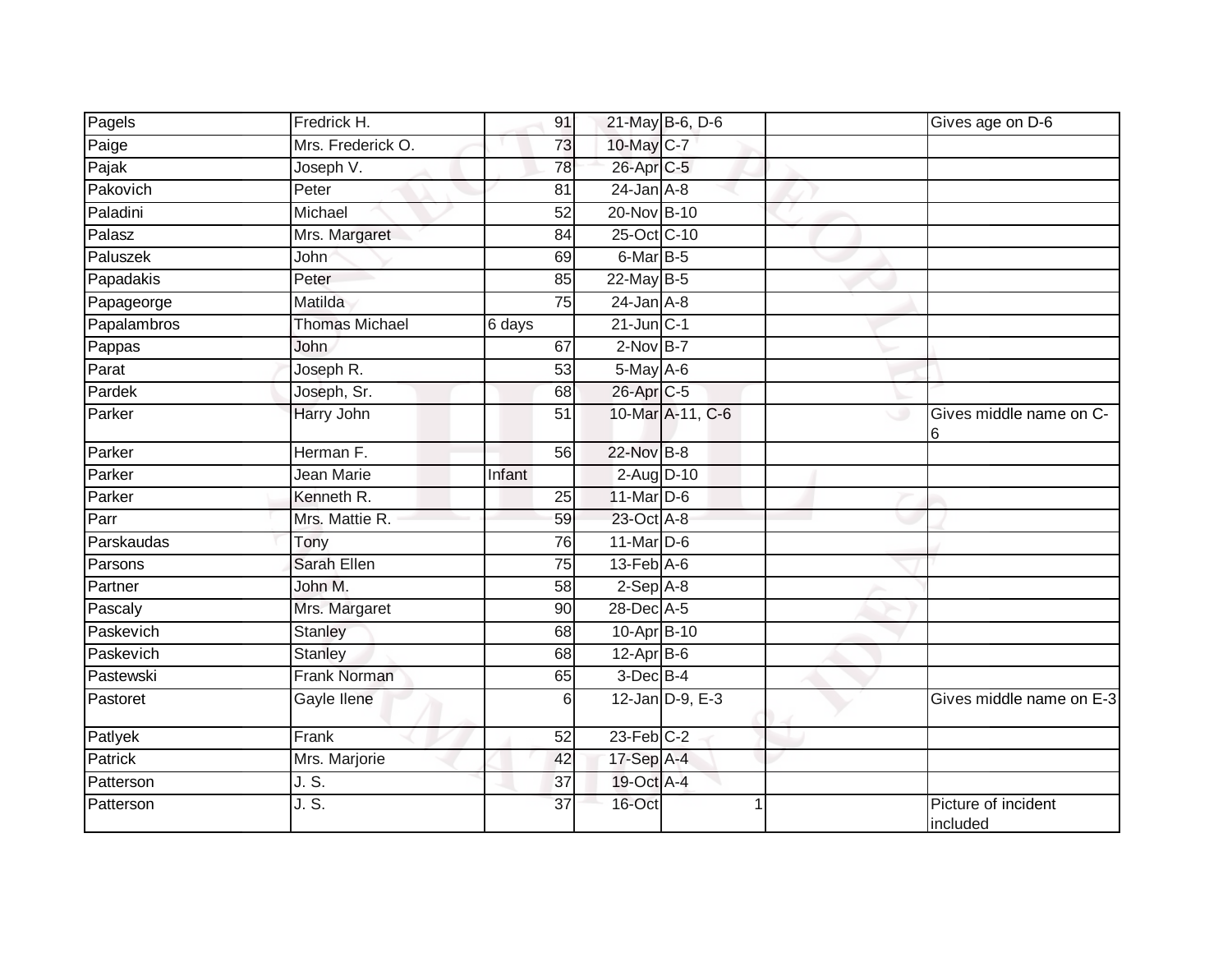| Patton         | Charles M.      | 50              | $9$ -Jun $A-3$  |   |           |                                                       |
|----------------|-----------------|-----------------|-----------------|---|-----------|-------------------------------------------------------|
| Patton         | Mrs. Ada        | 35              | 24-Aug          |   |           |                                                       |
| Paul           | Mrs. Mary       | 76              | 28-Sep B-5      |   |           |                                                       |
| Paul (Martine) | Alma            | 75              | 23-Mar A-4      |   |           |                                                       |
| Paulsen        | Mrs. Mattie H.  | $\overline{71}$ | 3-Sep A-12      |   |           |                                                       |
| Paulsen        | Mrs. Mattie H.  |                 | $2-Sep$ A-8     |   |           |                                                       |
| Pavlak         | Stephen         | 74              | $6$ -Jul $A$ -4 |   |           |                                                       |
| Pavlik         | Joseph, Jr.     | 26              | $6$ -Nov $B$ -8 |   |           |                                                       |
| Pawlak         | Mrs. Antoinette | 66              | 8-Dec A-8       |   |           |                                                       |
| Paz            | Mrs. Juanita    | 60              | 16-Oct A-4      |   |           |                                                       |
| Pearson        | John S.         | 60              | 8-Apr D-7       |   |           |                                                       |
| Pearson        | Tage E.         | 55              | 8-Sep B-5       |   |           |                                                       |
| Pecaro         | David M.        | 17              | 29-Oct A-4      |   |           |                                                       |
| Peceny         | John J.         | 30              | $9-Nov$ A-6     |   |           |                                                       |
| Pedersen       | Edward          | 65              | 29-Jun A-4      |   |           |                                                       |
| Peifer         | Joseph F.       | 59              | $2$ -Dec $C-2$  |   |           |                                                       |
| Peleshenko     | Philip          | 65              | $12-Apr$ B-6    |   |           |                                                       |
| Pena           | Lydia           | 37              | 16-Jun          | 1 |           |                                                       |
| Pence          | Apthia          | 74              | 30-Jul A-8      |   |           |                                                       |
| Penciak        | Jane            | 52              | 30-Jun A-8      |   |           |                                                       |
| Pennington     | Mrs. Ruby       | 70              | $3-Nov$ A-4     |   |           |                                                       |
| Pepelea        | Charles J.      | 47              | $1-Nov$ B-5     |   |           |                                                       |
| Pepin          | Georgianna      | 88              | $3-MayB-8$      |   |           |                                                       |
| Pepkowski      | Helen           | 51              | $9$ -Feb $E-2$  |   | Kolodziej |                                                       |
| Pera           | Josephine       |                 | 18-May A-6      |   |           |                                                       |
| Pered          | Juanita D.      | 74              | 23-Mar A-4      |   |           | Also spelled Perel see C-4                            |
| Perel          | Juanita D.      | $\overline{74}$ | 23-Mar C-4      |   |           | Also spelled Pered see A-<br>$\overline{\mathcal{A}}$ |
| Peres          | John            | 47              | $9$ -Jun $A-3$  |   |           |                                                       |
| Perez          | Roman           | 65              | 27-Nov B-5      |   |           |                                                       |
| Perinovac      | Blas (Bob)      | 71              | 6-Jan A-7       |   |           |                                                       |
| Pero           | Mrs. Mary       | 70              | $3-Nov$ A-4     |   |           |                                                       |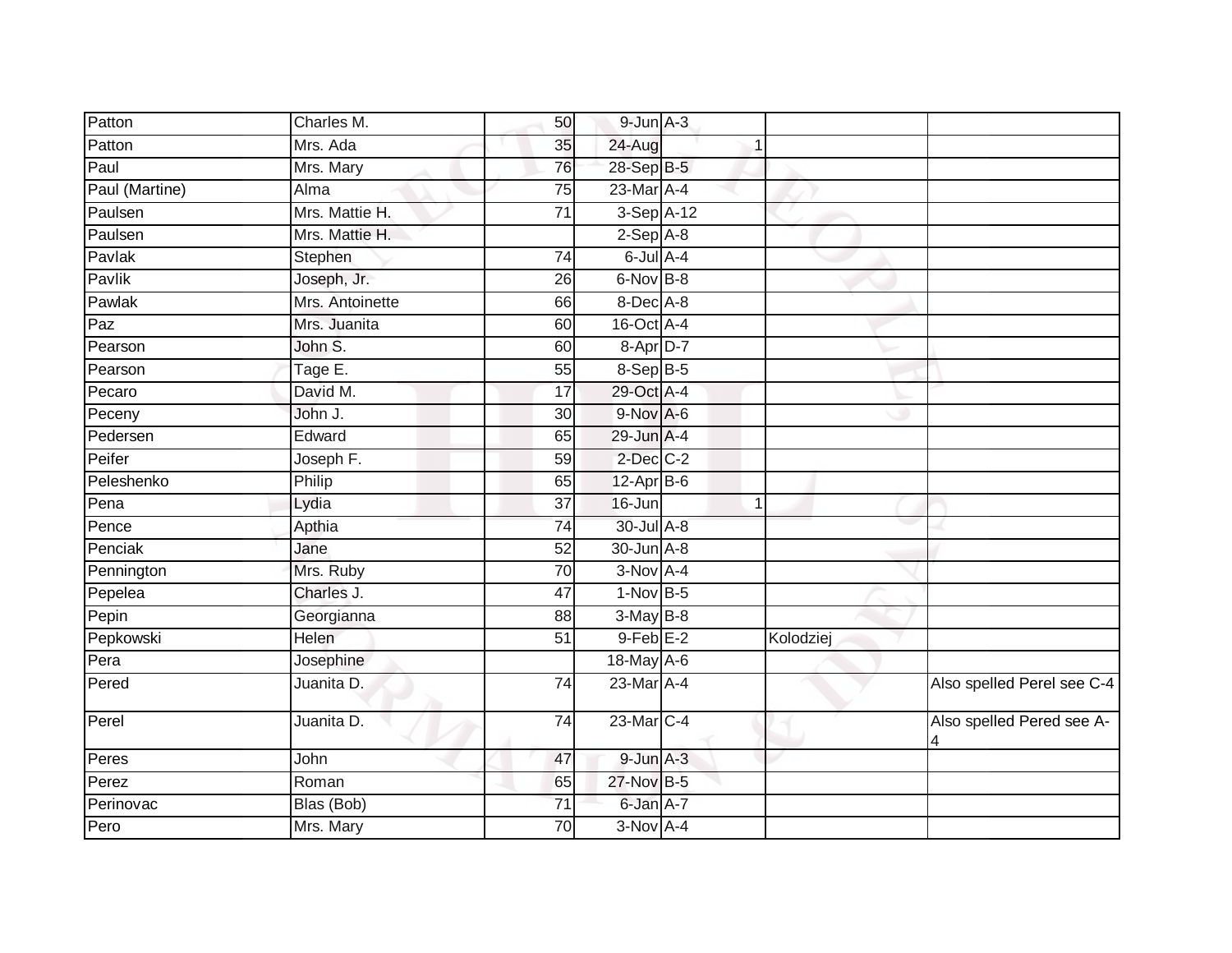| Peronto    | Martin R.<br>71             | $21$ -Jan $A-6$       |                 |          |                                          |
|------------|-----------------------------|-----------------------|-----------------|----------|------------------------------------------|
| Persianoff | Michael<br>68               | $26$ -Jan B-4         |                 |          |                                          |
| Person     | Josh                        | 2-Dec C-2<br>55       |                 |          |                                          |
| Pestikas   | John F.<br>70               | 8-Nov B-5             |                 |          |                                          |
| Pete       | Dan, Sr.<br>67              | 30-Sep A-14           |                 |          | Also spelled Dane; See<br>October 1, A-4 |
| Peter      | Eamil Joe<br>57             | 14-Oct B-5            |                 |          |                                          |
| Peterlich  | Mrs. Anna                   | 20-Oct B-5            |                 |          |                                          |
| Peters     | Donald                      | 29-Nov<br>5           | 1               |          |                                          |
| Peters     | Glenn D.                    | 2-Mar<br>79           |                 |          | Picture included                         |
| Peters     | Grace B.                    | $26$ -Feb $B-2$<br>76 |                 |          |                                          |
| Peters     | Mrs. Florence I.            | 15-Nov C-6<br>68      |                 |          |                                          |
| Peters     | Ronald                      | 29-Nov<br>5           |                 |          |                                          |
| Petersen   | Cassa<br>88                 |                       | $3-Apr$ A-10    |          |                                          |
| Petersen   | Martin                      | 20-Mar C-7<br>79      |                 |          | Picture included                         |
| Peterson   | Agda T.<br>$\overline{81}$  |                       | 3-Apr A-10      |          |                                          |
| Peterson   | Arthur C.<br>67             | $15$ -Jan B-8         |                 |          |                                          |
| Peterson   | Enoch<br>64                 | $21-Sep$ A-5          |                 |          |                                          |
| Peterson   | Mary Lee<br>47              | $21$ -May B-6         |                 |          |                                          |
| Peterson   | William R.                  | $13$ -Dec $B-4$<br>46 |                 |          |                                          |
| Petka      | John C.<br>62               | $4-FebA-6$            |                 |          |                                          |
| Petrigan   | Michael                     | 16-Mar A-5<br>70      |                 |          |                                          |
| Petroskey  | 51<br>Lottie                |                       | 25-Feb A-8, C-6 | Kijowski | Gives maiden name on C-<br>16            |
| Petsos     | Smaragtha                   | 71 Janaury 15 B-8     |                 |          |                                          |
| Pettigrew  | Wilber H.<br>61             | $24$ -Jul B-3         |                 |          |                                          |
| Petzinger  | Harry F.<br>$\overline{71}$ | 28-Aug B-3            |                 |          |                                          |
| Phair      | Mrs. Martena L<br>67        | 17-Sep A-4            |                 |          |                                          |
| Phillips   | 54<br>Benjamin Franklin     | 23-Oct A-8            |                 |          |                                          |
| Phillips   | <b>Myrtis</b><br>41         | $4$ -Jun $A$ -6       |                 | Cole     |                                          |
| Phillips   | Paul                        | 29-Nov C-6<br>16      |                 |          |                                          |
| Piasecki   | 39<br>Genevieve (Jean)      | 14-Apr B-3            |                 |          |                                          |
| Piasecki   | Veronica                    | $14$ -Jul A-5         |                 |          |                                          |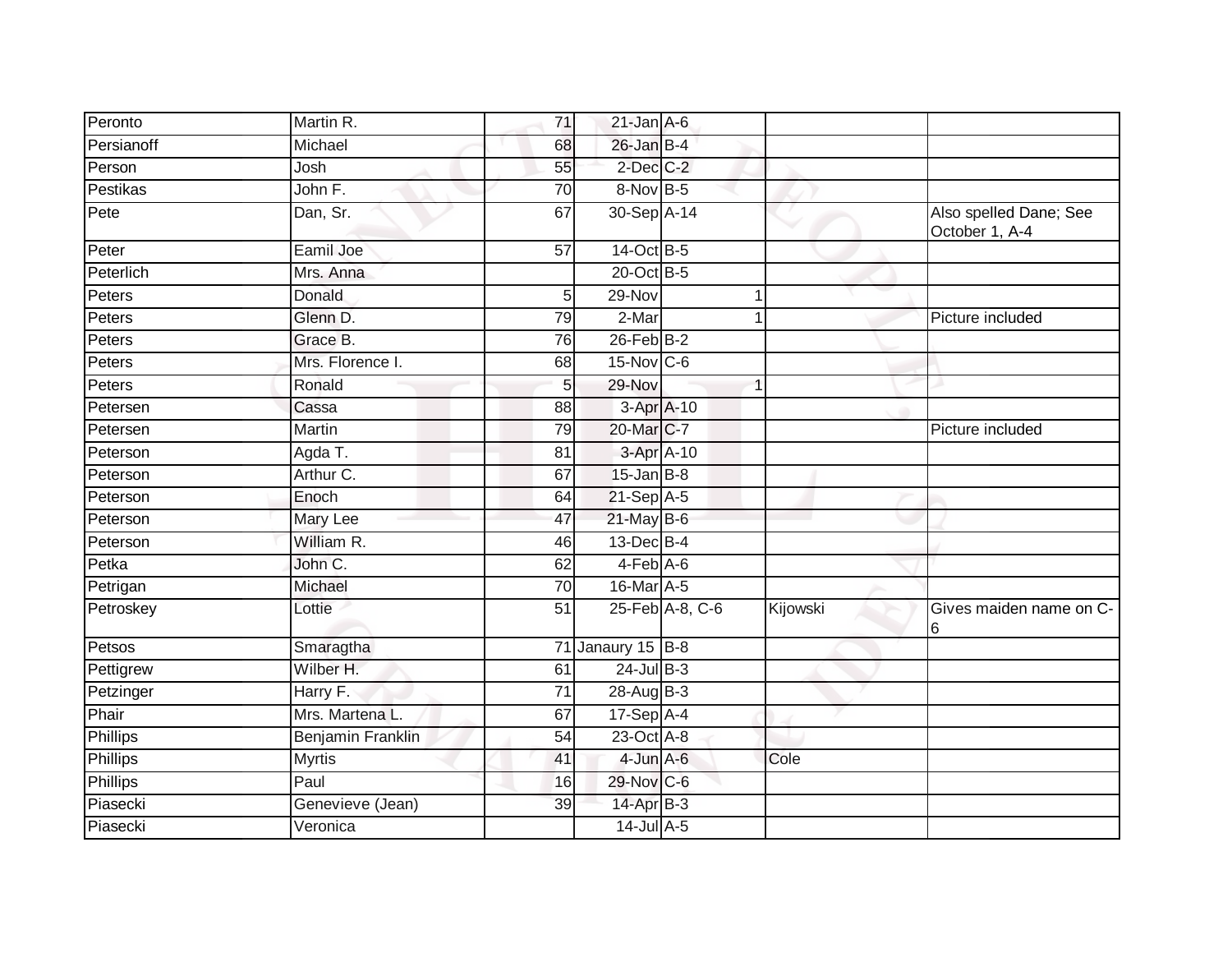| Piatek         | Thomas                           | 77              | 10-Aug A-4      |                |         |                                            |
|----------------|----------------------------------|-----------------|-----------------|----------------|---------|--------------------------------------------|
| Pieczynski     | Bernard J.                       | 47              | 18-Sep B-3      |                |         |                                            |
| Pienkowski     | Frank J.                         | 75              | $22$ -Jan B-4   |                |         |                                            |
| Piepho         | Elmer                            | 69              | 27-Dec B-6      |                |         |                                            |
| Pierson        | Martin A.                        | 87              | $3-Mar$ A-9     |                |         |                                            |
| Pierson        | Ray                              | 19              | 9-Jun           | 1              |         |                                            |
| Piest          | Herman                           | 85              | $7$ -Dec $A$ -6 |                |         |                                            |
| Pieszchala     | Mrs. Frank                       | $\overline{74}$ | $1$ -Jun $B-3$  |                |         | Gives first name Mary<br><b>June 2 B-5</b> |
| Pietrzycki     | <b>John</b>                      | 74              | 23-Mar A-4      |                |         |                                            |
| Pilipovich     | George                           | 74              | 13-Aug A-4      |                |         |                                            |
| Pilling        | Mrs. Mary                        | 75              | 19-Oct A-4      |                |         |                                            |
| Pillisi        | Michael                          | 82              | 30-Jan A-11     |                |         |                                            |
| Pine           | Percy                            | 58              | 12-May A-10     |                |         |                                            |
| Pineda         | Lorine                           | 62              | 29-Mar B-6      |                |         |                                            |
| Pinkston       | Edward H.                        | 48              | 19-Oct A-4      |                |         |                                            |
| Pirau          | John                             | 45              | 9-Apr A-4       |                |         |                                            |
| Piskula        | Steve T.                         | 64              | 19-Oct A-4      |                |         |                                            |
| Pisowicz       | <b>Isabell C.</b>                | 45              |                 | 3-Jul A-5, C-4 | Evancho | Gives maiden name on C-                    |
| Pithoud        | Peter M.                         | 52              | 18-Sep B-3      |                |         |                                            |
| Plant          | Murel                            | 61              | $26$ -Jan B-4   |                |         |                                            |
| Pletka         | Edwin C.                         | 44              | $15-Sep$ A-4    |                |         |                                            |
| Plunkett       | William G.                       | 52              | $23$ -Feb $C-2$ |                |         |                                            |
| Pociask        | <b>Charles</b>                   | 44              | 27-Sep B-11     |                |         |                                            |
| <b>Pohlers</b> | Mrs. Theresa                     | 88              | $15-Sep$ A-4    |                |         |                                            |
| Pokos          | George, Sr.                      | $\overline{90}$ | 8-Nov B-5       |                |         |                                            |
| Polito         | Josephine G.                     | 62              | $8 - Apr$ D-7   |                |         |                                            |
| Poljak         | Jacob                            |                 | 22-Dec B-5      |                |         |                                            |
| Polka          | $\overline{\mathsf{W}}$ alter j. | 50              | 17-Sep A-4      |                |         |                                            |
| Pollack        | John J.                          | 75              | 27-Mar B-5      |                |         |                                            |
| Pollock        | Louis                            | 60              | 24-Aug A-3      |                |         |                                            |
| Polos          | Peter, Sr.                       | 72              | $7 - Jan$ A-6   |                |         |                                            |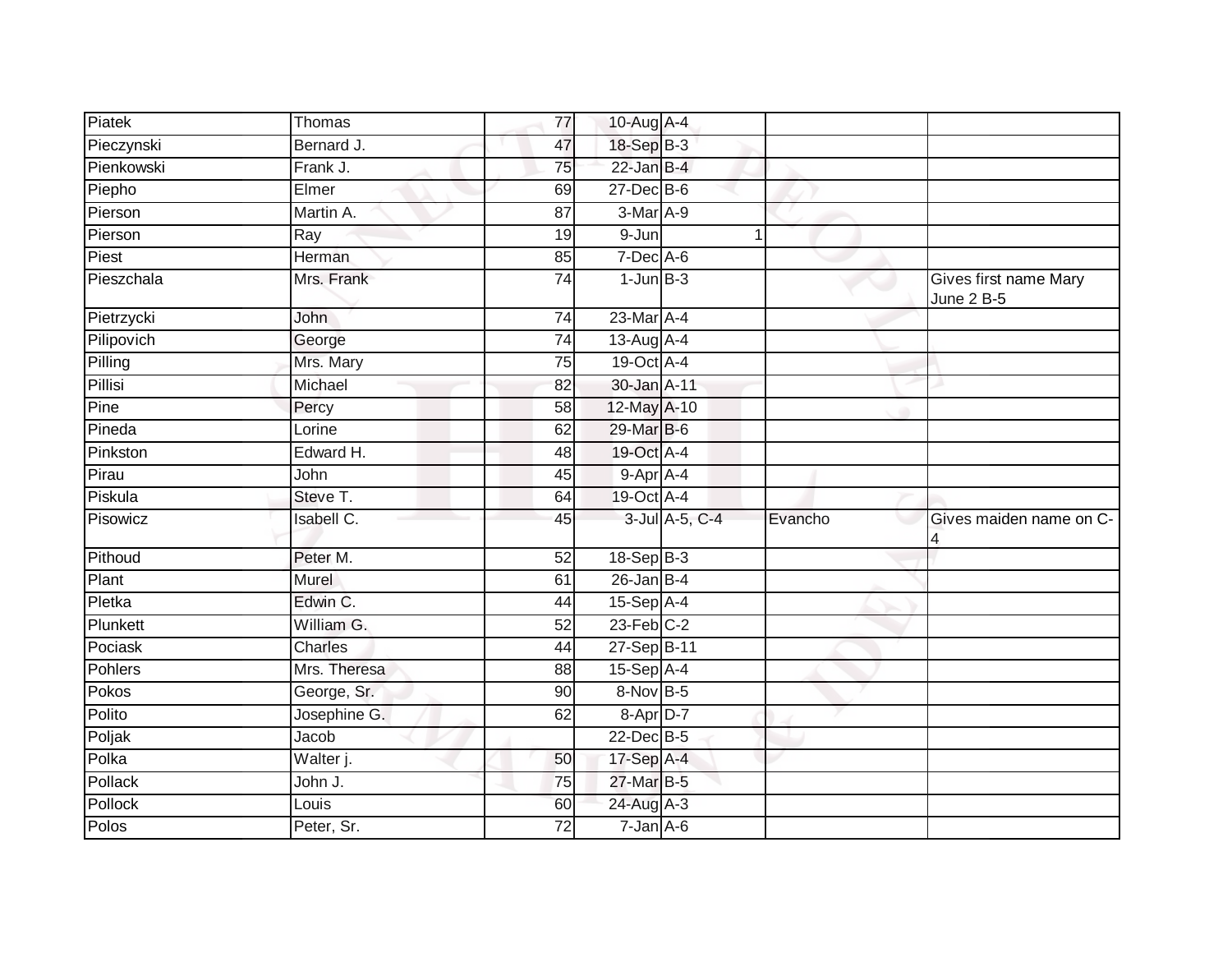| Pondusa       | Andrew F.           | 68              | 4-May A-12      |                  |               |                                               |
|---------------|---------------------|-----------------|-----------------|------------------|---------------|-----------------------------------------------|
| Ponton        | Leonard             | 47              | $9$ -Feb $E-2$  |                  |               |                                               |
| Pool          | Mary                | 38              | 26-Jun B-5      |                  |               |                                               |
| Poole         | Russell J.          | 60              | $21$ -Apr       | 1                |               |                                               |
| Poortenga     | Abe                 |                 | 25-May C-4      |                  |               | Also spelled Portenga see<br>$A-6$            |
| Popa          | Mrs. Molly          | 72              | 7-Oct B-6       |                  |               |                                               |
| Popelas       | Benjamin A.         | 47              | 10-Sep A-7      |                  |               |                                               |
| Popoff        | Elia Evanoff        | 66              | $27$ -Feb $A-9$ |                  |               |                                               |
| Popovic       | Novica              | 78              | $9$ -Jul $A$ -6 |                  |               | Picture included                              |
| Popovich      | Anna                | 71              | 13-May D-6      |                  |               |                                               |
| Popovich      | Mrs. Thelma Fisher  | 72              | $7$ -Oct B-6    |                  |               |                                               |
| Poremba       | Julia H.            | $\overline{70}$ |                 | 16-Jan A-7, C-7  |               | Gives middle initial on C-7                   |
| Portenga      | Abe                 |                 | 25-May A-6      |                  |               | Also spelled Poortenga<br>see C-4             |
| Potter        | Fay M.              | 53              | 24-May A-10     |                  |               |                                               |
| <b>Potts</b>  | George              | 65              | $20$ -Apr $B-3$ |                  |               |                                               |
| Powell        | <b>Amos Fredric</b> | 48              | 14-May A-12     |                  |               |                                               |
| Powell        | Henry T.            | 74              | $27$ -Apr $B-3$ |                  |               |                                               |
| Powell        | Jessie              | 78              | 28-May A-6      |                  | <b>Ripley</b> |                                               |
| Powers        | Leslie F. (Sam)     | 71              | $10$ -Dec $B-3$ |                  |               |                                               |
| Prahlow       | Earl R.             | 71              | $3-Nov$ A-4     |                  |               |                                               |
| Prendergast   | Joseph (Joe)(Tony)  | 65              |                 | 15-Jul A-12, D-5 |               | Gives another nickname<br>on D-5              |
| Prieboy       | Joseph              | 78              | 22-May B-5      |                  |               |                                               |
| Primich       | Michael, Sr.        | 76              | 8-Nov B-5       |                  |               |                                               |
| Prince        | Paul F.             | 69              | 24-Mar A-6      |                  |               |                                               |
| Prohaska      | Mrs. Esperance Edna | 66              | $8-Nov$ B-5     |                  |               |                                               |
| Prshina       | Rudolph             | 67              | $1-Dec$ A-6     |                  |               | Also spelled Prashina; see<br>December 2, C-2 |
| Prymula       | Mrs. Margaret       | 78              | $21$ -Dec $A-8$ |                  |               |                                               |
| Przespolewski | Mary                | 73              |                 | 30-Jan A-11, D-4 | Przybil       | Spells maiden name as<br>Przybyl on D-4       |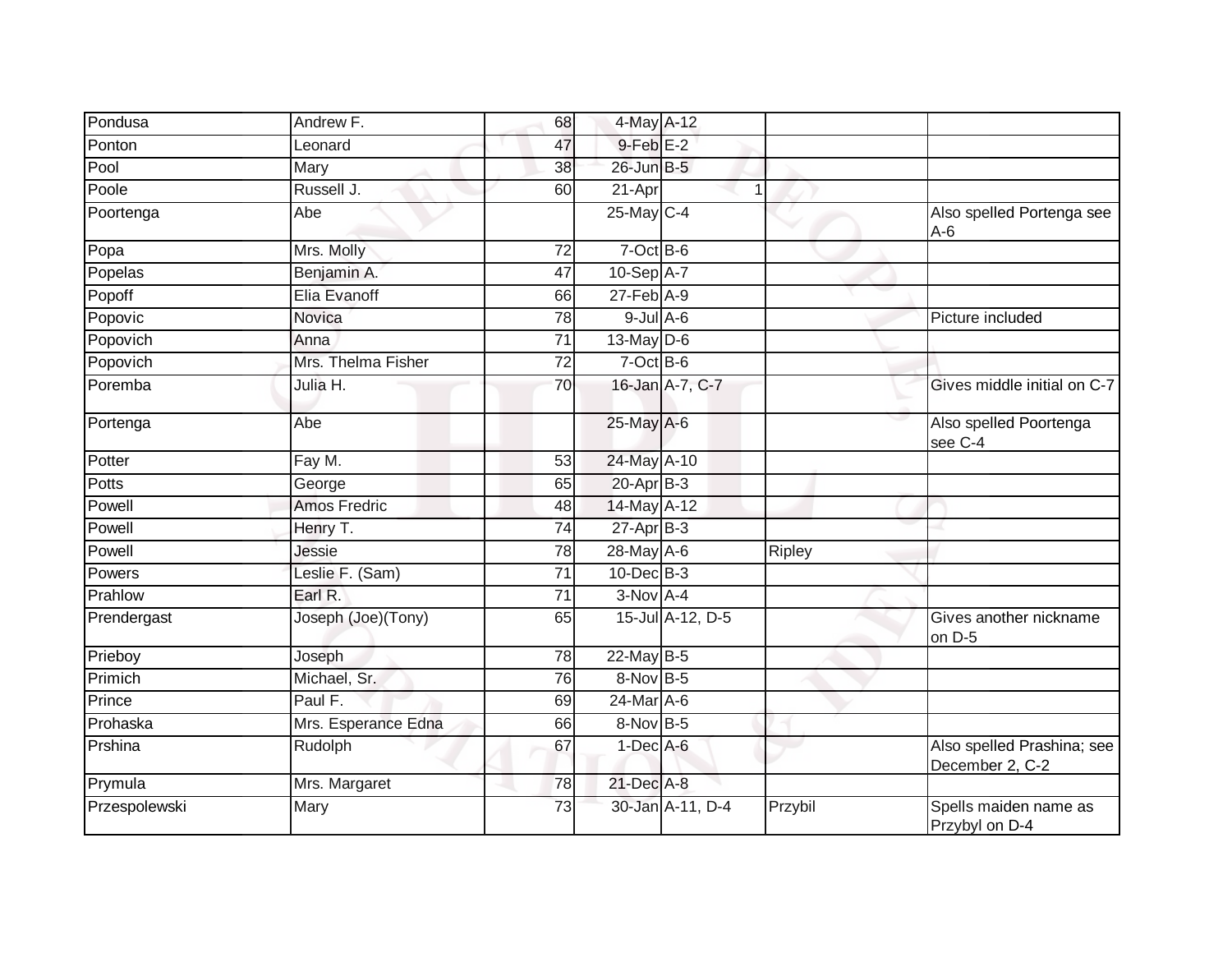| Przybyl     | Andrew J.                  | 59              | 12-Mar B-5            |                 |        |                                                         |
|-------------|----------------------------|-----------------|-----------------------|-----------------|--------|---------------------------------------------------------|
| Przybyla    | Max                        | 57              | 15-Oct A-12           |                 |        | Also listed as Maxmilian<br>E.; see October 16, A-4     |
| Puhek       | <b>Steve</b>               | $\overline{78}$ | 30-Apr <sub>B-3</sub> |                 |        |                                                         |
| Puiak       | Eli                        | 89              | 20-May C-2            |                 |        |                                                         |
| Puklo       | Mrs. Eleanore              | 69              | $11$ -Dec A-11        |                 |        |                                                         |
| Pursch      | Harold William (Billy) Jr. | 6 months        |                       | 13-Apr A-8, C-3 |        | Gives nickname and title<br>of Jr. on C-3               |
| Putrus      | <b>John</b>                | 75              | 9-Apr A-4             |                 |        |                                                         |
| Pyrka       | Mrs. Mary                  | 67              | $9-$ Sep $B-4$        |                 |        |                                                         |
| Quagliano   | Sgt. George H.             | 32              | 29-Dec A-5            |                 |        |                                                         |
| Queen       | Mrs. Mary                  | 51              | $4$ -Dec $B-3$        |                 |        |                                                         |
| Queen       | Mrs. Pansy May             | 58              | $27$ -Dec $B$ -6      |                 |        |                                                         |
| Quillin     | William H.                 | 40              | 17-Sep A-4            |                 |        |                                                         |
| Quilty      | Mrs. Alice                 | 83              | 9-Nov A-6             |                 |        |                                                         |
| Quinn       | Klirby M.                  | 65              | $15$ -Jan $B$ -8      |                 |        |                                                         |
| Quintanilla | <b>Benito</b>              | 69              | 26-Apr C-5            |                 |        |                                                         |
| Rackowski   | Stanley                    | 80              | $16$ -Jul D-6         |                 |        | Also spelled Raczkowski<br>see C-7                      |
| Raczkowski  | <b>Stanley</b>             | 80              |                       | 16-Jul C-7, D-6 |        | Picture included, Also<br>spelled Rackowski see D-<br>6 |
| Radencic    | Matthew                    | 57              | 7-Apr A-4             |                 |        | Also spelled Radenic see<br>$A-4$                       |
| Radenic     | Matthew                    | 57              | $7-AprA-4$            |                 |        | Also spelled Radencic see<br>$A - 4$                    |
| Radzwill    | Eleanora                   | $\overline{73}$ | 6-May B-8             |                 |        | Gives first name as<br>Elenora May 7 D-5                |
| Rafter      | Mrs. Clare                 | 83              | 13-Aug A-4            |                 |        |                                                         |
| Ragan       | Kathryn                    | 46              | $27 - Jan A - 6$      |                 |        |                                                         |
| Raggio      | Louis                      | 68              |                       | 6-Jan A-7, B-4  | Nelson | Gives name as Louise and<br>maiden name on B-4          |
| Ragon       | Cordie                     | 79              | 30-Aug B-10           |                 |        |                                                         |
| Rahn        | August H.                  | $\overline{72}$ | 5-Aug D-5             |                 |        |                                                         |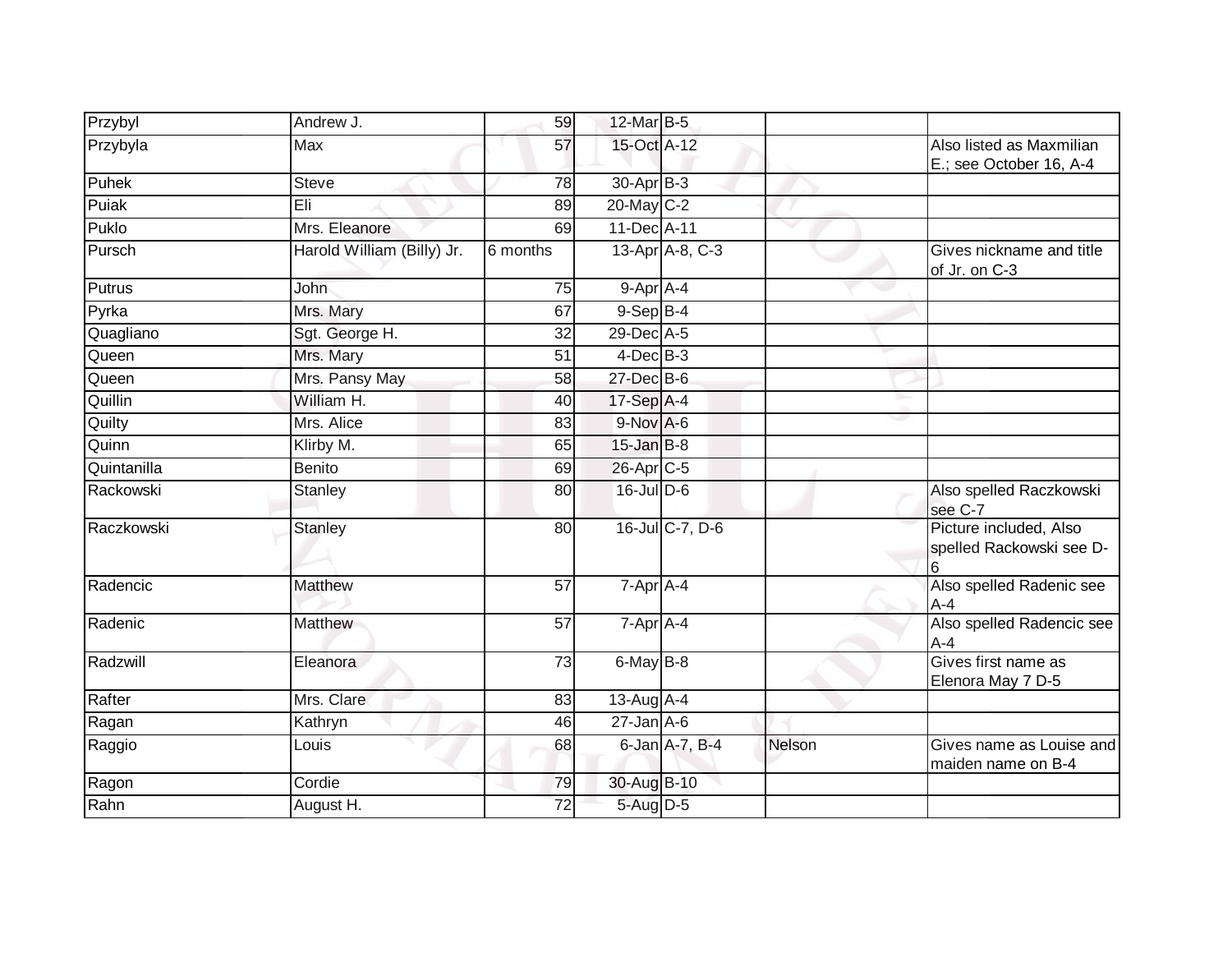| Rainaud    | Mrs. Rose          | 79              | 22-Dec B-5       |                |                                            |
|------------|--------------------|-----------------|------------------|----------------|--------------------------------------------|
| Rairigh    | Joseph H.          | $\overline{72}$ | 29-May           |                |                                            |
| Rajacich   | Mrs. Dora          | 76              | 25-Oct C-10      |                |                                            |
| Rakow      | Walter C.          | 54              | $22$ -Jan B-4    |                |                                            |
| Rakowski   | <b>Bernard</b>     | $\overline{70}$ | $2$ -Dec $C-2$   |                |                                            |
| Raksanyi   | Helen              | 84              | 28-May A-6       |                |                                            |
| Ramberg    | Arthur W.          | 61              | $18$ -Dec $B$ -6 |                |                                            |
| Ramirez    | Felipe             | 81              | $7 - Jan A - 6$  |                |                                            |
| Ramsay     | <b>Calvin Howe</b> | 88              | 28-Sep B-5       |                |                                            |
| Rancich    | Vukasin            | 65              | 26-Aug B-5       |                | Also spelled Rancih; see<br>August 28, B-3 |
| Randall    | Mrs. Blanche       | 60              | 24-Dec B-4       |                |                                            |
| Randolph   | John H.            | 43              |                  | 21-Jul B-3 C-4 |                                            |
| Rasmussen  | <b>Chester</b>     | 45              | 7-Apr A-4        |                |                                            |
| Ratajczak  | Rev. Louis J.      | 69              | 18-Sep B-3       |                |                                            |
| Ray        | Lawton E.          | 47              | 6-Jan B-4        |                |                                            |
| Raymond    | Elsie M.           | 62              | 30-Jan A-11      |                |                                            |
| Ready      | William L.         | 62              | 15-Dec A-11      |                |                                            |
| Rebey      | Michael            | 72              |                  | 20-Jul B-3 C-3 |                                            |
| Redar      | Peter G.           | 68              | 5-Aug D-5        |                |                                            |
| Reed       | James              | 18              | $27 - Oct$       | 1              |                                            |
| Reich      | <b>Moses</b>       | 75              | $3-Aug$ A-3      |                |                                            |
| Reichert   | Anthony M.         | 66              | $25-Sep$ B-5     |                |                                            |
| Reiplinger | Frank J.           | 70              | 13-Oct A-12      |                |                                            |
| Reiser     | Charles S.         |                 | $12$ -Jan $D-9$  |                |                                            |
| Reish      | Herbet E.          | 80              | 31-Aug A-4       |                |                                            |
| Relinski   | Vincent (Pete)     | 70              | $7$ -Jun $B$ -5  |                |                                            |
| Remley     | Jay A.             | 70              | $19$ -Jan $C-3$  |                |                                            |
| Rentner    | Conrad             |                 | 16-Sep A-16      |                |                                            |
| Reyna      | Pablo              | 43              | $17 - Feb$ $B-4$ |                |                                            |
| Reynolds   | Delbert A.         | 49              | 11-Oct G-13      |                |                                            |
| Rhind      | Mrs. Nelly         | 83              | 17-Aug A-4       |                |                                            |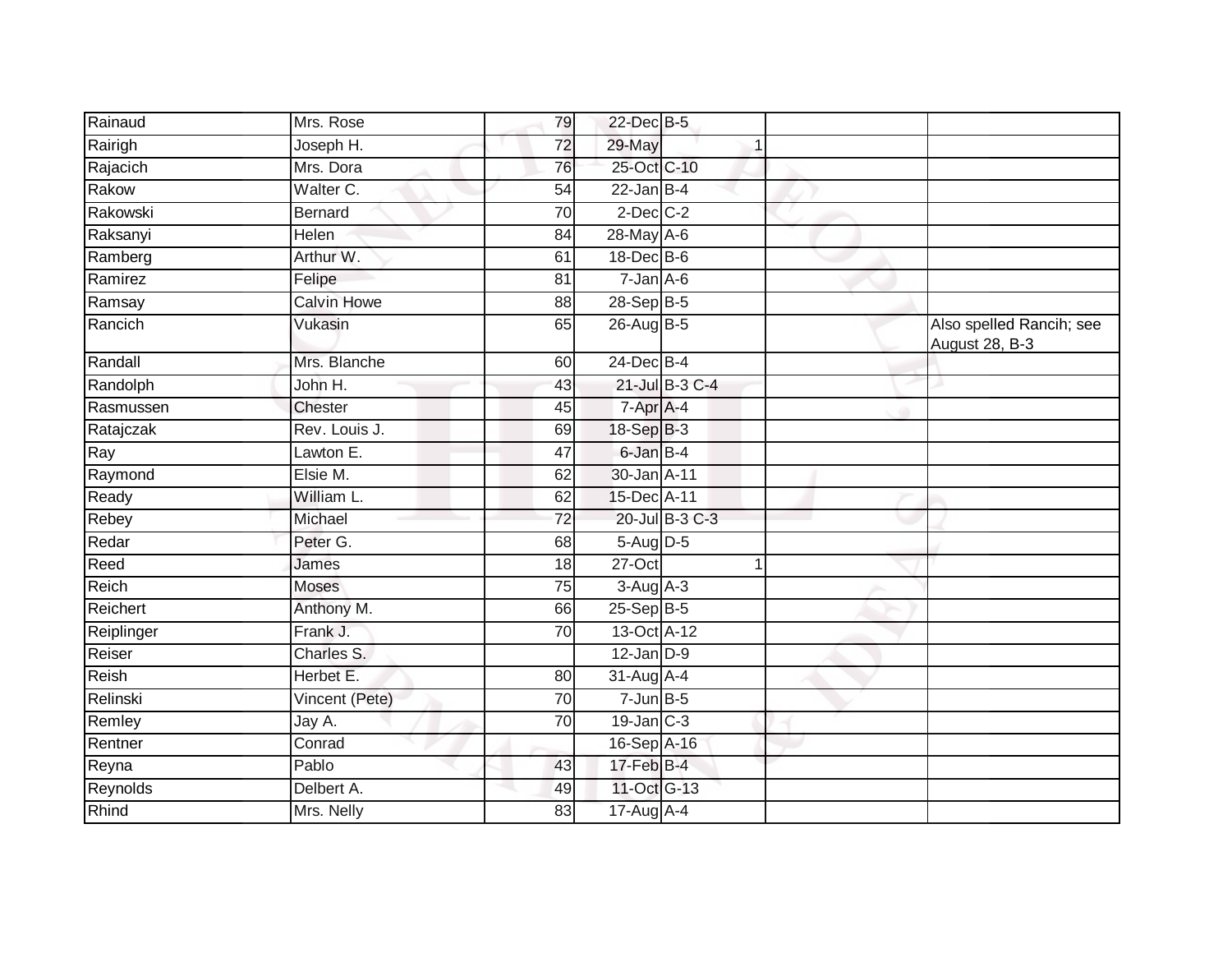| Rhodes         | Mrs. Mary E.       | 75              | 9-Aug C-8         |                 |                          |                                      |
|----------------|--------------------|-----------------|-------------------|-----------------|--------------------------|--------------------------------------|
| Rhone          | Robert Allen       | 9 months        | 20-Mar C-7        |                 |                          |                                      |
| Ribordy        | Lela M.            | 62              |                   | 17-Feb B-4, C-4 |                          | Gives middle initial as H.<br>on C-4 |
| Rice           | <b>Carl Walter</b> | 53              | $7$ -Dec A-6      |                 |                          |                                      |
| Rice           | Lucy J.            | 83              | 24-Jun B-3        |                 | $\overline{\phantom{a}}$ |                                      |
| Rice           | Miss Eunice O.     | 74              | $25 - Sep$ B-5    |                 |                          |                                      |
| Richards       | Mrs. Elva A.       | 68              | $22$ -Nov $B-8$   |                 |                          |                                      |
| Richards       | Mrs. Theresa       | $\overline{72}$ | $29-Sep$ A-8      |                 |                          |                                      |
| Richards       | Paul S.            | 60              | $15$ -Jan B-8     |                 |                          |                                      |
| Richardson     | Anne               | 75              | $29$ -Jun $A-4$   |                 |                          |                                      |
| Richardson     | Emma B.            | 76              | $3-Feb$ B-2       |                 |                          | Gives age as 74 Feb.4 A-<br>6        |
| Richardson     | Mrs. Paulina       | $\overline{77}$ | 21-Dec A-8        |                 |                          |                                      |
| Richter        | Janet Marie        | 8 months        | 21-Apr B-3        |                 |                          |                                      |
| Rickman        | Fred A.            | 74              | 26-Apr C-5        |                 |                          |                                      |
| <b>Ricks</b>   | lone               | 62              | $3$ -Jul $A$ -5   |                 |                          |                                      |
| Ridder         | Henry              | 68              | $22$ -Jun $A-6$   |                 |                          |                                      |
| Ridder         | Martin             | 52              | 15-Dec A-11       |                 |                          |                                      |
| Ridder         | Mrs. Herman, Sr.   | 81              | 7-Apr A-4         |                 |                          |                                      |
| Rider          | George S.          | 69              | 10-Apr B-10       |                 |                          |                                      |
| Ridge          | Mrs. Myrtle        | 83              | 23-Dec B-4        |                 |                          |                                      |
| Rielasko       | Mary               | 78              | 16-Mar A-5        |                 |                          | Also spelled Bielasko see<br>$C-6$   |
| Rincon         | Joseph             | 21              | $10$ -Nov $A-6$   |                 |                          |                                      |
| Ritchey        | Sophia             | 49              | $8$ -Jul $D$ -5   |                 |                          |                                      |
| Rivera         | Louis              | 22              | $20 - Apr$ B-3    |                 |                          |                                      |
| Rizos          | Mrs. Anna          | 66              | $9-Nov$ A-6       |                 |                          |                                      |
| Rizzardo       | Mrs. Rosa          | 68              | 15-Sep A-4        |                 |                          |                                      |
| Roadlander     | Dale               | 4               | $15$ -Jun $B-5$   |                 |                          |                                      |
| Robak          | George             | 78              | 20-Jan A-9        |                 |                          |                                      |
| <b>Robbins</b> | Dow C.             | 58              | 30-Mar B-3        |                 |                          |                                      |
| Roberts        | Catherine E.       | 65              | $5 - Jun$ $B - 6$ |                 |                          |                                      |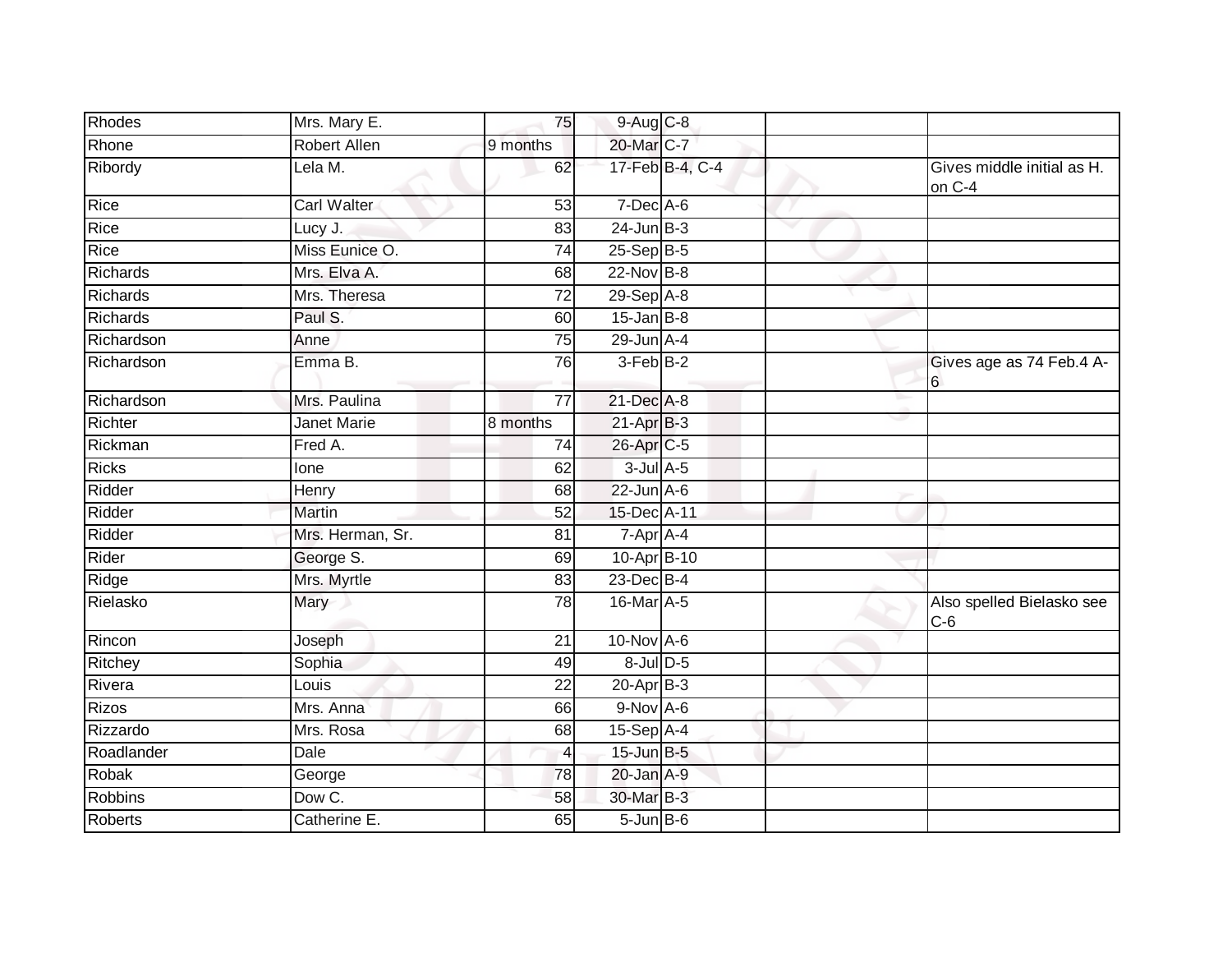| Roberts        | Charles W.            | 46              | 8-Nov              |                 |                                         |
|----------------|-----------------------|-----------------|--------------------|-----------------|-----------------------------------------|
| <b>Roberts</b> | Elsie                 | 42              | 8-Nov              |                 |                                         |
| <b>Roberts</b> | Orla B.               | 73              | 16-Dec B-4         |                 |                                         |
| Robertson      | Ray G.                | 62              | 28-Jun D-8         |                 |                                         |
| Robinson       | <b>William Marion</b> | $\overline{73}$ |                    | 26-Jan B-4, C-6 | Gives middle name on C-<br>6            |
| Rocky          | Peter <sub>F.</sub>   | 64              | 25-Aug A-6         |                 |                                         |
| Rodda          | Albert                | 76              | 5-Mar A-8          |                 |                                         |
| Rodeghier      | Lena                  | 84              | $3 - Jun$ $B - 6$  |                 |                                         |
| Rodin          | William               | 83              | $19$ -Jul $D-8$    |                 |                                         |
| Rodriguez      | Mrs. Rebecca          | 40              | 19-Oct A-4         |                 |                                         |
| Rodriguez      | Ysidro                | 58              | $1-AprB-3$         |                 |                                         |
| Roenau         | Clara                 | 88              | 10-Apr B-10        |                 | Also spelled Roennau see<br>Apr. 12 F-3 |
| Roennau        | Clara                 | 88              | 12-Apr $F-3$       |                 | Also spelled Roenau see<br>Apr. 10 B-10 |
| Rogers         | Mollie                | 55              | 17-May F-2         |                 |                                         |
| Roggeveen      | John R.               | 73              | 6-Aug A-4          |                 |                                         |
| Rogowski       | John V.               | $\overline{73}$ | $2$ -Jan $B-3$     |                 |                                         |
| Rohrbach       | Jeanette              | 62              |                    | 27-Jul B-5 C-3  |                                         |
| Rohrberg       | Louise                | 85              | 13-Jan A-10        |                 |                                         |
| Rolland        | Mrs. Katherine        | 78              | $22-Sep$ B-3       |                 |                                         |
| Rollensen      | Percy                 | 54              | 18-Oct C-2         |                 |                                         |
| Rollins        | William               | 67              | 28-Oct B-11        |                 |                                         |
| Romano         | Charles               | $\overline{53}$ | $29$ -Jun $A-4$    |                 |                                         |
| Rooy           | Mrs. Martha           | $\overline{72}$ | 28-Dec A-5         |                 |                                         |
| Roper          | John Henry            | 62              | $7 - Jan A - 6$    |                 |                                         |
| Rose           | Mrs. Rosa             | 61              | $15$ -Nov $ C-6 $  |                 |                                         |
| Rose           | Walter C.             | $\overline{71}$ | $21$ -Dec $A-8$    |                 |                                         |
| Rosek          | John Joseph           | $\overline{71}$ | $17 - Jan$ $A - 8$ |                 |                                         |
| Roselip        | Lloyd                 | 65              | 12-Jul D-14        |                 |                                         |
| Rosenberger    | Thomas H.             | 23              | 3-Nov A-4          |                 |                                         |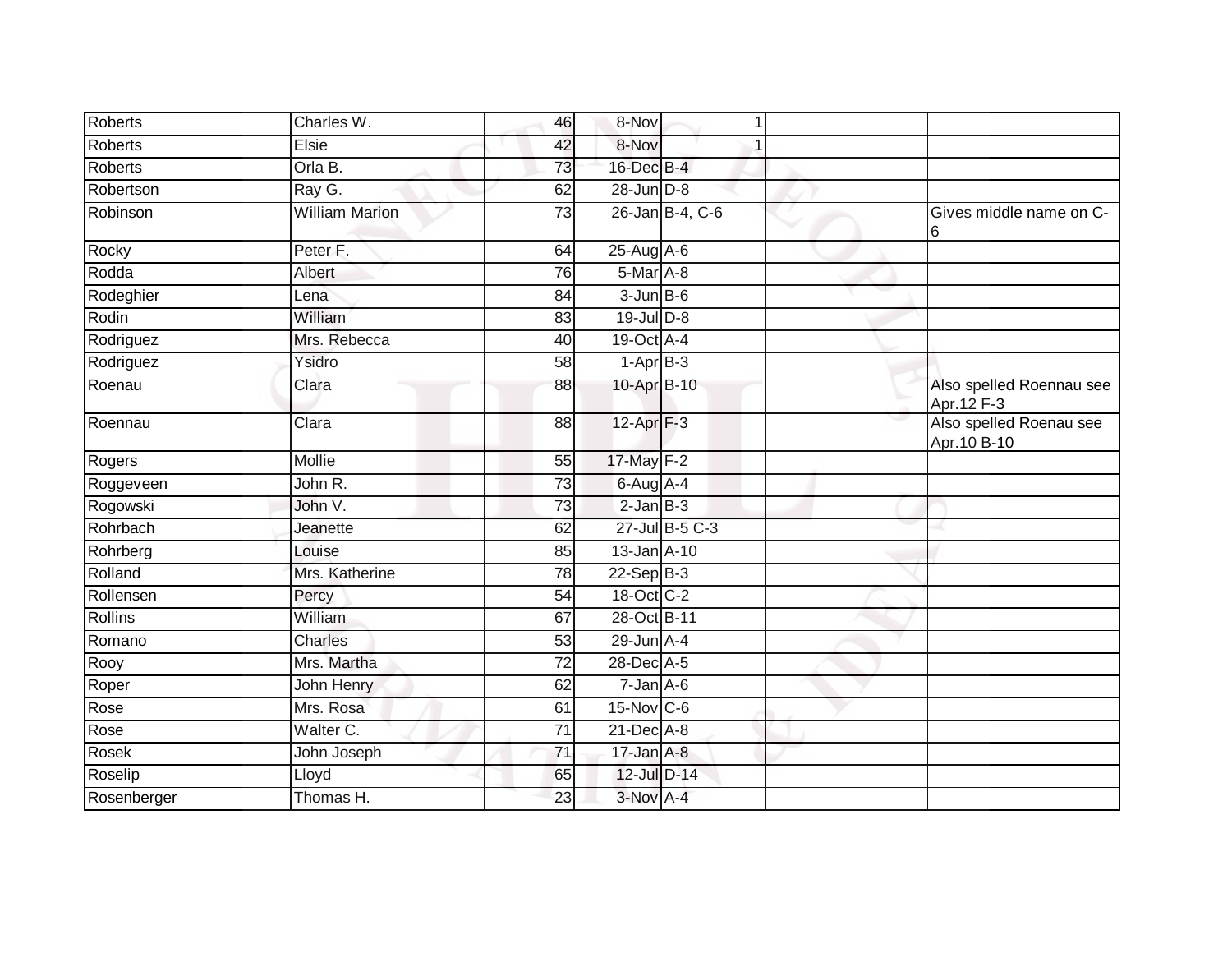| Rosich (Rozkrok) | Peter                   | 50              |                             | 5-Jul D-10      | Gives alternate last name<br>July 6 A-4 |
|------------------|-------------------------|-----------------|-----------------------------|-----------------|-----------------------------------------|
| Rosinski         | Aloysius (Alex)         | 58              |                             | 3-Jul A-5, C-4  | Gives nickname on C-4                   |
| Rosinski         | <b>Stanley</b>          | 67              | 15-Mar B-5                  |                 | Picture included                        |
| Rosochacki       | Sabina                  | 68              | 19-May A-6                  |                 |                                         |
| Ross             | Freda                   | 69              | 24-Jul B-3                  |                 |                                         |
| <b>Ross</b>      | Rosemary T.             | 62              | 6-Jul A-4                   |                 |                                         |
| <b>Ross</b>      | Shannon                 | 76              | 26-Jun B-5                  |                 |                                         |
| Rotas            | George N.               | 69              | $13$ -Feb $\overline{A}$ -6 |                 |                                         |
| Rouch            | Florence                | 69              | 6-May B-8                   |                 |                                         |
| Royse            | Mrs. Wanda Lou          | 30              | 14-Oct B-5                  |                 |                                         |
| Rudman           | Antoinette              | 58              | $7-Feb$ B-2                 |                 |                                         |
| Rudnicki         | Paul                    | 50              | $23$ -Jan $A-8$             |                 |                                         |
| Rudzinski        | Mrs. Anna               | $\overline{72}$ | 18-Nov C-6                  |                 |                                         |
| Rudzinski        | Mrs. Mary               | 70              | 22-Dec B-5                  |                 |                                         |
| Ruf              | Bennett W.              | $\overline{52}$ | 24-Sep A-8                  |                 |                                         |
| Ruffolo          | Mrs. Carmela            | 59              | $10$ -Dec $B-3$             |                 |                                         |
| <b>Ruhs</b>      | <b>Linda Sue</b>        | 13 days         | 11-Oct G-13                 |                 |                                         |
| Rush             | <b>Clarence Milford</b> | 57              |                             | 16-Mar A-5, C-6 | Gives middle name on C-<br>6            |
| Ruskowsky        | Susan Lynn              | 23 months       | $4-Nov$ B-5                 |                 |                                         |
| Russell          | Helene                  | 81              | 30-Jan A-11                 |                 |                                         |
| Russia           | John (Jaja)             | 75              | 20-Mar C-7                  |                 |                                         |
| <b>Rustek</b>    | Joe                     | 71              | $8$ -Jun $A$ -6             |                 |                                         |
| Rusyn            | Rev. John               | 68              | $27$ -Dec B-6               |                 | Picture included.                       |
| Ruszowski        | Eugene                  | 65              | $22$ -Apr $B-9$             |                 |                                         |
| Rutkowski        | Walter                  | 80              | $17 -$ Jul A-6              |                 |                                         |
| Rutledge         | Leona                   | 58              | 10-Jun D-7                  |                 |                                         |
| Rymarowicz       | Mary                    | 65              | 20-Mar C-7                  |                 |                                         |
| <b>Rys</b>       | Joseph J.               | 58              | $1$ -Jul $B-5$              |                 |                                         |
| Saager           | Arthur J.               | 56              | 29-Jan A-11                 |                 |                                         |
| Sabo             | Charles, Sr.            | 75              | 17-Feb B-4                  |                 |                                         |
| Sabo             | Mary                    | 66              | $7$ -Jan $A$ -6             |                 |                                         |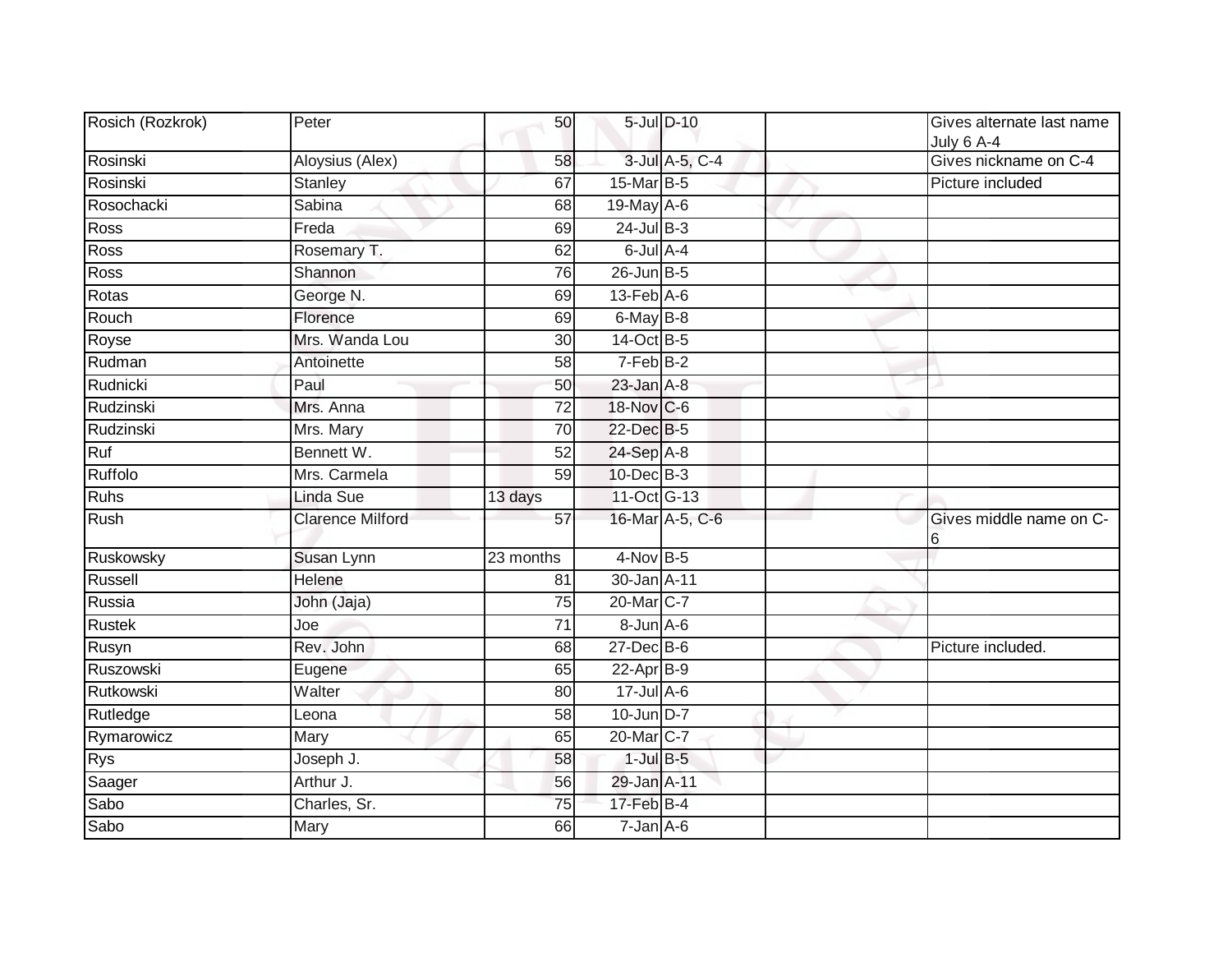| Sabo           | <b>Steve</b>         | 81             | 30-Dec B-8       |          |                                   |
|----------------|----------------------|----------------|------------------|----------|-----------------------------------|
| Sachse         | Grace                | 69             | 20-Jan A-9       | Davis    |                                   |
| Saker          | Roy E.               | 75             | $27$ -Apr $B-3$  |          |                                   |
| Sako           | Andrew               | 79             | $17-Nov$ A-4     |          |                                   |
| <b>Salik</b>   | Josephine            | 63             | 18-May A-6, C-5  | Sieracki | Gives maiden name on C-<br>5      |
| <b>Sallis</b>  | Debra                | $\overline{4}$ | $12$ -Apr $B$ -6 |          |                                   |
| Samber         | Walter, Sr.          | 52             | 27-May A-12      |          | Also spelled Sambor see<br>$D-7$  |
| Sambor         | Walter, Sr.          | 52             | 27-May D-7       |          | Also spelled Samber see<br>$A-12$ |
| Sambrook       | <b>Julia Alice</b>   | 81             | $10$ -Jan $A-8$  |          |                                   |
| Samuelson      | Mrs. Emma            | 75             | $9-Nov$ A-6      |          |                                   |
| Sanborn        | Mrs. Kathleen Marion | 61             | $1-Oct$ A-4      |          |                                   |
| Sanchez        | Florencio            | 34             | $9$ -Jan $A$ -6  |          |                                   |
| Sanders        | Clarence E.          | 71             | $23$ -Jun $A-8$  |          |                                   |
| <b>Sanders</b> | Mrs. Ehtel           | 56             | 1-Nov B-5        |          |                                   |
| <b>Sanders</b> | Mrs. Ozie            | 62             | $30$ -Apr $B-3$  |          |                                   |
| Sanderson      | William              | 62             | $9$ -Feb $E-2$   |          |                                   |
| Sandoval       | Jose                 | 60             | 22-Nov B-8       |          |                                   |
| Sankey         | Mrs. Hazel T.        | 69             | $11-Sep$ A-8     |          |                                   |
| Sanocki        | Casimer              | 44             | 6-Apr B-3        |          |                                   |
| Sargent        | Alvin B.             | 78             | $17-Nov$ A-4     |          |                                   |
| Sarich         | Sam                  | 72             | $21$ -Dec $A-8$  |          |                                   |
| Sarina         | Mrs. Paul            | 73             | $8$ -Jun $A$ -6  |          |                                   |
| Sarzyniak      | Rose                 | 67             | 13-Mar B-5       |          |                                   |
| <b>Sasak</b>   | Robert (Uncle Bob)   | 74             | 27-May A-12, D-7 |          | Gives nickname on D-7             |
| Sasewich       | Lillian              | 59             | 28-Apr B-4, C-5  | Ucki     | Gives maiden name on C-<br>5      |
| Sasko          | Paul                 | 76             | 27-Mar B-5       |          |                                   |
| Sass           | Arthur W.            | 65             | $27$ -Jan $A-6$  |          |                                   |
| Sassaman       | Mrs. Lucy F.         |                | 10-Nov A-6       |          |                                   |
| Saterfield     | James                | 21             | $18-Nov$ C-6     |          |                                   |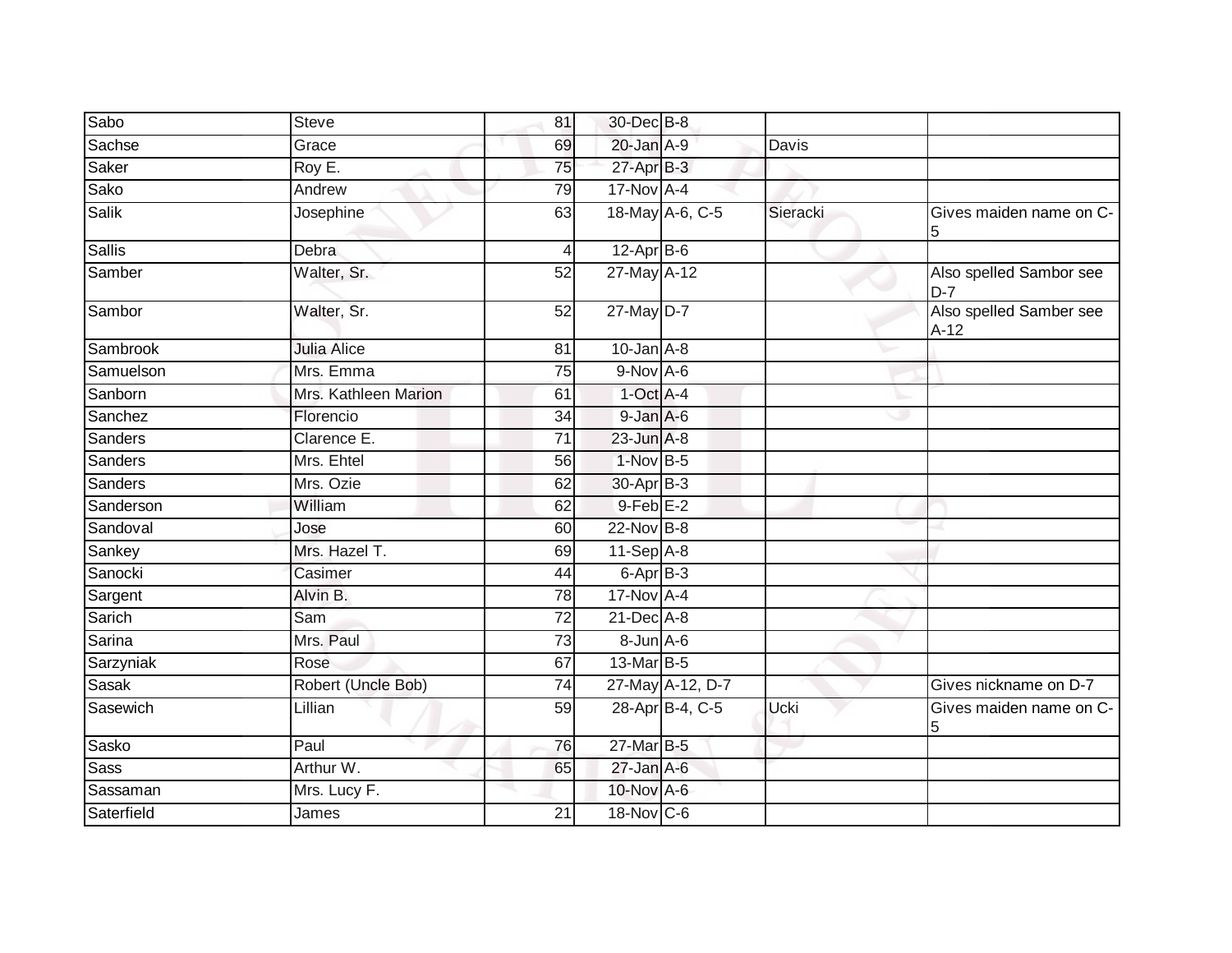| Saunders      | John                 |                 | 23-Aug B-6                 |                  |        |                                     |
|---------------|----------------------|-----------------|----------------------------|------------------|--------|-------------------------------------|
| Savage        | Mrs. Kate            | 81              | $1-Dec$ A-6                |                  |        |                                     |
| Savage        | Stephen G. (Chris)   | 50              | 5-Oct A-4                  |                  |        |                                     |
| Savich        | Mrs. Margaret        | 36              | 28-Oct B-11                |                  |        |                                     |
| Savko         | Paul                 | 58              | $13-Sep$ C-4               |                  |        |                                     |
| Sawochka      | Michael              | $\overline{58}$ | $20$ -Apr $B-3$            |                  |        | Picture included Apr.21 B-<br>3     |
| Scanlon       | John F.              | 82              | 6-Feb A-8                  |                  |        |                                     |
| Schau         | Mrs. Rita c.         | 46              | 15-Sep A-4                 |                  |        |                                     |
| Schauer       | William F.           | 75              | $22-AprB-9$                |                  |        |                                     |
| Schavey       | Clarence G.          | 64              | $5 - Jan$ $B-4$            |                  |        |                                     |
| Scheidt       | Amelia               | 80              | $5-AprB-3$                 |                  |        |                                     |
| Scheidt       | Frank B.             | 86              | 3-Feb B-2                  |                  |        |                                     |
| Scheidt       | John P.              | 79              | $11$ -Jun $B-8$            |                  |        |                                     |
| Scherer       | Joseph L.            | 63              | 18-Dec B-6                 |                  |        |                                     |
| Schlegel      | Themma               | 60              | 12-Oct A-4                 |                  |        |                                     |
| Schmal        | Louis C.             | 80              | 8-Nov B-5                  |                  |        |                                     |
| Schmelter     | Ida                  | 77              | $25$ -Feb $A-8$            |                  |        |                                     |
| Schmelter     | Robert               | 81              | 18-Oct C-2                 |                  |        |                                     |
| Schmidt       | Clarence E.          | 65              |                            | 27-Jul B-5 C-3   |        |                                     |
| Schmidt       | Dorothy Lee          | 53              | $17 - Jun$ B-3             |                  |        |                                     |
| Schmidt       | Erich                | 67              | $25-Sep$ B-5               |                  |        |                                     |
| Schmidt       | Mary Anna            | 76              |                            | 10-May C-7, B-24 |        | Gives middle name as<br>Ann on B-24 |
| Schmidt       | <b>Robert Nelson</b> | 36              | 30-Oct B-6                 |                  |        |                                     |
| Schmitt       | Eva                  | 96              | $17 - Jan$ $A-8$           |                  |        | Picture included                    |
| Schmueser     | Johanna E.           | 35              | 15-Jul A-12                |                  |        |                                     |
| Schneider     | Peter                | 65              | $5 - Jun$ $B - 6$          |                  |        |                                     |
| Schneider     | William              |                 | 27-Nov B-5                 |                  |        |                                     |
| Schondelmayer | Mary                 | 70              | $23$ -Jan $A-8$            |                  | Strong |                                     |
| Schramm       | Anthony A.           | 63              | 9-Dec A-12                 |                  |        |                                     |
| Schramm       | Charles              | 69              | 25-May A-6                 |                  |        |                                     |
| Schreiber     | Harry                | 65              | $1$ -Jun $\overline{B}$ -3 |                  |        |                                     |
|               |                      |                 |                            |                  |        |                                     |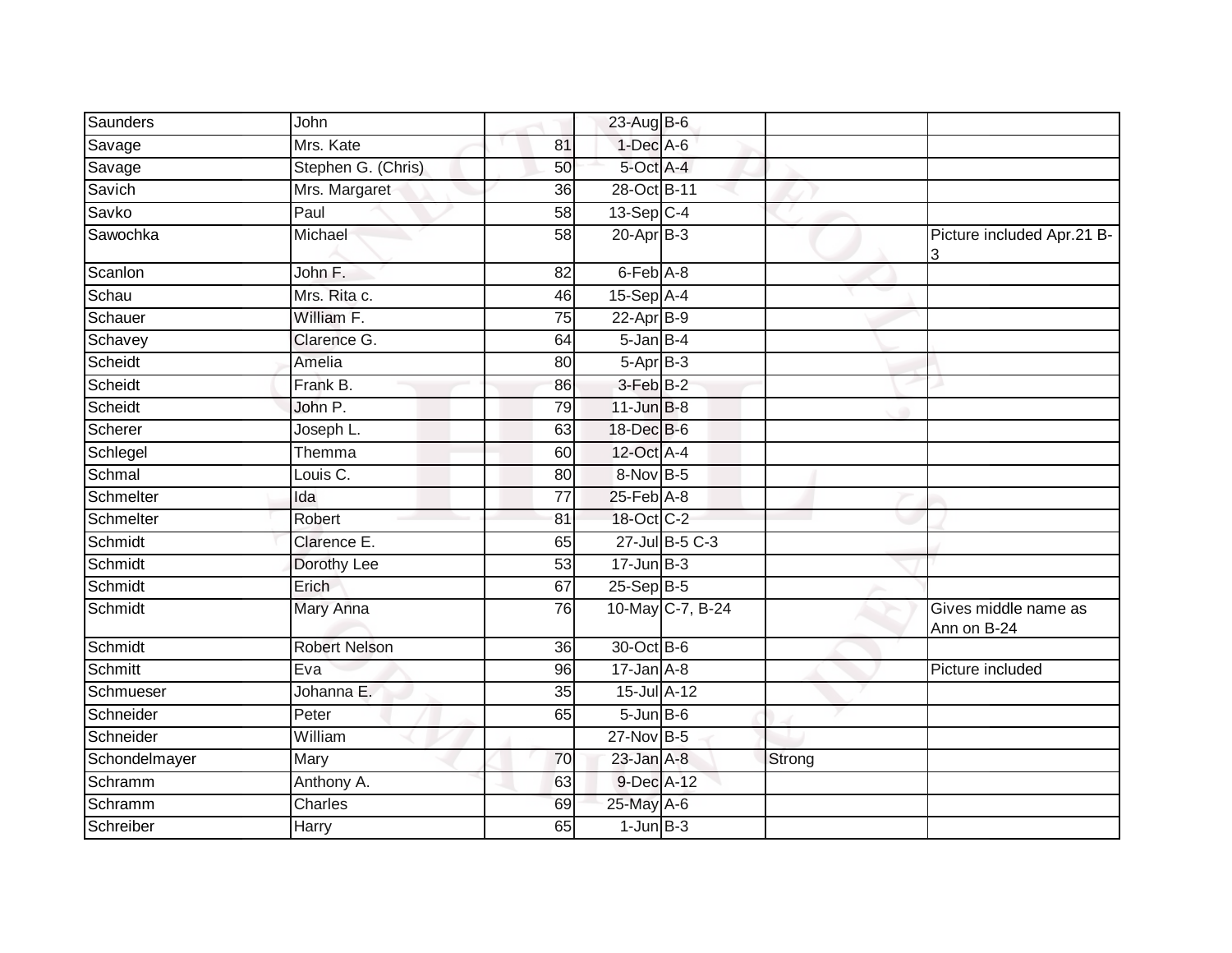| Schreiner      | Clarence W.          | 46              | 8-Jun A-6              |                 |                |                                           |
|----------------|----------------------|-----------------|------------------------|-----------------|----------------|-------------------------------------------|
| Schreiner      | <b>Miss Margaret</b> | 55              | 18-Dec B-6             |                 |                |                                           |
| <b>Schrock</b> | Robert               | 18              | 30-Dec                 |                 | $\mathbf{1}$   |                                           |
| Schroeder      | Otto M.              | 68              | $19-Apr$ B-5           |                 |                |                                           |
| Schubert       | August               | $\overline{84}$ | $27 - Dec$ B-6         |                 |                |                                           |
| Schubert       | Mrs. Lottie          | 50              | 16-Nov A-6             |                 |                |                                           |
| Schuller       | John                 | 59              | 16-Feb C-4             |                 |                |                                           |
| Schultz        | Charles A.           | 83              | 14-Sep A-4             |                 |                |                                           |
| Schultz        | George J.            | 68              | $13-Sep$ C-4           |                 |                |                                           |
| Schultz        | <b>Herman Detlef</b> | 63              |                        | 19-Jun A-8, C-5 |                | Gives name as Detlef,<br>Herman on C-5    |
| Schultz        | Kathryn              | 92              | 10-Mar A-11            |                 |                |                                           |
| Schuringa      | Ronald               | 23              | $21$ -Jul B-3          |                 |                |                                           |
| Schurr         | Frances              | 71              | $21$ -Jul $B-3$        |                 |                |                                           |
| Schuster       | Catherine            | 81              | 21-Feb B-9             |                 |                |                                           |
| Schwab         | Clarence W.          | 60              | 29-Sep A-8             |                 |                |                                           |
| Scott          | Clara N.             | 85              | $5-Feb$ <sub>C-2</sub> |                 |                |                                           |
| Scott          | Edker                | 52              | $27$ -Apr $B-3$        |                 |                |                                           |
| Scott          | Saul, Jr.            | 11              | 6-Mar                  |                 |                |                                           |
| Scully         | Harry                | 56              | 30-Jul A-8             |                 |                |                                           |
| Seaberg        | Harry W.             | 65              | $21-Sep$ A-5           |                 |                |                                           |
| Seals          | Rev. Albert L.       | 75              | 22-Mar B-3             |                 |                |                                           |
| Seddelmeyer    | Lonnie B.            | 80              | 1-Mar A-10             |                 |                |                                           |
| Seestadt       | <b>Frank</b>         | 78              | $23$ -Apr $B$ -6       |                 |                |                                           |
| Seibold        | Joe                  | 14              | 12-Oct A-4             |                 |                |                                           |
| Seidler        | George L.            | 89              | 18-May A-6, C-5        |                 |                | Gives age on C-5                          |
| Seidler        | Nettie W.            | 79              | 18-May A-6             |                 |                |                                           |
| Sekulich       | John                 | 70              | $10-Feb$ $A-6$         |                 |                |                                           |
| Sekulich       | Joko                 | 78              | 8-May A-10             |                 |                |                                           |
| Seligman       | Charles              | 82              | 4-Sep A-8              |                 |                |                                           |
| Sellers        | Thomas C.            | 20              | $27$ -Jan $A$ -6       |                 |                | Picture included                          |
| Selsor         | Mary                 | 51              |                        | 30-Apr B-3, D-4 | <b>Moffitt</b> | Gives maiden name on D-<br>$\overline{4}$ |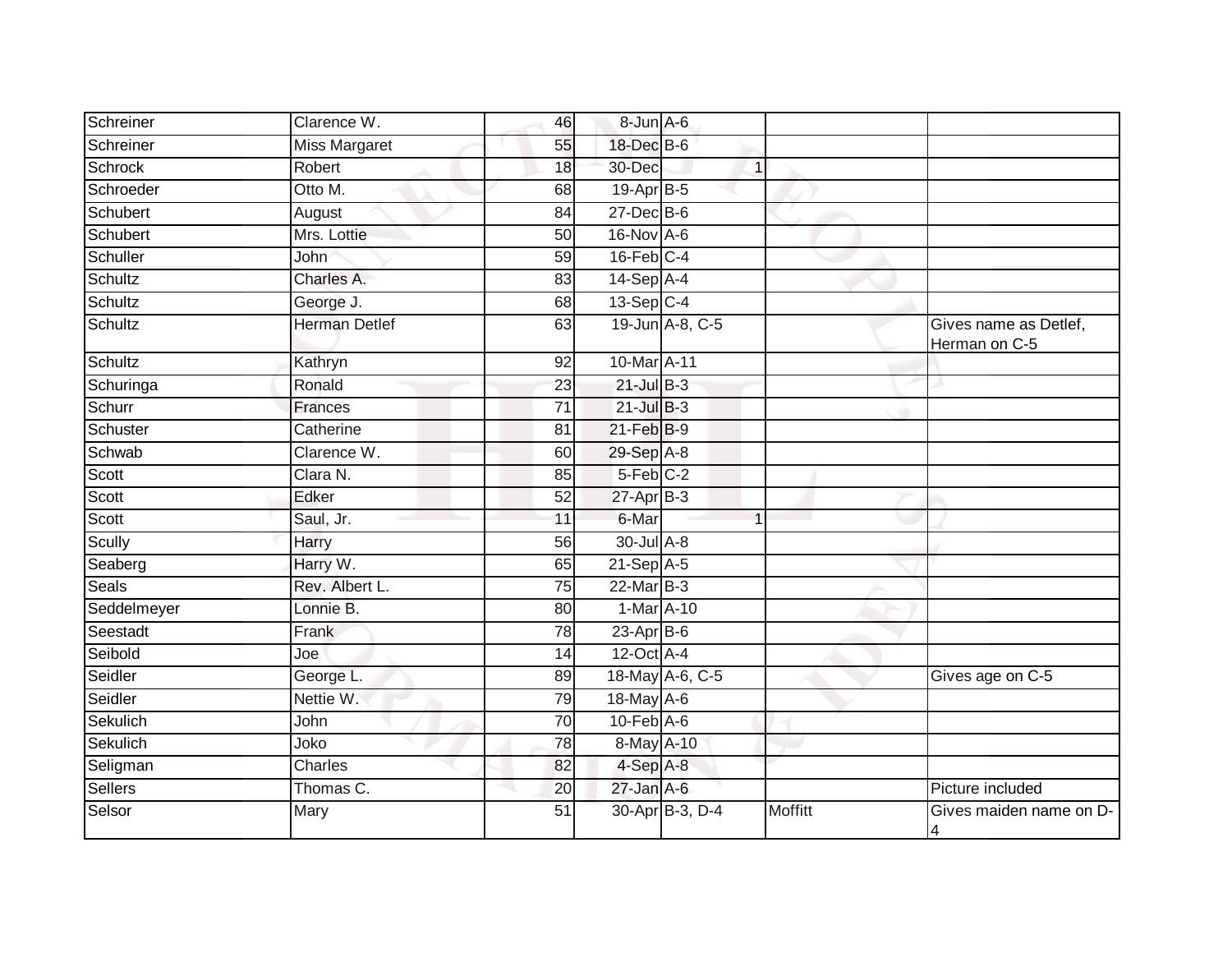| Selva         | Margaret                 | 75              | 7-Apr A-4        |                 |       |                                         |
|---------------|--------------------------|-----------------|------------------|-----------------|-------|-----------------------------------------|
| Seman         | John                     | 59              | $23$ -Feb $C-2$  |                 |       | Picture included                        |
| Semmer        | <b>Anne Day</b>          | $\overline{32}$ |                  | 29-May A-5, C-5 |       | Gives name as Day Anne<br>on C-5        |
| Senese        | Rev. E.                  | 85              | $12$ -Oct $A$ -4 |                 |       |                                         |
| Senshak       | Alex                     | 68              | $2$ -Feb $B-2$   |                 |       |                                         |
| Senzig        | Margaret                 | 56              | $12$ -Jan $D-9$  |                 | Walsh |                                         |
| Serafin       | Mitchell M.              | $\overline{52}$ | 19-Aug B-10      |                 |       |                                         |
| Seroczynski   | Rt. Rev. Msgr., Felix T. | 85              | 8-Jun A-6        |                 |       | Picture included                        |
| Sestrich      | Frank J.                 | 86              | 23-Mar A-4       |                 |       |                                         |
| Severin       | Louise                   | 76              | $22$ -Jun $A-6$  |                 |       |                                         |
| Severin       | Mrs. Louise              | 87              | $2-NovB-7$       |                 |       |                                         |
| Sevulka       | Mary                     | 68              | 20-Apr B-3       |                 |       |                                         |
| Sewall        | Mrs. Gusta Viola         | $\overline{77}$ | 14-Aug A-8       |                 |       |                                         |
| Sexson        | James T.                 | 62              | 20-Aug B-6       |                 |       |                                         |
| Sexton        | Charles                  | 69              | 6-Jul A-4        |                 |       |                                         |
| Sexton        | Joseph William           | 56              |                  | 3-May B-8, E-2  |       | Gives middle name on E-2                |
| Shabi         | Luabelle                 | 59              |                  | 5-Feb C-2, D-4  |       | Gives first name as<br>Lulabelle on D-4 |
| Shaeffer      | James                    | 16              | 11-Sep           |                 | 1     |                                         |
| Shaeffer      | Linda                    | 15              | 11-Sep           |                 | 1     |                                         |
| Shaeffer      | Terry                    | $\overline{c}$  | $11-Sep$         |                 |       |                                         |
| Shaeffer      | <b>Therie</b>            | 17              | 11-Sep           |                 |       |                                         |
| Shanda        | Benjamin B.              | 69              | $2-Sep$          |                 | 1     |                                         |
| Sharkey       | Frank, Sr.               | 65              | $15$ -May B-3    |                 |       |                                         |
| Sharp         | Marjorie                 | 59              | 16-Mar A-5       |                 |       |                                         |
| Shattuck      | Charles B.               | 64              | 18-Sep B-3       |                 |       |                                         |
| Shaughnessy   | Mrs. Grace               | 68              | 28-Dec A-5       |                 |       |                                         |
| <b>Sheaks</b> | Angeline                 | 81              | 10-Jun D-7       |                 |       |                                         |
| Shearer       | Leslie R.                | 76              | $27$ -Apr $B-3$  |                 |       |                                         |
| Shearer       | Roland M.                | 50              | $5$ -Oct $A$ -4  |                 |       |                                         |
| Sheets        | Adam V.                  | 83              | 8-Mar B-6        |                 |       |                                         |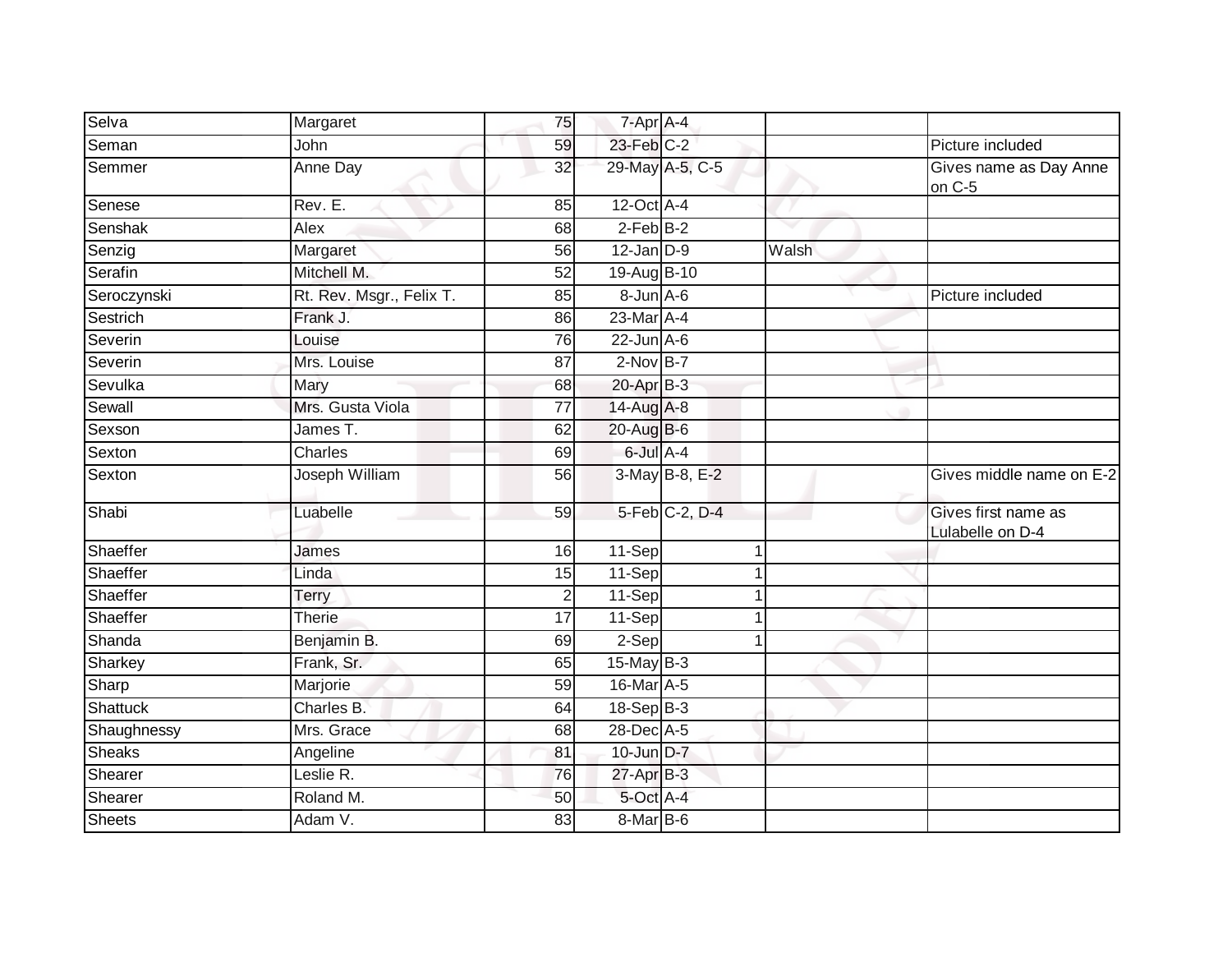| Sheldon           | William Isaiah    | 77              | 2-Aug D-10       |    |  |
|-------------------|-------------------|-----------------|------------------|----|--|
| Shell             | Arthur E.         | 68              | 5-Oct A-4        |    |  |
| Shelton           | George E.         | 65              | 8-Jan B-4        |    |  |
| Sheppard          | Pearl             | 79              | $17$ -Jan $A$ -8 |    |  |
| Sherry            | Mary              | 68              | $23$ -Jan $A-8$  |    |  |
| Shevel            | Roy C.            | 52              | 14-Dec A-6       |    |  |
| Shields           | Flora             | 82              | $2$ -Mar $A$ -8  |    |  |
| Shields           | Mrs. Laura A.     | 71              | $14$ -Dec $A$ -6 |    |  |
| Shipley           | <b>Bertha May</b> | 90              | $1$ -Jul $B$ -5  |    |  |
| Shipley           | Mrs. Helen E.     | 49              | 18-Dec B-6       |    |  |
| Shmagranoff       | Gregor            | 67              | 11-May A-7       |    |  |
| <b>Sholtis</b>    | John W.           | 48              | 19-Mar A-8       |    |  |
| Shoue             | Florence          | 53              | 29-May A-5       |    |  |
| Shultner          | <b>Nellie</b>     | 74              | 23-Apr B-6       |    |  |
| Shuman (Stiemert) | Dora              | 65              | 26-Mar B-5       |    |  |
| Sidote            | Rosario John      | 81              | 6-Mar B-5        |    |  |
| Siebert           | Joseph J.         | $\overline{58}$ | 10-May C-7       |    |  |
| Siegfried         | William           | 17              | 12-Oct A-4       |    |  |
| Siegrist          | AIF.              | 70              | 29-Nov C-6       |    |  |
| Siemaszko         | William           | 74              | $15$ -Jan B-8    |    |  |
| Silsby            | Val T.            | 59              | 8-May A-10       |    |  |
| Simchak           | Mrs. Stella       | 68              | 14-Oct           | -1 |  |
| Simko             | John Jr.          | 35              | 15-Dec A-11      |    |  |
| Simko             | Steve C., Sr.     | 70              | $26$ -Apr $C$ -5 |    |  |
| Simmons           | Mrs. Lucy R.      | 53              | 20-Nov B-10      |    |  |
| Simpson           | Arthur            | 64              | $3-Aug$ A-3      |    |  |
| Simpson           | Gerald E.         | $\overline{21}$ | 19-Oct A-4       |    |  |
| Simpson           | Mrs. Edna B.      | 78              | 17-Nov A-4       |    |  |
| <b>Sims</b>       | Marjorie          | 47              | 8-May A-10       |    |  |
| Simu              | John              | 76              | $8-SepB-5$       |    |  |
| Sinai             | John              | 63              | 6-Jan A-7        |    |  |
| Sing              | Martin C.         | 66              | 17-Aug A-4       |    |  |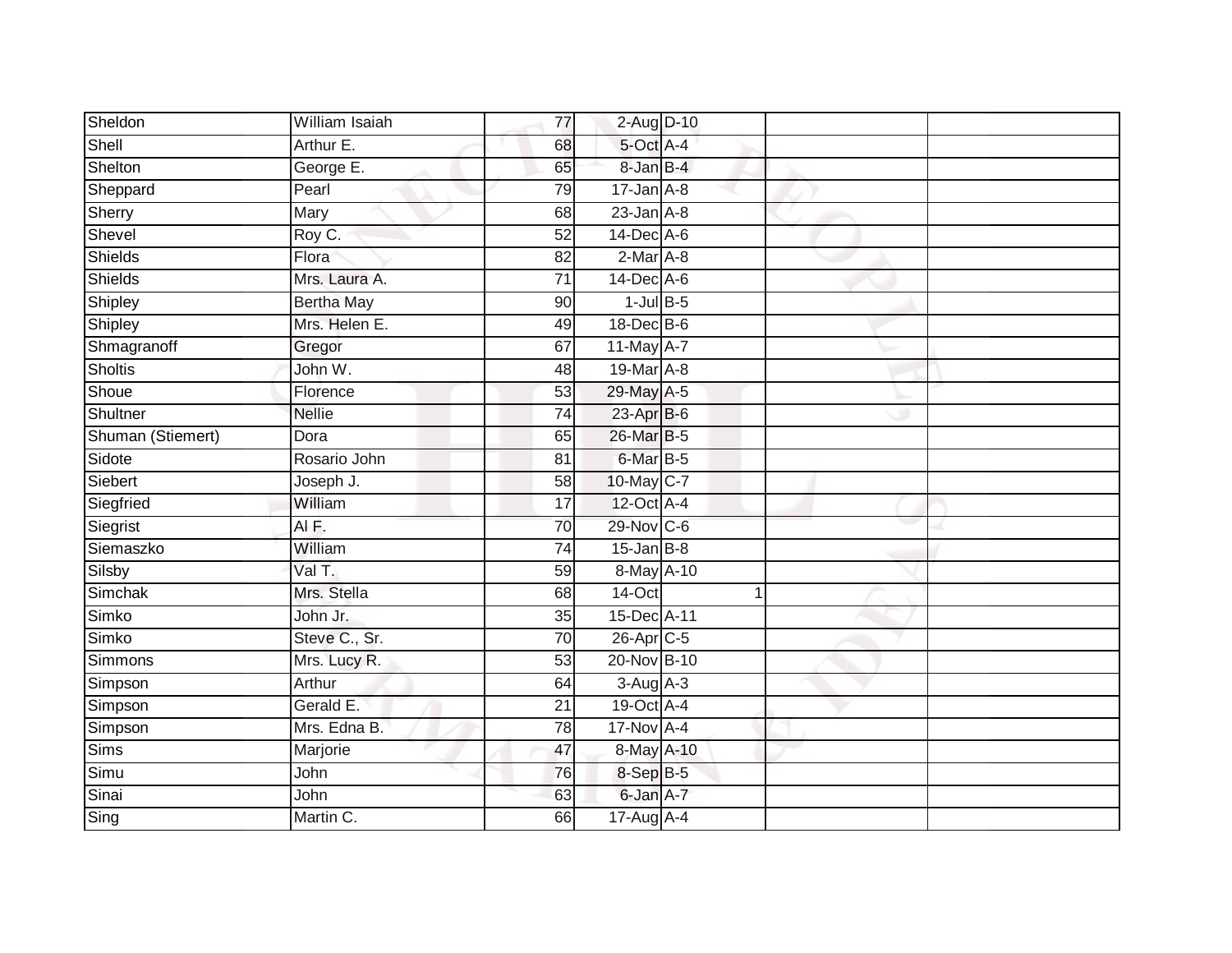| Sippel         | Mary                | 91 | 30-Jan A-11      |        |                              |
|----------------|---------------------|----|------------------|--------|------------------------------|
| Sirigas        | Louis William       | 46 | 4-Nov B-5        |        |                              |
| Siurek         | Joseph              | 63 | $17$ -Dec $B-4$  |        |                              |
| Siurek         | Teofil              | 72 | 9-Apr A-4        |        |                              |
| Skewes         | Mrs. Ruth T.        | 62 | $17$ -Aug A-4    |        |                              |
| Skinner        | Benjamin (Frank)    | 68 | 6-Jan A-7        |        |                              |
| Skinner        | Mrs. Gwendolyn      | 70 | 30-Dec B-8       |        |                              |
| <b>Skrabak</b> | Samuel              | 79 | 27-Sep B-11      |        |                              |
| Skrobat        | Mrs. Katherine      | 64 | 27-Dec B-6       |        |                              |
| Skrobot        | Mrs. Katherine      | 64 | 28-Dec A-5       |        |                              |
| <b>Skutnik</b> | Frank               | 81 | 18-Mar C-3       |        |                              |
| Slamkowski     | Casimir S.          | 59 | $20$ -Feb $B$ -6 |        |                              |
| Slampyak       | Mrs. Catherine Sowa | 61 | 12-Aug D-2       |        |                              |
| Slaughter      | Margaret            | 44 | 28-Jan A-4       |        |                              |
| Slavik         | John                | 84 | 17-Sep A-4       |        |                              |
| Slogenhop      | Catherine           | 90 | $14$ -Jan B-5    |        |                              |
| Sloncouski     | Charles, Sr.        | 80 | $12$ -Jun $B-3$  |        |                              |
| Slupski        | John                | 50 | 13-Dec B-4       |        |                              |
| Smallman       | Mrs. Edna Grace     | 67 | 16-Dec B-4       |        |                              |
| Smaron         | Michael             | 74 | 8-May A-10       |        |                              |
| Smit           | Sander              | 80 | 23-Sep B-5       |        |                              |
| Smith          | Cherie              | 4  | 28-Dec A-5       |        |                              |
| Smith          | Ervin               | 63 | 3-Apr A-10       |        |                              |
| Smith          | Frank R.            | 75 | $31$ -Jul $A-8$  |        |                              |
| Smith          | Genevieve A.        | 50 | 17-Jan A-8, C-5  | Smitka | Gives maiden name on C-<br>5 |
| Smith          | Homer L., Sr.       | 47 | 12-Mar B-5       |        |                              |
| Smith          | James W.            | 18 | $8-$ Sep $B-5$   |        |                              |
| Smith          | Jeannette B.        | 62 | 6-Sep D-11       |        |                              |
| Smith          | John J.             | 60 | 30-Mar B-3       |        |                              |
| Smith          | Joshua E.           | 72 | 21-May B-6       |        |                              |
| Smith          | Kim                 | 6  | 28-Dec A-5       |        |                              |
|                |                     |    |                  |        |                              |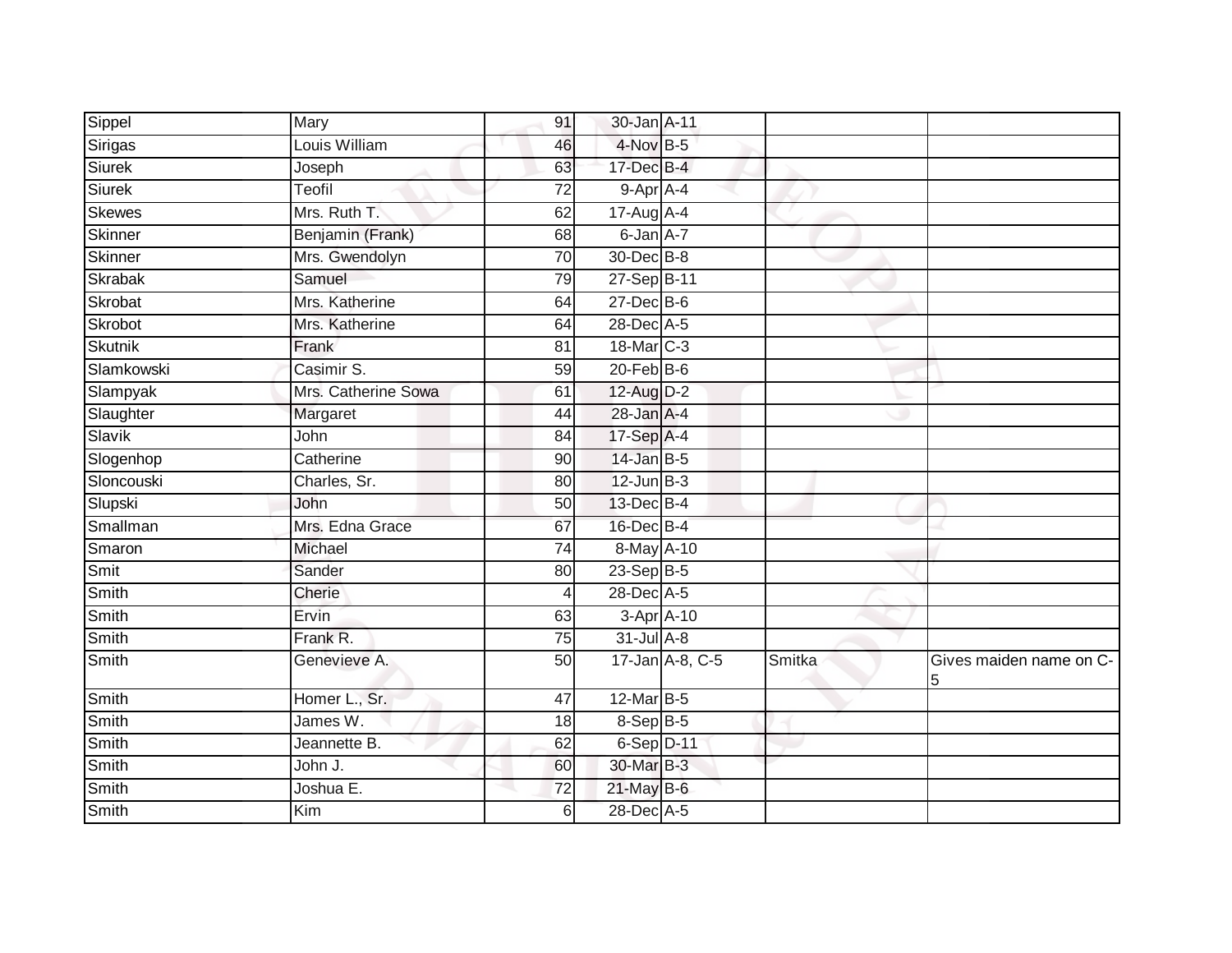| Smith          | L. Morgan         | 78              | 17-Dec B-4       |                    |                                     |
|----------------|-------------------|-----------------|------------------|--------------------|-------------------------------------|
| Smith          | Lee R.            | 32              | 28-Dec A-5       |                    |                                     |
| Smith          | Leonard C.        | 68              | 18-Aug A-4       |                    |                                     |
| Smith          | Lorne C.          | 74              | $3$ -Jul $A$ -5  |                    |                                     |
| Smith          | Louis W.          | $\overline{58}$ | $9$ -Oct $B-9$   |                    |                                     |
| Smith          | Louise            | 28              | 28-Dec A-5       |                    |                                     |
| Smith          | Manda             | 62              | 23-Mar A-4       |                    |                                     |
| Smith          | Marie             | $\overline{72}$ |                  | $5$ -Jul $D-10$    |                                     |
| Smith          | Mrs. Ruth Grunnet | 60              | 10-Dec B-3       |                    |                                     |
| Smith          | Nora M.           | 79              | $16$ -Jan $A-7$  |                    |                                     |
| <b>Smith</b>   | Raymond           | 63              | $3$ -Jan $B-3$   |                    |                                     |
| Smith          | Sheryl            | infant          | $4$ -Mar $A$ -4  |                    |                                     |
| Smith          | Stephen           | $\overline{2}$  | 28-Dec A-5       |                    |                                     |
| Smith          | Wilfred           | 68              | 8-Mar B-6        |                    |                                     |
| Smith          | William I.        | $\overline{73}$ | 17-Sep A-4       |                    |                                     |
| Snyder         | Clayton           | 51              | $31$ -Jan B-5    |                    |                                     |
| Snyder         | Frank             | 67              | 18-Aug A-4       |                    |                                     |
| Snyder         | Henry             | 59              | 18-Oct C-2       |                    |                                     |
| Snyder         | Rose L.           | 56              | 8-May A-10       |                    |                                     |
| Sobecki        | Eva               | $\overline{75}$ | $9$ -Jul $A$ -6  |                    |                                     |
| Socket (Sokec) | Katherine         | 81              |                  | 6-Apr $ B-3, C-4 $ | Gives alternate last name<br>on C-4 |
| Sonderling     | Rabbi Jacob       | 11              | $1-Oct$ A-4      |                    |                                     |
| Sorenson       | Edward            | 86              | $24$ -Feb $A$ -4 |                    |                                     |
| Sorrell        | <b>Marie</b>      | 44              | $14$ -Jun B-6    |                    |                                     |
| Sosa           | Antonio           | $\overline{70}$ | $1-May$ B-3      |                    |                                     |
| Souhrada       | Charles           | 68              | 17-Sep A-4       |                    |                                     |
| Southard       | Robert L.         | 59              | 15-Dec A-11      |                    |                                     |
| Sowa           | Michael M.        | 60              | $2$ -Jun $B - 5$ |                    |                                     |
| Sowula         | Andrew            | 68              | $27$ -Feb $A-9$  |                    |                                     |
| Spaulding      | Charles C.        | 66              | 17-Apr B-6       |                    |                                     |
| Spaulding      | Myrtle            | 76              | 5-Jan B-4        |                    |                                     |
|                |                   |                 |                  |                    |                                     |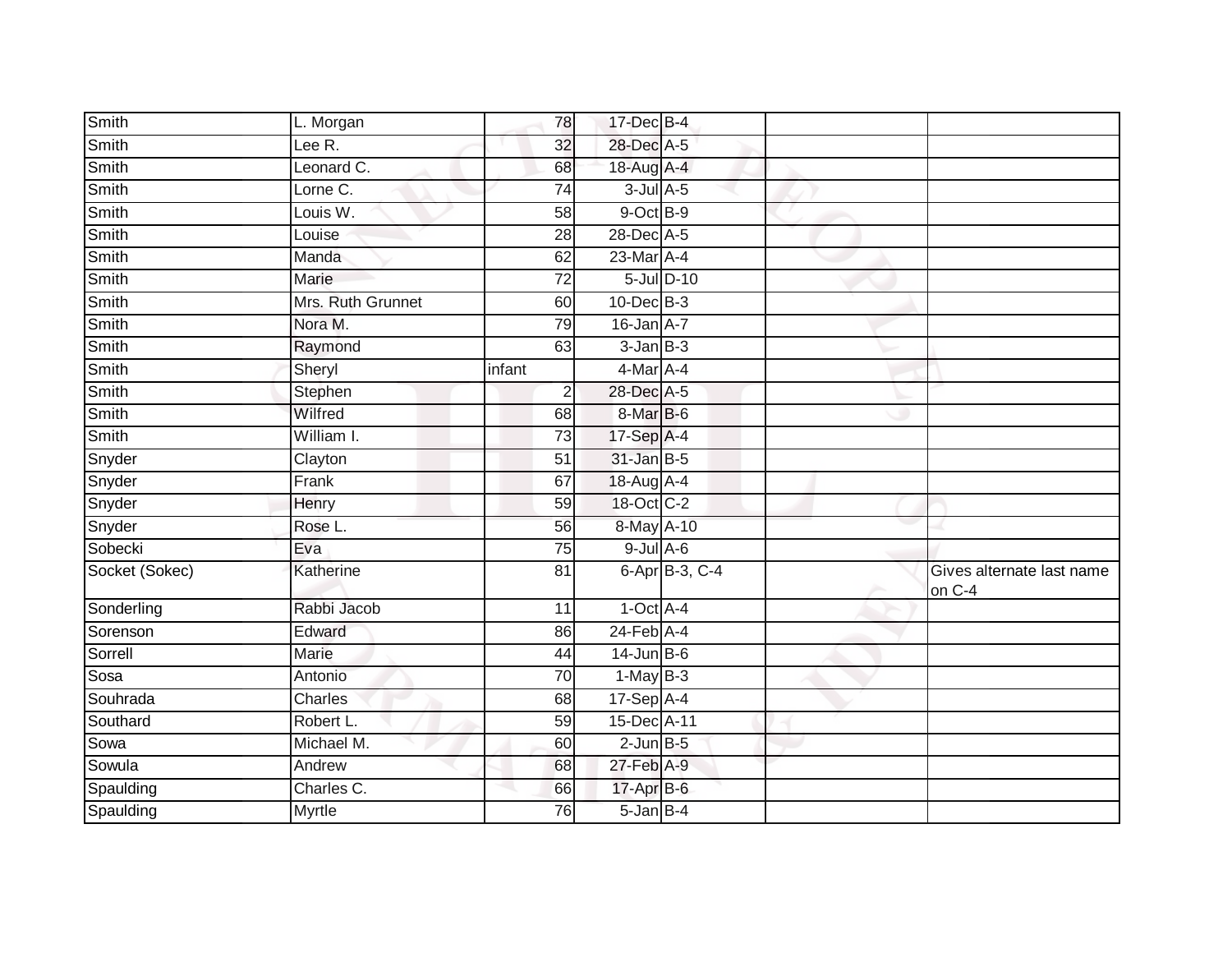| Alfred M.      | 47              |  |                                                                                                                                                                                                                                                                                                                                                                                                                                                                               |                                      |
|----------------|-----------------|--|-------------------------------------------------------------------------------------------------------------------------------------------------------------------------------------------------------------------------------------------------------------------------------------------------------------------------------------------------------------------------------------------------------------------------------------------------------------------------------|--------------------------------------|
| Harry          | 66              |  |                                                                                                                                                                                                                                                                                                                                                                                                                                                                               |                                      |
| Dora           | $\overline{74}$ |  |                                                                                                                                                                                                                                                                                                                                                                                                                                                                               |                                      |
| John G. Sr.    | 71              |  |                                                                                                                                                                                                                                                                                                                                                                                                                                                                               |                                      |
| John Paul      | 17              |  |                                                                                                                                                                                                                                                                                                                                                                                                                                                                               |                                      |
| Mrs. Frances   | 79              |  |                                                                                                                                                                                                                                                                                                                                                                                                                                                                               |                                      |
| Mrs. Elsie     | 58              |  |                                                                                                                                                                                                                                                                                                                                                                                                                                                                               |                                      |
| Saverio        | 88              |  |                                                                                                                                                                                                                                                                                                                                                                                                                                                                               |                                      |
| Joseph M.      | 62              |  |                                                                                                                                                                                                                                                                                                                                                                                                                                                                               |                                      |
| Edwin F.       | 60              |  |                                                                                                                                                                                                                                                                                                                                                                                                                                                                               | Picture included                     |
| Joseph         | 75              |  |                                                                                                                                                                                                                                                                                                                                                                                                                                                                               |                                      |
| Mary Ann       | 41              |  | <b>Hoess</b>                                                                                                                                                                                                                                                                                                                                                                                                                                                                  | Gives maiden name on C-              |
| Mrs. Mary      | 62              |  |                                                                                                                                                                                                                                                                                                                                                                                                                                                                               |                                      |
| Elsie H.       | 65              |  |                                                                                                                                                                                                                                                                                                                                                                                                                                                                               |                                      |
| Earl           | 80              |  |                                                                                                                                                                                                                                                                                                                                                                                                                                                                               |                                      |
| Ruth K.        | $\overline{57}$ |  |                                                                                                                                                                                                                                                                                                                                                                                                                                                                               | Gives middle initial on D-5          |
| Helen          | 67              |  |                                                                                                                                                                                                                                                                                                                                                                                                                                                                               |                                      |
| Stephen, Sr.   | 73              |  |                                                                                                                                                                                                                                                                                                                                                                                                                                                                               |                                      |
| Edward J.      | 44              |  |                                                                                                                                                                                                                                                                                                                                                                                                                                                                               |                                      |
| Frank J.       | 61              |  |                                                                                                                                                                                                                                                                                                                                                                                                                                                                               |                                      |
| Mrs. Theora    | 37              |  |                                                                                                                                                                                                                                                                                                                                                                                                                                                                               |                                      |
| unnamed        | infant          |  |                                                                                                                                                                                                                                                                                                                                                                                                                                                                               |                                      |
| Daniel J.      | 55              |  |                                                                                                                                                                                                                                                                                                                                                                                                                                                                               |                                      |
| James W.       | 67              |  |                                                                                                                                                                                                                                                                                                                                                                                                                                                                               |                                      |
| Hugh A.        | $\overline{59}$ |  |                                                                                                                                                                                                                                                                                                                                                                                                                                                                               | Gives middle initial Jan.26<br>$B-4$ |
| Hugo           | $\overline{78}$ |  |                                                                                                                                                                                                                                                                                                                                                                                                                                                                               |                                      |
| Eva            | 53              |  |                                                                                                                                                                                                                                                                                                                                                                                                                                                                               |                                      |
| John           | 69              |  |                                                                                                                                                                                                                                                                                                                                                                                                                                                                               | Picture included                     |
| <b>Birchel</b> | 52              |  |                                                                                                                                                                                                                                                                                                                                                                                                                                                                               |                                      |
| Louis, Sr.     | $\overline{81}$ |  |                                                                                                                                                                                                                                                                                                                                                                                                                                                                               |                                      |
|                |                 |  | 13-Mar B-5<br>12-Jul D-14<br>30-Apr B-3<br>20-Aug B-6<br>20-May C-2<br>14-Dec A-6<br>30-Nov B-3<br>20-Jul B-3 C-3<br>$3 - JanB - 3$<br>$17 - Jun$ $B-3$<br>22-May B-5<br>26-Jun B-5, C-7<br>12-Oct A-4<br>10-Mar A-11<br>4-Aug A-6<br>2-Jan B-3, D-5<br>1-Mar A-10<br>$9$ -Mar $A$ -7<br>$11-Oct$ G-13<br>17-Dec B-4<br>28-Aug B-3<br>$28$ -AugB-3<br>25-Feb A-8<br>24-Feb A-4<br>$24$ -Jan $A-8$<br>28-Jun D-8<br>$2$ -Jan $B-3$<br>24-May A-10<br>23-Oct A-8<br>26-May A-10 |                                      |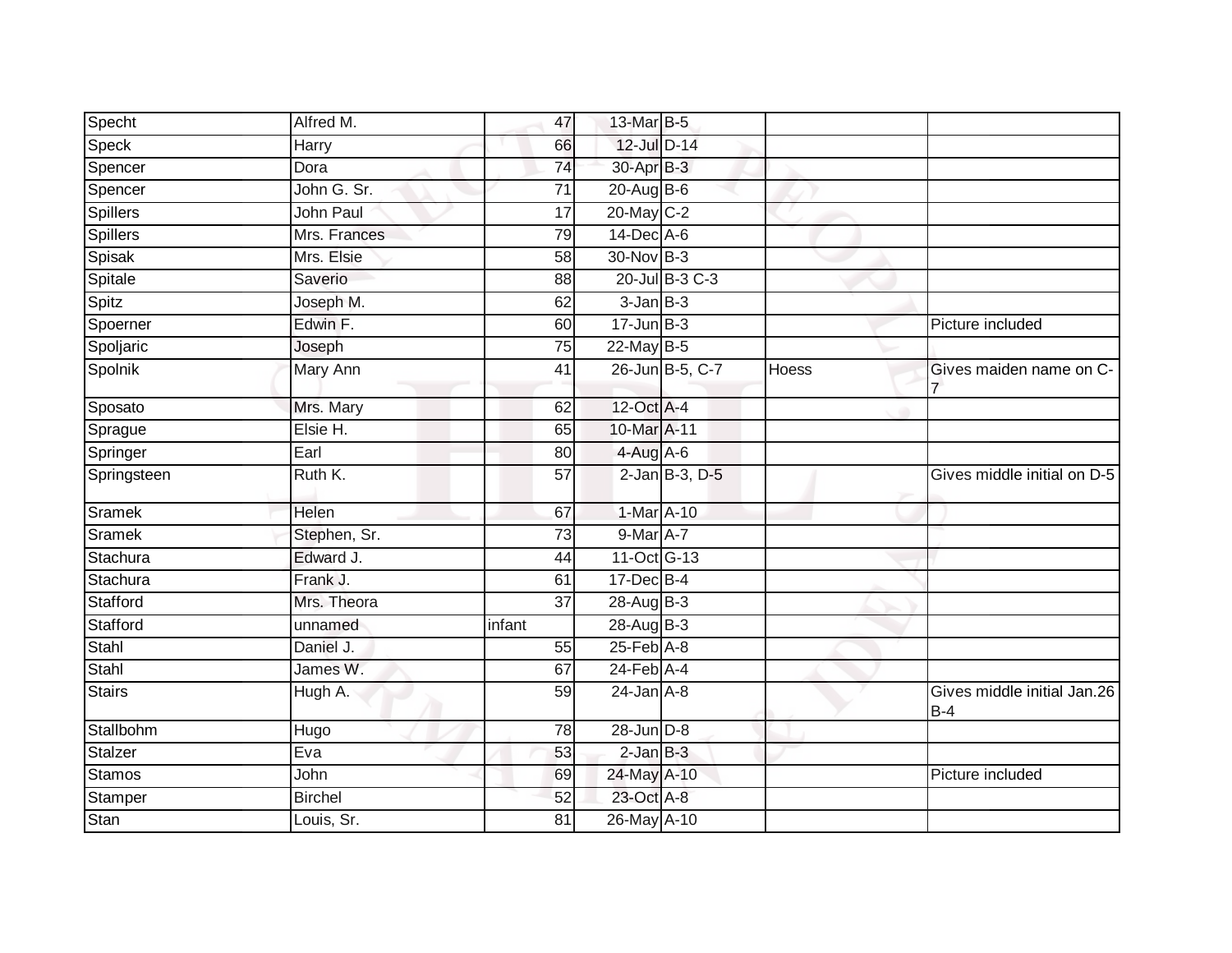| Stanaszek                | Joseph                | 79              |                 | 27-Jul B-5 C-3 |                         |
|--------------------------|-----------------------|-----------------|-----------------|----------------|-------------------------|
| <b>Stanek</b>            | Helen                 | 74              | 19-Mar A-8      |                |                         |
| Stanish                  | Mary                  | 60              | 3-Mar A-9       |                |                         |
| Stankovich               | Vujadin               | 54              | 26-Oct A-4      |                |                         |
| Stanley                  | Lloyd R.              | $\overline{36}$ | $1$ -Jul $B$ -5 |                |                         |
| Stanley                  | Mrs. Ethel            | 51              | 24-Dec B-4      |                |                         |
| <b>Stark</b>             | <b>John Richard</b>   | 29              | $8-Nov$ B-5     |                |                         |
| <b>Stasauskas</b>        | Antanina              | 76              | $21-AprB-3$     |                |                         |
| Stasik                   | <b>Mike</b>           | 76              | 3-Mar A-9       |                |                         |
| <b>Stasik</b>            | Mrs. Mary             | 79              | 20-Oct B-5      |                |                         |
| Stasko                   | Elizabeth             | 49              | 23-Mar A-4      |                |                         |
| Staton                   | Youla                 | 62              | $9$ -Jun $A-3$  |                |                         |
| Stearns                  | Mrs. Martha           | 78              | 20-Aug B-6      |                |                         |
| Stecyk                   | John                  | 40              | 5-Nov B-5       |                |                         |
| Steed                    | Patrick J.            | 78              | 16-Mar A-5      |                |                         |
| <b>Steele</b>            | unnamed               | infant          | 23-Aug B-6      |                |                         |
| Steelman                 | Harriett Louise       | 88              | 24-Feb A-4      |                |                         |
| Stefanowski              | Alpha                 | 64              | $9$ -Feb $E-2$  |                |                         |
| Steger                   | Laura                 | 57              | 7-Apr A-4       |                |                         |
| Steiner                  | Gertrude V.           |                 | 13-Mar B-5      |                |                         |
| Steinkamp                | <b>Ben</b>            | 73              | $12$ -Jan $D-9$ |                |                         |
| Stelow                   | Samuel G.             | 62              | $2$ -Jan $B-3$  |                |                         |
| Stepanovich (Stephenson) | Daniel                | 64              | 24-May A-10     |                |                         |
| Stephenson               | Mrs. Florence M.      | 54              | $2-Sep$ $A-8$   |                |                         |
| Steron                   | Peter                 | 76              | 2-Aug D-10      |                |                         |
| Stevens                  | Charles               | 71              | 24-Aug A-3      |                |                         |
| Stevens                  | Everett L.            | $\overline{52}$ | $21$ -Dec $A-8$ |                |                         |
| <b>Stevens</b>           | James V.              | 66              | $4-Aug$ $A-6$   |                |                         |
| Stevens                  | Mrs. Catherine        | 63              | 22-Nov B-8      |                |                         |
| Stevens                  | <b>Richard Mortan</b> | 63              | 8-Apr D-7       |                | Gives middle name on D- |
| Stevenson                | <b>DeWitt</b>         | 72              | 28-Oct B-11     |                |                         |
|                          |                       |                 |                 |                |                         |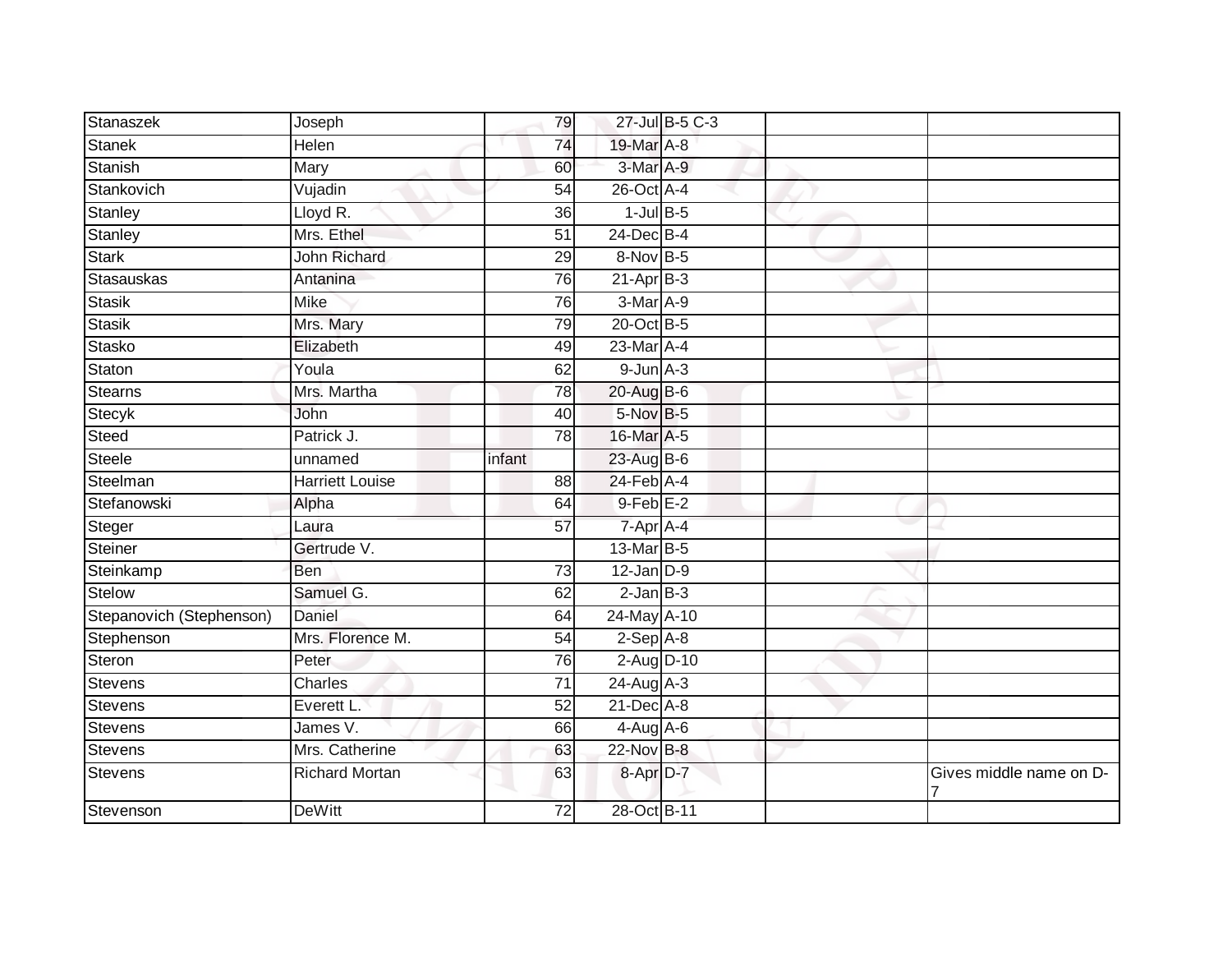| <b>Stieve</b>       | Marvie J.             | 61              | 17-Dec B-4       |  |                                                                 |
|---------------------|-----------------------|-----------------|------------------|--|-----------------------------------------------------------------|
| <b>Stilin</b>       | Frank                 |                 | 23-Dec B-4       |  |                                                                 |
| Stillson            | Mrs. Lucy M.          | 68              | 24-Dec B-4       |  |                                                                 |
| Stilwell            | Guy H.                | 53              | 8-Sep B-5        |  |                                                                 |
| Stirminski          | Daniel, Sr.           | 64              | 15-Sep A-4       |  |                                                                 |
| <b>Stivers</b>      | Alfred (Ed)           | 75              | $21$ -Feb $B-9$  |  |                                                                 |
| <b>Stivers</b>      | Ernest T.             | 30 <sup>1</sup> | $31$ -Aug $A$ -4 |  |                                                                 |
| Stoehr              | Laura A.              | 73              | $19$ -Jan $C-3$  |  |                                                                 |
| Stojanovich         | Milica                | 86              | 15-Mar B-5       |  |                                                                 |
| Stolte              | Frenk E.              | 79              | $20$ -Feb $B$ -6 |  |                                                                 |
| Stolzenfeldt        | Hannah                | 90              | $22$ -Jun $A-6$  |  | Also spelled Stolzenfelt<br>see A-6                             |
| Stolzenfelt         | Hannah                | 90              | $22$ -Jun $A-6$  |  | Also spelled Stolzenfeldt<br>see A-6                            |
| Stoops              | William H.            | 94              | $10$ -Jan $A-8$  |  |                                                                 |
| Storm               | Ira Lee               | 83              | 21-Dec A-8       |  |                                                                 |
| Stover              | John B.               | $\overline{71}$ | $20$ -Jan $A-9$  |  |                                                                 |
| <b>Strack</b>       | J. Paulus             | 53              | 26-Oct A-4       |  | Also listed as Joseph P.,<br>age listed on October 29,<br>$A-4$ |
| Strayer             | James                 | 34              | 5-Mar            |  |                                                                 |
| Stribula            | Brother Aloysius, OFM | 37              | 12-Jul D-14      |  |                                                                 |
| <b>Strole</b>       | <b>Blanche</b>        | 64              | 2-Nov            |  |                                                                 |
| <b>Strole</b>       | F.E.                  | 50              | 2-Nov            |  |                                                                 |
| Stuckert (Stukiert) | Wallace Joseph        | $\overline{57}$ | $2$ -Jun $B-5$   |  |                                                                 |
| Studanich           | Joseph                | 51              | $3$ -Jul $A$ -5  |  |                                                                 |
| Studniarz           | Michael               | 73              | 26-Mar B-5       |  |                                                                 |
| <b>Stuka</b>        | Mrs. Anna             | 74              | $1-Oct$ A-4      |  |                                                                 |
| <b>Stultz</b>       | Fred B.               | 84              | $23$ -Feb $C-2$  |  |                                                                 |
| <b>Styka</b>        | Adeline               | 56              | 13-Apr A-8       |  |                                                                 |
| Suchy               | Frank                 | $\overline{71}$ | 8-Dec A-8        |  |                                                                 |
| Sudac               | Matt, Sr.             | 75              | $6$ -Jul $A$ -4  |  |                                                                 |
| <b>Sudiekis</b>     | Leah Gertrude         | 45              | 2-Mar A-8        |  |                                                                 |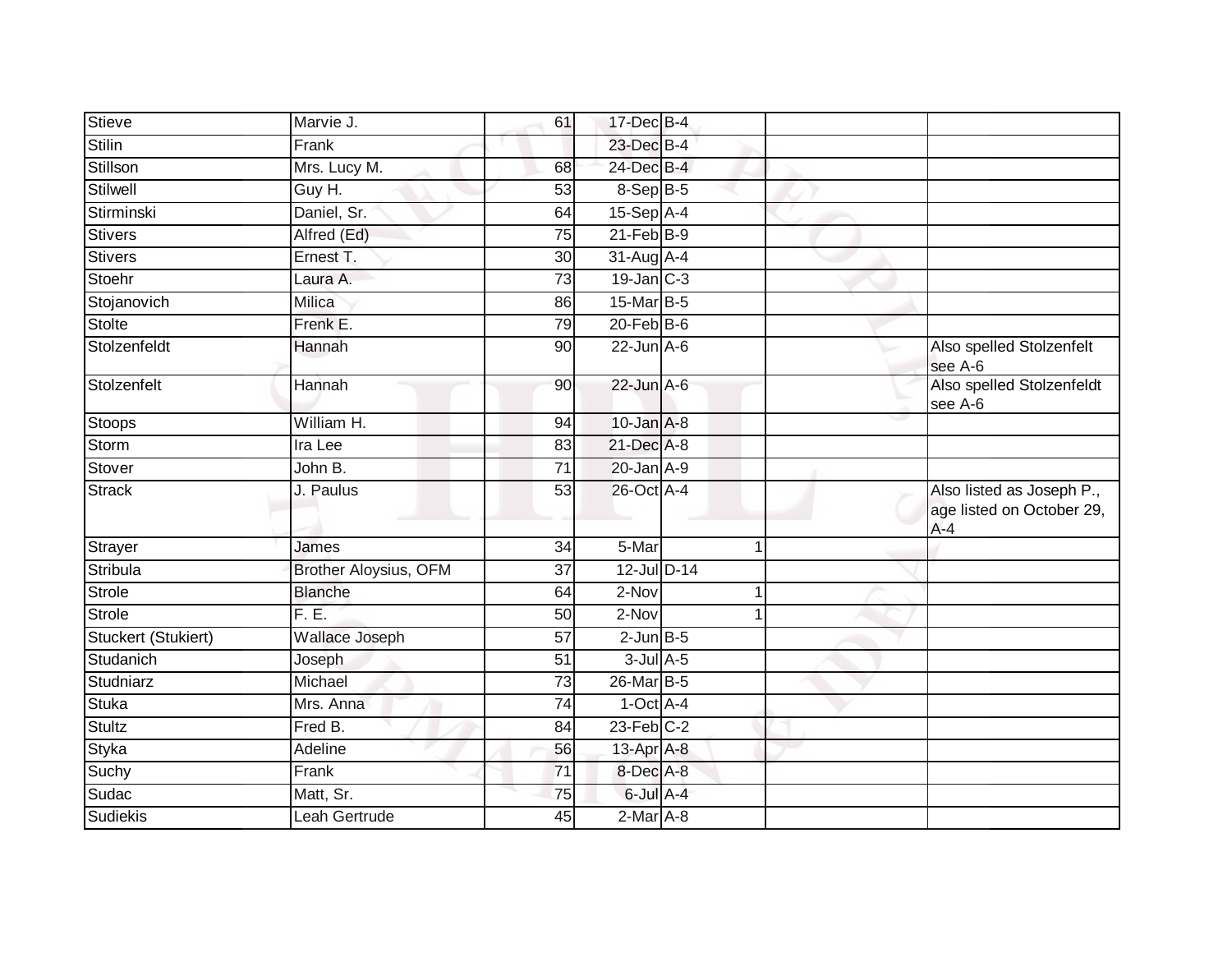| Sufana      | Mrs. Mary      | 74              | 5-Oct A-4                   |          |                                     |
|-------------|----------------|-----------------|-----------------------------|----------|-------------------------------------|
| Sullivan    | Mary E.        | 80              | $3$ -Jun $B$ -6             |          |                                     |
| Sulski      | Frank          |                 | 27-Nov B-5                  |          |                                     |
| Summerville | Dorothy Bell   | 81              | $24$ -Feb $A$ -4            |          |                                     |
| Suroviak    | George         | 47              | $14-Sep$ A-4                |          |                                     |
| Susko       | Joseph         | 47              | 8-Sep B-5                   |          |                                     |
| Sut         | John           | 73              | 20-Jul B-3 C-3              |          |                                     |
| Sutton      | Harry A., Sr.  | 85              | 17-May F-2                  |          |                                     |
| Svipko      | Joseph         | 80              | $31$ -Jan $B-5$             |          |                                     |
| Svitko      | Joseph         | $\overline{80}$ | $2$ -Feb $B-2$              |          |                                     |
| Swan        | Ray            | 62              | 29-Apr C-7                  |          |                                     |
| Sweeney     | Debbie Lou     | 2               | 18-Nov C-6                  |          |                                     |
| Sweeney     | Edward J.      | 47              | 13-Nov A-8                  |          |                                     |
| Swiatkowski | William        |                 | 19-Jul D-8                  |          |                                     |
| Swierczak   | Philip C.      | 42              | 25-Aug A-6                  |          |                                     |
| Swindle     | Louis          | 52              | 12-Jan D-9, E-3             |          | Gives first name as Louie<br>on E-3 |
| Swiontek    | Josephine      | 73              | 30-Jun A-8                  |          |                                     |
| Switzer     | Oscar H.       |                 | 19-Jul D-8                  |          |                                     |
| Sykes       | Wilfred        | 79              | 4-May A-12                  |          | Picture included                    |
| Symoniak    | Mrs. Mary      | 89              | $27$ -Nov $B-5$             |          |                                     |
| Szala       | <b>Balbina</b> | $\overline{76}$ | $15$ -Jun $B-5$             |          |                                     |
| Szaller     | John, Sr.      | 64              | 25-Mar B-7                  |          |                                     |
| Szczepanski | John           | 75              | $13$ -Feb $\overline{A}$ -6 |          |                                     |
| Szczypinski | Mrs. Katarzyna | $\overline{71}$ | $15$ -Nov $ C-6 $           |          |                                     |
| Szendrey    | Mrs. Mary      | 78              | 17-Dec B-4                  |          |                                     |
| Szot        | Elizabeth K.   | 58              | 4-May A-12                  | Makulski | Gives maiden name May<br>$5A-6$     |
| Szot        | Mary           | 70              | 16-Apr A-6                  |          |                                     |
| Szurgot     | Sophia         | 67              | 6-May B-8                   |          |                                     |
| Szwarc      | Feliks         | 56              | 18-Dec B-6                  |          |                                     |
| Szymoniak   | Casimir        | 40              | 28-Sep B-5                  |          |                                     |
| Tadich      | Jovo           | 74              | $16$ -Feb $C-4$             |          |                                     |
|             |                |                 |                             |          |                                     |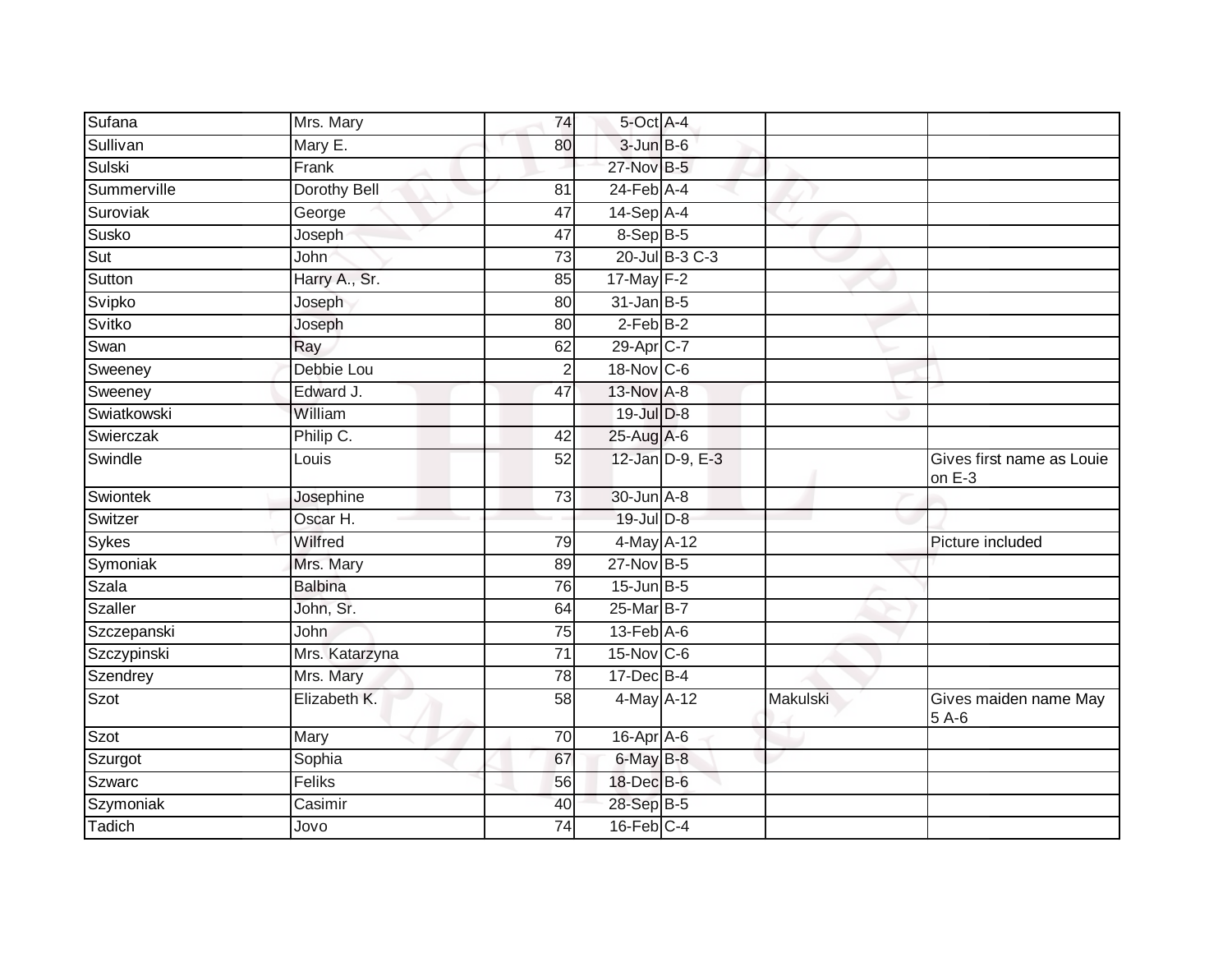| Talabay            | Helen             | 52              | 12-Mar B-5       |                 | Sabol |                                                                      |
|--------------------|-------------------|-----------------|------------------|-----------------|-------|----------------------------------------------------------------------|
| Talbott            | Mrs. Anna         | 79              | 12-Oct A-4       |                 |       |                                                                      |
| Tamm               | Mrs. Nora         |                 | 24-Nov A-7       |                 |       |                                                                      |
| Tandarich          | Patricia          | 49              | $4-Feb$ $A-6$    |                 |       |                                                                      |
| Tangerman          | Lula Bell         | 74              | 29-Jul C-2       |                 |       |                                                                      |
| Tanis              | Mrs. Mary         | 80              | $3$ -Dec $B-4$   |                 |       |                                                                      |
| Tanis              | Neil, Sr.         | 54              |                  | 8-Jan B-4, C-14 |       | Picture included, Gives<br>title of Sr. on C-14                      |
| Tapper             | Benjamin          | 67              | 21-Oct B-6       |                 |       |                                                                      |
| <b>Tarras</b>      | Rudolph B.        | 64              | 30-Dec B-8       |                 |       |                                                                      |
| Tate               | Stephen           | $\overline{77}$ | $29$ -Jul C-2    |                 |       |                                                                      |
| Tatgenhorst        | Mrs. Pauline      | 34              | $7-AugB-3$       |                 |       |                                                                      |
| <b>Tauschek</b>    | <b>Miss Clara</b> | 76              | 4-Oct B-6        |                 |       |                                                                      |
| Taylor             | Ada M.            | 76              | $20$ -Feb $B$ -6 |                 |       |                                                                      |
| Taylor             | Charles B.        | 16              | $21 -$ Jul       |                 |       |                                                                      |
| Taylor             | Elizabeth         | 80              | 14-Jan B-5       |                 |       |                                                                      |
| Taylor             | Harold            | 39              | 23-Nov A-4       |                 |       |                                                                      |
| Taylor             | Harry             | 91              | $26$ -Jan B-4    |                 |       |                                                                      |
| Taylor             | Lynn              | 55              | $2$ -Feb $B-2$   |                 |       |                                                                      |
| Taylor             | Mrs. Jessie       | 44              | 20-Aug B-6       |                 |       |                                                                      |
| Taylor             | Mrs. Josephine    | 73              | $27$ -Nov $B-5$  |                 |       |                                                                      |
| Teegarden          | Mrs. Minnie E.    | 75              | 2-Aug D-10       |                 |       |                                                                      |
| Templin            | Arthur E.         | 17              | $2-Jul$          |                 |       | Picture of inicident<br>included, Gives middle<br>initial July 3 A-5 |
| Tenar              | Mrs. Virginia V.  | 55              | 29-Nov C-6       |                 |       | Also spelled Penar; see<br>November 30, B-3                          |
| <b>Tepavcevich</b> | Vasilj            | 74              | $24-AprB-6$      |                 |       |                                                                      |
| Termunde           | Walter J.         | 61              | $24$ -Feb $A$ -4 |                 |       |                                                                      |
| Terrell            | Osborne           | 61              | 19-Nov           |                 | 1     |                                                                      |
| Tharp              | Branson L.        | 75              | 20-May C-2       |                 |       |                                                                      |
| Thayer             | Elton S.          | 67              |                  | 5-Jul D-10      |       |                                                                      |
| Thiel              | Albert F.         | 64              | 15-Dec A-11      |                 |       |                                                                      |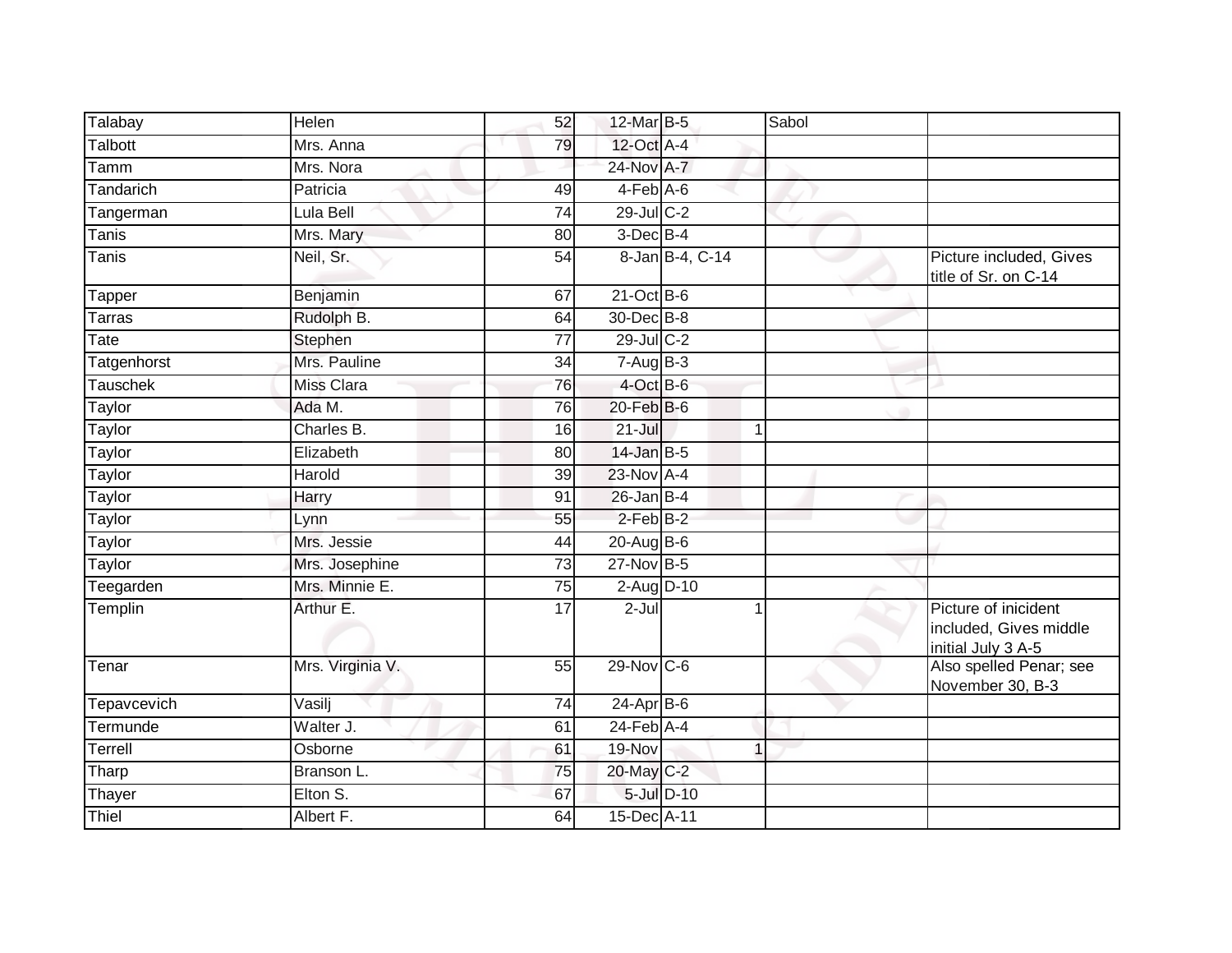| Thiel          | Joseph P.            | 75              | 16-Sep A-16       |                 |                                                  |
|----------------|----------------------|-----------------|-------------------|-----------------|--------------------------------------------------|
| Thielbar       | Benajmin J.          | 72              | 22-Dec B-5        |                 |                                                  |
| Thielen        | John                 | 69              | 29-Apr C-7        |                 |                                                  |
| Thoma          | Joseph A.            | 89              | $3-Sep$ A-12      |                 |                                                  |
| Thomas         | Annie L              | 85              |                   | 19-Jul D-8, C-9 | Gives first name and<br>middle initial on C-9    |
| Thomas         | Ely A.               | 45              | 13-Nov A-8        |                 |                                                  |
| Thomas         | Mrs. Ruth Ann        | 61              | 15-Oct A-12       |                 |                                                  |
| Thomas         | Theresa              | 46              | $1$ -Jun $B-3$    |                 |                                                  |
| Thompkins      | Chester J.           | 74              | $5$ -Jan $B-4$    |                 |                                                  |
| Thompson       | Arthur P.            | 89              | 15-Oct A-12       |                 |                                                  |
| Thompson       | Jack                 | 58              | 28-Apr B-4        |                 |                                                  |
| Thompson       | Lillian              | $\overline{71}$ | $15$ -Jun $B - 5$ |                 |                                                  |
| Thompson       | Mrs. Margaret (Kate) | 44              | 31-Aug A-4        |                 |                                                  |
| Threinen       | Jacob J.             | 89              | 16-Jul C-7        |                 |                                                  |
| Thurman        | Lee $E$ .            | 49              | 31-Aug A-4        |                 |                                                  |
| <b>Tibbits</b> | Laverne              | 42              | $2-Apr$ C-6       |                 | Gives first name as<br>LaVerne Apr.3 A-10        |
| Tilletson      | Clarence E.          | 66              | $4-SepA-8$        |                 | Also spelled Tillotson, see<br>September 6, D-11 |
| Tilton         | Roy                  | 63              | 16-Apr A-6        |                 |                                                  |
| Timkovich      | Helen                | 80              | 9-Apr A-4         |                 |                                                  |
| <b>Tipfer</b>  | Ernest J.            | 69              | $3-May$ B-8       |                 |                                                  |
| <b>Tirey</b>   | Dr. Ralph Nobel      | 81              | 17-Aug A-4        |                 |                                                  |
| Tobra          | <b>Thomas</b>        | 69              | $1-May$ B-3       |                 |                                                  |
| Todd           | Spurgeon             | 50              | 14-Jul A-5        |                 |                                                  |
| Tokarz         | John A.              | 72              | $10$ -Jul $A-8$   |                 |                                                  |
| Tolan          | Margaret             | 47              | 24-May A-10       |                 |                                                  |
| Tolen          | Glen H.              | 64              | $6-Sep$ D-11      |                 |                                                  |
| Toler          | William              | 46              | 10-Sep A-7        |                 |                                                  |
| Toma           | John                 | 82              | 5-May A-6         |                 |                                                  |
| Tonkovich      | John                 | 74              | 29-Jun A-4        |                 |                                                  |
| Torhan         | Louis Vasile         | $\overline{77}$ | 11-Aug A-8        |                 |                                                  |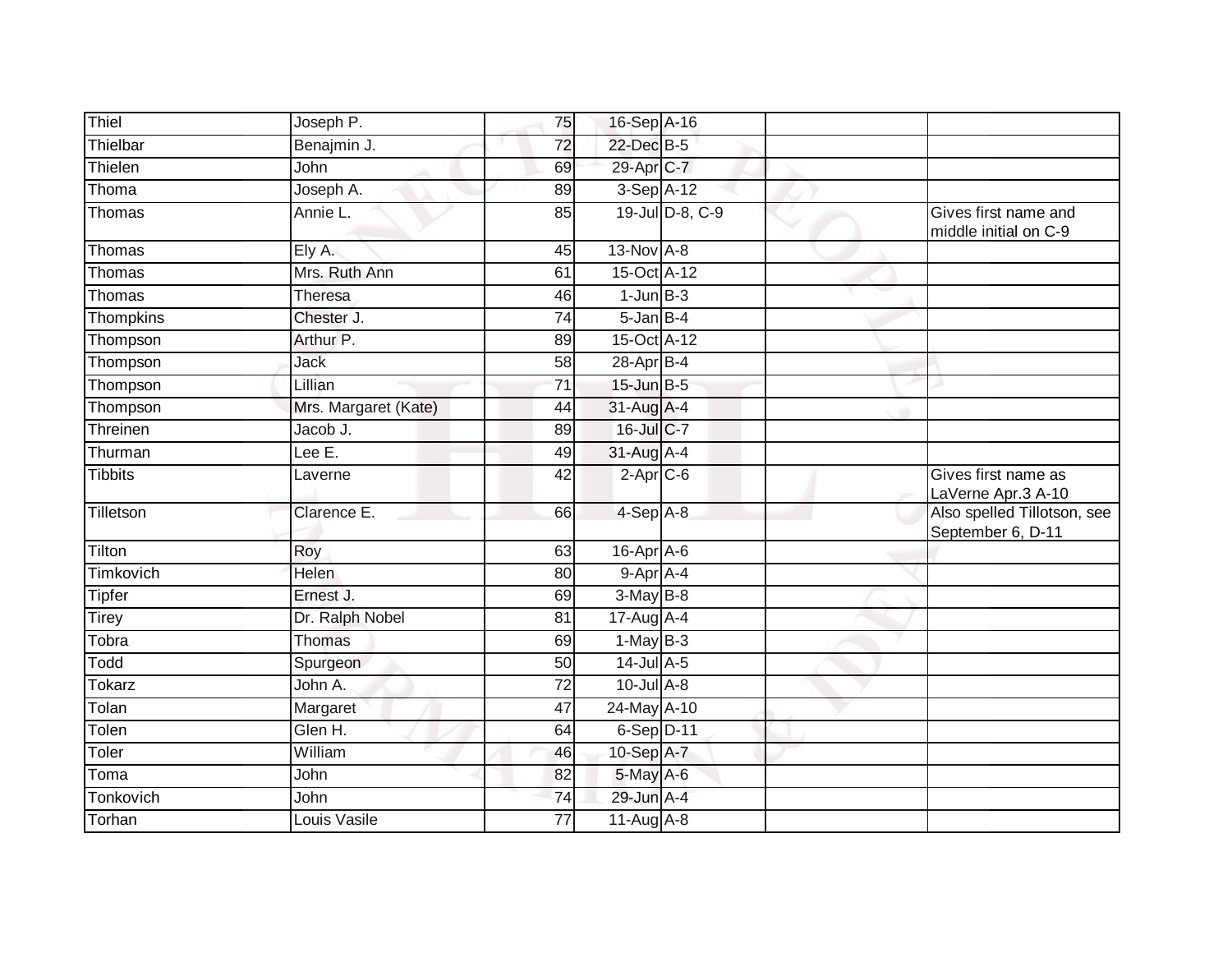| Toth               | Julia                  | 82                    | $1-AprB-3$              |                 |                           |
|--------------------|------------------------|-----------------------|-------------------------|-----------------|---------------------------|
| Toth               | Mrs. Elizabeth         | 45                    | 9-Dec A-12              |                 |                           |
| Tracy              | <b>Harold Thomas</b>   | 61                    | 28-Aug B-3              |                 |                           |
| Traczyk            | Richard                | 25                    | 16-Aug C-8              |                 |                           |
| Trainor            | <b>Minnie</b>          | $\overline{80}$       | 11-May A-7              |                 |                           |
| Trapp              | Mrs. Helen             | 51                    | $17$ -Nov $A-4$         |                 |                           |
| Tremse             | John                   |                       | $24$ -Apr $B$ -6        |                 |                           |
| Triezenberg        | Herman                 | 89                    | $23$ -Apr $B-6$         |                 |                           |
| Trinen             | Jacob J.               | 89                    | 15-Jul A-12             |                 |                           |
| Trinkle            | Frank                  | $\overline{74}$       | 16-Aug C-8              |                 |                           |
| Trosper            | Virgil                 | 56                    | $3-MayB-8$              |                 |                           |
| Trowe              | Robert C., Lance Corp. | 20                    | $12-Apr$ B-6            |                 |                           |
| Trtan              | Louise                 | infant                | 15-Oct A-12             |                 |                           |
| Trump              | Harold F. (Pete)       | 59                    | 24-Nov A-7              |                 |                           |
| Trump              | Mrs. Edith             | 89                    | $3$ -Dec $B-4$          |                 |                           |
| Trybulec           | Joseph, Sr.            | 85                    |                         | 3-Apr A-10, D-6 | Gives title of Sr. on D-6 |
| Trzcinski          | Mrs. Wanda             | 52                    | $4-Nov$ B-5             |                 |                           |
| <b>Trzupek</b>     | Mary K.                | 67                    | $10$ -Jan $A-8$         |                 |                           |
| Trzupek            | Mrs. Mary Ann          | $\overline{71}$       | 13-Dec B-4              |                 |                           |
| Tucker             | Ida                    | 66                    | 11-Mar $D-6$            |                 |                           |
| Tucker             | Roy E.                 | 40                    | 14-Oct B-5              |                 |                           |
| Tudor              | Leonard O.             | $\overline{74}$       | 6-Jan B-4               |                 |                           |
| Tuhacek            | Stephen W.             | 61                    | 25-Aug A-6              |                 |                           |
| Tulba              | Flora                  | 67                    | 23-Mar A-4              |                 |                           |
| Tuner              | Randy                  | 12                    | 8-Nov B-5               |                 |                           |
| Tuomioja           | Sakari                 | 53                    | $10-Sep$ A-7            |                 |                           |
| Turner             | Fred J.                | 61                    | $2$ -Nov B-7            |                 |                           |
| Turner             | Mrs. Anita L.          |                       | 30-Nov B-3              |                 |                           |
| Turnquist          | Carl E.                | 64                    | 22-Oct A-9              |                 |                           |
| Tuttle             | Girard C.              | 64                    | 26-Apr C-5              |                 |                           |
|                    |                        |                       |                         |                 |                           |
| Tuttle<br>Tyburski | Martha C.<br>John      | 69<br>$\overline{71}$ | 5-May A-6<br>$7-FebB-2$ |                 |                           |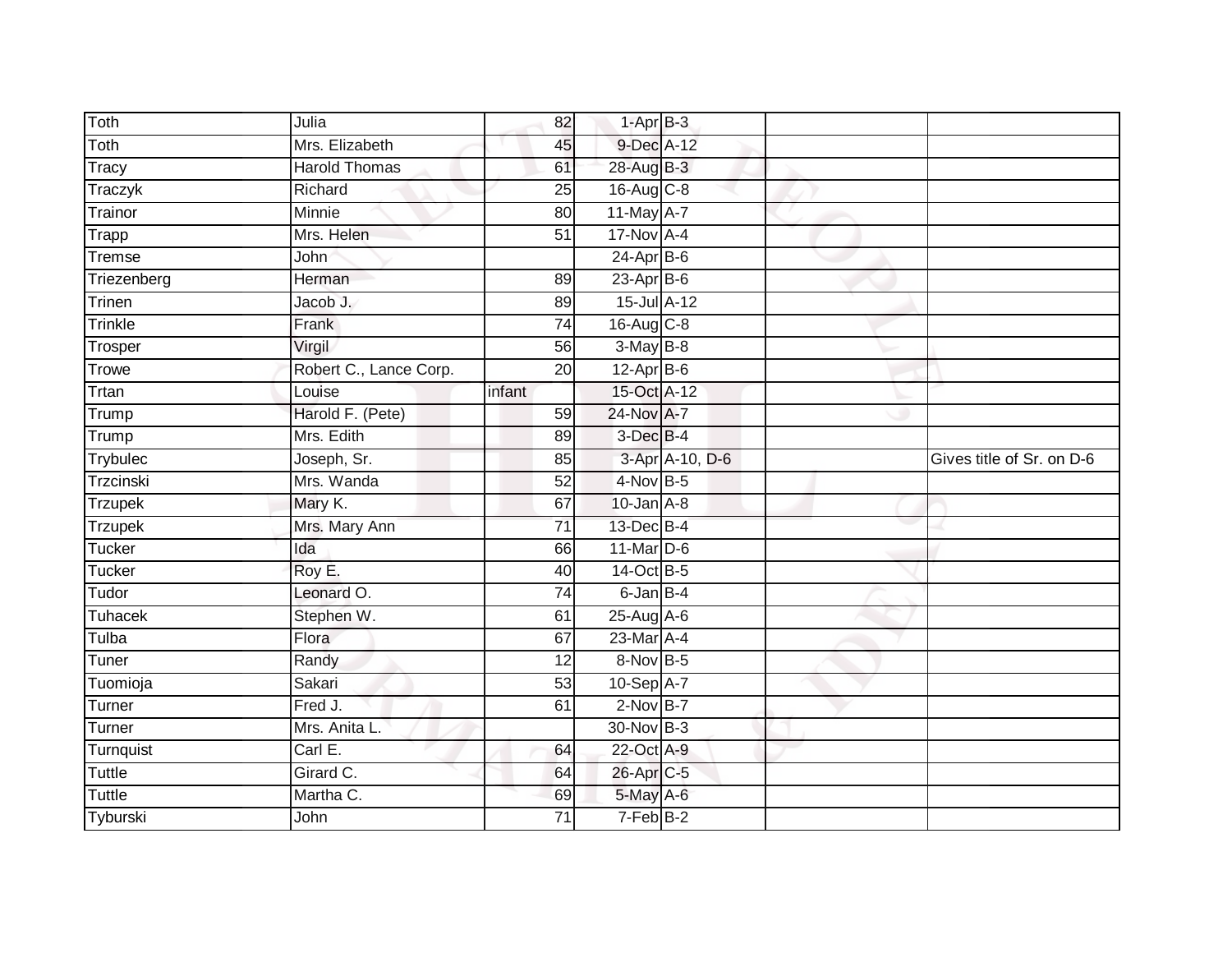| Tyminsky        | Frank                 | 75              | 11-Dec A-11      |   |       |                                    |
|-----------------|-----------------------|-----------------|------------------|---|-------|------------------------------------|
| Uhlman          | Dorothea              | 75              | $1-Mar A-10$     |   |       |                                    |
| Ullery          | Mrs. Edna             | 44              | 12-Oct A-4       |   |       |                                    |
| <b>Ullrich</b>  | Bonnie J.             | 20              | 1-Mar A-10       |   |       |                                    |
| Umbaugh         | Nancy Eva             | $\overline{93}$ | $3-FebB-2$       |   |       |                                    |
| <b>Umphreys</b> | Maurice E.            | 35              | $14$ -Feb $B$ -5 |   |       |                                    |
| Unknown         | Girl                  | newborn         | 4-May A-12       |   |       |                                    |
| <b>Uphold</b>   | <b>Thomas Ray</b>     | 51              | $5-Aug D-5$      |   |       |                                    |
| Urbahns         | Louise                | 87              | $14$ -Jun B-6    |   |       |                                    |
| <b>Urbanik</b>  | Anthony               | $\overline{78}$ | 12-Aug D-2       |   |       |                                    |
| Urich           | Blaz (Bob)            | $\overline{77}$ | $13$ -Apr $A$ -8 |   |       |                                    |
| <b>Uriss</b>    | Patrick               | 80              | $22$ -Jun $A-6$  |   |       |                                    |
| <b>Urssery</b>  | Charles C.            | $\overline{72}$ | $28$ -Jan $A-4$  |   |       | Also spelled Ussery<br>Jan.29 D-4  |
| <b>Ussery</b>   | Charles C.            | $\overline{72}$ | 29-Jan D-4       |   |       | Also spelled Urssery<br>Jan.28 A-4 |
| Vadas           | Juanita               | 37              | 20-May C-2       |   |       |                                    |
| Valdez          | Norma Carol           | 27              | 13-Jul C-3       |   |       |                                    |
| Valee           | Mrs. Oca              | 88              | $23-SepB-5$      |   |       |                                    |
| Valentine       | Mrs. Bertha           | 49              | 6-Nov B-8        |   |       |                                    |
| Van Alstine     | Otie                  | 74              | 31-Mar A-4       |   | Lortz |                                    |
| Van Der Molen   | Jennate               | $\overline{77}$ | 29-Jan A-11      |   |       |                                    |
| Van Dyke        | George                | 77              | 11-Dec A-11      |   |       |                                    |
| Van Gundy       | <b>Wilford Conroy</b> | 64              | 17-Sep A-4       |   |       |                                    |
| Van Horne       | Mrs. Ruth Homas       | 76              | 16-Oct A-4       |   |       |                                    |
| Van Kanegan     | Mrs. Elizabeth        | 66              | $3$ -Dec $B-4$   |   |       |                                    |
| Van Osten       | Raymond H.            | 65              | $3-May$ B-8      |   |       |                                    |
| Van Ramshorst   | Henry                 | 90              | $11-Aug$ A-8     |   |       |                                    |
| Van Slyke       | <b>Mrs Mable</b>      | 92              | 14-Oct B-5       |   |       |                                    |
| Van Vuren       | Jacob                 | 89              | 2-Aug D-10       |   |       |                                    |
| Vance           | Byron A.              | 39              | 20-Sep           | 1 |       |                                    |
| Vance           | Maxine                | 39              | 20-Sep           |   |       |                                    |
| Vander Giessen  | P. (Agie)             | 94              | $24$ -Jan $A-8$  |   |       |                                    |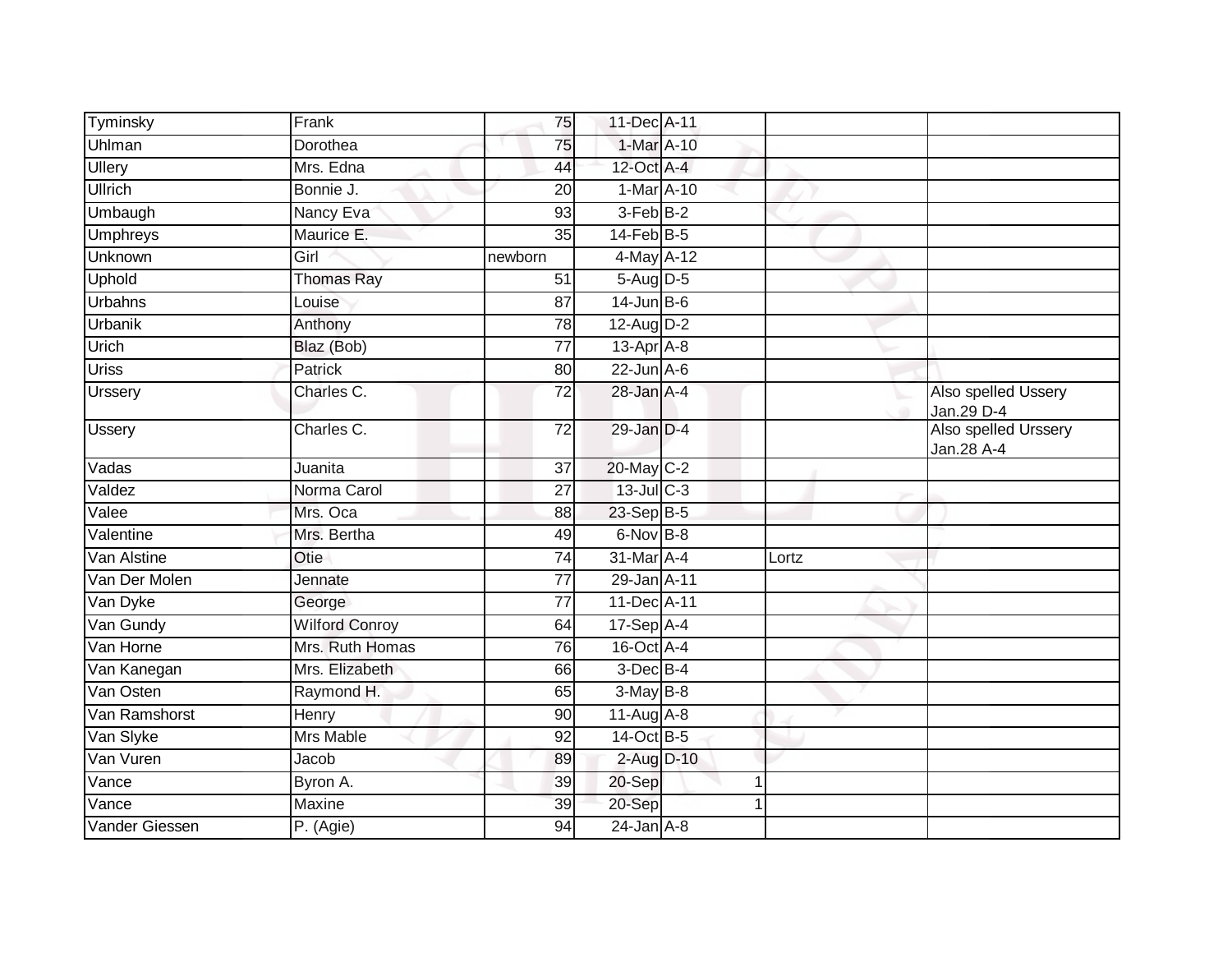| VanDerWahl  | Alice           | 80              | 23-Mar A-4      |                  |       |                                             |
|-------------|-----------------|-----------------|-----------------|------------------|-------|---------------------------------------------|
| VanDerWoude | Frank           | 58              | 31-May B-6      |                  |       |                                             |
| VanDyke     | Dale            | 46              | $21$ -Aug $B-3$ |                  |       | Also spelled Van Dyke see<br>August 22, B-6 |
| VanMilligen | William         | 79              | $10$ -Jun $D-7$ |                  |       |                                             |
| VanStright  | Gilbert         | 81              | 8-Jul D-5       |                  |       |                                             |
| VanZuidam   | Mrs. Lauretta   | 56              | $7$ -Dec $A$ -6 |                  |       |                                             |
| Varco       | <b>Bennett</b>  | 41              | $4-Feb$ A-6     |                  |       |                                             |
| Varnes      | Patrick         | 16              | 2-Oct A-11      |                  |       |                                             |
| Vaseff      | Vangel          | 73              | 12-Jul D-14     |                  |       |                                             |
| Vater       | Ernest W.       | 69              | $2$ -Dec $C-2$  |                  |       |                                             |
| Vaughn      | Grace           | 78              | 28-Jun D-8      |                  | Jones |                                             |
| Vaux        | Harry E.        | 89              | $16$ -Jun $B-3$ |                  |       |                                             |
| Vavrecan    | Joseph          | $\overline{70}$ | $19$ -Jan $C-3$ |                  |       | Gives age as 75 Jan.22 B-<br>$\circ$        |
| Velazquez   | Antonia         | 27              | 19-Feb A-8      |                  |       |                                             |
| Vereb       | Andrew          | 70              | $7$ -May B-5    |                  |       |                                             |
| Villarreal  | Manuel          | 47              | $12$ -Jan $D-9$ |                  |       |                                             |
| Vinka       | Mrs. Johanna    | 78              | 16-Dec B-4      |                  |       |                                             |
| Vitale      | Mts. Violet Lee | $\overline{30}$ | $27 - Dec$ B-6  |                  |       |                                             |
| Vlahos      | George A.       | 70              |                 | 17-Mar A-6, B-8  |       | Gives middle initial on B-8                 |
| Vodopia     | George P.       | 46              | $21$ -Jun $C-1$ |                  |       |                                             |
| Vodopyak    | Paul            | 73              | 27-Nov B-5      |                  |       |                                             |
| Von Borstel | Otto            | 67              | 19-Oct A-4      |                  |       |                                             |
| Von Eltz    | Theodore        | 70              | $7$ -Oct B-6    |                  |       |                                             |
| Vorkapich   | Eli             | $\overline{74}$ | 29-Sep A-8      |                  |       |                                             |
| Voss        | William A.      | 24              |                 | 22-Jul A-10, D-5 |       | Gives middle initial as R.<br>on D-5        |
| Voyles      | David A.        | 84              | 12-Oct A-4      |                  |       |                                             |
| Vrbich      | Dan             | 67              | 30-Apr B-3      |                  |       |                                             |
| Vukelich    | Peter           | 63              | 30-Sep A-14     |                  |       |                                             |
| Wagman      | Clarence, Sr.   |                 | $28 - Jan$ A-4  |                  |       |                                             |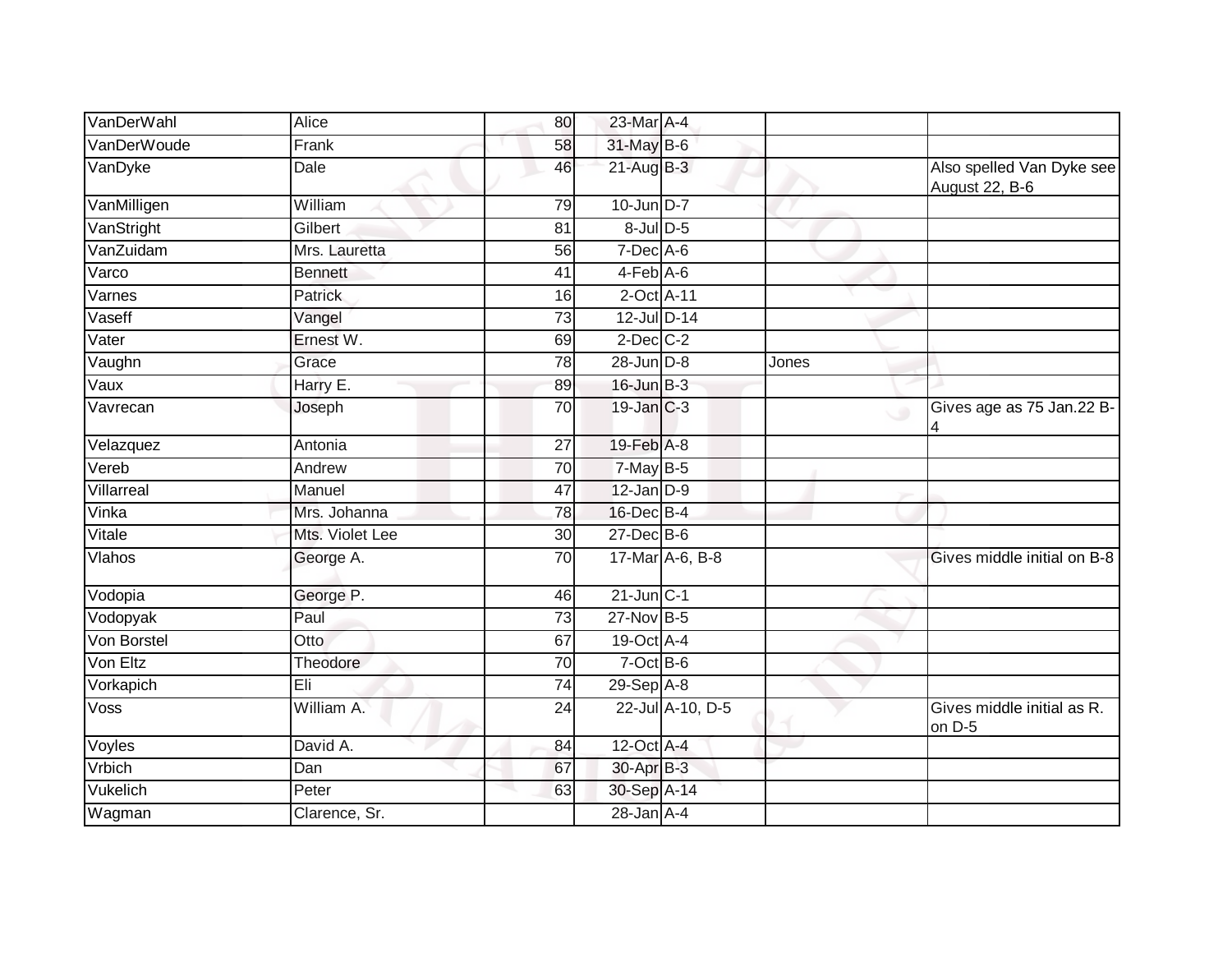| Wagner     | Clyde T.               | 72              | 18-May A-6        |                 |                                                                                   |
|------------|------------------------|-----------------|-------------------|-----------------|-----------------------------------------------------------------------------------|
| Wagner     | Edward                 | 80              | 31-Mar A-4        |                 |                                                                                   |
| Wagner     | Teheodore              | 3               | 12-Nov            | $\mathbf{1}$    |                                                                                   |
| Wagner     | Zelma H.               | 75              | 1-Jul B-5, D-7    |                 | Gives middle initial on D-7                                                       |
| Wainwright | James L.               | 44              | $14$ -Apr $B-3$   |                 |                                                                                   |
| Wajvoda    | Andrew, Sr.            | 74              | $12$ -Apr $B$ -6  |                 |                                                                                   |
| Walczak    | Martin J.              | 75              | 26-Oct A-4        |                 |                                                                                   |
| Walenga    | Frank David, Jr.       | 35              | $27$ -Dec $B$ -6  |                 |                                                                                   |
| Walenga    | Stanley F.             | 58              | $1-Sep$ B-3       |                 |                                                                                   |
| Walker     | <b>Elsie Elizabeth</b> | 63              | 23-Apr B-6        |                 |                                                                                   |
| Walker     | Ida M.                 | 81              | 8-Jun A-6         |                 |                                                                                   |
| Walker     | James C.               | 70              | 27-Aug            | 1               |                                                                                   |
| Walker     | Lennie                 | 61              | 11-May A-7        |                 |                                                                                   |
| Wall       | Charles Leo, Sr.       | 43              | 18-Jun 1, B-5     |                 | Picture of incident<br>included, Gives middle<br>name and title of Sr. on B-<br>5 |
| Wallace    | Kenneth W.             | 51              | $17 - Jun$ B-3    |                 |                                                                                   |
| Wallbridge | Mrs. Nettie Scofield   | 76              | 14-Dec A-6        |                 |                                                                                   |
| Waller     | Paul C.                | 64              | $17$ -May $F-2$   |                 |                                                                                   |
| Walls      | Dave Paul              | 41/2<br>months  | 16-Jul C-7        |                 | Also See Walls July 17, A-                                                        |
| Walls      | Ida                    | 65              | $10$ -Feb $A$ -6  |                 |                                                                                   |
| Walls      | Mildred                | $\overline{58}$ | $18$ -Feb $ B-3 $ |                 |                                                                                   |
| Wally      | Mrs. Hilma             | 72              | 16-Nov A-6        |                 |                                                                                   |
| Walsh      | <b>Blanche</b>         | 78              | 4-May A-12        | <b>McKelvey</b> |                                                                                   |
| Walsh      | George J. (Shad)       | 42              | $10$ -Feb $A$ -6  |                 | Gives nickname Feb.11 A-                                                          |
| Walsh      | John A.                | 71              | $12-AprB-6$       |                 |                                                                                   |
| Walsh      | Martin T.              | 52              | 28-Jan A-4        |                 |                                                                                   |
| Walsh      | Naomi P.               | 65              | 11-Mar D-6        |                 | Gives age Mar.12 B-5                                                              |
| Walstra    | Mrs. Ann               | 64              | 15-Sep A-4        |                 |                                                                                   |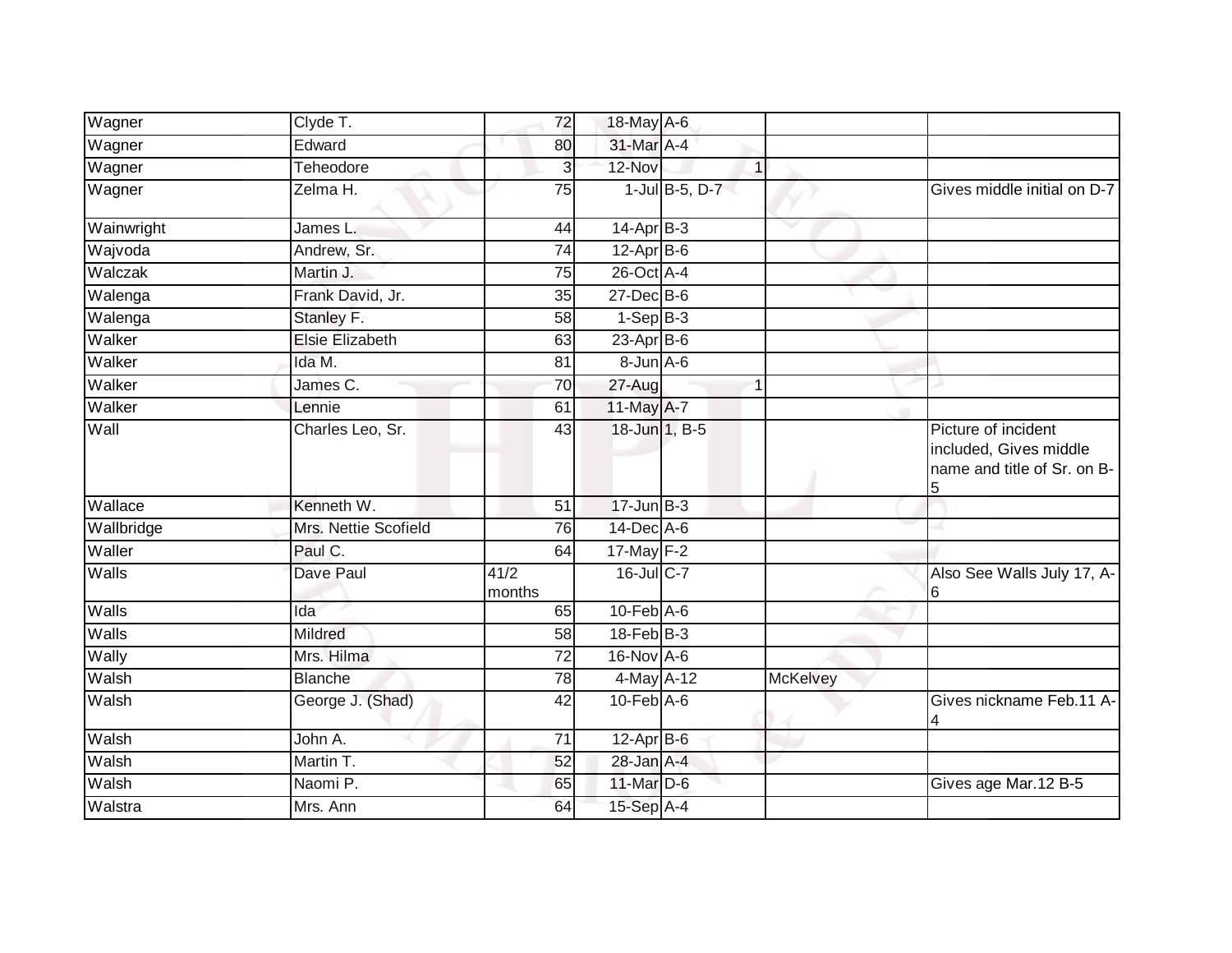| Walter         | Louis L.             | 57              | 20-Oct B-5      |                 |          |                         |
|----------------|----------------------|-----------------|-----------------|-----------------|----------|-------------------------|
| Walters        | Aubrey W.            | 76              | 18-Aug A-4      |                 |          |                         |
| <b>Walters</b> | Shannon              | 4               | 12-Oct A-4      |                 |          |                         |
| Walton         | James                | 90              | $25$ -Jun $B-3$ |                 |          |                         |
| Walz           | Mrs. Margaret Anne   | $\overline{39}$ | 25-Sep 1, B-5   |                 |          |                         |
| Wanio          | Katherine            | 67              | 10-Jun D-7      |                 |          |                         |
| Ward           | George, Sr.          | 77              | $1-Dec$ A-6     |                 |          |                         |
| Ware           | <b>Prince Albert</b> | 62              | 18-Nov C-6      |                 |          |                         |
| Warmus         | Rudolph              | 63              |                 | 5-Jul D-10      |          |                         |
| Warner         | Jess D.              | 59              | 16-Sep A-16     |                 |          |                         |
| Warquier       | Marie C.             | 88              |                 | 27-Jul B-5 C-3  |          |                         |
| Wartman        | George Joseph        | infant          | 13-Jan A-10     |                 |          |                         |
| Wartman        | <b>Walter Edward</b> | infant          | 13-Jan A-10     |                 |          |                         |
| Wasielewski    | Anna                 | $\overline{70}$ | 9-Jan A-6       |                 |          |                         |
| Wasilowicz     | Stephen              | $\overline{75}$ | 22-May B-5      |                 |          |                         |
| Wasserman      | Simon                | 61              | 5-Jan B-4       |                 |          |                         |
| Waterhouse     | Earl C.              | 64              | $23$ -Jul $A-6$ |                 |          |                         |
| Watkins        | Alvin F., Jr.        | 20              | 11-Nov          |                 |          |                         |
| Watkins        | Roger                | 17              | 9-Jun           |                 |          |                         |
| Watroba        | Frank                | 57              | 17-Nov A-4      |                 |          |                         |
| Watson         | John F.              | 45              | $5$ -Jan $B$ -4 |                 |          |                         |
| Watson         | William              | $\overline{74}$ | 19-Jun A-8      |                 |          |                         |
| Watts          | Tillie M.            | 68              |                 | 14-Jan B-5, B-7 | Robinson | Gives maiden name on B- |
| Watts          | William W.           | 67              | 19-Jul D-8      |                 |          |                         |
| Wawrzyniak     | Constance (Gustie)   | $\overline{72}$ | 24-May A-10     |                 |          |                         |
| Wdowka         | Julia                | 67              | $20$ -Jan $A-9$ |                 |          |                         |
| Weaver         | Meta                 | 58              | $23$ -Jun $A-8$ |                 |          |                         |
| Weaver         | Mrs. Emma Martha     | 79              | $8-Nov$ B-5     |                 |          |                         |
| Weber          | Emil                 | 77              | 26-Feb B-2      |                 |          |                         |
| Wedell         | Mrs. Helen Glegg     | 91              | 13-Oct A-12     |                 |          |                         |
| Weems          | Jessie               | 57              | 13-Aug A-4      |                 |          |                         |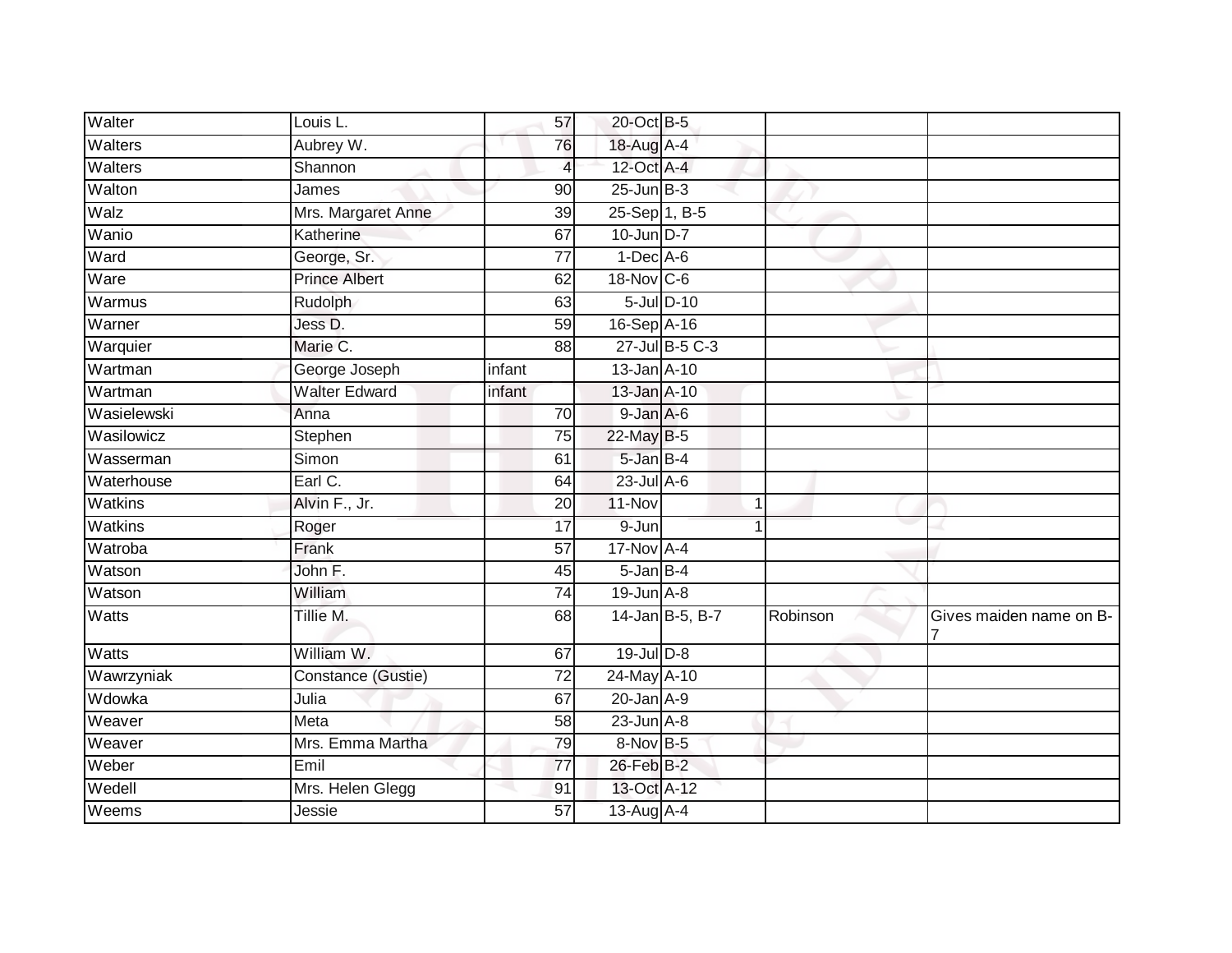| Wegrzyn    | Agnes M.                | 85              | 6-Feb A-8        |              |  |
|------------|-------------------------|-----------------|------------------|--------------|--|
| Wehmer     | John H.                 | 74              | $12$ -Apr $B$ -6 |              |  |
| Wehr       | Martha                  | 84              | $13$ -Jul $B-3$  |              |  |
| Weinberg   | Maurice                 | 52              | 20-Sep B-12      |              |  |
| Weingart   | Alma                    | 79              | $8$ -Jul $D$ -5  |              |  |
| Weisman    | Robert M.               | $\overline{51}$ | $10$ -Feb $A$ -6 |              |  |
| Weiss      | Joseph                  | $\overline{57}$ | 16-Mar A-5       |              |  |
| Welch      | Archie O.               | 50              | 10-Sep A-7       |              |  |
| Weldon     | William C., Sr.         | 60              | 8-Nov B-5        |              |  |
| Wells      | Lola                    | 50              | 5-Jan B-4        |              |  |
| Werth      | F. Dean                 | 33              |                  | 1-Dec 1, A-6 |  |
| Wertz      | Harry W.                | 52              | $9$ -Feb $E-2$   |              |  |
| West       | Mrs. Hilda              | 48              | 27-Sep B-11      |              |  |
| Westbowski | Sigmud J. (Jim West)    | 48              | 8-Jan B-4        |              |  |
| Westcott   | Mrs. Florence           | 80              | 29-Dec A-5       |              |  |
| Whedoger   | Mae                     | 76              | 19-May A-6       |              |  |
| Wheeler    | Charles                 | 55              | 15-Jun B-5       |              |  |
| Whennen    | Richard D.              | 82              | 14-Dec A-6       |              |  |
| Whitaker   | Lightel                 | 68              | $7$ -May B-5     |              |  |
| White      | Calvin P.               | 79              | $11-Sep$ A-8     |              |  |
| White      | Clarence V.             | 56              | $11-Aug$ A-8     |              |  |
| White      | <b>Ethel Jane</b>       | 61              | $23$ -Jan $A-8$  |              |  |
| White      | Mrs. Luella             | 75              | $3-Aug$ A-3      |              |  |
| White      | Mrs. Nettie             | $\overline{54}$ | 5-Nov B-5        |              |  |
| White      | Mrs. Olive Agnes        | 79              | $27$ -Aug $A$ -4 |              |  |
| Whitehead  | Mrs. Beatrice Elizabeth | 57              | $9-Nov$ A-6      |              |  |
| Whitehead  | Mrs. Mary Ellen         | $\overline{82}$ | 19-Oct A-4       |              |  |
| Whitman    | Rosemary B.             | 30              | 13-Jan A-10      |              |  |
| Whitmer    | Anna                    | 87              | $1-AprB-3$       |              |  |
| Whitmore   | Gertrude R.             | 59              | $20$ -Feb $B$ -6 |              |  |
| Whitmore   | Levi A.                 | 94              | $2-Sep$ $A-8$    |              |  |
| Whitton    | Louis E.                | 60              | $1-NovB-5$       |              |  |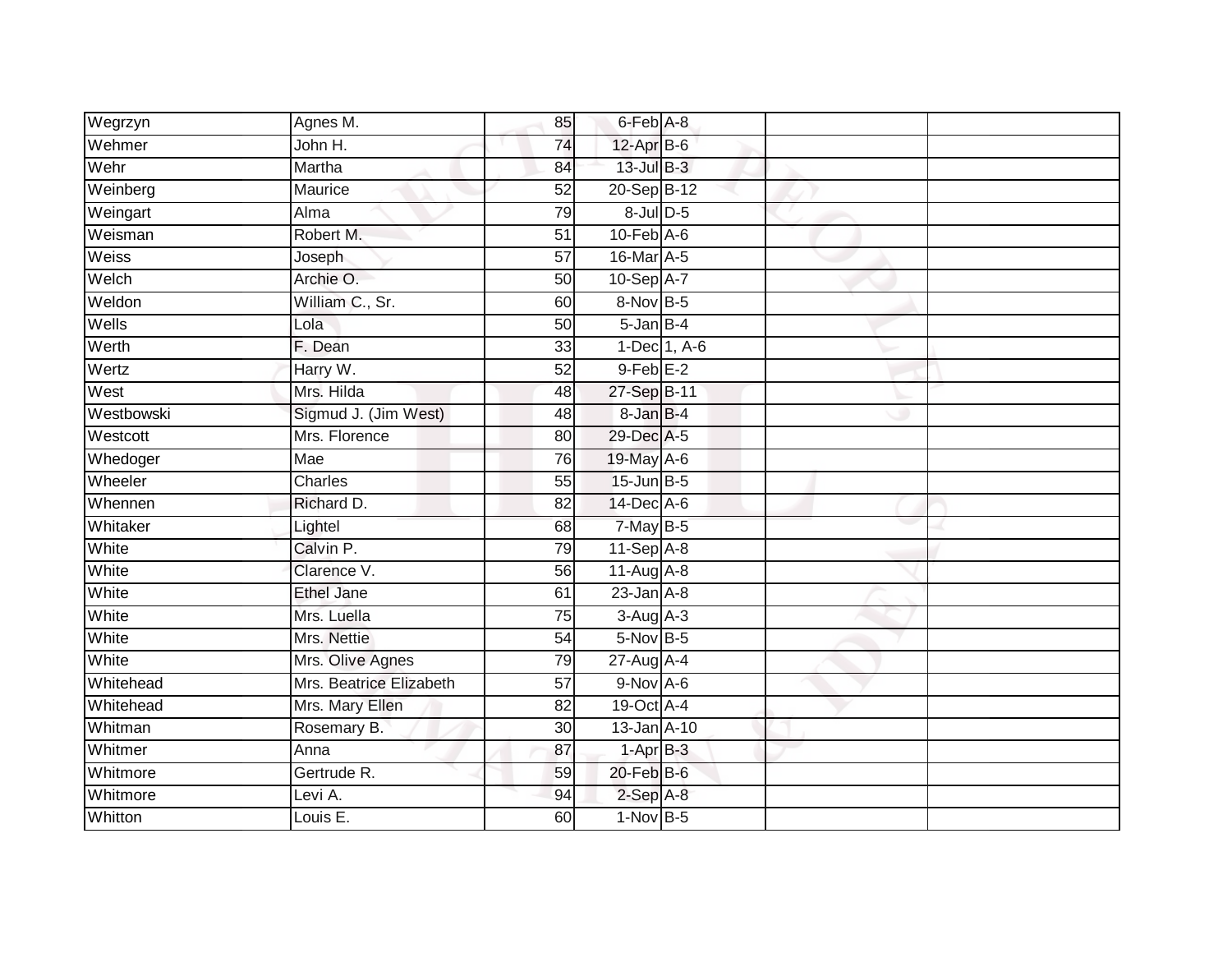| Wiegman         | James            |                 | 12-Oct A-4       |                |          |                           |
|-----------------|------------------|-----------------|------------------|----------------|----------|---------------------------|
| Wiening         | Edna             | 66              | 30-Jun A-8       |                |          |                           |
| Wiening         | Victoria         | 59              | 19-Mar D-6       |                |          |                           |
| Wiesman         | Martin L.        | 48              | 20-Dec 1, B-7    |                |          |                           |
| Wikberg         | Eino             | 68              | 20-Sep B-12      |                |          |                           |
| Wiktor          | Mrs. Maria       | 63              | 28-Aug B-3       |                | Rajchert |                           |
| Wilcox          | Joseph G.        | 67              | $14$ -Dec $A$ -6 |                |          |                           |
| Wildermuth      | Emma Lute        | 76              |                  | 6-Apr B-3, C-4 |          | Gives middle name on C-   |
| Wildermuth      | Ora L.           | 82              | $17-Nov$ A-4     |                |          |                           |
| Wilhelm         | Daniel C.        | 26              | 3-Jan            |                |          |                           |
| Wilhelm         | Joseph A.        | 54              | $2$ -Jan $D-5$   |                |          |                           |
| Wilk            | <b>Mark</b>      | 78              | 3-Dec B-4        |                |          |                           |
| <b>Wilkins</b>  | <b>Billy</b>     | $\overline{32}$ | $19-Aug$         | 1              |          |                           |
| <b>Wilkus</b>   | Anton            | 78              | 23-Feb C-2       |                |          |                           |
| Willette        | Mrs. Sarah       | 75              | 12-Aug D-2       |                |          |                           |
| Williams        | Anthony Lee      | 4               | 10-Nov A-6       |                |          |                           |
| Williams        | Homer, Jr.       | $\overline{26}$ |                  | 9-Jun A-3, C-4 |          | Gives title of Jr. on C-4 |
| Williams        | Laura Anne       | infant          | 8-May A-10       |                |          |                           |
| Williams        | Mildred M.       | 53              | $9$ -Mar $A$ -7  |                |          |                           |
| Williams        | Ray              | 35              | 6-Feb A-8        |                |          |                           |
| Williams        | Robert           | 66              | 9-Apr A-4        |                |          |                           |
| <b>Williams</b> | William J.       | $\overline{70}$ | $11$ -Mar $D-6$  |                |          |                           |
| Williamson      | <b>Lillian</b>   | 86              | 24-May A-10      |                |          |                           |
| Wilmot          | Mrs. Lilly Ellen | 54              | 20-Aug B-6       |                |          |                           |
| Wilson          | Albert           | 54              | $29-Nov$ C-6     |                |          |                           |
| Wilson          | Clarence (Pete)  | 62              | $26$ -Apr $E-2$  |                |          |                           |
| Wilson          | Claude O.        | 62              |                  | 20-Jul B-3 C-3 |          |                           |
| Wilson          | George           | 43              | 16-Jan           | $\overline{1}$ |          |                           |
| Wilson          | James F.         | 56              | 18-May A-6       |                |          |                           |
| Wilson          | Robert E.        | 71              | $2-SepA-8$       |                |          |                           |
| Wiltshire       | Mrs. Jennie Mae  | 81              | 16-Aug C-8       |                |          |                           |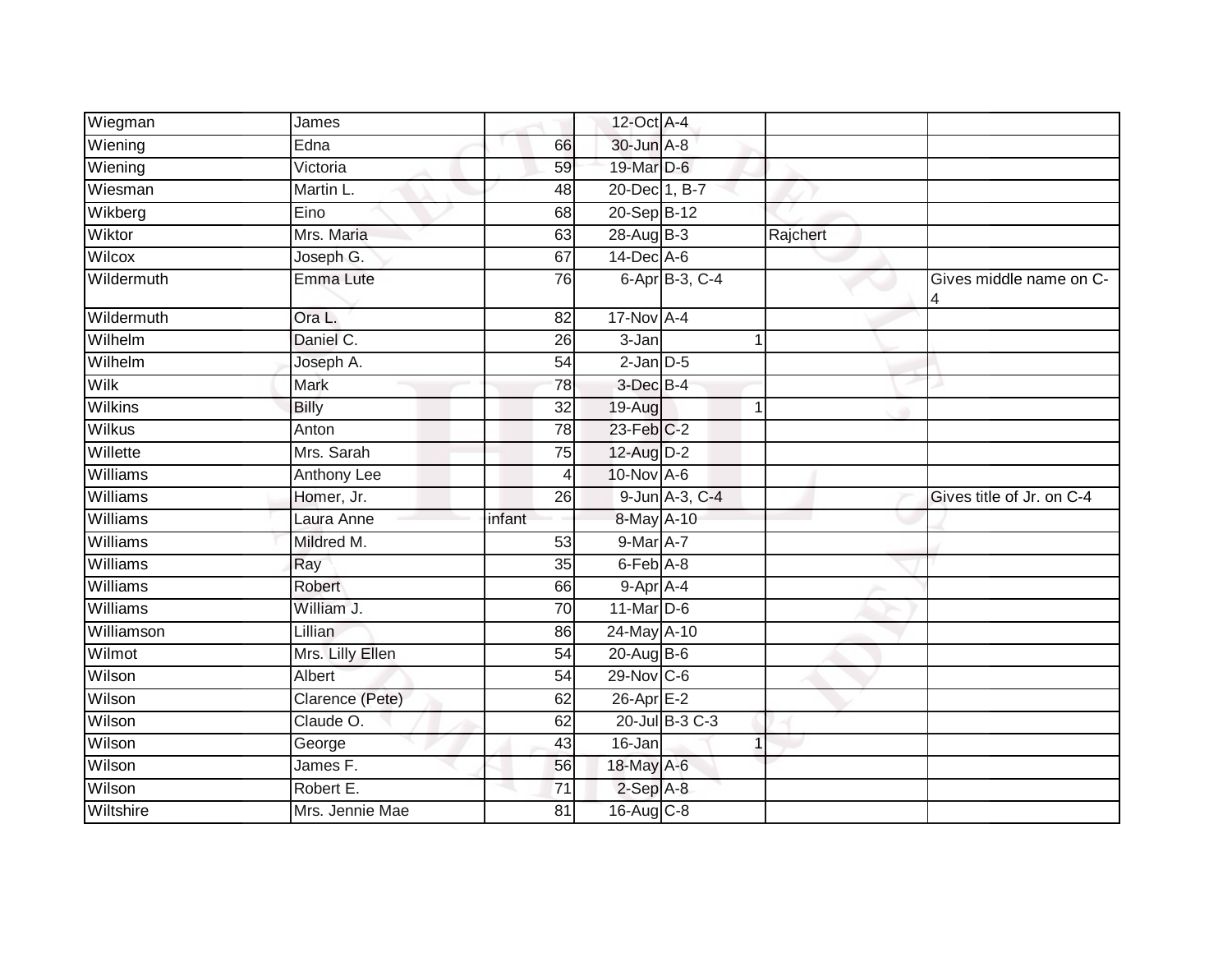| Wimer         | Lawrence                         | 58              | 28-Jun D-8       |   |                                                |
|---------------|----------------------------------|-----------------|------------------|---|------------------------------------------------|
| Winchell      | Clark W.                         | 61              | 13-Apr A-8       |   |                                                |
| Wing          | Mrs. May B.                      | 91              | 10-Aug A-4       |   |                                                |
| Winkler       | Jerome R.                        | 2 1/2 days      | $14$ -Dec $A$ -6 |   |                                                |
| Wiseman       | Frank                            | 41              | $23-Nov$ A-4     |   |                                                |
| Wisniewski    | Frank T.                         | 56              | $14$ -Jun B-6    |   |                                                |
| Wisniewski    | Walter                           | 77              | 10-May C-7       |   |                                                |
| Wittenhagen   | Mary Armetia                     | 30              | 12-Mar           |   | Gives age as 31 and<br>middle name Mar.13, B-5 |
| Wittenmyer    | William E.                       | 54              | 1-Mar A-10       |   |                                                |
| Witvoet       | <b>Bonnie Rae</b>                | 2 months        | $5-AprB-3$       |   |                                                |
| Witwer        | Miss Kathryn                     | 61              | 3-Sep A-12       |   |                                                |
| Wleklinski    | Mrs. Frances                     | 48              | 23-Sep B-5       |   |                                                |
| Wleklinski    | Sister M. Beatrice (Mary<br>Ann) | 64              | $5-AprB-3$       | ◡ |                                                |
| Wojciechowski | Mrs. Anna M.                     | 72              | 28-Aug B-3       |   |                                                |
| Wojcik        | Elizabeth                        | 38              | 22-May B-5       |   |                                                |
| Wojdula       | Andrew J.                        | 49              | 19-Aug B-10      |   |                                                |
| Wojdyla       | Mrs. Anna                        | 65              | 13-Aug A-4       |   |                                                |
| Wojtowich     | Adam                             | $\overline{77}$ | 13-Sep C-4       |   |                                                |
| Wolanin       | Frank J.                         |                 | 29-Jan A-11      |   |                                                |
| Wolf          | Mrs. Clara M.                    | 72              | $7$ -Dec $A$ -6  |   |                                                |
| Wood          | Theron                           | 55              | $27-Sep$ B-11    |   |                                                |
| Woosley       | Ruth S.                          | 64              | 5-Mar A-8        |   |                                                |
| Worley        | Dale (Tiny)                      | 45              | $7$ -Jun $B$ -5  |   |                                                |
| Worley        | <b>Franklin Guy</b>              | 55              | 1-Mar A-10       |   |                                                |
| Worthington   | Homer E.                         | 50              | $3-Sep$ $A-12$   |   |                                                |
| Woryn         | Henry A.                         | 37              | 18-Oct C-2       |   |                                                |
| Wostradowski  | Peter                            | 59              | $22$ -Jun $A-6$  |   |                                                |
| Wozniakowski  | Adam                             |                 | $3$ -Feb $B-2$   |   |                                                |
| Wright        | Trella A.                        | 57              | 13-Feb A-6       |   |                                                |
| Wroski        | Albert                           | 78              | 11-Feb A-4       |   |                                                |
| Wulf          | Otto H.                          | 61              | 30-Jul A-8       |   |                                                |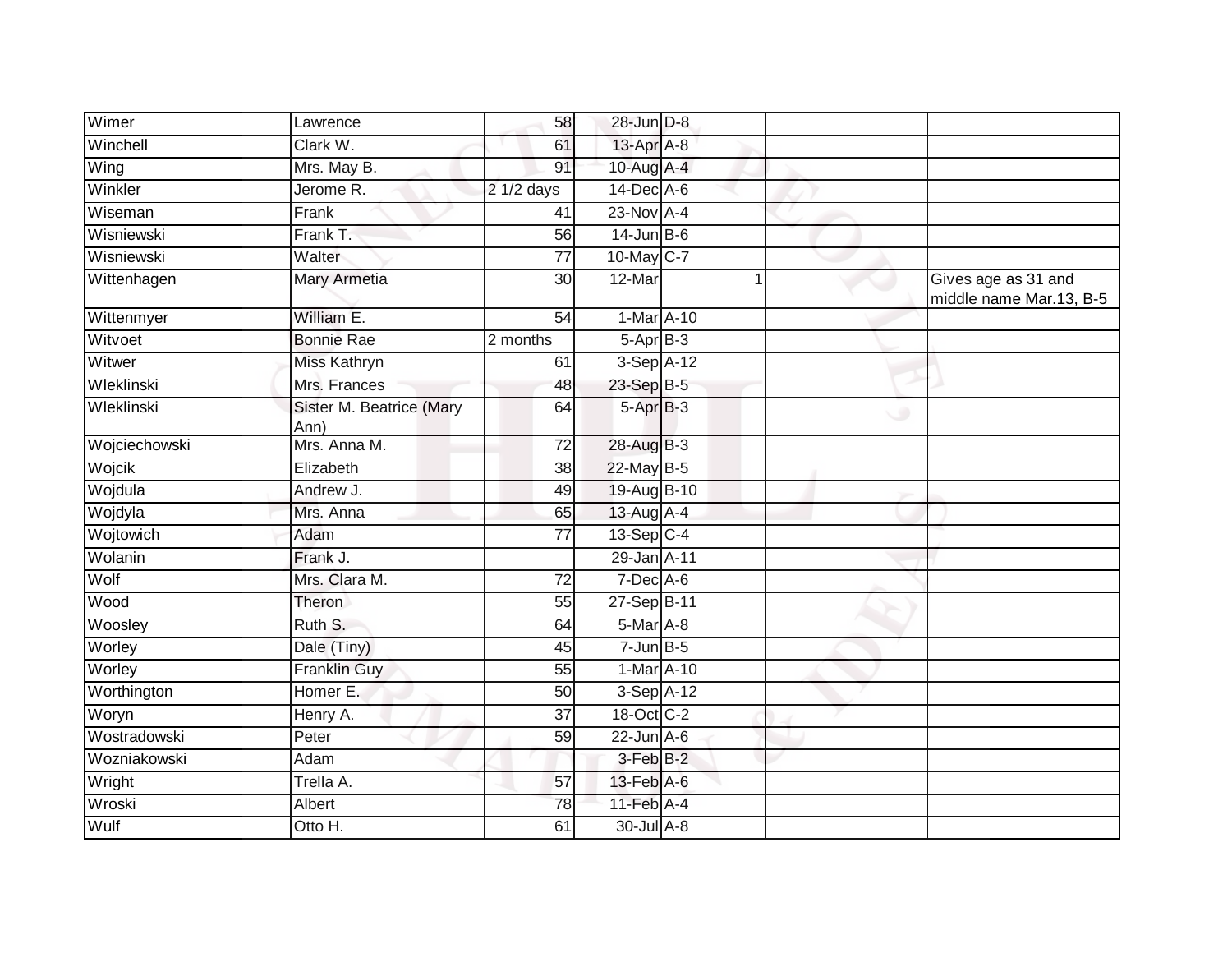| Wusik               | Mrs. Antionette        | 67              | 4-Nov B-5         |                 |                                            |
|---------------------|------------------------|-----------------|-------------------|-----------------|--------------------------------------------|
| Wynn                | Virgil W.              | 25              | 23-Nov A-4        |                 |                                            |
| Wyse                | Oliver a.              | 66              | $4$ -Nov B-5      |                 |                                            |
| Wytrzyszczewski     | Peter                  | 59              | $5$ -Mar $A$ -8   |                 |                                            |
| Yahya               | Rose (Nore)            | 64              | $12$ -Jan $D-9$   |                 |                                            |
| Yaksich             | John                   |                 | 23-Nov A-4        |                 |                                            |
| Yates               | Mrs Margaret R.        | 46              | 16-Nov A-6        |                 |                                            |
| Yeager              | Katheryn               | 57              | 8-Mar B-6         |                 | Gives first name as<br>Kathryn Mar. 9, A-7 |
| Yellen              | Clara                  | 84              | $5 - Jan$ $B - 4$ |                 |                                            |
| Yoder               | Mrs. Minnie            | 75              | 26-Oct A-4        |                 |                                            |
| Youkey              | Marguerite             | 68              | $15$ -Jan B-8     |                 |                                            |
| Young               | Howard D.              | 65              | 6-Nov B-8         |                 |                                            |
| Young               | Matilda Catherine      | 88              | 27-Mar B-5        |                 |                                            |
| Young               | Mattie                 | 64              | $8 - Jun$ A-6     |                 |                                            |
| $\overline{Y}$ oung | <b>Mike</b>            | 16              | 12-Oct A-4        |                 |                                            |
| Young               | Mrs. Martha            | 89              | 9-Oct B-9         |                 |                                            |
| Yracheta            | Mrs. Elvira            | 45              | 19-Oct A-4        |                 |                                            |
| Yuraitis            | Dennis                 | 21              | 4-Feb             |                 | Picture of incident<br>included            |
| Yurich              | Theresa                | 72              | 19-Mar A-8        |                 |                                            |
| Zalewski            | Mrs. Czeslawa (Jessie) | 68              | $2-Sep$ $A-8$     |                 |                                            |
| Zarante             | James N.               | 57              | $21$ -Feb $B-9$   |                 |                                            |
| Zatko               | Joseph, Sr.            | 83              | 7-Apr A-4         |                 |                                            |
| Zeilstra            | Jeanette               | 80              | $17-Apr$ B-6      |                 |                                            |
| $\overline{Z}$ ella | Edward                 | 68              | $20$ -Jul B-3     |                 | Also spelled Zolla see C-3                 |
| Zembala             | John                   | 76              | 21-Sep A-5        |                 |                                            |
| Zember              | Anna                   | 72              | $10$ -Mar $A$ -11 |                 |                                            |
| Zgorka              | Mrs. Anna              | 68              | 30-Nov B-3        |                 |                                            |
| Ziemkiewicz         | <b>Deborah Darlene</b> | 13 days         |                   | 10-Jan A-8, C-6 | Gives age on C-6                           |
| Zima                | Nadara Nancy           | 21              | 1-Jun             |                 |                                            |
| Zimlakaw            | Karoline               | $\overline{78}$ | 6-Jul A-4         |                 |                                            |